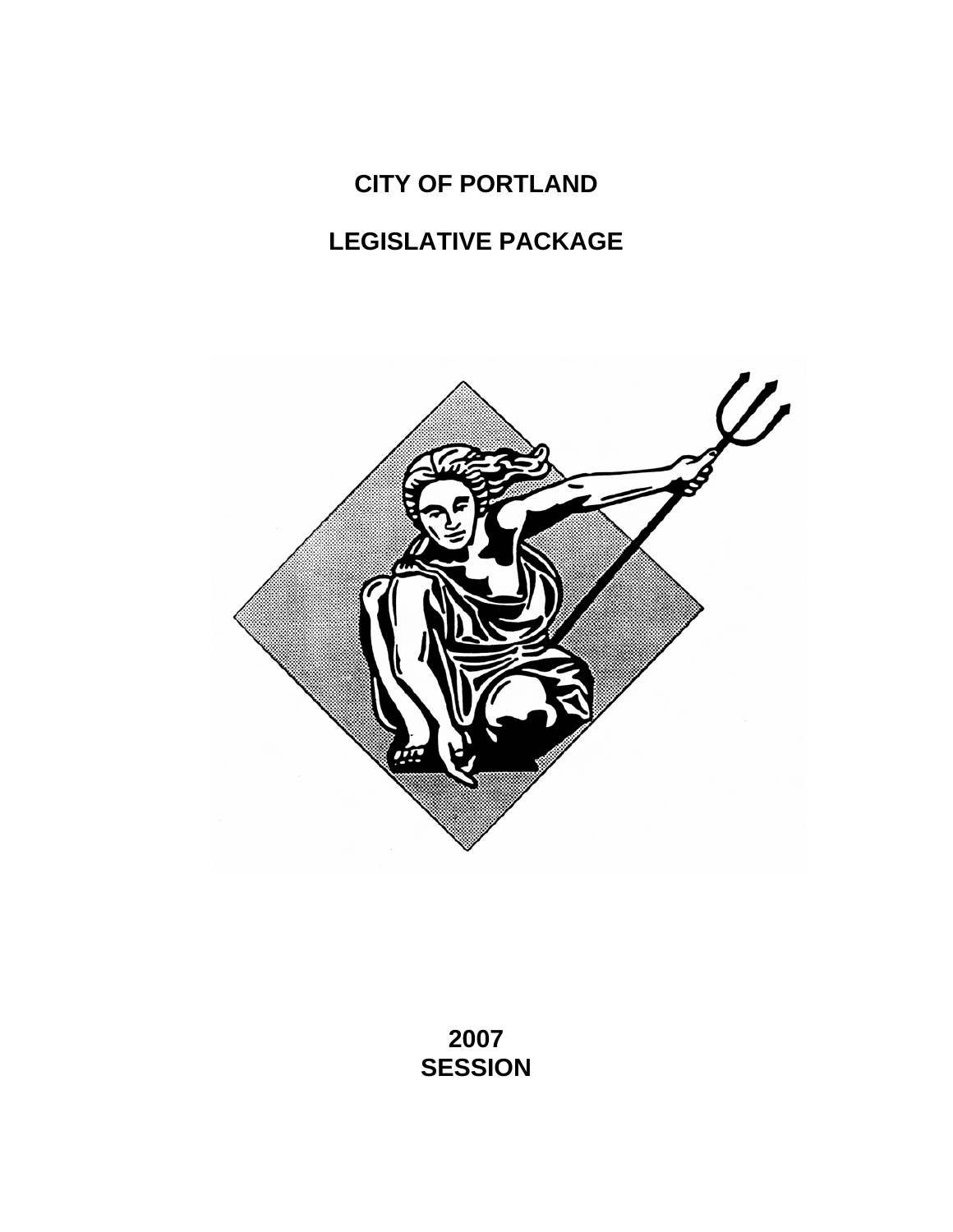**CITY OF PORTLAND:** 

**MAYOR TOM POTTER COMMISSIONER SAM ADAMS COMMISSIONER RANDY LEONARD COMMISSIONER DAN SALTZMAN COMMISSIONER ERIK STEN AUDITOR GARY BLACKMER**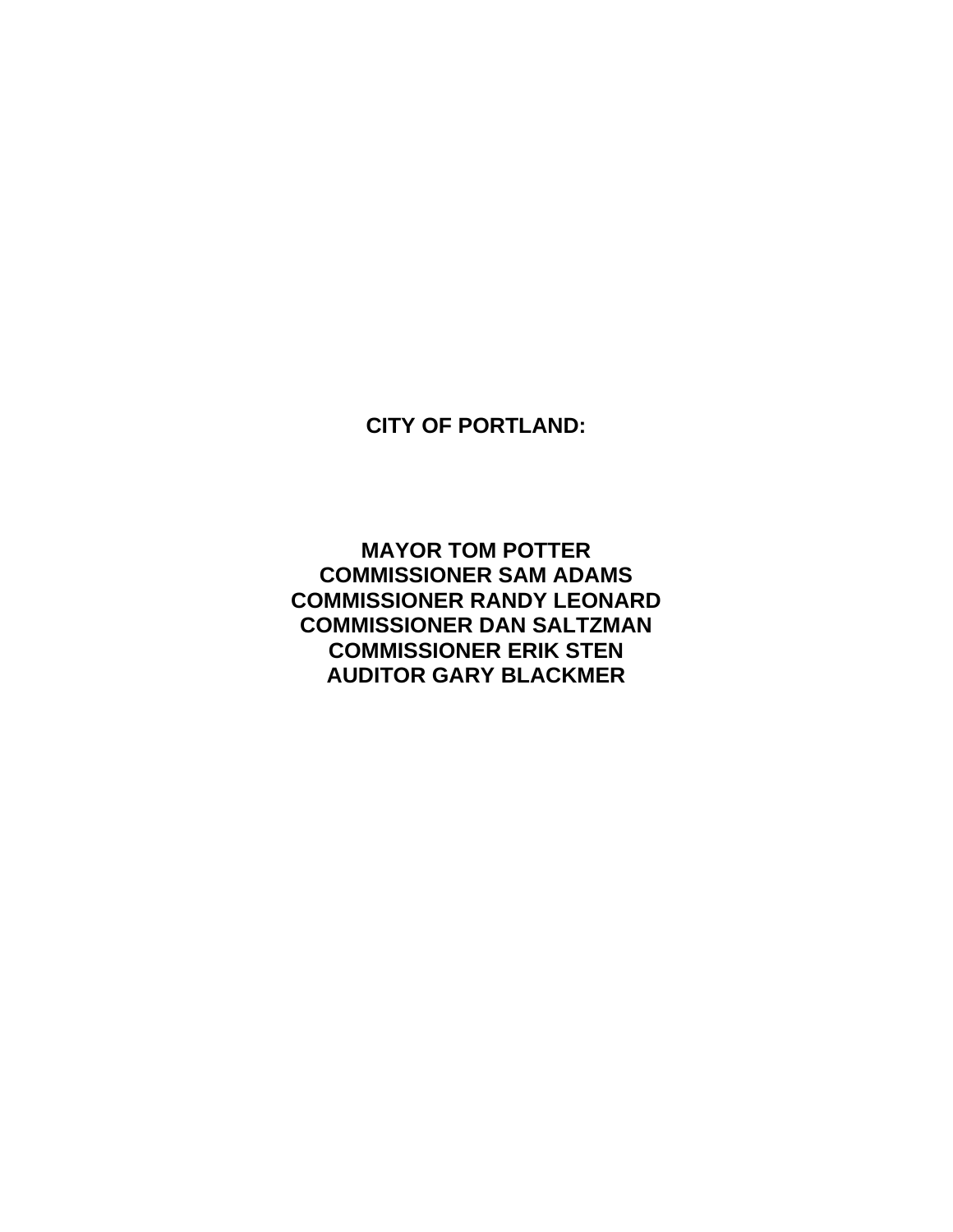# **TABLE OF CONTENTS**

# **2007 PRIORITIES**

| <b>Education</b>                                         |  |
|----------------------------------------------------------|--|
|                                                          |  |
| <b>Emergency Communications</b>                          |  |
|                                                          |  |
| <b>Energy/Sustainable Development</b>                    |  |
|                                                          |  |
| <b>Environment</b>                                       |  |
|                                                          |  |
| <b>General Government</b>                                |  |
|                                                          |  |
| <b>Housing</b>                                           |  |
|                                                          |  |
| <b>Rural Partnership</b>                                 |  |
|                                                          |  |
| <b>Taxation &amp; Finance</b>                            |  |
|                                                          |  |
| <b>Telecommunications</b>                                |  |
| Right of Way Management, Franchise Fees, IRNE, Community |  |
|                                                          |  |
| <b>Transportation</b>                                    |  |
|                                                          |  |
| Water                                                    |  |
|                                                          |  |

# **ISSUES**

| <b>Building Codes</b>           |  |
|---------------------------------|--|
|                                 |  |
|                                 |  |
|                                 |  |
| <b>Economic Development</b>     |  |
|                                 |  |
|                                 |  |
|                                 |  |
| <b>Emergency Communications</b> |  |
|                                 |  |
|                                 |  |
|                                 |  |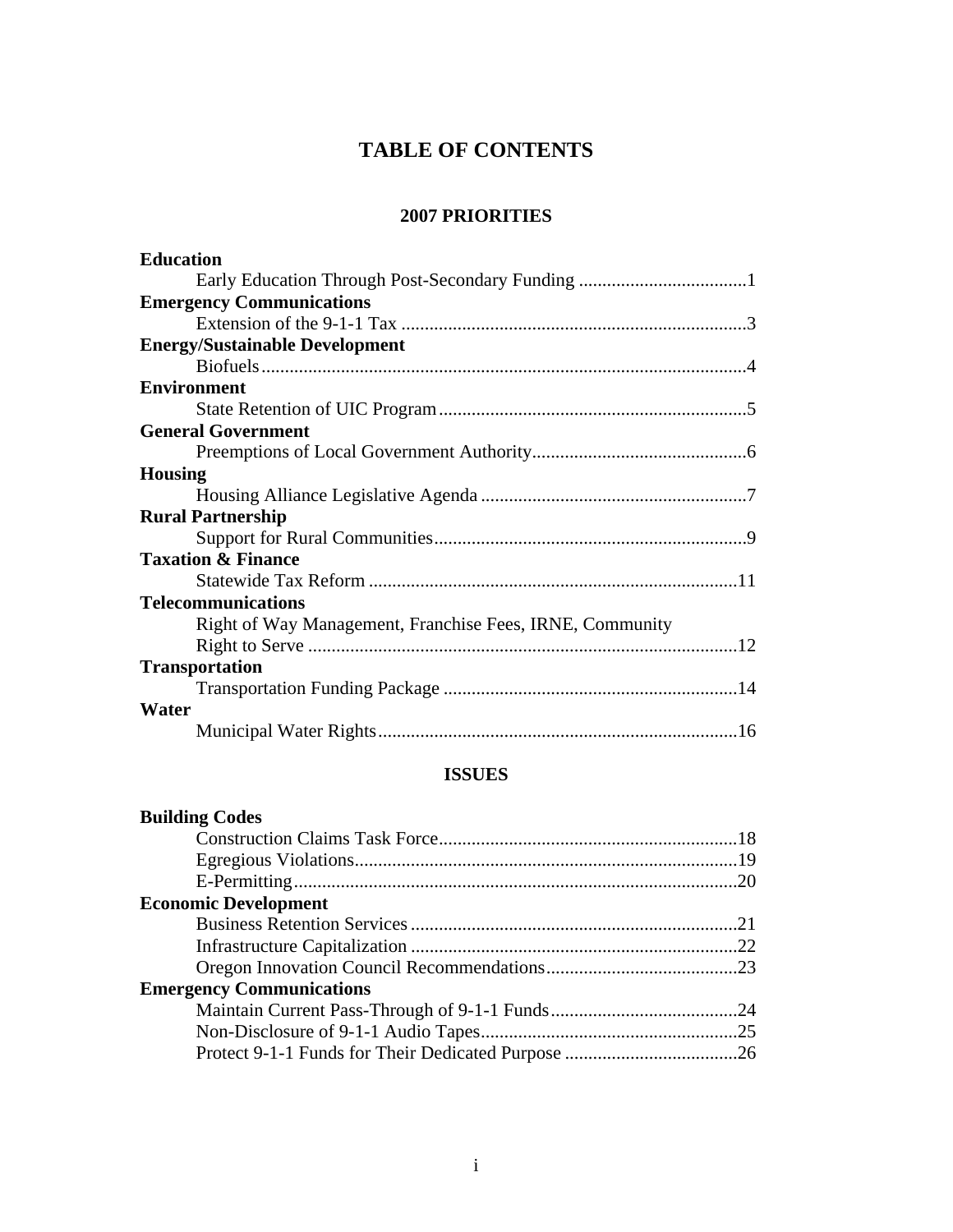| <b>Environment</b>                                         |
|------------------------------------------------------------|
|                                                            |
|                                                            |
|                                                            |
|                                                            |
|                                                            |
| Fire                                                       |
|                                                            |
| <b>General Government</b>                                  |
|                                                            |
|                                                            |
|                                                            |
|                                                            |
|                                                            |
|                                                            |
|                                                            |
|                                                            |
| <b>Housing</b>                                             |
|                                                            |
|                                                            |
| Rehabilitated Residential Property Tax Abatement Program46 |
| <b>Human Resources</b>                                     |
|                                                            |
|                                                            |
| Polygraphs for Applicants to Law Enforcement Agencies49    |
| <b>Land Use</b>                                            |
|                                                            |
| Discretionary Design Review for Higher Density Housing 51  |
|                                                            |
| <b>Public Contracting</b>                                  |
|                                                            |
|                                                            |
| <b>Public Employee Retirement</b>                          |
|                                                            |
|                                                            |
| <b>Public Safety</b>                                       |
|                                                            |
|                                                            |
|                                                            |
|                                                            |
|                                                            |
|                                                            |
|                                                            |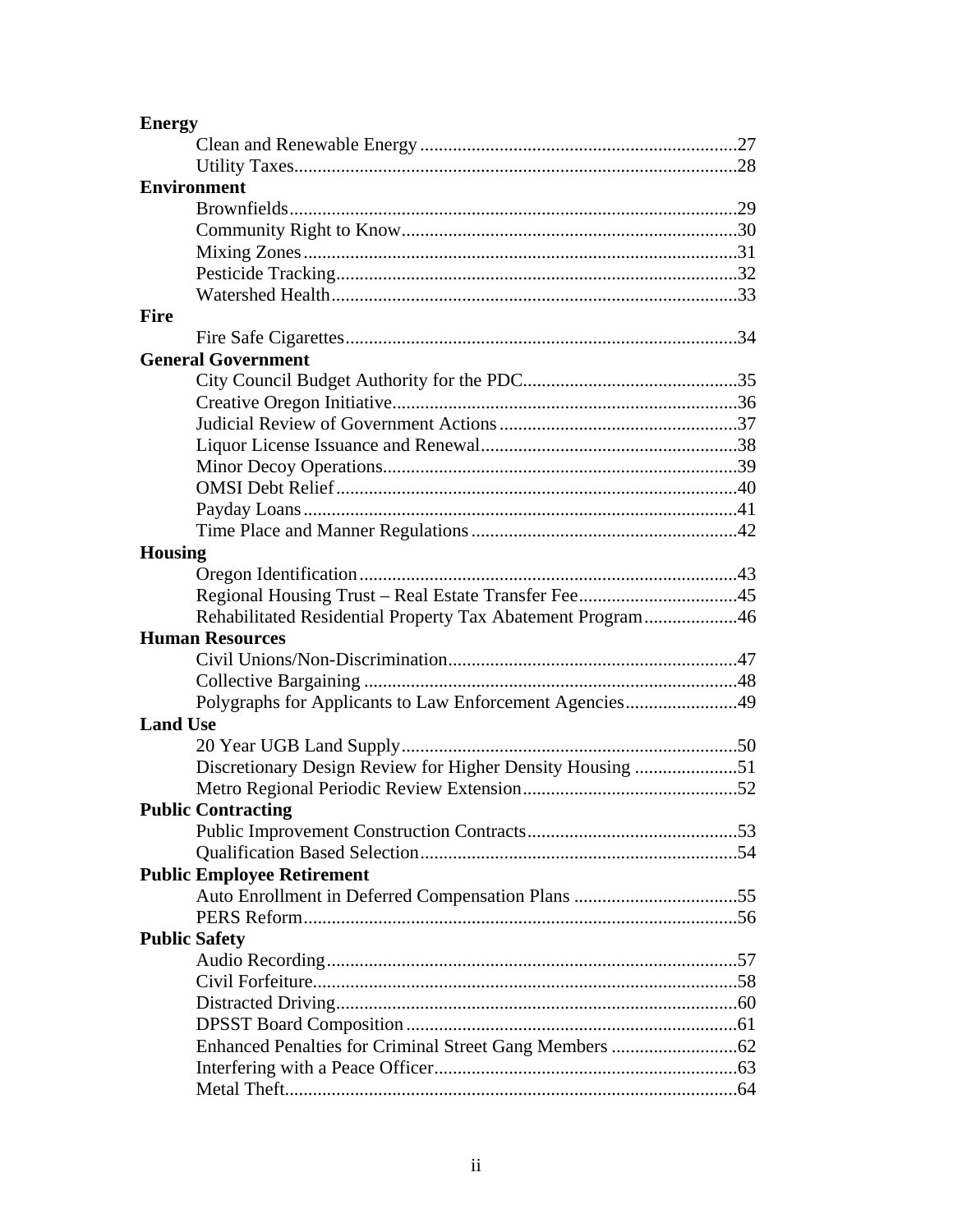| Reduce the Blood Alcohol Content (BAC) from .08 to .05 for<br><b>Revenue</b><br>System Development Charges - Transportation Safety 73<br><b>Sustainable Development</b><br><b>Takings</b><br><b>Taxation &amp; Finance</b><br><b>Transportation</b><br>Water |  |
|--------------------------------------------------------------------------------------------------------------------------------------------------------------------------------------------------------------------------------------------------------------|--|
|                                                                                                                                                                                                                                                              |  |
|                                                                                                                                                                                                                                                              |  |
|                                                                                                                                                                                                                                                              |  |
|                                                                                                                                                                                                                                                              |  |
|                                                                                                                                                                                                                                                              |  |
|                                                                                                                                                                                                                                                              |  |
|                                                                                                                                                                                                                                                              |  |
|                                                                                                                                                                                                                                                              |  |
|                                                                                                                                                                                                                                                              |  |
|                                                                                                                                                                                                                                                              |  |
|                                                                                                                                                                                                                                                              |  |
|                                                                                                                                                                                                                                                              |  |
|                                                                                                                                                                                                                                                              |  |
|                                                                                                                                                                                                                                                              |  |
|                                                                                                                                                                                                                                                              |  |
|                                                                                                                                                                                                                                                              |  |
|                                                                                                                                                                                                                                                              |  |
|                                                                                                                                                                                                                                                              |  |
|                                                                                                                                                                                                                                                              |  |
|                                                                                                                                                                                                                                                              |  |
|                                                                                                                                                                                                                                                              |  |
|                                                                                                                                                                                                                                                              |  |
|                                                                                                                                                                                                                                                              |  |
|                                                                                                                                                                                                                                                              |  |
|                                                                                                                                                                                                                                                              |  |
|                                                                                                                                                                                                                                                              |  |
|                                                                                                                                                                                                                                                              |  |
|                                                                                                                                                                                                                                                              |  |
|                                                                                                                                                                                                                                                              |  |
|                                                                                                                                                                                                                                                              |  |
|                                                                                                                                                                                                                                                              |  |
|                                                                                                                                                                                                                                                              |  |
|                                                                                                                                                                                                                                                              |  |
|                                                                                                                                                                                                                                                              |  |
|                                                                                                                                                                                                                                                              |  |
|                                                                                                                                                                                                                                                              |  |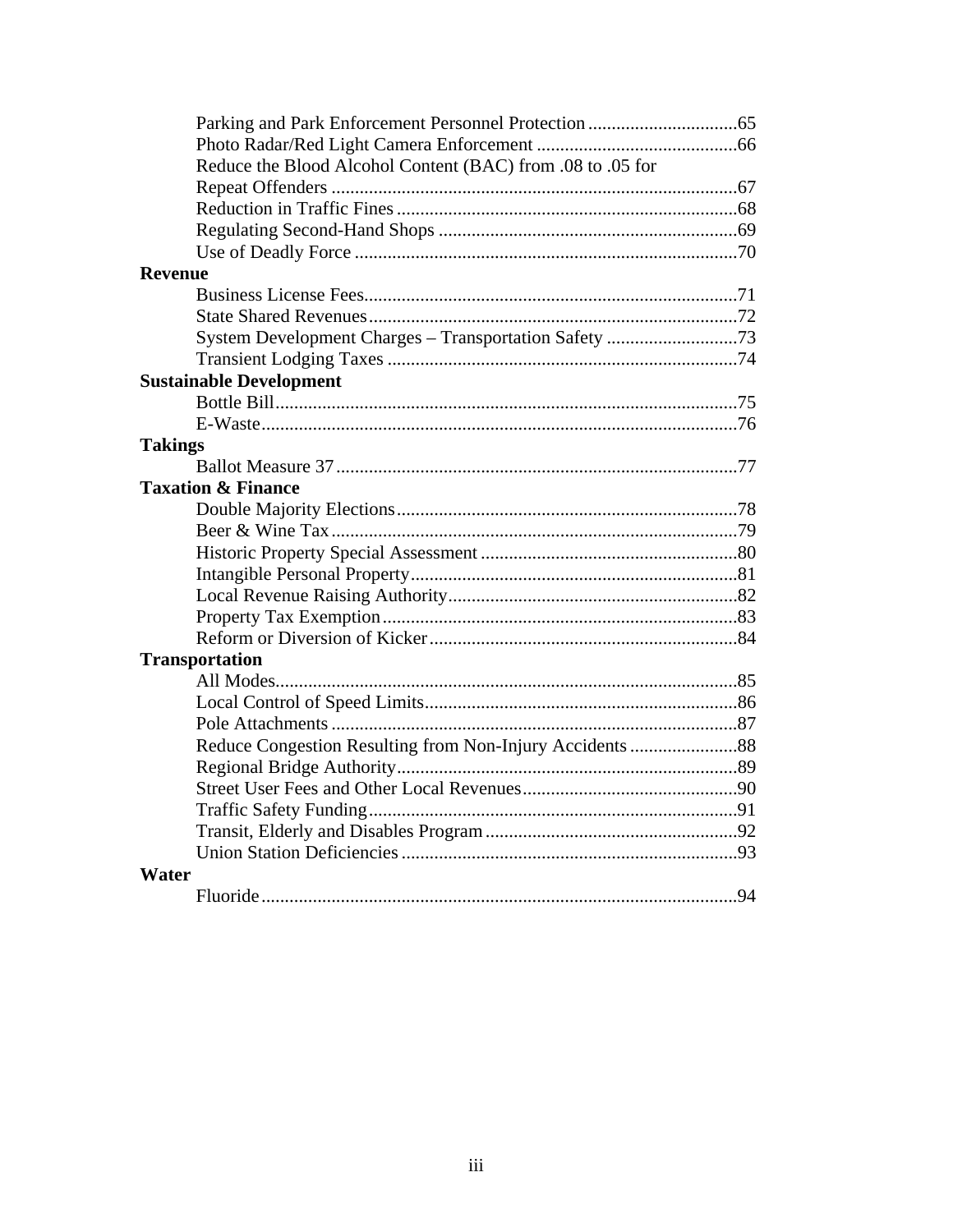# **2007 PRIORITIES**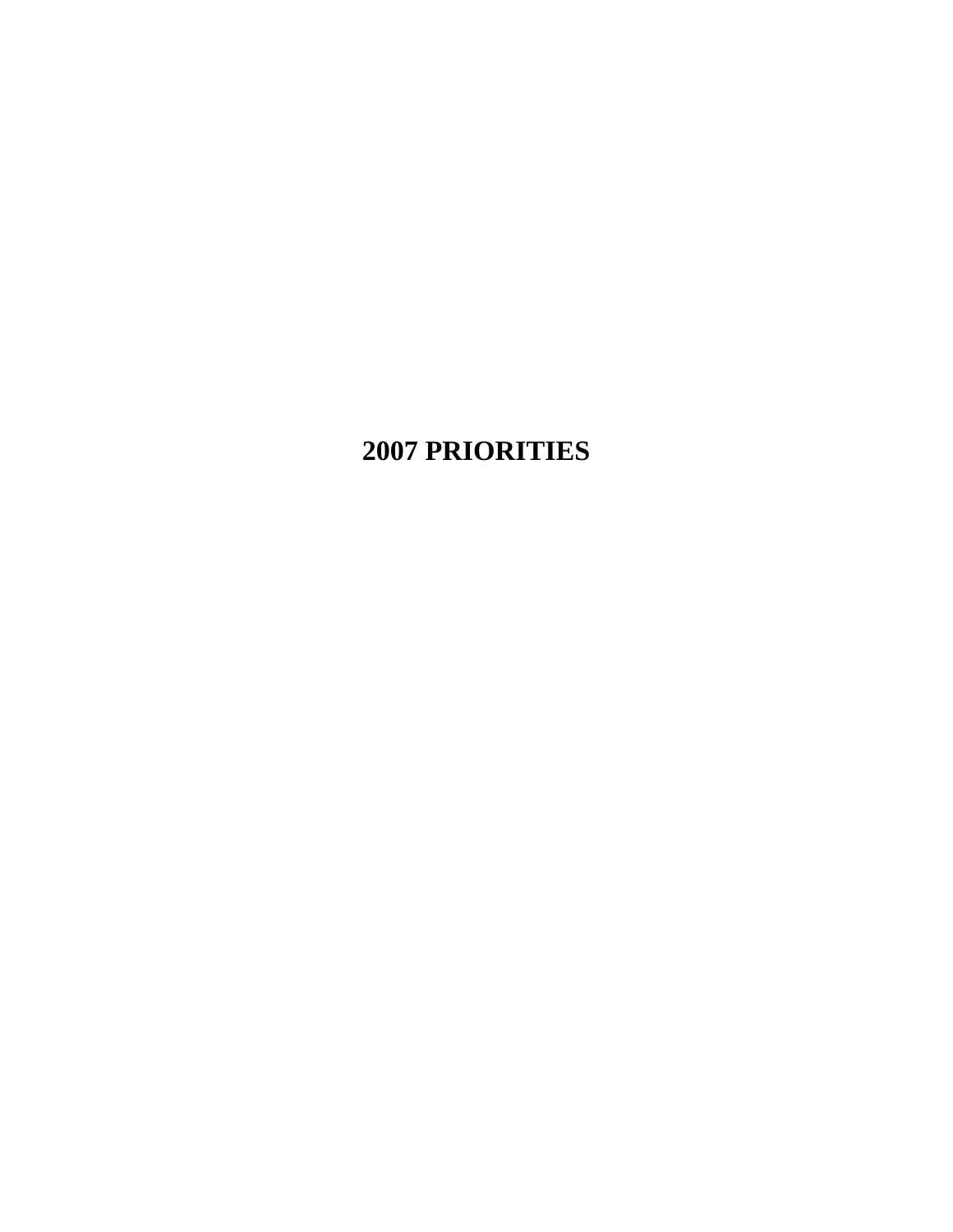#### EDUCATION

## EARLY EDUCATION THROUGH POST-SECONDARY FUNDING

- Objective: Actively work and advocate for adequate and stable operations funding for public education, from pre-kindergarten through post-secondary education. Actively work and advocate for state support for construction and deferred maintenance funding for educational institutions. Support legislation that allows cities to support school districts and public postsecondary education and research institutions in sharing services and resources. Actively work and advocate for state support for increased Oregon Opportunity Grant funds to assist students with escalating higher education expenses.
- Issue: The City of Portland has had a long-term commitment to supporting quality education as the driver of a robust diverse economy and healthy community. Quality public education – from pre-kindergarten through post-secondary – is viewed as a cost-effective investment strategy that provides each community member the opportunity to become a successful adult and qualify for a living wage job. A skilled, responsible workforce is critical to attracting and maintaining businesses to the City of Portland – businesses that, in turn, require that a comprehensive quality public education system be available to its employees.

 The City of Portland also recognizes the economic benefits provided to the City, the region, and the State by the educational institutions themselves: as employers, as purchasers of local goods and services, as draws for tourism dollars, as "in-kind contributors" of volunteer hours and intellectual expertise, as shapers of the work force, and as property owners and real estate developers. Additionally, public resource demands in the future (e.g., use of criminal justice and welfare systems; increasing costs of public safety) can be mitigated and prevented by investing now in the provision of a quality education. Portland also benefits significantly from the cultural, creative, and intellectual benefits associated with quality postsecondary education institutions. They contribute to Portland's attractiveness for residents, visitors, and potential investors.

Unfortunately, over the past six years, there has been a steady and precipitous decline in the number of dollars available from the State for its public education system, due to the caps on revenue from Measures 5 and 50, the State general fund's reliance upon the income tax  $-$  a tax subject to the rise and fall of the economy – for the majority of its revenue. In the K-12 system, from the mid 1980's through 2001, Oregon spent more than the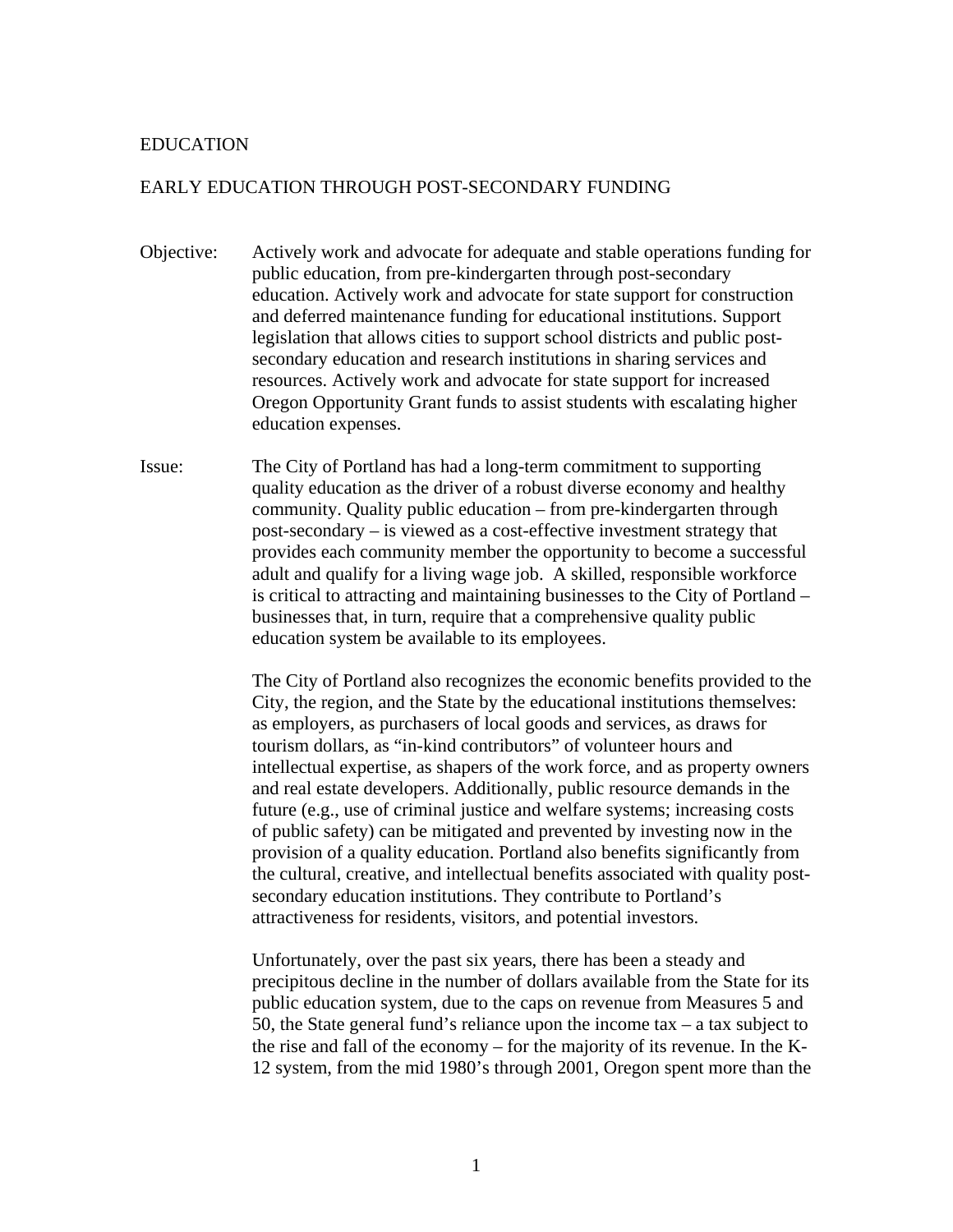national average per student; in 2004-05, after the recession, Oregon's spent 9% less than the national average per student.

In 2002-03, the State Board of Higher Education froze dollars allotted to institutions of higher education, so any new student enrolled since 2003 is not accompanied by new dollars from the state; all dollars for new students must come from tuition. Tuition and fees at our public universities have increased more than 50 percent in the last ten years, further eroding access to higher education for Oregon's youth. Educational institutions are not being able to meet workforce demands in healthcare, high tech, and other industries. Higher education institutions in Oregon struggle to attract and retain faculty because of Oregon's low salary scales.

Today, over 400 children remain on waiting lists for Head Start programs within the City of Portland, due to a chronic lack of space and funds.

Over the past ten years, the City of Portland has proven to be a valuable partner to educational institutions within its borders, attempting to compensate for the decline in state dollars for public education. Voters approved the creation of the Children's Investment Fund, sponsored by the City of Portland to provide critical funding for early childhood programs, including Head Start. In 2003, the City provided \$19,000,000 through onetime funds and the business license surcharge to K-12 school districts. Again, in 2006, the City approved \$10 million in one-time funds to be distributed using the ADMw formula to all six K-12 school districts in the City of Portland for the 2006-07 school year, and reinstituted a surcharge on the business license fee to generate another \$6 million. The City has also taken over several services for the K-12 school districts, including school police and field maintenance.

In the 2006 Special Session, the legislature allotted surplus lottery funds to all K-12 school districts in the state, and renewed the "gap bond" funding authority for the City and State's largest school district, Portland Public Schools. Additionally, the City has provided capital assistance to our higher education institutions.

Stop-gap funding by the City and legislature, however, does not provide superintendents, principals, and teachers the financial stability necessary to develop and maintain best practices that develop and maintain a pool of quality graduates. In addition, one-time funding provided by the City to its educational institutions drains the City of resources necessary to fulfill its charter mission of sustaining an infrastructure of parks, roads, housing, public safety, sewers, water, and environmental initiatives also essential to a healthy community.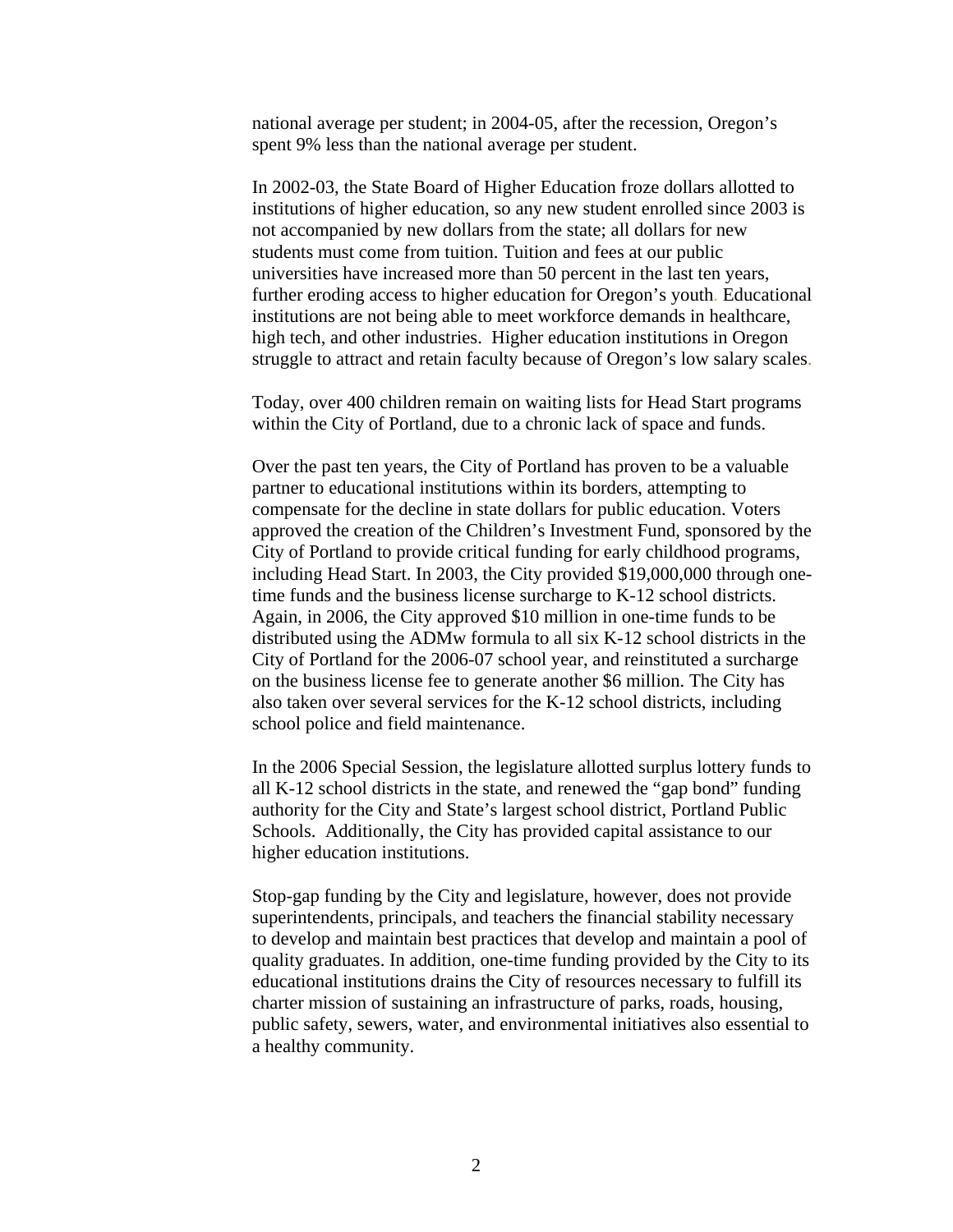#### EXTENSION OF THE 9-1-1 TAX

- Objective: Extend the sunset of the 9-1-1 Emergency Communications Tax which is due to expire at the end of 2007. Introduce legislation to make this tax permanent and index it to the Consumer Price Index every five years.
- Issue: During one of the 2002 special sessions, the legislature extended the 9-1-1 tax to 2007. The Bureau of Emergency Communications, which provides emergency call-taking services to Portland, Gresham, Troutdale, Wood Village, Fairview, Happy Valley and unincorporated Multnomah County serves approximately 675,000 citizens. Receipts from this surcharge represent 20 percent of BOEC's operating budget and if allowed to expire, result in a budget reduction of \$2.7 million (\$2.2 million is for the City of Portland and \$500,000 from other user jurisdictions). If the surcharge is not extended or made permanent the result will be that the level of service BOEC currently provides to the citizens of Multnomah County will be seriously compromised.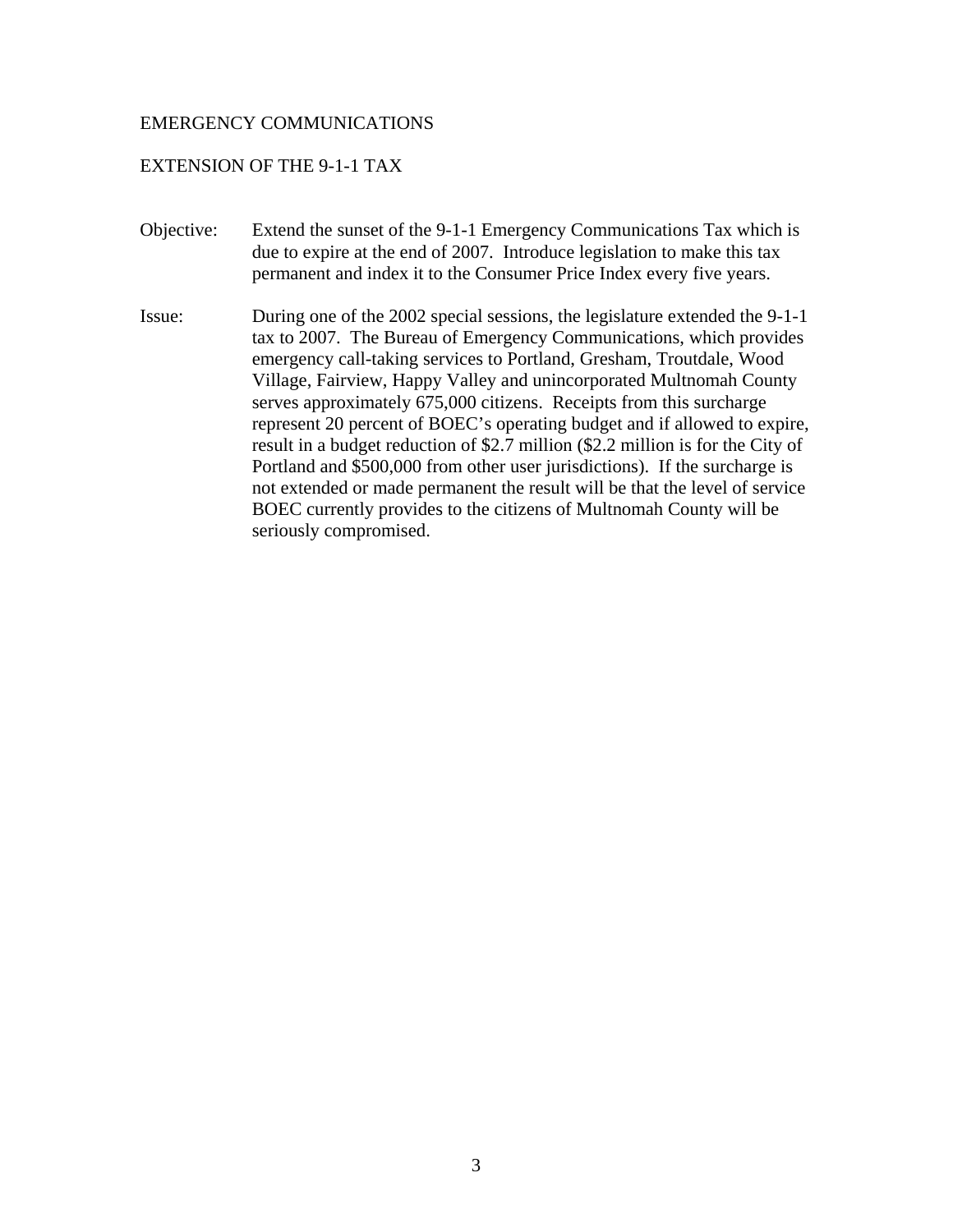#### ENERGY / SUSTAINABLE DEVELOPMENT

#### **BIOFUELS**

- Objective: Support legislation that promotes the growth, production, and use of biofuels and protects the City of Portland's Renewable Fuel Standard (RFS).
- Issue: Biofuels offer promising benefits for Oregon, including local and regional economic development opportunities, improved air quality, reduced greenhouse gas emissions and decreased dependence on volatile oil supplies. However, biofuels are not yet widely available in Oregon and face competition from long-established petroleum interests. Ten to 15% of all diesel fuel sold in the state is sold in Portland, and the City has both environmental and economic interests in seeing the Oregon biofuels industry develop. During the 2005 legislative session an attempt to pass similar legislation failed.

The Portland RFS requires (effective July 1, 2007) all gasoline sold in the city limits to contain a 10% blend of ethanol (E10) and all diesel fuel sold in the city limits to contain a minimum 5% blend of biodiesel (B5). Alternatively, if a retailer makes a biodiesel blend of 20% (B20) or higher available to customers, it can continue to sell traditional petrodiesel at other pumps on the same contiguous site. The Portland RFS is expected to create reliable demand for over 4 million gallons of biodiesel and 16 million gallons of ethanol per year, helping to spur market development of Oregon based biofuel production facilities to meet that demand.

The City of Portland supports a statewide Renewable Fuel Standard that is tied to supply, preserves the ability of local governments to adopt stricter standards, and offers reasonable incentives to growers, producers, and users of biofuels.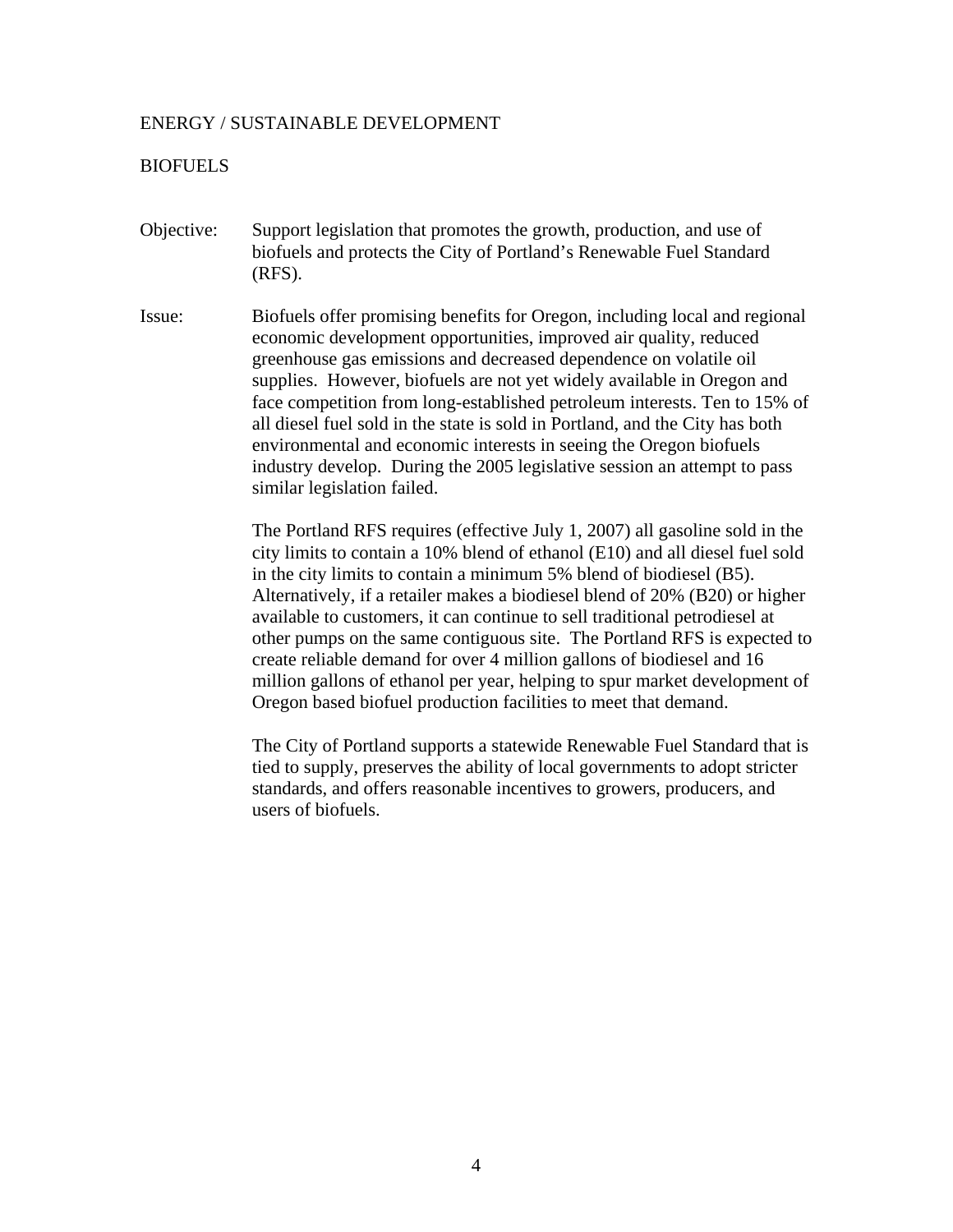#### ENVIRONMENT

#### STATE RETENTION OF UIC PROGRAM

- Objective: Support retention of the State Underground Injection Control (UIC) program. Support development and implementation of a statewide fee structure for registration and Rule Authorization of new UICs.
- Issue: DEQ notified the U.S. Environmental Protection Agency (EPA) of its intent to return the State UIC Program to them on May 25, 2006. Despite this action, the Environmental Quality Commission subsequently directed DEQ to prepare a fee based UIC program for the 2007 legislative session. Retention of a functional State UIC program is essential to implementation of the City's municipal UIC Permit, and to the continued use of UICs as a low impact development strategy.

The City currently has approximately 9,000 UICs that collect stormwater from public rights-of-way and discharge it to the subsurface. UICs represent one of three major systems that provide stormwater management for the entire City of Portland. For many areas located east of the Willamette River, UICs are the only form of stormwater disposal available. Examples of common UICs include sumps, drywells and other subsurface disposal facilities. As required by state law, the State UIC Program provides technical assistance and development review and approval processes for UICs on public and private property. The State program also provides oversight for the City's municipal UIC permit.

DEQ is now working simultaneously on both securing funding and returning the program to EPA. These parallel paths will allow for a final decision about implementation of the UIC program in Oregon to be reached by the end of 2007. DEQ estimates that a total of 6.5 staff (at ~\$700,000 annual cost) are needed to fully implement the UIC program, provide approval for systems requiring authorization in order for development to proceed, and to pursue key program improvements such as developing guidance documents and permit templates.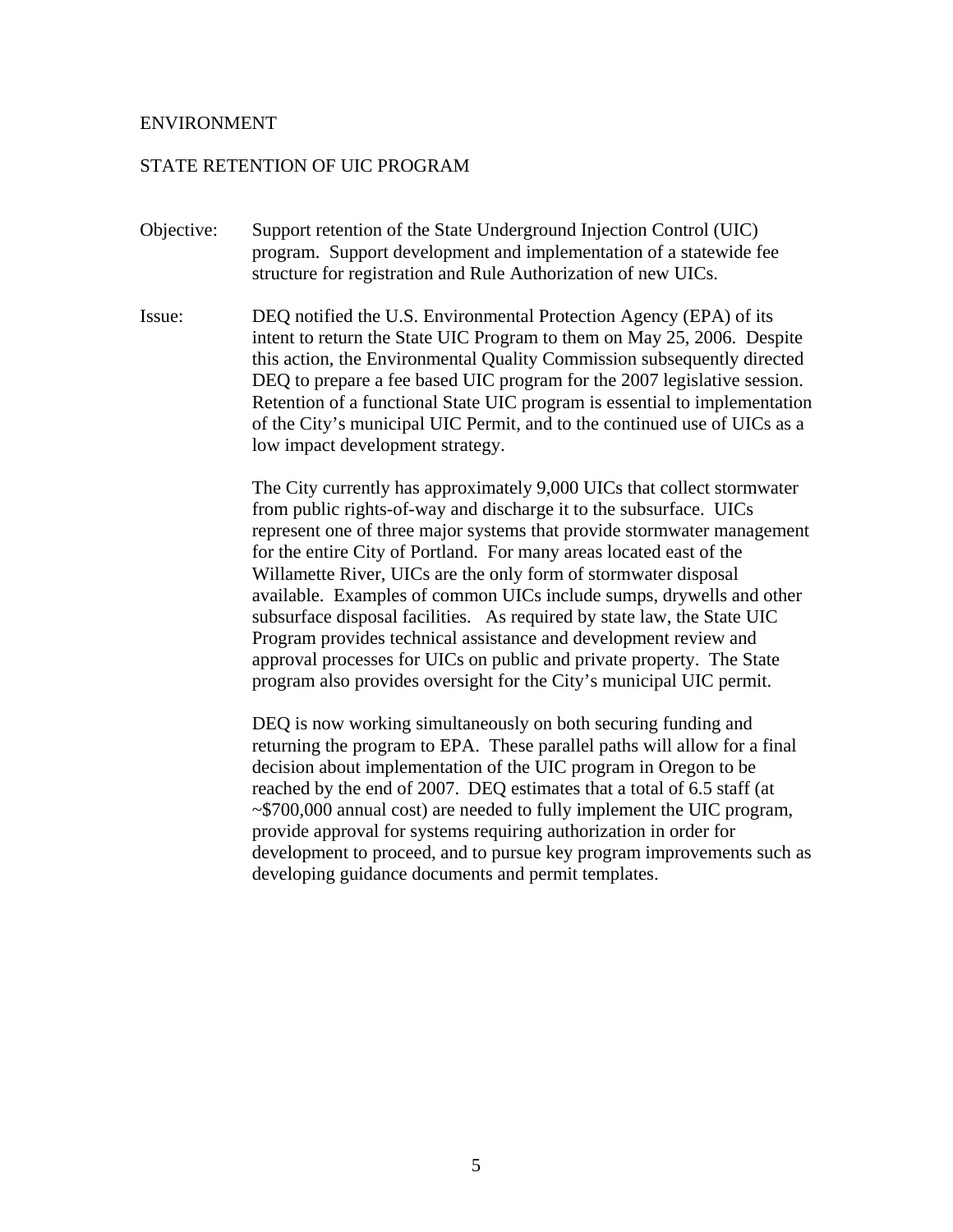# GENERAL GOVERNMENT

# PREEMPTIONS OF LOCAL GOVERNMENT AUTHORITY

- Objective: Strongly oppose any legislation that would preempt the City's authority to develop and enforce local ordinances, manage its bureaus and functions, raise local revenues, or avoid state imposed tax expenditures on local government.
- Issue: Legislative preemptions are often proposed by special interests that want to prohibit taxes or fees, or overturn locally passed laws, or gain tax exemptions. Instead of working at the appropriate local level, these interests seek State intervention and use the legislative process as the option of first, rather than last, resort.

The 2007 Session will undoubtedly bring many attempts to preempt City authorities. Anticipated measures include those that would:

- Void the City's Time, Place and Manner ordinance. (p. 42)
- Preempt the City's authority to regulate and manage For-Hire Transportation services.
- Preempt the City's authority to impose a tax on wireless communications. (p. 12)
- Modify the City's ability to impose system development charges. (p. 73)
- Substantially alter the City's business license tax. (p. 71)
- Eliminate the City's authority to require demolition review for historic buildings.
- Interfere with local government authority to manage and be compensated for the use of public rights-of-way, or preempt city franchise authority. (p. 12)
- Preempt authority to impose local street user fees or to raise or impose local gas taxes. (p. 90)
- Preempt this city's ordinance establishing a renewable fuels standard.  $(p. 4)$
- Preempt the city's ordinance regulating the payday loan industry. (p. 41)

The list is long and the risks posed to the City are considerable. More information about many of the issues listed above may be found in the body of this document.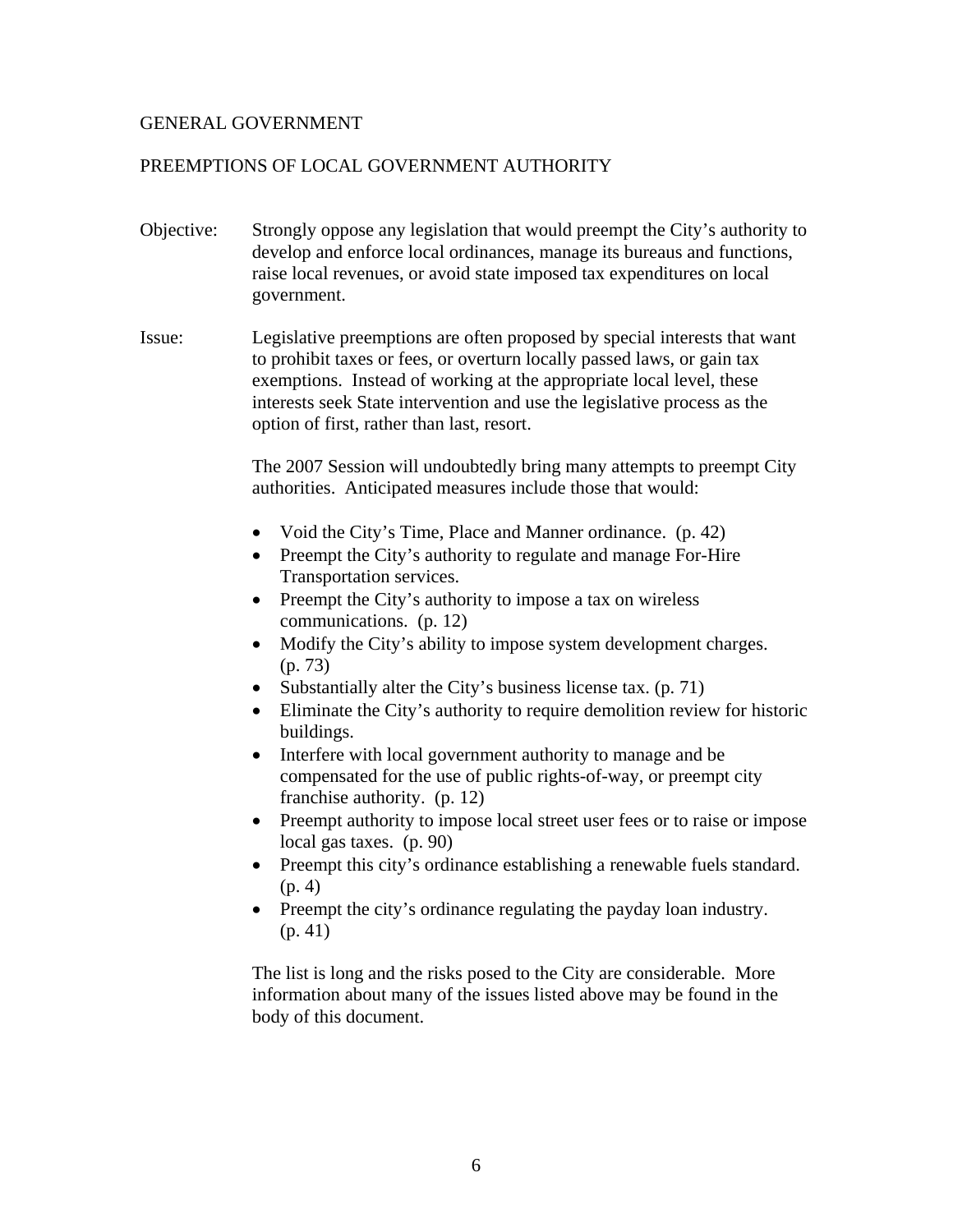#### HOUSING

#### HOUSING ALLIANCE LEGISLATIVE AGENDA

- Objective: Support the Housing Alliance's legislative agenda that, among other things, seeks to significantly increase the amount of money dedicated to affordable housing. Funding sources for affordable housing to be pursued by the alliance include: an increase of the document recording fee, dedication of lottery proceeds, allocation of General Funds, and a renewal of dedicated utility "public purposes" funds.
- Issue: Affordable housing is a significant problem in the metropolitan area and around the state. BHCD estimates that tens-of-thousands of units of affordable housing are needed in the Portland Metropolitan area. Analysis shows that households with the least income have the most difficulty finding housing they can afford. Rising home prices are putting homeownership out of reach for most first time home-buyers and making it more difficult to close the minority homeownership gap.

Serving low-income residents requires subsidy. Because state and federal funding for affordable housing is inadequate to meet all the housing needs locally, new and alternative funding sources need to be encouraged and pursued.

The Housing Alliance is a consortium of advocates, governments (including the City of Portland), interest groups and service providers dedicated to increasing the resources available to meet our state's housing needs. The Alliance's Housing Opportunity Agenda proposes to spend \$100 million on affordable housing for the 2007-2009 biennium. This would be accomplished by raising \$60 million via an increased document recording fee, devoting \$25 million of lottery proceeds to housing programs, allocating \$10 million in General Fund revenue to affordable housing, and renewing the dedication of utility public purpose funds which would generate approximately \$5 million.

The Alliance hopes to dedicate \$80 million of these funds to multi-family rental development that will be allocated through the Consolidated Funding Cycle through the Oregon Housing and Community Services Department. This amount will be used to create debt-free housing units, create new multi-family units where needed, assist in the rehabilitation and preservation of existing housing and will ultimately produce at least 1,000 affordable units that will remain affordable for generations. \$10 million will be dedicated to increasing funding for homeless programs including \$5 million to increase funds available through the state's Emergency Housing Account. \$4 million will be dedicated to capacity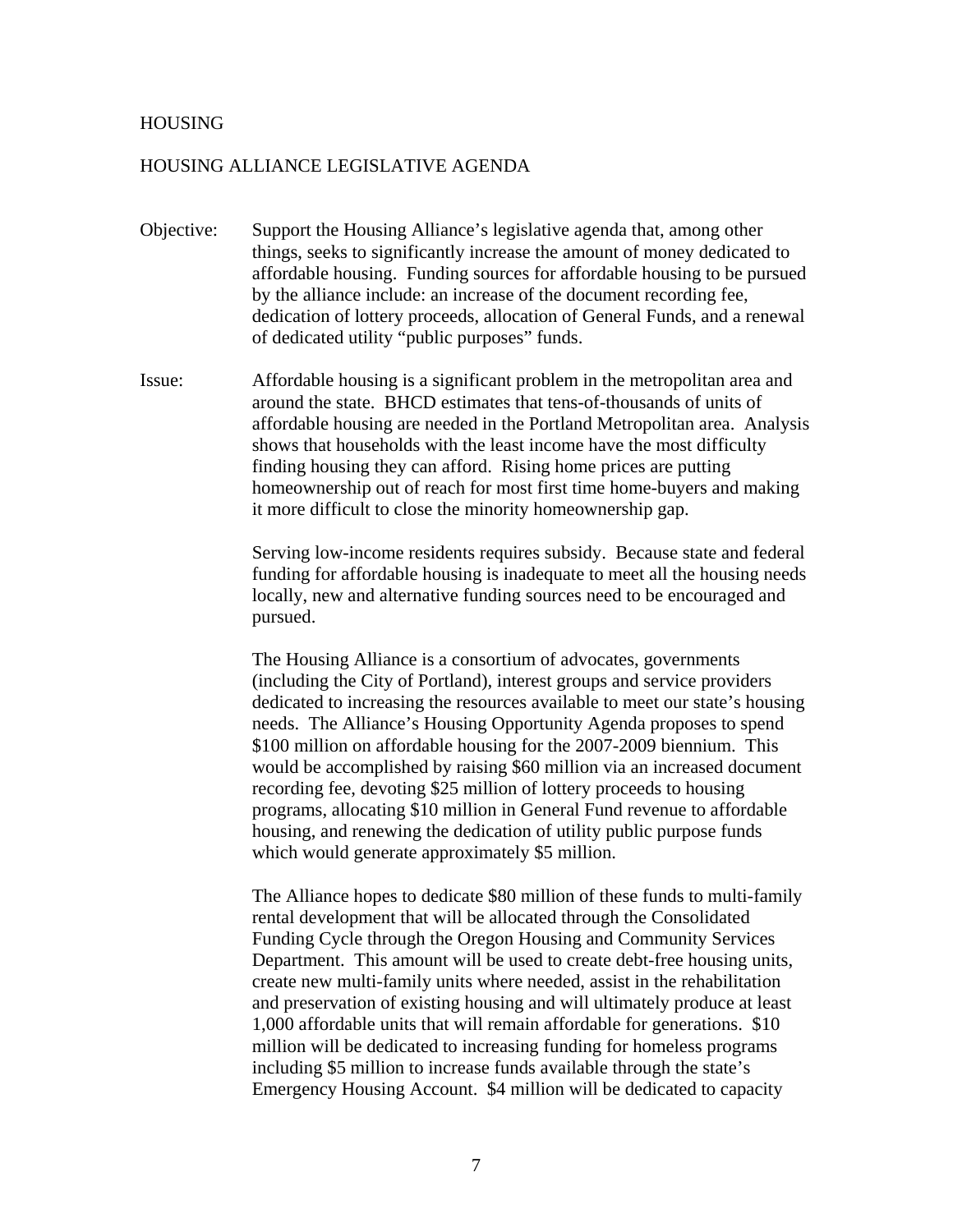building in order to expand the ability of local agencies to develop, manage, and preserve affordable housing. Finally, dedicate \$6 million to homeownership programs.

Other initiatives that the Alliance will be pursuing and that the City is supportive of are attempting to create new programs and opportunities for residents and communities when manufactured home parks close. Create new programs to assist low-income, elderly and disabled residents who will be displaced when their apartments are proposed for conversions to condominiums, and lifting the preemption from using inclusionary zoning as a tool to increase the number of affordable housing units.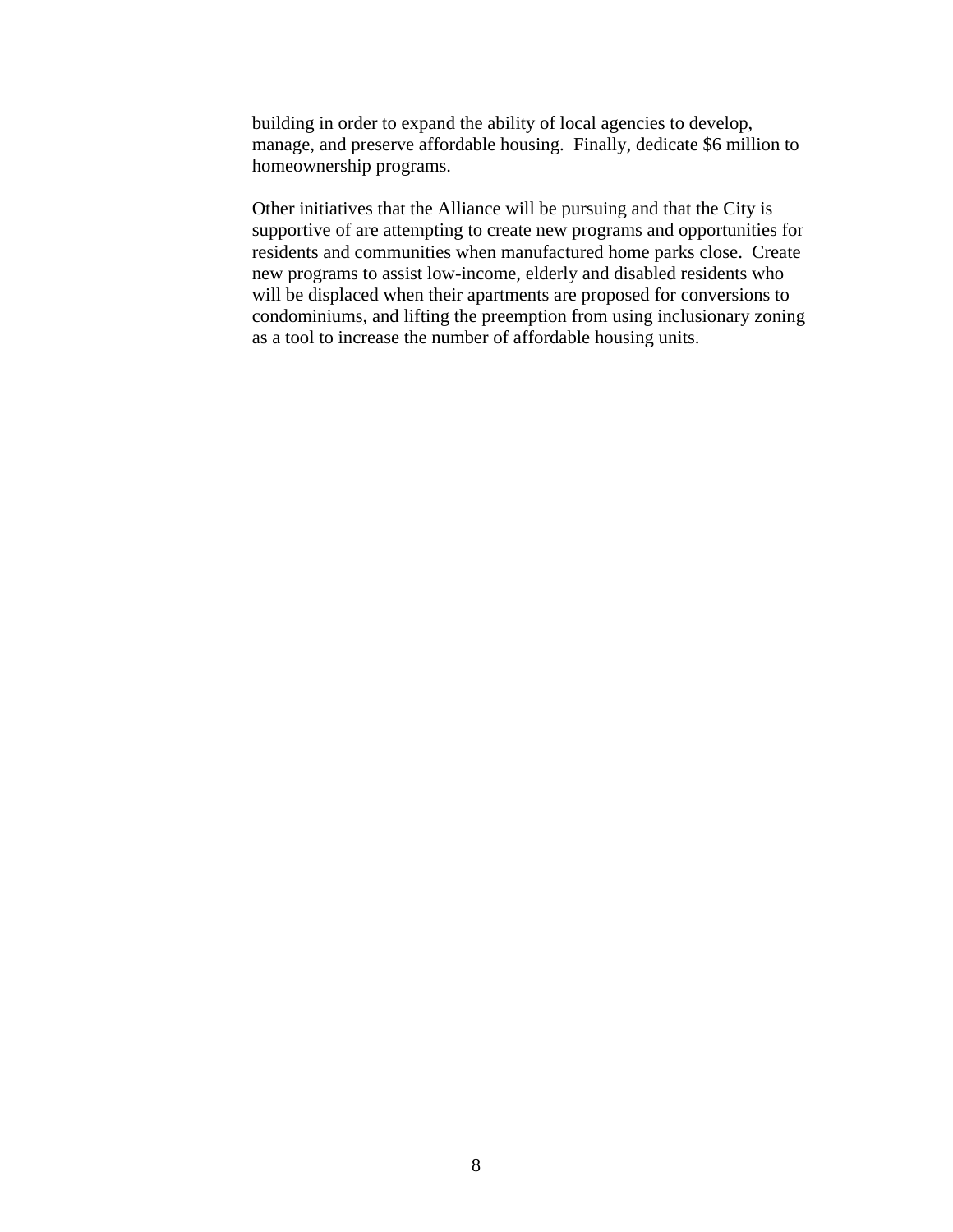# RURAL PARTNERSHIP

# SUPPORT FOR RURAL COMMUNITIES

- Objective: Support and advocate for issues of importance to our rural partners that will enhance the health, safety and vitality of the entire state.
- Issue: The health and vitality of urban and rural communities in Oregon are interdependent. The Portland City Council is committed to working with our rural counterparts to expand economic opportunities and improve the lives of all Oregonians. As a result, the city supports the following legislative issues that are either of statewide concern or are unique to rural areas. Furthermore, the city will work with our rural partners over the course of the session to identify other issues where the city can be of assistance:
	- Actively support efforts at the State and/or Federal level to extend PL 106-393, The Secure Rural Schools and Community Self-Determination Act.
	- Support efforts to provide stable and adequate funding for all schools in Oregon.
	- Advocate for new transportation resources to address maintenance, preservation and safety challenges across the state.
	- Promote the growth, production and use of biofuels within the state.
	- Support efforts to ensure rural areas of the state get a share of funding from Connect Oregon II to provide rail and air service.
	- Support any efforts that would extend the 180-day review requirement for claims under Ballot Measure 37.
	- Support the Water Resources Department's request to fund a statewide assessment of water needs.
	- Support efforts to eliminate the double majority requirement for local property tax measures.
	- Support efforts to increase the availability of funding throughout the state for the preservation, maintenance and development of affordable housing and related services.
	- Support a proposed \$4.6 million investment launching the Northwest Visioning, Innovation and Productivity Center, in collaboration with Oregon State University's Food Innovation Center; and specific business support and technical assistance for Oregon's seafood firms through the Community Seafood Initiative in Astoria.
	- Support Oregon Innovation Council's recommendation to fund research on wave energy in Oregon. A proposed \$5.2 million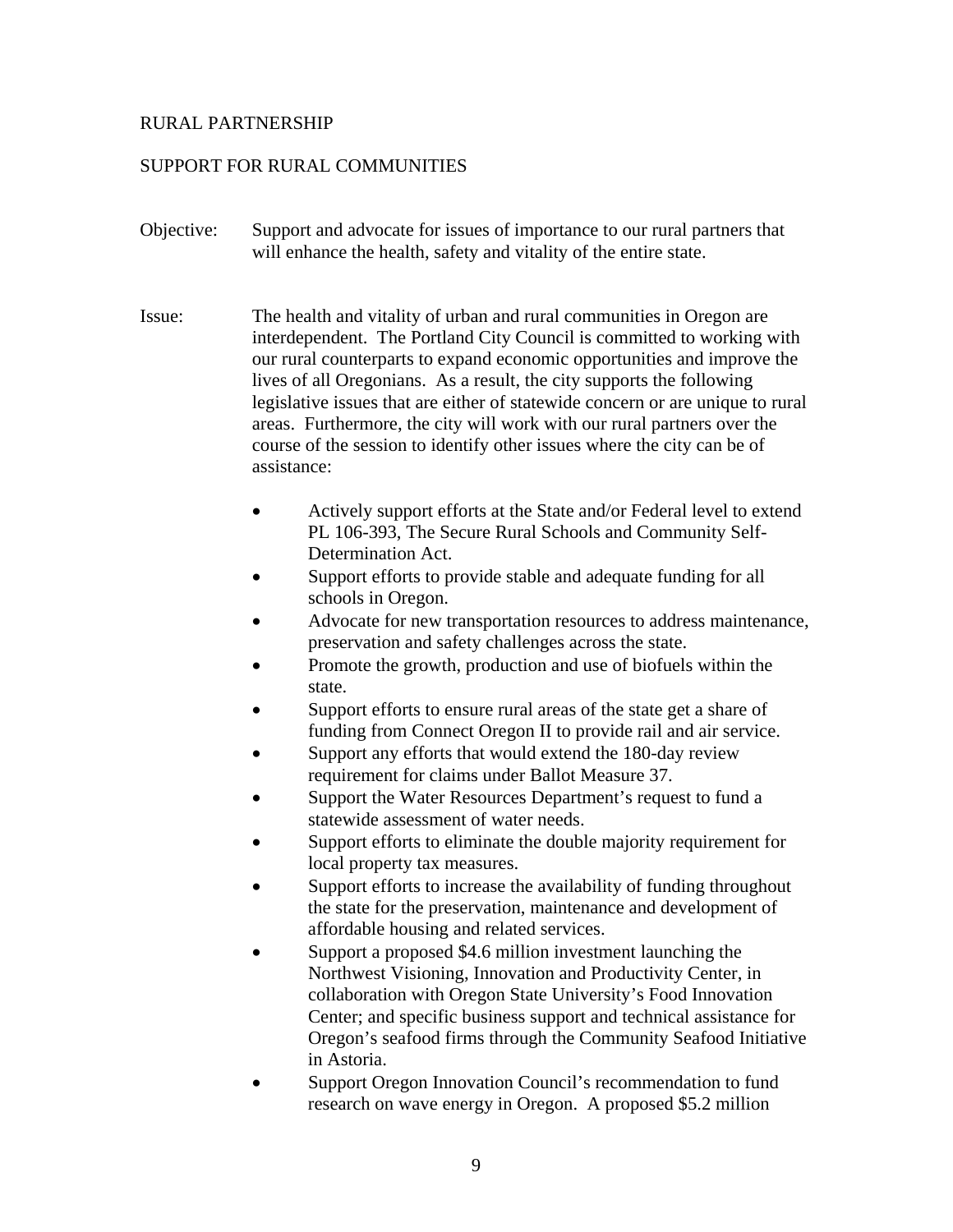investment in the first commercial-scale wave energy park in the U.S. will bring Oregon to the forefront of this emerging alternative energy technology, creating jobs, attracting talent and seeding next generation technologies in communities all over the state.

- Support efforts to restore funding to the Regional/Rural Investment Fund that provide locally controlled funds to assist communities to carry out a region's plan for economic and community development under ORS 285B.230-285B.248.
- Support Governor's budget request to continue the Office of Rural Policy.
- Support Governor's budget request to continue the Economic Revitalization Teams that focus state agencies on working together at the local level to increase economic opportunity and help local governments and business and property owners bring industrial sites to "shovel ready" status. The ERT emphasizes multi-agency coordination on projects of local and statewide significance
- Support modifications to and increase funding for Oregon's Rural Health Services Loan Repayment Program that provides tuition assistance to students in the medical field who commit to serving in qualified underserved areas.
- Support efforts to expand the capacity of Oregon's community colleges.
- Support regionally grown and produced agricultural products. Regionally grown products promote local economic development, food safety, and individual health while reducing harmful greenhouse emissions and strengthening our ability to respond to rising energy prices.
- Support additional funds for Area Health Education Centers to enhance their capacity to serve rural Oregonians. The funds will establish a statewide education coordinator, support the four main regional centers and the Clackamas mini-center, increase funding for video-conferencing and on-line education for health care professionals, and enhance health services career outreach programs for K-12 students.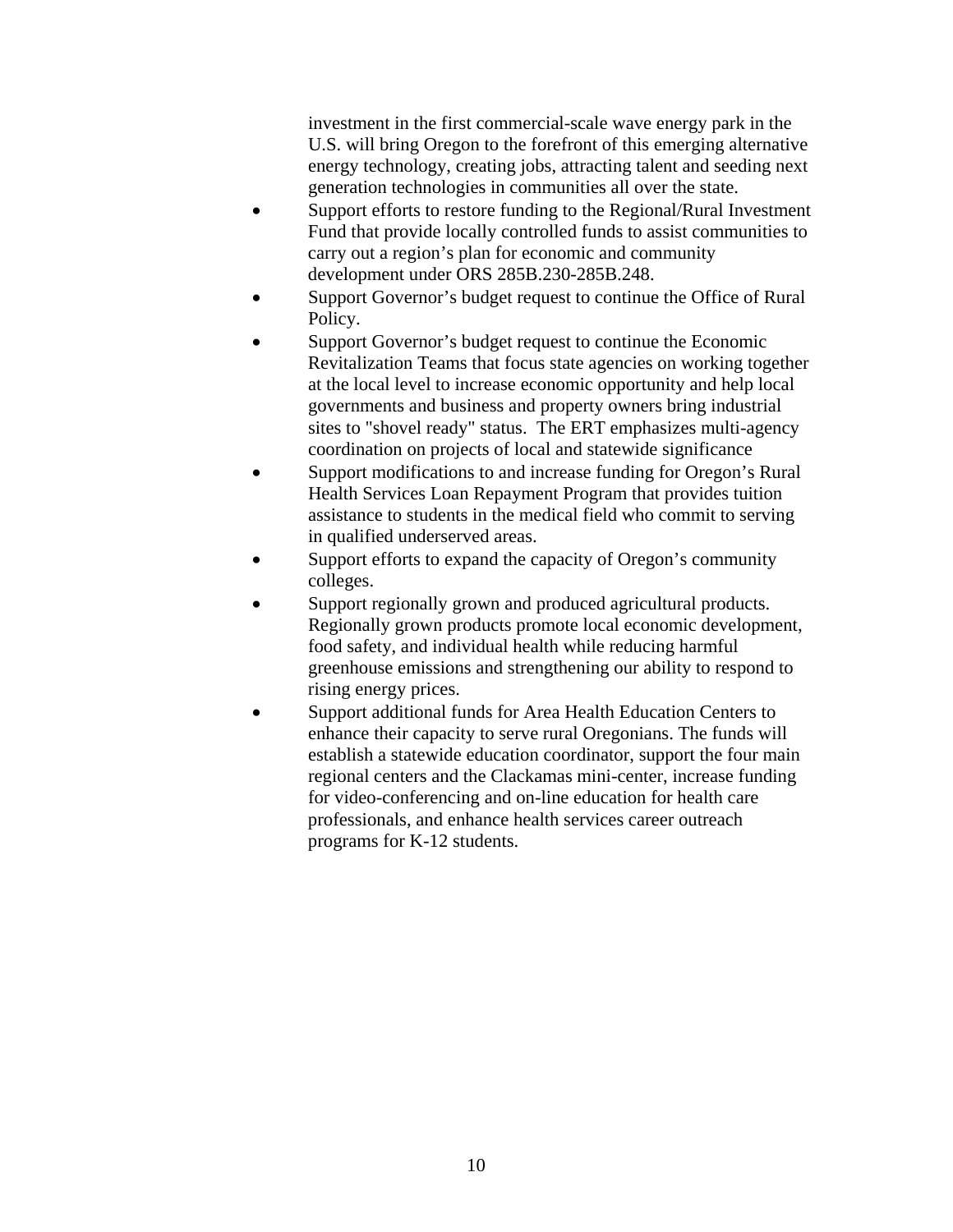# TAXATION & FINANCE

# STATEWIDE TAX REFORM

- Objective: Support changes to the state tax system that will provide stability for state and local government and avoid regressive results.
- Issue: Oregon's heavy reliance on income taxes to pay for critical services like education, public safety, and health care, tends to flood the state treasury when the economy is doing well and forces drastic cuts when the economy does poorly. Further, the state has not established a rainy-day fund that would ease program cuts when revenues do not meet economic forecasts. No other state in the nation is as dependent on the personal income tax as Oregon. Further, the personal income tax is much more volatile than property taxes or sales taxes. This volatility leads to dramatic changes in revenue, forcing state and local governments as well as school districts into unpredictable budget environments. Oregon's fiscal crisis that it experienced during the 2001-2003 biennium will repeat itself again if the state does not create a rainy-day fund and fundamentally address its existing tax system.

The City of Portland supports efforts to reform the state's tax system by establishing and funding a rainy-day fund, reforming the kicker, and reforming the existing tax system by spreading the tax burden, broadening the tax base, and, if done correctly, the creation of a sales tax.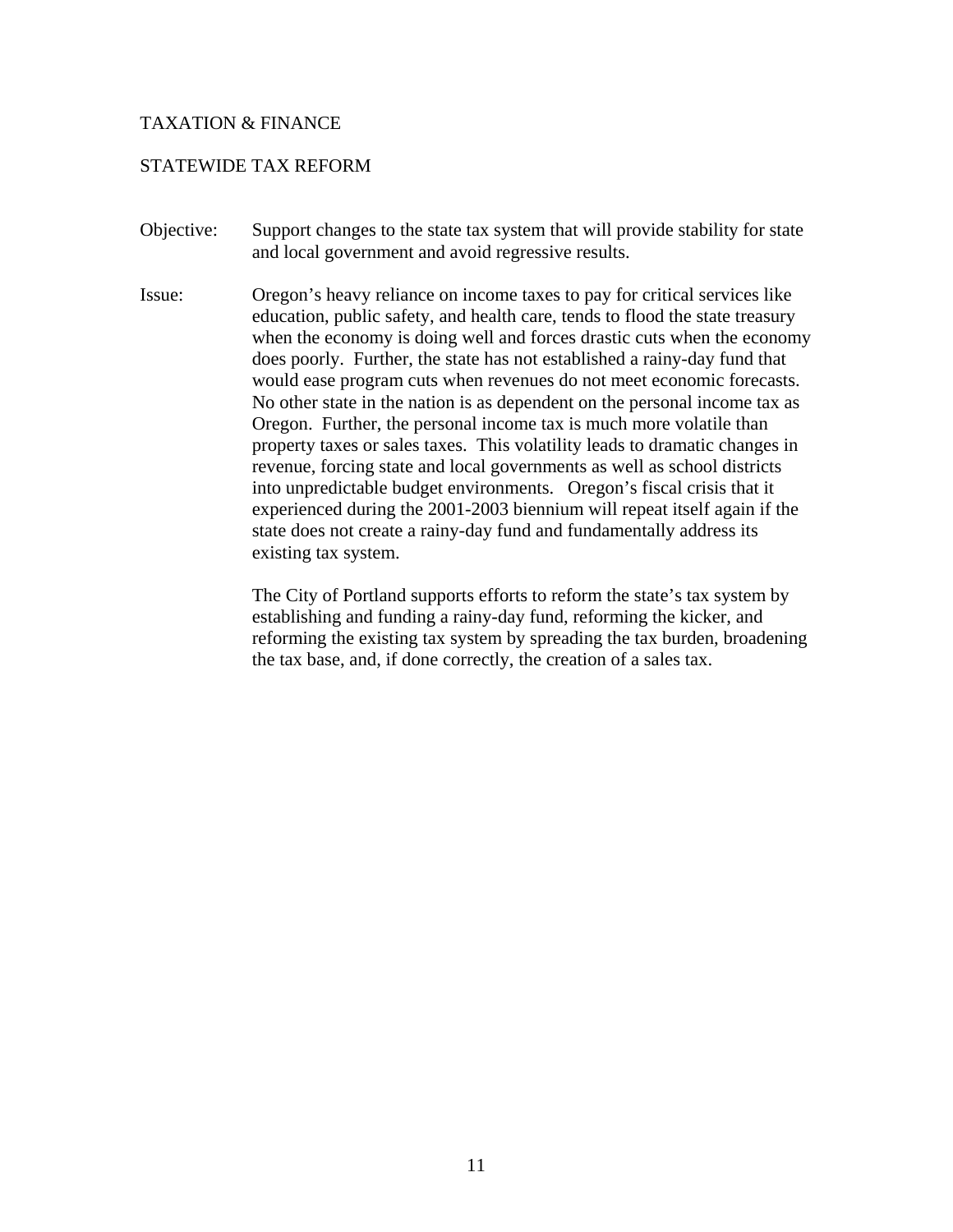## TELECOMMUNICATIONS

# RIGHT OF WAY MANAGEMENT, FRANCHISE FEES, IRNE, COMMUNITY RIGHT TO SERVE

| Objective: | The City of Portland supports:                                                                                                                                                                                                                                                                                                                                                                                                                                                                                                                                                                                                                                                                         |
|------------|--------------------------------------------------------------------------------------------------------------------------------------------------------------------------------------------------------------------------------------------------------------------------------------------------------------------------------------------------------------------------------------------------------------------------------------------------------------------------------------------------------------------------------------------------------------------------------------------------------------------------------------------------------------------------------------------------------|
|            | local government management of public rights-of-way and the ability to<br>charge fair market price for private use of these public resources                                                                                                                                                                                                                                                                                                                                                                                                                                                                                                                                                           |
|            | local consumer service protections and consumer education efforts;<br>the development of effective local information infrastructures (IRNE)<br>$\bullet$<br>and institutional networks;<br>local authority to develop public, educational and governmental access<br>$\bullet$                                                                                                                                                                                                                                                                                                                                                                                                                         |
|            | channels, community programming, and related services;<br>the ability to impose and collect telecommunication taxes to fund                                                                                                                                                                                                                                                                                                                                                                                                                                                                                                                                                                            |
|            | operations;<br>the orderly transition to a truly competitive communications<br>$\bullet$<br>marketplace;                                                                                                                                                                                                                                                                                                                                                                                                                                                                                                                                                                                               |
|            | right of local jurisdictions to govern land use and regulate zoning for<br>$\bullet$<br>all communications service providers and facilities without<br>unnecessary state intervention; and                                                                                                                                                                                                                                                                                                                                                                                                                                                                                                             |
|            | diversity in media and telecommunications ownership and content.<br>$\bullet$                                                                                                                                                                                                                                                                                                                                                                                                                                                                                                                                                                                                                          |
| Issue:     | At the federal level, Congress and the FCC are proposing to streamline<br>regulations governing both cable and telecommunications companies that<br>dramatically impact local government's role.                                                                                                                                                                                                                                                                                                                                                                                                                                                                                                       |
|            | Technological advances have largely removed the historic separations<br>between cable and telephone operators. Cable companies developed<br>broadband Internet access (cable modem) and telephone service using the<br>same network that had been used exclusively to transmit video<br>programming. Telephone companies developed broadband Internet access<br>(DSL) and video programming using the same network that had been used<br>for telephone service. Thus, both are now offering broadband internet,<br>video programming and telephone services over one wire. All of these<br>companies are seeking to put facilities in the public right-of-way with as<br>few restrictions as possible. |
|            | Twenty eight states have adopted statewide franchising thereby                                                                                                                                                                                                                                                                                                                                                                                                                                                                                                                                                                                                                                         |

Twenty-eight states have adopted statewide franchising thereby preempting some portion of local video franchising authority. Industry would like to limit the ability of local government to receive fair compensation for use of the public right-of-way and to levy telecommunications taxes. They have a national, state and local agenda of limiting local governments to recovering the costs of managing the right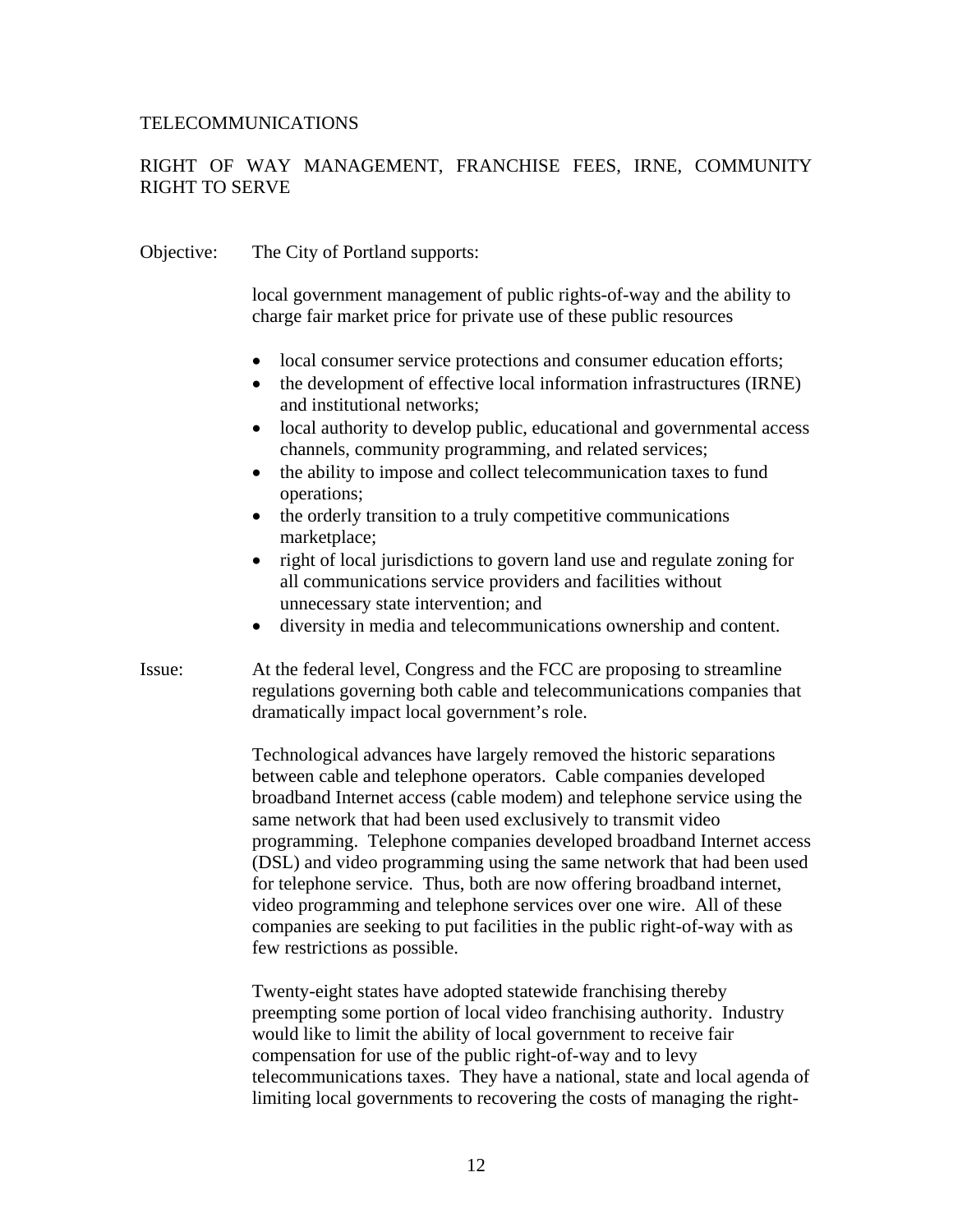of-way. Industry believes that any compensation should be limited to cities' direct and actual cost of permitting. Failing that, the industry would like the state to preempt local government right-of-way management ordinances so that the industry does not have to deal with individual cities.

In addition, a continuing and troublesome issue for the industry and local government is that the incumbent local phone companies, Qwest and Verizon, are treated one way under Oregon state statute while all other telecommunications companies are dealt with in local ordinances. Incumbent local exchange providers (ILEC's) receive special treatment in that cities can charge them a maximum of 7% of local exchange revenue while competitive providers (CLEC's) pay up to 5% of gross revenues.

Finally, the telecommunications industry has worked tirelessly over the last four legislative sessions in Oregon, in other states and nationally to prevent local communities from taking public action to fill telecommunication gaps. Even though these companies consider the services to some communities uneconomic in this market, the industry apparently wants to preserve these unserved or underserved markets for the future by opposing local government attempts to provide service. Meanwhile, these communities struggle to stay economically viable. Small towns and rural areas faced a similar problem early in the  $20<sup>th</sup>$ century with electrification. Public action at that time insured that the country as a whole enjoyed the benefits of electricity. Access to advanced telecommunications services is critically important to Oregon's communities. It is becoming an essential service; yet broadband services are currently not available to many of our residents.

The City of Portland needs extensive telecommunication infrastructure to be effective. The city has decided to make investments to connect and operate the fiber to provide the kind and quantity of bandwidth that is needed now and in the future. Using these existing assets and making them available to other public entities in the region is cost effective for all the public agencies involved. It allows us to control the network, to control the costs, and to provide the reliability essential to municipal needs such as police, fire, dispatch and traffic control. Major private telecommunications providers claim that government should not compete with the private sector in the area of telecommunications. Yet local government in its effort to contain costs, be efficient and provide egovernment services to its citizens views provision of telecommunications services as vital as the transportation, water or sewer system. Furthermore, the city *only* provides service to other public entities. There may be efforts to prohibit the city from providing services to other public entities.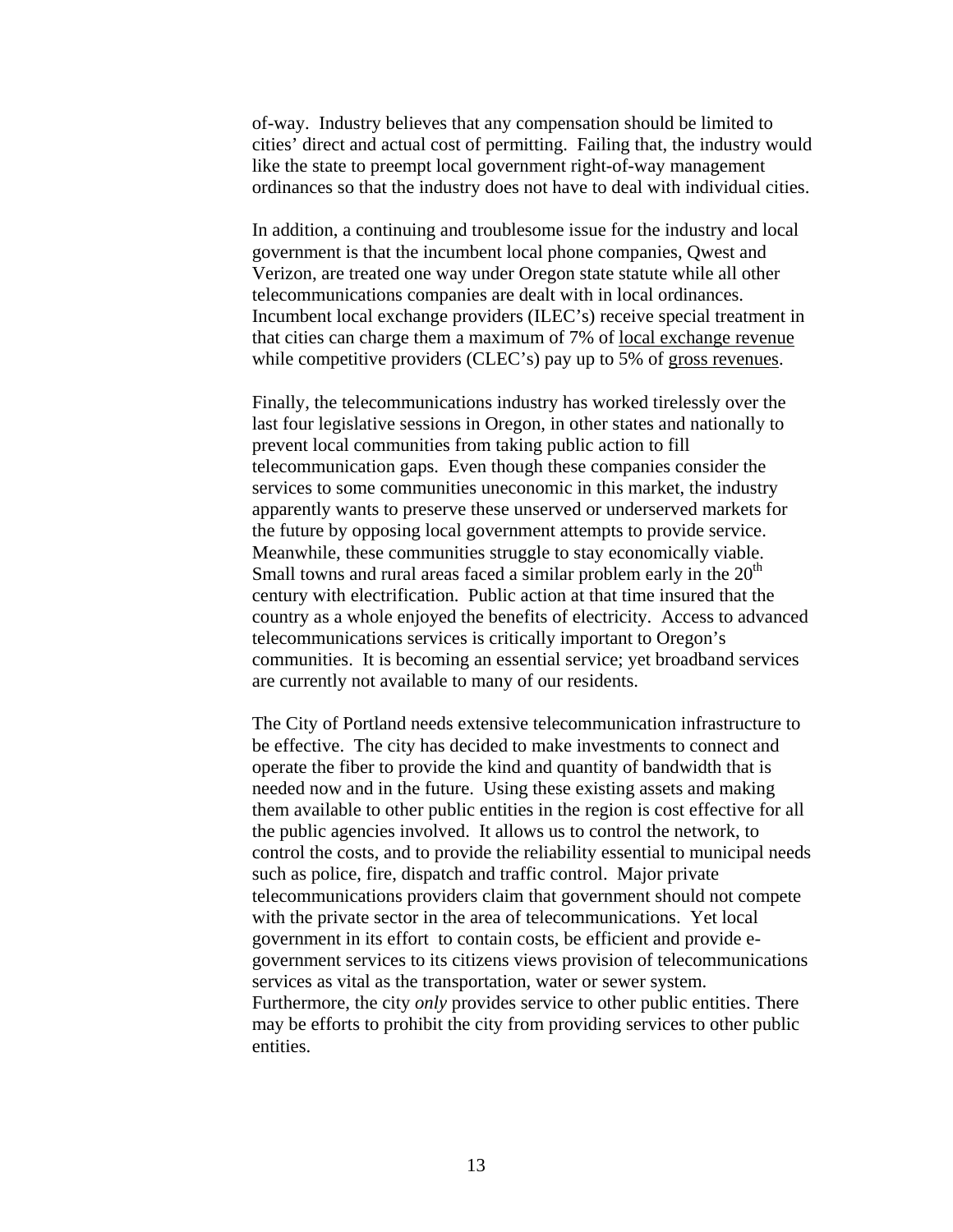#### TRANSPORTATION

#### TRANSPORTATION FUNDING PACKAGE

- Objective: Advocate for and support the development of a transportation funding package that will provide sufficient funds to allow Oregon's local governments to address severe backlog of street safety, preservation and maintenance needs and allow the cities and counties to maintain its transportation infrastructure at a sustainable level. Work with stakeholders including, the governor, legislative leadership, ODOT and other local governments to identify local project needs.
- Issue: Transportation funding needs have reached a critical level in Oregon and in Portland. The gas tax is the primary ongoing source of funding to build and maintain roads. The legislature has not raised the gas tax since 1991. In the meantime, inflation has reduced the buying power of existing funding. Dramatically increased construction and fuel costs have diminished the buying power of the gas tax.

 For example, Portland's street system consists of nearly 3,949 lane miles of improved streets with an estimated asset value of approximately \$3.6 billion. Over the past 20 years, the streets in good/very good condition have declined from 68% to 55%. Arterial street condition is even worse (37% good/very good) contributing to safety concerns, congestion, and expensive repairs. As of July 2005, the backlog of preservation and maintenance was 597 miles (210 arterials and 387 miles local). In order to reach a sustainable service level of 250 mile backlog (90 miles of arterials and 160 miles of locals), an additional investment of nearly \$9.5 million annually to the City of Portland over the next ten years is required.

 Also, the metropolitan regional economy is highly dependant on transportation. Further, the local maintenance backlog has a direct impact on safety and congestion. For example, from 2001-2004, just 40 intersections within city limits accounted for 3,721 crashes, 10 fatalities, and 1,425 injuries. The economic cost of these crashes was over \$46 million. Furthermore, a recent report, entitled "The Cost of Congestion to the Economy of the Portland Region" estimated that a "failure to invest adequately in…. improvements will result in a potential loss valued at \$844 million annually by 2025." By diverting traffic from unmaintained arterials to neighborhood streets, congestion and safety problems will mount and traffic delays will continue.

 Other assets that are in need of attention are the city's current street light system, traffic signals (where only 28% of the hardware is rated in good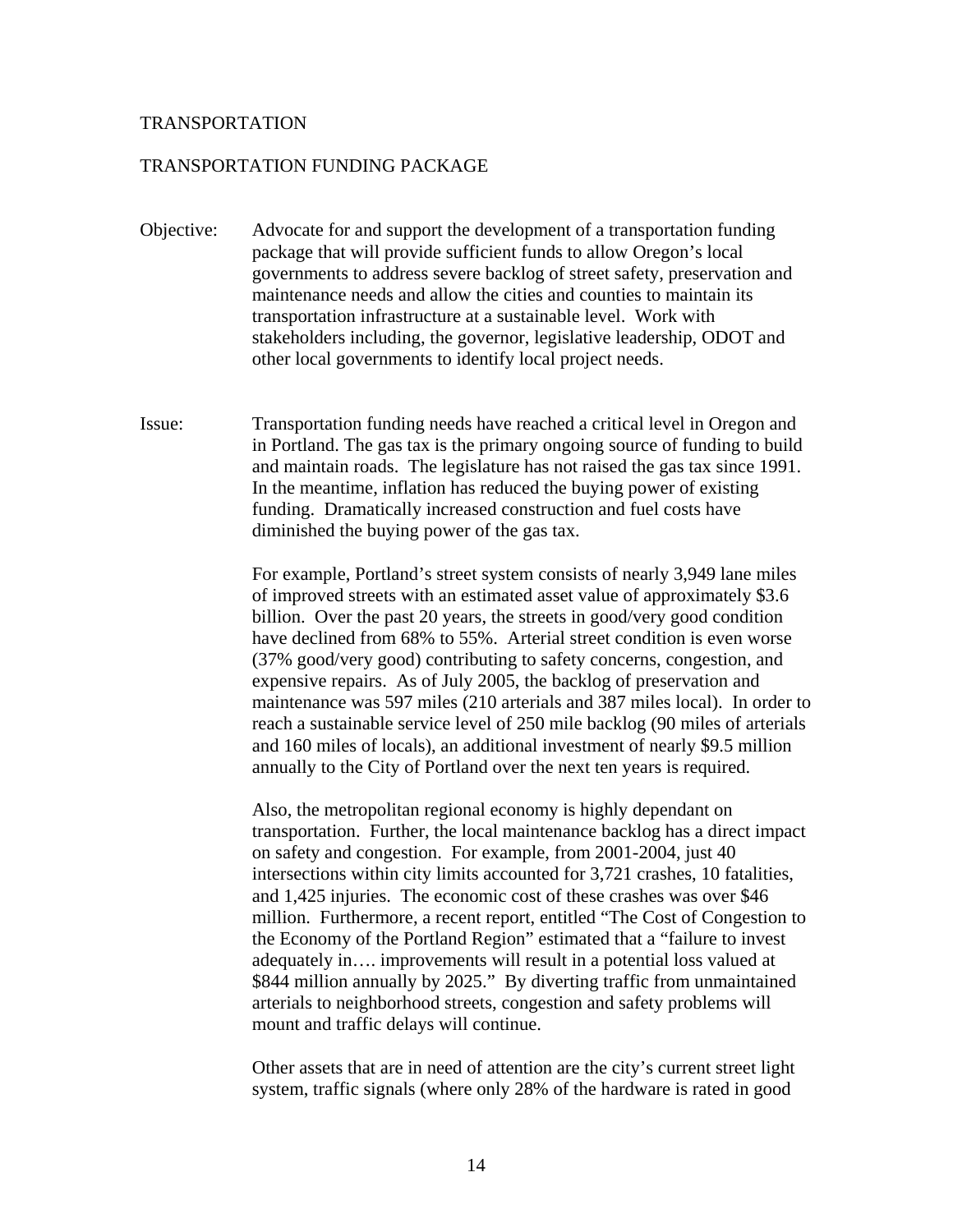condition), and structures like bridges where 38 existing bridges are rated to be in poor condition. Nearly 70% of the City's 37,000 improved corners need ramps to become ADA compliant.

 OTIA III, passed in 2003, provided a desperately needed infusion of resources for local systems in addition to millions of dollars for state, county and city bridges around the state. Even with OTIA III, present funds do not allow cities to preserve their current investment in the existing transportation infrastructure, nor to address the increased safety, seismic, public transit and growth needs of the people and businesses of Oregon. Without additional funding, the existing system will continue to deteriorate, leaving a legacy of decaying roads, inadequate transit, and unsafe pedestrian facilities.

The City of Portland will support a funding packages that, in combination:

- includes a five-year gasoline tax increase to fund a set of specific local government transportation improvements related to system safety, maintenance, preservation, operations, and congestion;
- includes the indexing of transportation revenue to counteract the effects of inflation and improvements in vehicle mileage;
- encourages the coordination of land use and transportation planning between jurisdictions to realize efficiencies in transportation systems and to maintain livable communities;
- supports existing constitutional restriction on the use of state Highway Fund;
- supports the expansion or development of funding mechanisms to fund transit (including access to transit) and other high priority needs.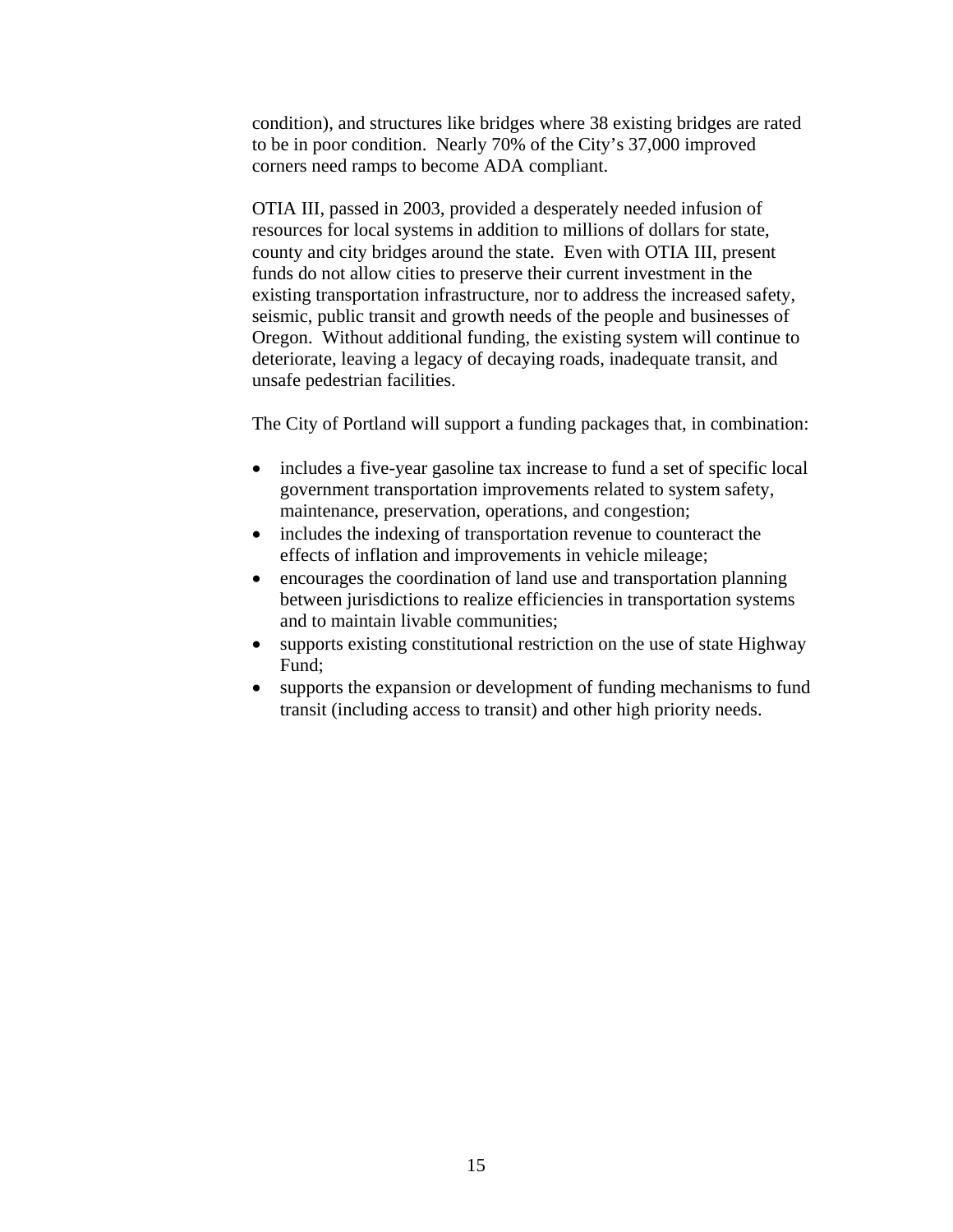#### WATER

# MUNICIPAL WATER RIGHTS

- Objective: Support legislation that restores clarity and certainty to the municipal water right application process.
- Issue: HB 3038, passed by the 2005 legislature, substantially reinstated municipal water rights following an Oregon Supreme Court decision involving Coos Bay/North Bend. However, HB 3038 required all rights prior to November 1998 (most of the City's groundwater rights predate this time) would have to go through a one time review for "fish persistence" for ESA listed fish and state sensitive listed fish species. After the passage of the bill, a disagreement arose between water rights holders and the Oregon Department of Fish & Wildlife over the meaning of the phrase "maintain the persistence" relating to fish species. The ambiguity of this phrase makes HB 3038 problematic in implementation. The City of Portland seeks a more effective program to protect listed fish species while allowing the municipalities a reasonable certainty that these pre-1998 water rights can be relied upon for future use.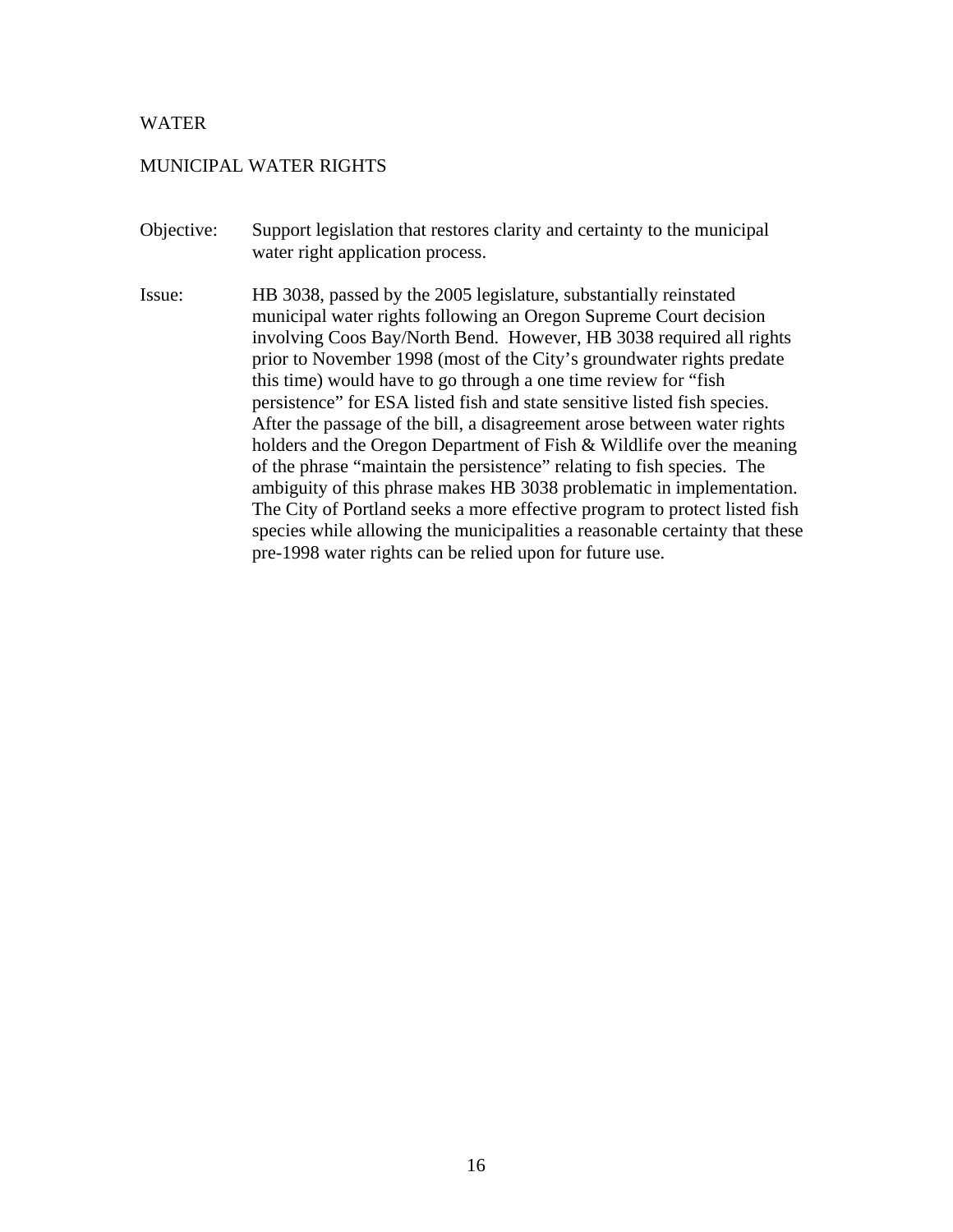**ISSUES**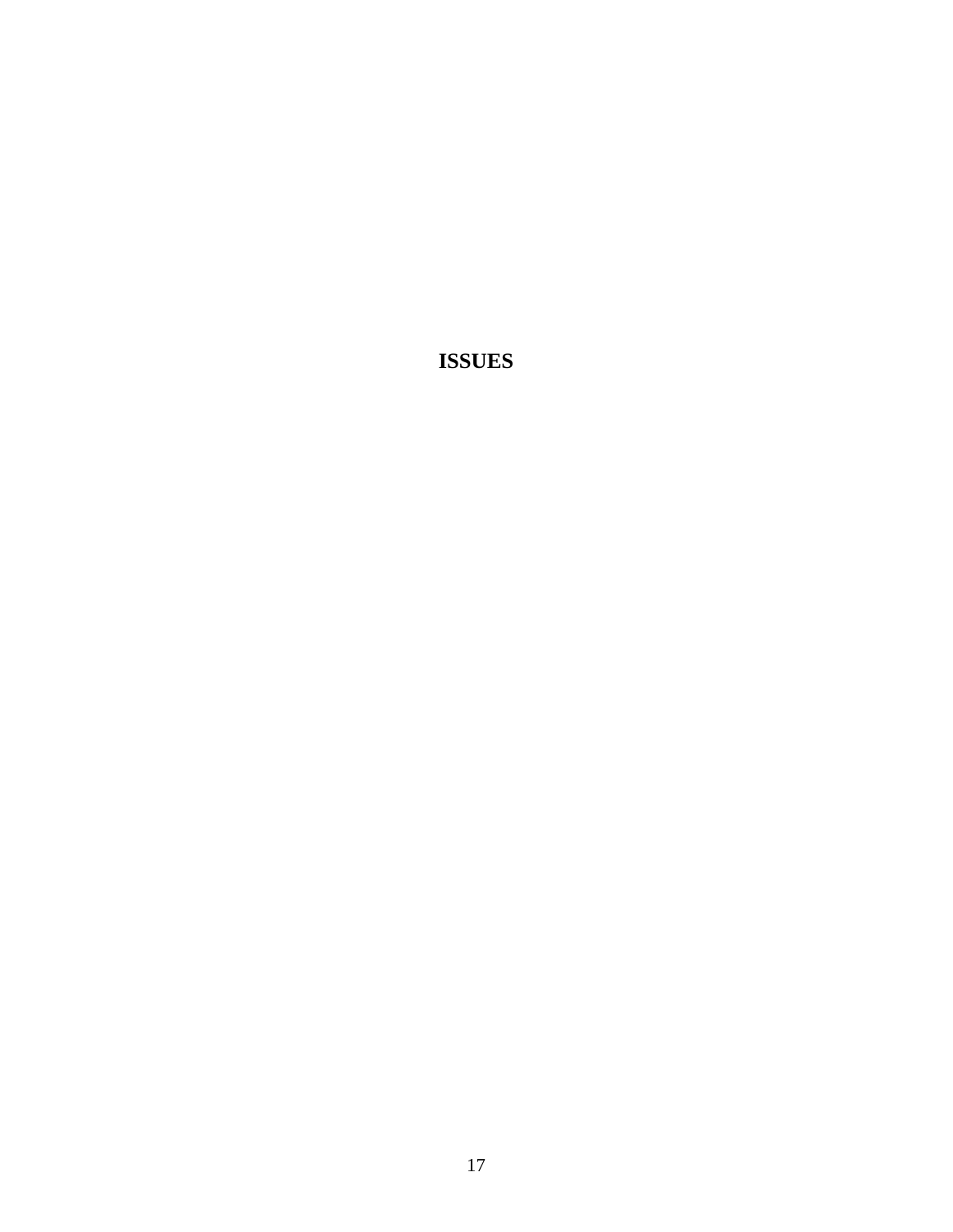#### BUILDING CODES

# CONSTRUCTION CLAIMS TASK FORCE

- Objective: Monitor legislation forwarded by the Construction Claims Task Force.
- Issue: The Construction Claims Task Force was created as a result of 2005 legislation. In part, this task force was created to address the increasing frequency of "material and construction method" defects that have created severe economic hardship on homeowners, largely as a result of water intrusion.

The mission of the taskforce is to find solutions to the issue of structure and material failures in new or recently constructed buildings, particularly single-family homes and multi-family residential structures. It is likely that there will be legislation that would impact the city's Bureau of Development Services, including increased direction to conduct more or different types of inspections. Whatever the outcome, it is likely that some of the recommendations will impact operations and services of the Bureau of Development Services.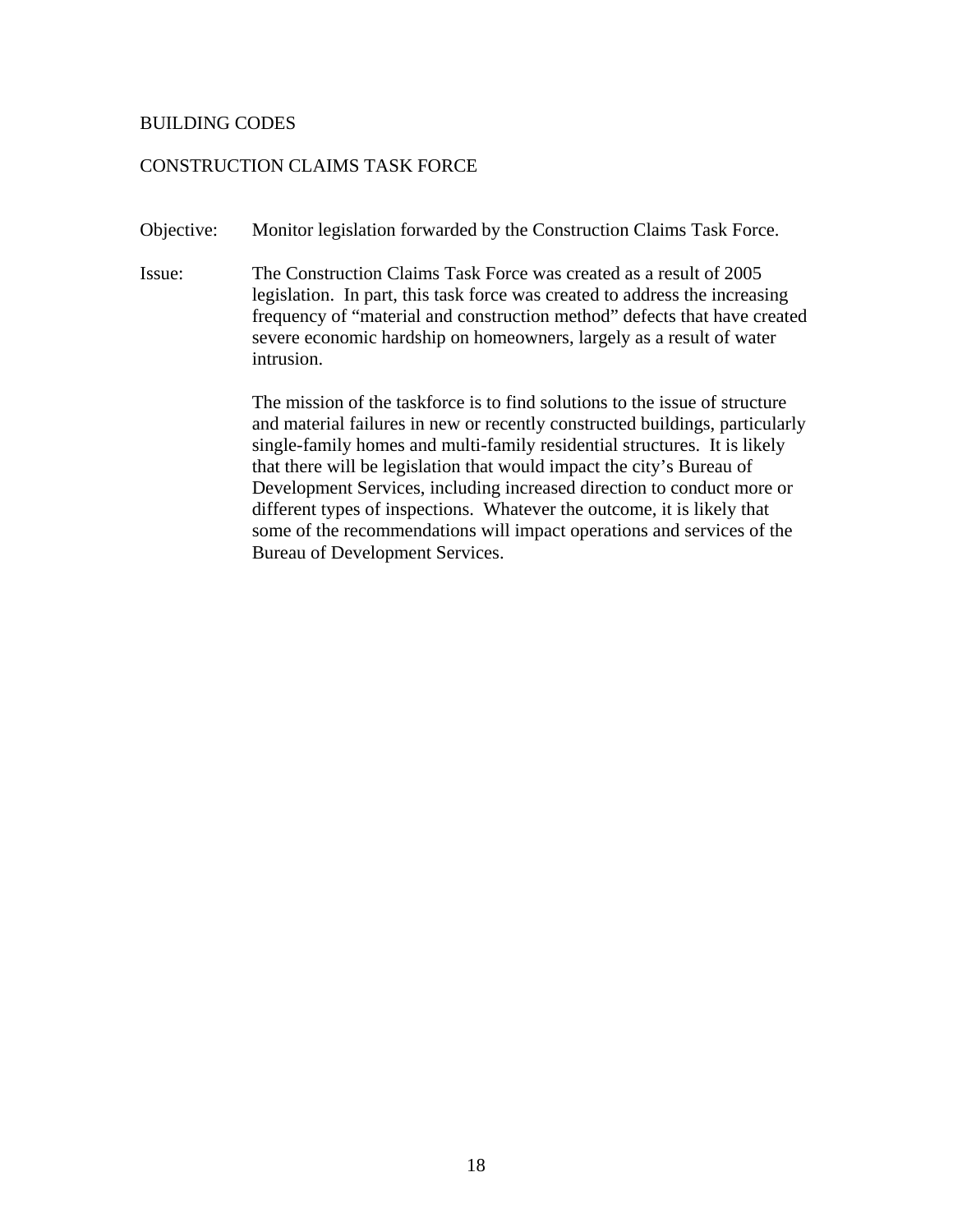#### BUILDING CODES

#### EGREGIOUS VIOLATIONS

- Objective: Monitor legislation that would allow the Building Codes Division (BCD) to suspend licenses for egregious violations more rapidly.
- Issue: This new concept is directly the result of other bills that permit the Building Codes Division to take a more aggressive stance against plumbing and electrical contractors that are violating certification and other related laws. The intent of this legislation is to allow the BCD to suspend the license before a hearing takes place, not after a hearing, as is the current process.

While it is the intent for this legislation to only impact egregious violators the potential exists for this to expand in scope to impact all contractors that are regulated by the Construction Contractors Board.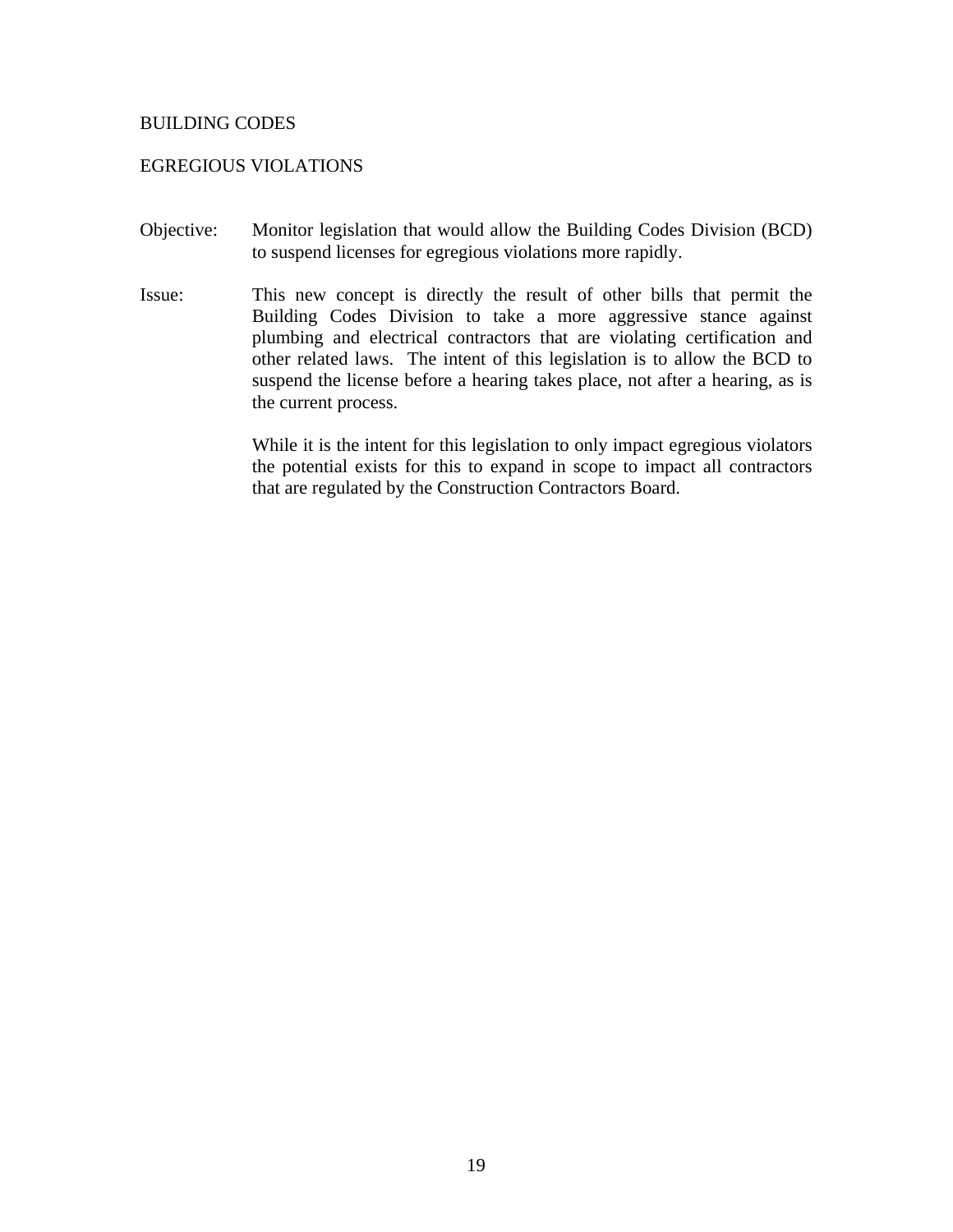#### BUILDING CODES

# E-PERMITTING

- Objective: Monitor legislation that will impact the city's permitting process including proposals that will create a statewide e-permitting system.
- Issue: In the last legislative session, a taskforce was formed to explore the possibility of instituting a statewide e-permitting system. The taskforce has met over the last several months discussing the possibilities. A report has been submitted to the legislature that outlines many of the benefits and some of the concerns about developing such a system. The city has participated in this taskforce and believes there are additional concerns related to costs and interoperability that were not contained in the report.

Any legislation that creates a statewide e-permitting system will affect how the city issues building permits. If the State chooses a full system program, there is the potential that it will not be compatible with the city's existing system and could result in a loss of significant resources. Therefore, the city will work hard to ensure that any system that is chosen has the ability to interface in the most flexible manner possible. Further, it will work to ensure that any new expensive requirements by the state are accompanied by sufficient resources.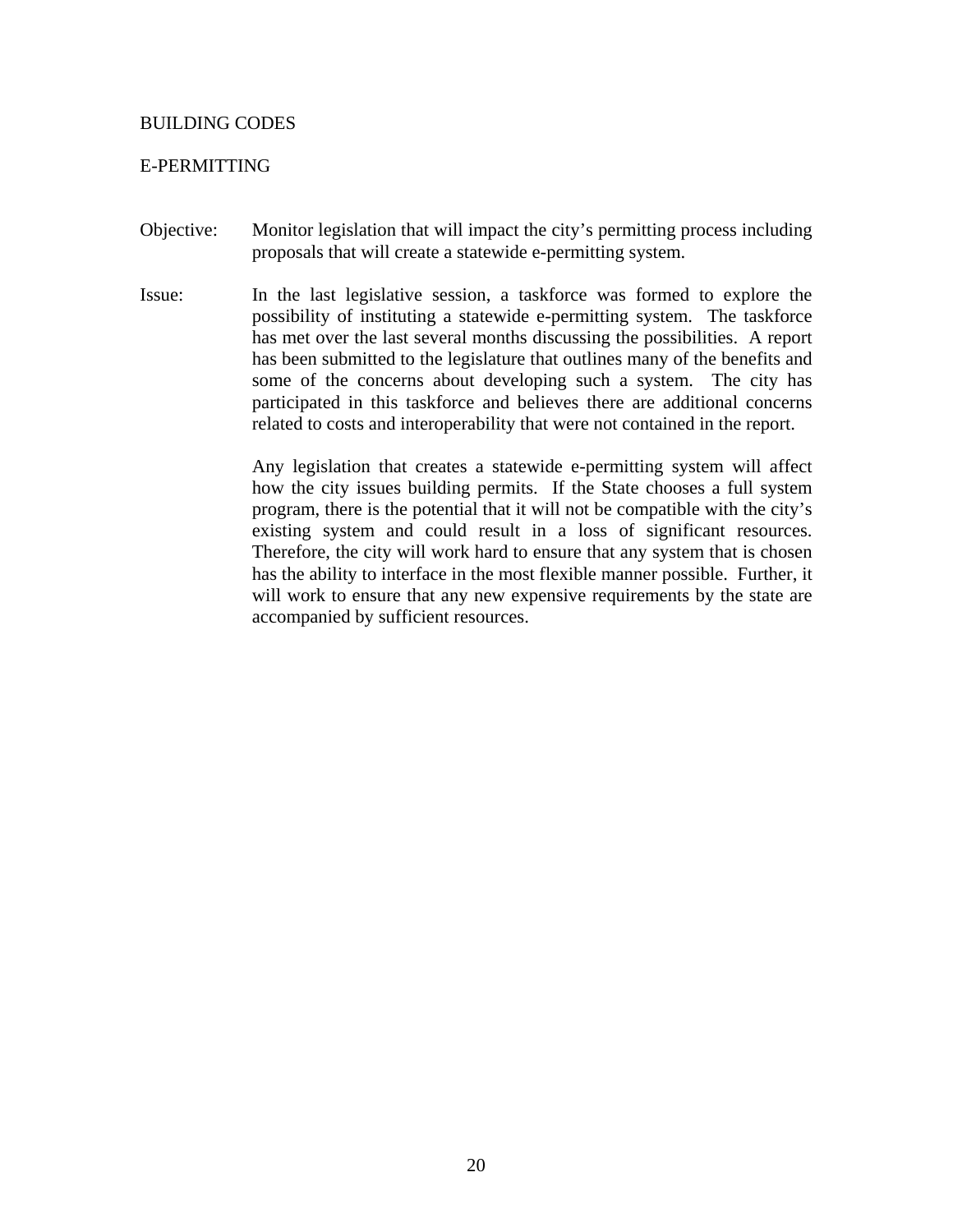#### ECONOMIC DEVELOPMENT

# BUSINESS RETENTION SERVICES

- Objective: Support Oregon Economic and Community Development Department's (OECDD) priority to increase funding for Business Retention Services.
- Issue: Historically, \$100,000 per biennium has been utilized for OECDD Business Retention Services. The Portland Development Commission works very closely with OECDD and supports increased funding for this program to assist approximately 20-25 companies, retaining and creating 400-500 jobs.

The OECDD has operated the Business Retention Service to provide specialized consulting services to at risk businesses in order to avoid closure or retrenchment. As business becomes more specialized and sophisticated, unique problems arise that demand the assistance of specialists knowledgeable in such issues as finance, marketing, operations, turnarounds, and restructuring, lean manufacturing, and feasibility studies.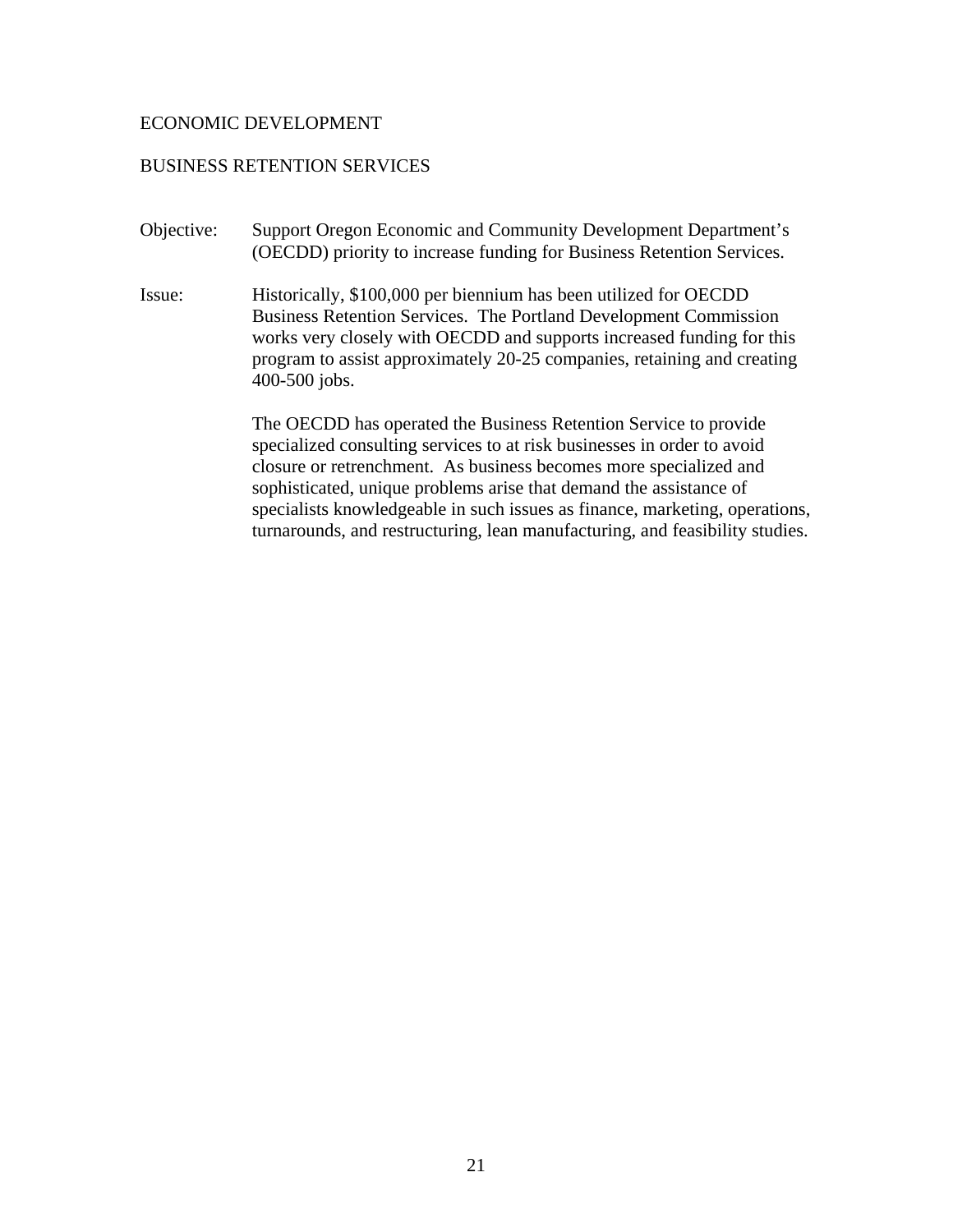#### ECONOMIC DEVELOPMENT

#### INFRASTRUCTURE CAPITALIZATION

- Objective: Support Oregon Economic and Community Development Department's (OECDD) efforts to secure \$100 million for Infrastructure Capitalization.
- Issue: The purpose of this fund is to assist communities in building infrastructure capacity necessary to recruit new businesses or assist existing businesses with retention or expansion. These funds are often used to match or leverage other public resources of local, state or federal jurisdictions as well as private resources.

According to state officials, approximately 75% of projects facilitated by the state include some form of infrastructure incentive and/or development. Historically, OECDD has awarded an average of \$150 million per biennium for an average of over 200 projects. These funds have leveraged an equal or greater amount of other funds for public infrastructure projects. This is often the only source of funds for projects ranging from water and waste water treatment and distribution to industrial park infrastructure to other transportation enhancements for economic development projects including service roads, rail spurs, dock upgrades, and channel dredging. State funds are also used to match federal funds from the Safe Drinking Water program and the Community Development Block Grant (CDBG) program.

It is estimated that each \$1 million of OECDD funds leverages over \$1.3 million in other funds for the development of the public infrastructure project. On average, \$1 million of OECDD funds generates 64 construction jobs and 150 permanent jobs. New income tax revenue to the state as a result of these jobs, with an average wage in 1997 of \$26,500, results in repaying the state investment in less than five years.

These funds are often the only source for technical assistance for a variety of targeted entities including rural communities, innovative program ideas and special initiatives such as the creation of development ready industrial sites.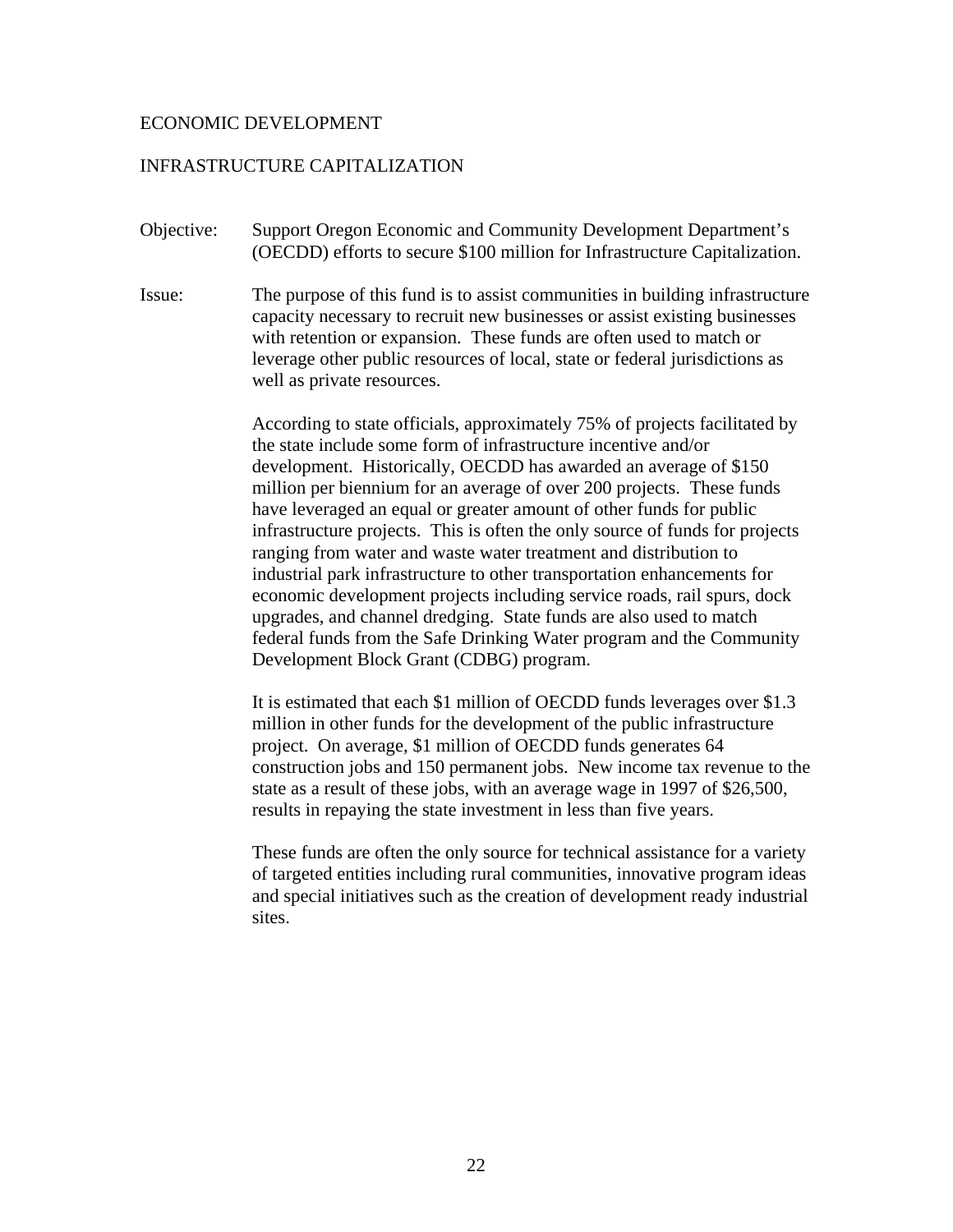# ECONOMIC DEVELOPMENT

# OREGON INNOVATION COUNCIL RECOMMENDATIONS

- Objective: Support the Oregon Innovation Council's recommendation to invest \$40 million to stimulate the state economy and create jobs in the food processing, manufacturing, alternative energy and industrial research sectors
- Issue: The proposed \$40 million Oregon Innovation Plan is designed to create business and employment opportunities throughout the state. The proposal supports growth strategies embraced by innovation-driven industries, such as food processing, manufacturing, alternative energy and key industrial research centers. It would increase the state's overall capacity for innovation and make it easier for innovative firms to launch anywhere in Oregon. The Oregon Innovation Plan is comprised of five initiatives summarized as follows:
	- \$4.6 million grants to support companies in the food processing industry.
	- \$5.2 million grant supporting development of the nation's first commercial-scale wave-generation park on the Oregon Coast.
	- \$3.372 million to support workforce development and applied research programs advocated by the Oregon Metals Initiative, the Manufacturing 21 Coalition and the Oregon University System (OUS).
	- \$10 million in continued investment for Oregon's first Signature Research Center, the Oregon Nanoscience and Microtechnologies Institute (ONAMI) based in Corvallis.
	- \$7 million be invested to launch a translational research center to develop and commercialize new drugs to fight infectious disease – a joint project of OHSU, OSU, UO and six private bioscience firms.
	- \$3 million grant to establish a Signature Research Center focused on R&D for clean energy, bio-based products, green building/green development and other emerging opportunities.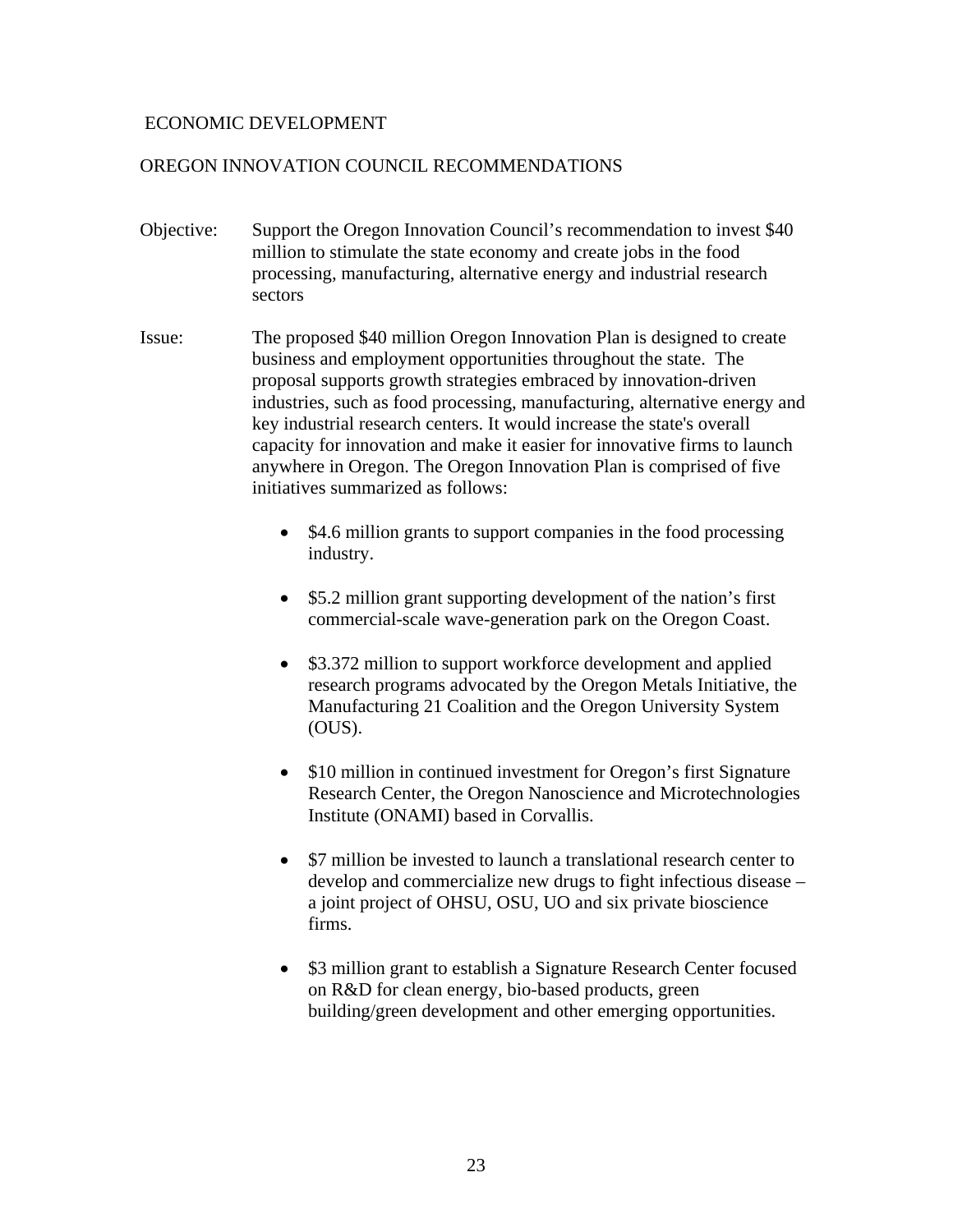# MAINTAIN CURRENT PASS-THROUGH OF 9-1-1 FUNDS

- Objective: Monitor legislation that might alter the current fund allocation within the 9-1-1 accounts. Protect current pass-through to local Primary Safety Answering Points.
- Issue: The distribution of 9-1-1 revenues is set out by statute (ORS 401.790) and is initially reduced by the state's administration of the tax and the costs approved for utilities' modification of switching and trunk equipment, network database development, and conversion of pay station telephones as well as tax collection costs. After these reductions are made, the net proceeds of the tax are segregated for three purposes: 9-1-1; Enhanced 9- 1-1 and enhanced 9-1-1 equipment and replacement.

Thirty-five percent of the revenues are provided for the implementation of the Enhanced 9-1-1 program. Two and one-half percent is provided for Enhanced 9-1-1 equipment replacement. The remaining 62.5 percent of the revenues is distributed to cities and counties on a quarterly basis. The distribution for cities is on a per capita basis; for counties, it is on the basis of unincorporated population, except that each county is guaranteed a minimum of one percent. This last distribution represents nearly 18% of the City's Bureau of Emergency Communications operational budget and any change to the allocation formula could have a profound impact on the critical services it provides to nearly 675,000 citizens residing in Multnomah County.

Local governments are required to use 9-1-1 tax revenues and any investment proceeds thereof, for the planning, installation, maintenance, operation and improvements of the 9-1-1 reporting system. Funds may only be used for activities that handle the call from the citizen to the primary public safety answering point (PSAP) and that transmit the information from the PSAP to the secondary PSAP or the responding police, fire medical or other emergency unit.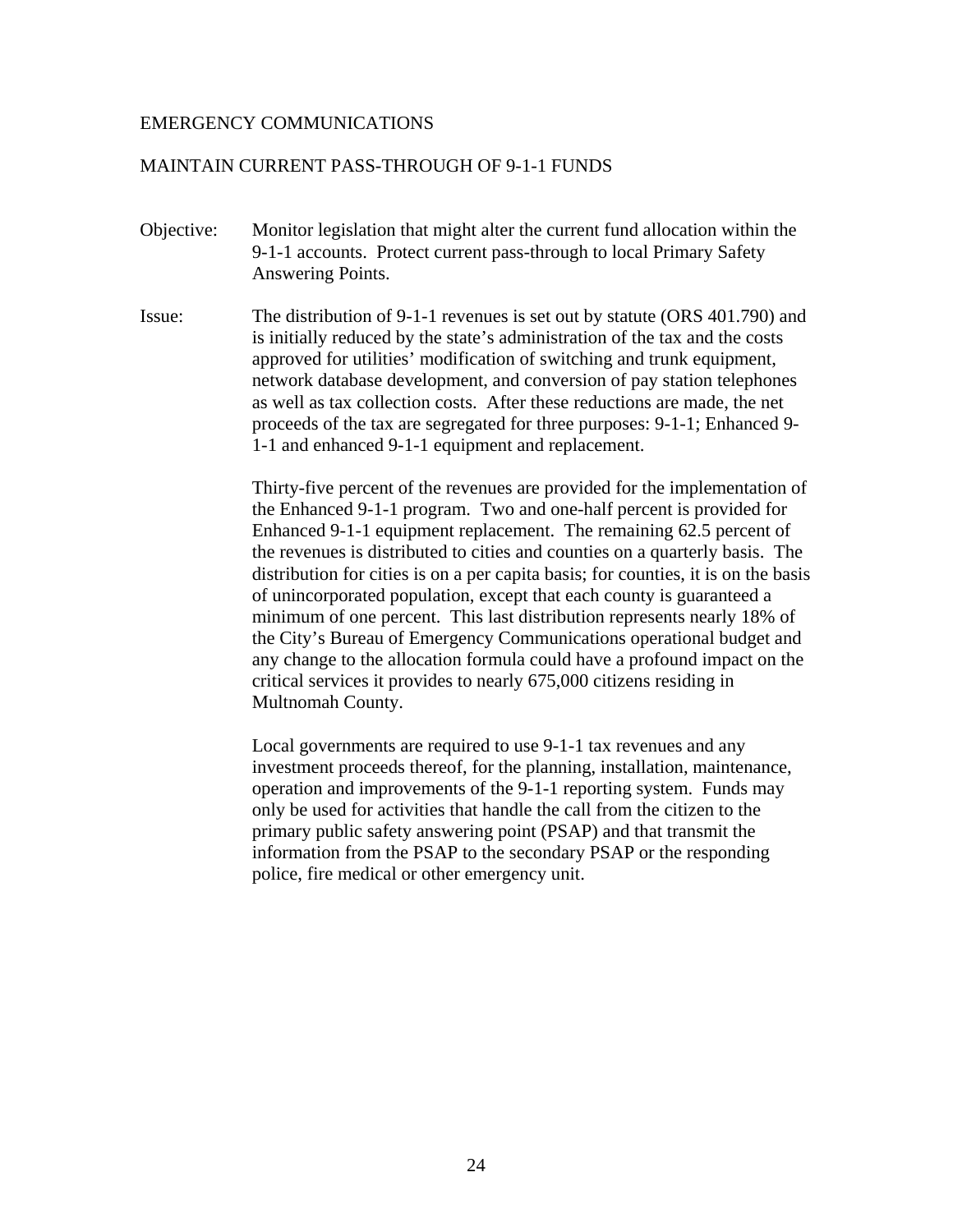### NON-DISCLOSURE OF 9-1-1 AUDIO TAPES

- Objective: Support legislation prohibiting the release of 9-1-1 audio tapes to the public and media without the consent of the victims, their families, or the caller.
- Issue: The use of dramatic 9-1-1 audio tapes as news items by the media and the resulting "revisiting" of traumatic incidents by callers, victims and family members have prompted some citizens to seek the introduction of legislation that would remove these tapes from open access by the media due to the public records laws. Most callers assume that their calls are confidential. However, the district attorney and presiding judge have compelled disclosure. As a result, these tapes are generally considered public records and must be released if a request is made.

Previous bills that have been proposed on this subject would have exempted from disclosure under the public records law the audio recording of a caller to a PSAP unless the public interest required the disclosure. The bills would have allowed the caller to consent to the disclosure of the audio recording or the parent, spouse or guardian if the caller was unable to provide consent. The bills also would have permitted a transcript of the call to be released without consent. Furthermore, a district attorney, police officer, attorney for a defendant in a criminal proceeding, emergency service agency or labor organization could have obtained a copy of the audio recording without the consent of a caller.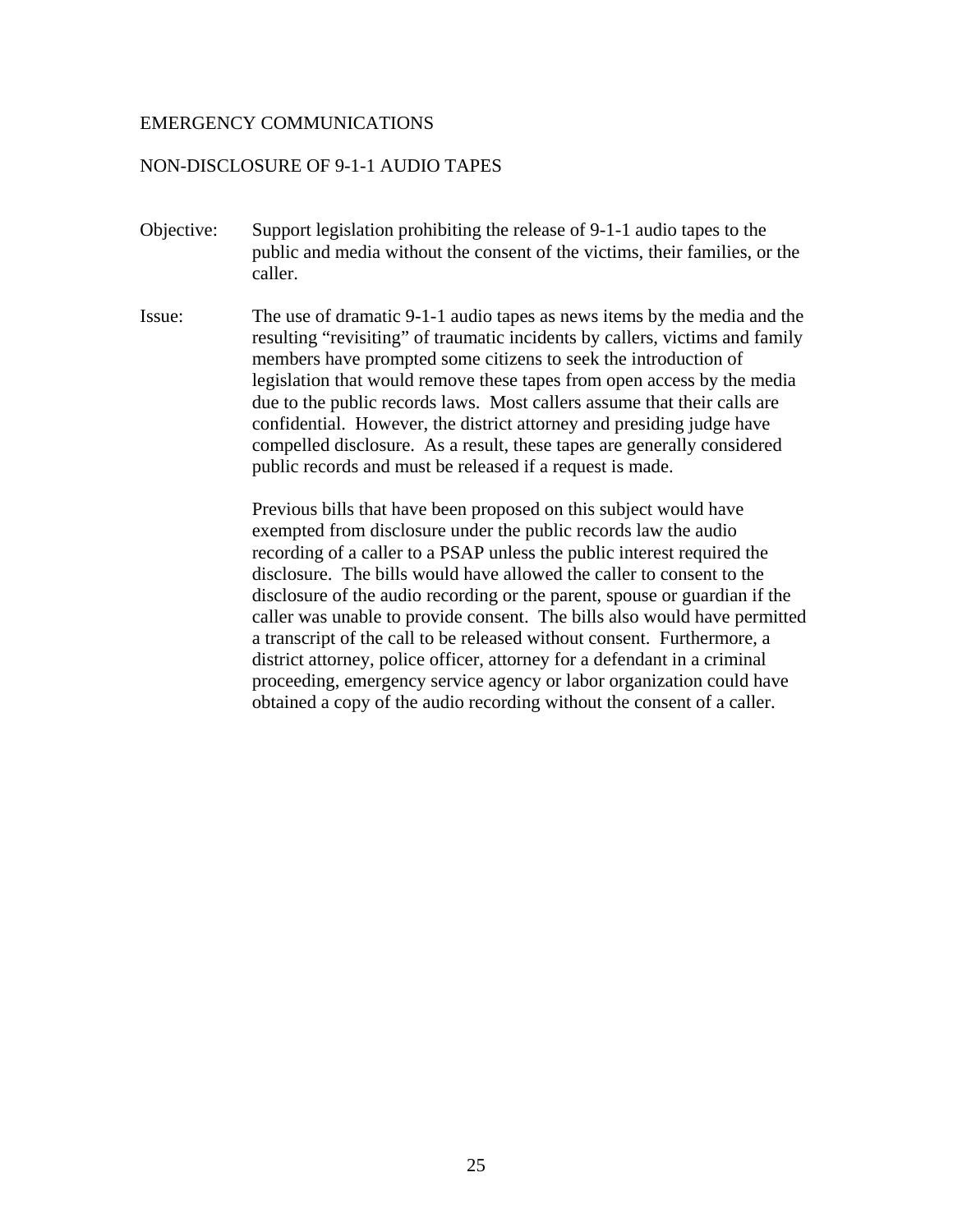# PROTECT 9-1-1 FUNDS FOR THEIR DEDICATED PURPOSE

- Objective: Protect the current 9-1-1 financing structure by maintaining the dedicated purpose of the tax to pay for 9-1-1 related services.
- Issue: Since the establishment of a 9-1-1 tax in 1981, the revenue has been used solely for the purposes of emergency communications. The State Emergency Interoperability Committee, in its effort to identify funds to establish an interoperable radio system for the state has identified the 9-1- 1 tax as one possible funding source to pay for this new system. Although the city is supportive of increasing interoperability of first responder communications equipment, the city opposes using this dedicated funding source for that purpose because it would open the door for other worthy programs to seek funding from this source as well.

For example, during the 2003 regular legislative session there were two efforts to divert 9-1-1 revenue to support programs other than the 9-1-1 system. One bill would have diverted funding to support trauma services throughout the state and the other would have provided funding for the Oregon Poison Control hotline. Although both programs have a great degree of support, breaking faith with taxpayers by removing the dedicated purpose of the tax and the resulting negative fiscal impacts to local Public Safety Answering Points necessitated opposition by the City.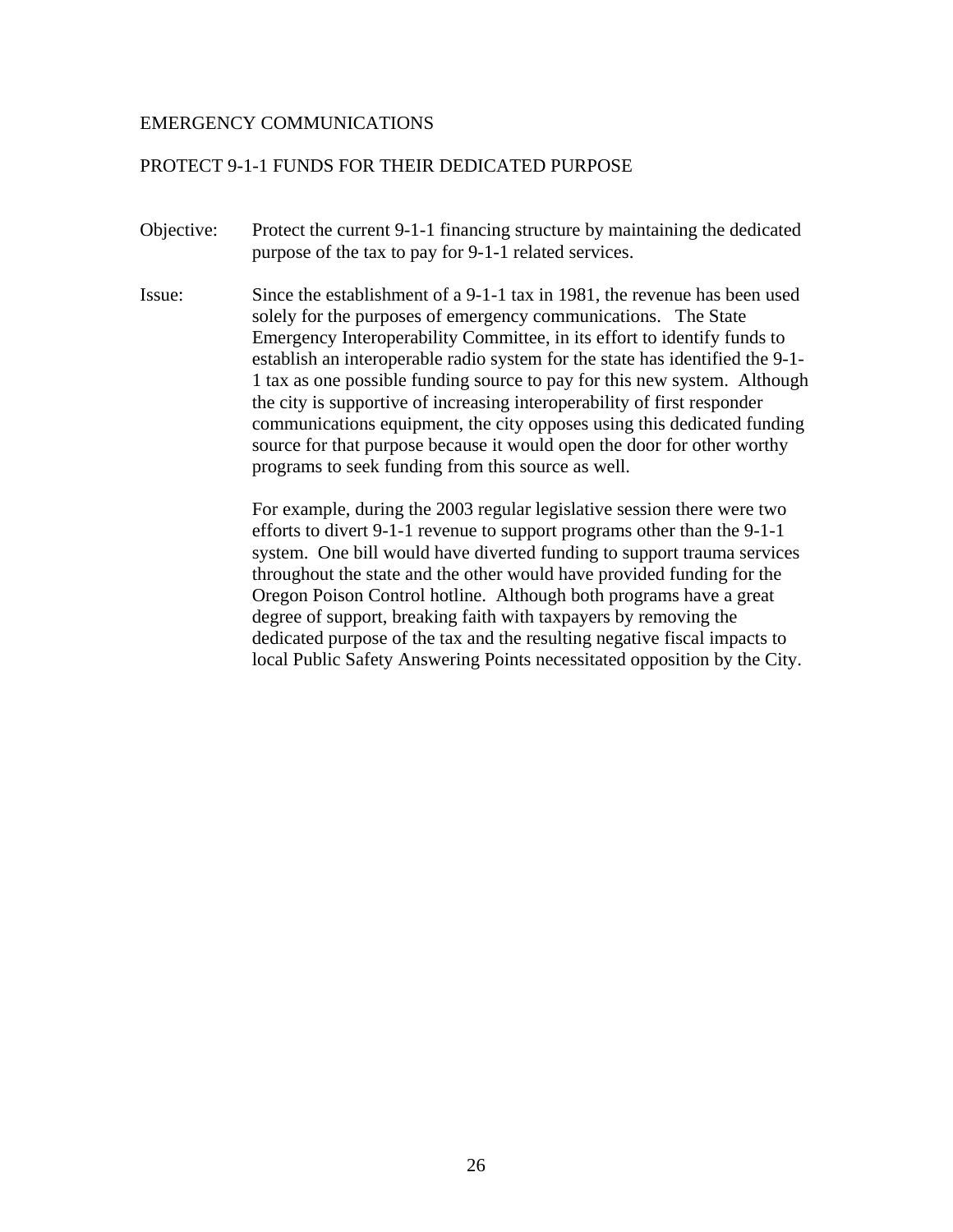# **ENERGY**

#### CLEAN AND RENEWABLE ENERGY

- Objective: Support legislation that provides policy and programmatic support to increase energy efficiency and renewable energy in Oregon.
- Issue: Clean energy presents a key economic development opportunity for Oregon. Improving energy efficiency makes Oregon companies more competitive, and development of renewable energy resources like wind, geothermal, and solar in the state reduces Oregon's dependency on out-ofstate coal and natural gas suppliers.

SB 1149 (1999) established a public purpose fee of 3% on electricity bills to fund energy efficiency and renewable energy programs that are administered primarily by the Energy Trust of Oregon. Those programs have generated significant economic and environmental benefits for Oregon, and a recent independent report to the Legislative Assembly concluded that the public purpose charge should be increased from 3% to 5% and that the current sunset date of 2012 should be extended by 10 years.

Twenty states have adopted renewable portfolio standards requiring that a specified percentage of electricity be generated from renewable sources, and a comparable requirement in Oregon would help diversify Oregon's electricity supplies while supporting local economic development.

Energy efficiency and renewable energy are essential components of any comprehensive plan to address global warming, an issue of growing urgency that presents serious risks for Oregon as a whole and Portland specifically.

The City of Portland supports the intent of a renewable portfolio standard, the continuation of adequately funded statewide energy efficiency programs, and related efforts to reduce emissions of carbon, the primary cause of global warming.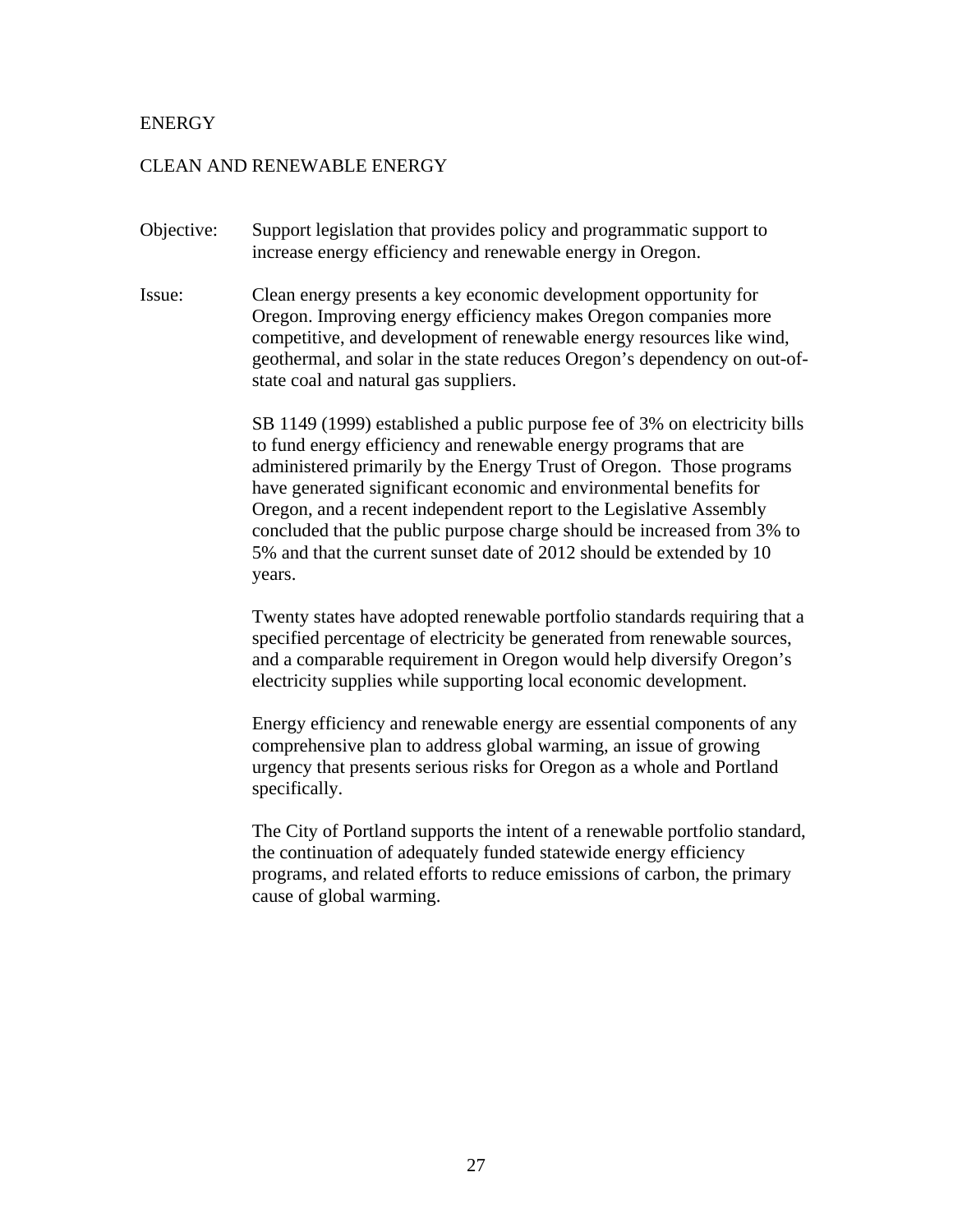# ENERGY

# UTILITY TAXES

- Objective: Monitor legislation that attempts to modify the Oregon Public Utilities Commissioner (OPUC's) final administrative ruling on utility taxes (AR 499). Protect the OPUC's administrative ruling in AR 499.
- Issue: In 2005, the legislature passed SB 408, a bill that directed the OPUC to ensure that the taxes utilities collected from ratepayers are closely aligned with the taxes they actually pay to governmental entities. During the interim, the OPUC undertook rulemaking to clarify the meaning of the phrase "properly attributed" in the context of the new legislation. OPUC adopted rules that the city supports and are ultimately fair to ratepayers.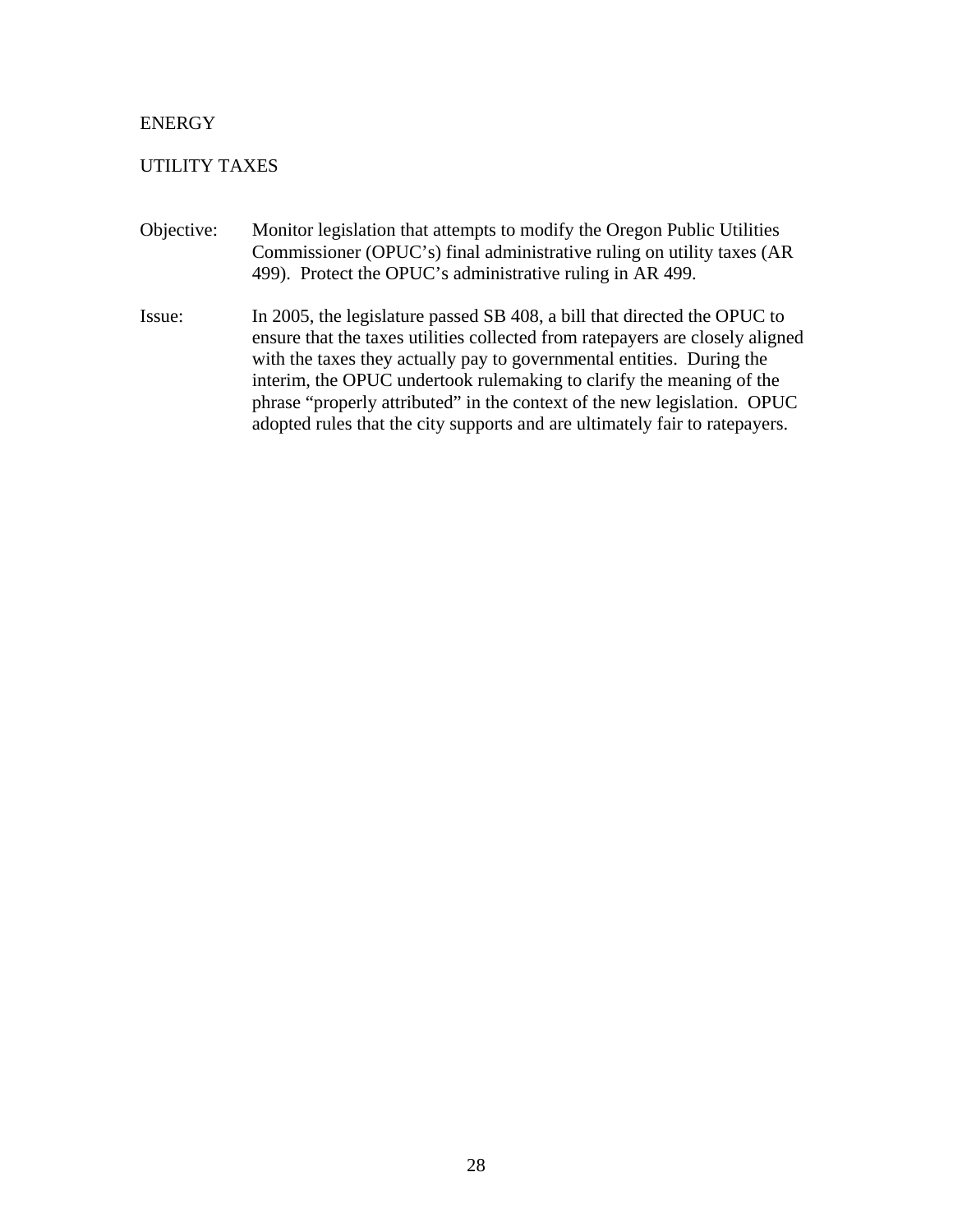#### ENVIRONMENT

#### **BROWNFIELDS**

Objective: Support clarifying the Brownfield Redevelopment Loan fund.

Issue: The Oregon Economic and Community Development Department (OECDD) is expected to propose revisions to legislation enacted in 2005 (SB 1098 & HB 2176) that will help clarify and streamline existing rules and will make needed housekeeping changes.

> Specifically, the proposal will add two additional circumstances under which OECDD may use a portion of the Brownfield Redevelopment Loan Fund under the Oregon Coalition Brownfields Cleanup Program: 1) to pay for administrative costs of environmental actions; and 2) to satisfy contracts entered into as a requirement to ensure that environmental reviews are conducted in a manner consistent with existing cleanup laws and rules.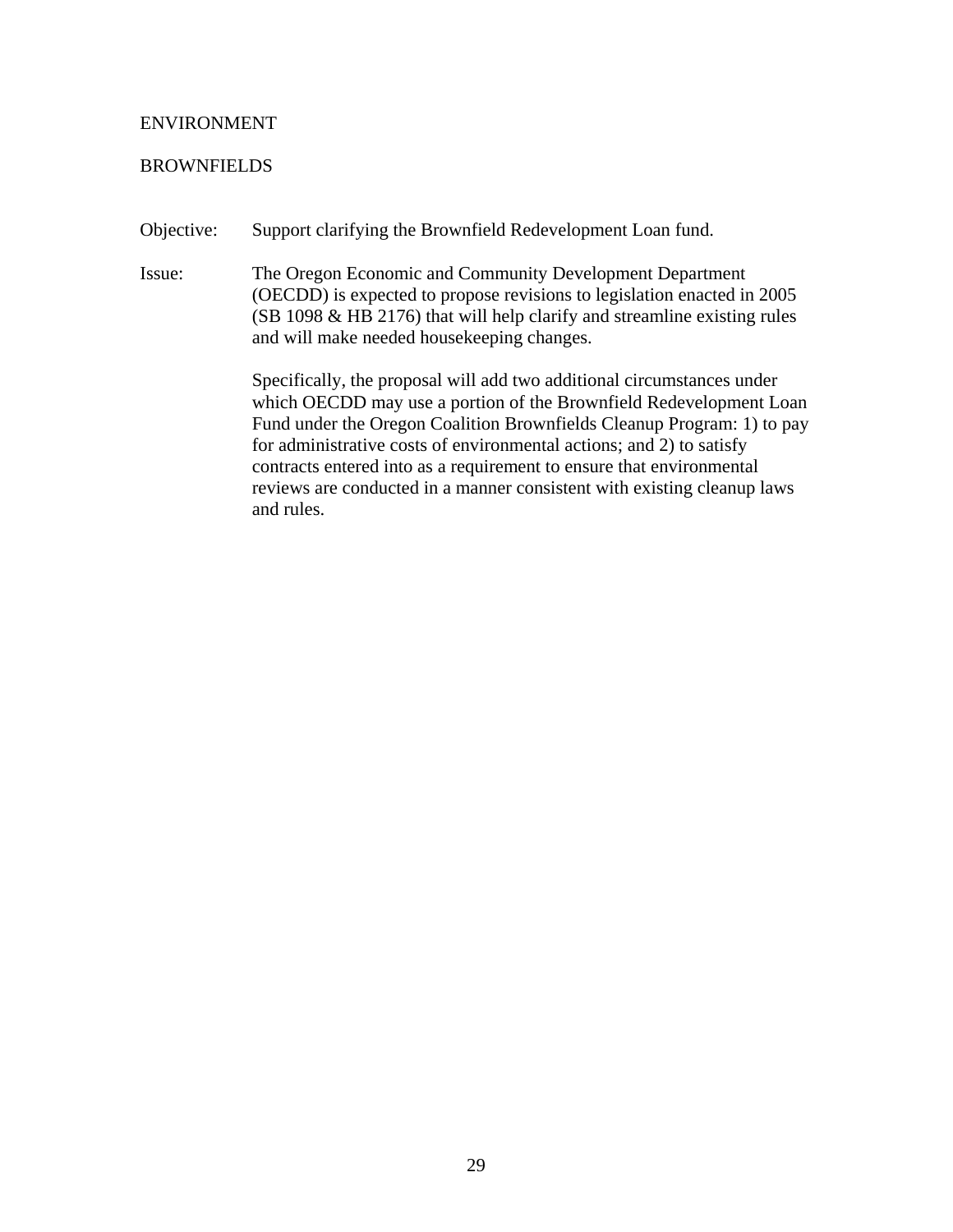#### ENVIRONMENT

# COMMUNITY RIGHT TO KNOW

- Objective: Monitor legislation dealing with "Community Right To Know" issues. Support proposals that allow the City of Portland to collect the information needed to protect its well field and oppose proposals that would preempt our ability to collect that information. Support proposals to streamline state agency data collections.
- Issue: Over the past few legislative sessions, there have been a number of legislative proposals, as well as a task force that dealt with "community right to know" issues. These efforts focused on avoiding duplication of information gathering and reporting, and clarifying who should be able to collect and access certain types of information. These efforts often resulted in proposals that could have limited local ability to gather information.

As a surface water management agency and the operator of a major drinking water wellfield, the City of Portland has an interest in any legislation that could impact the ability of governments at any level, but especially the local level, to collect information and then to take steps to protect the quality of groundwater and surface water.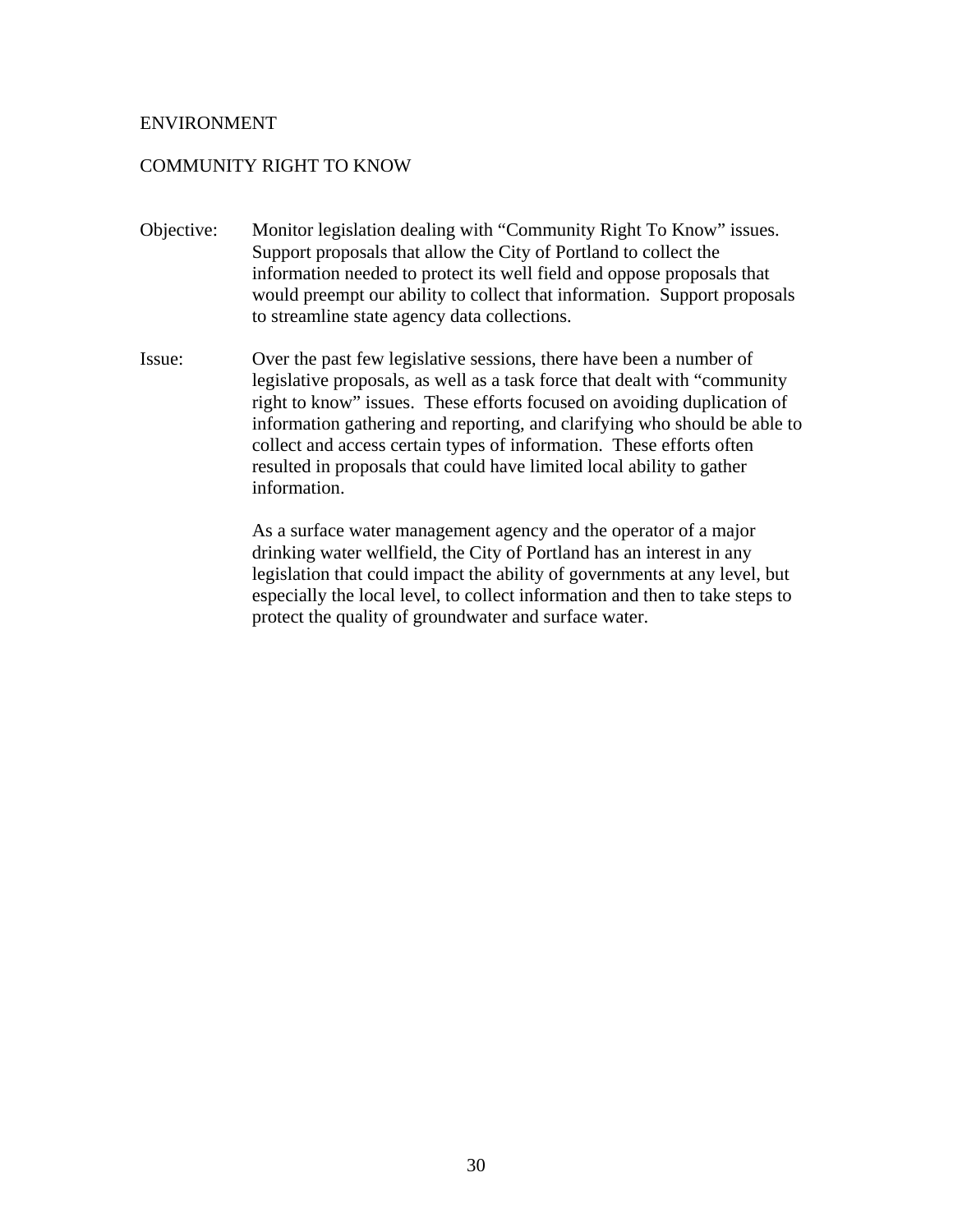## ENVIRONMENT

## MIXING ZONES

- Objective: Monitor efforts to modify existing DEQ policies and programs regarding the water quality standards for mixing zones. Encourage recent efforts by DEQ to document consistent administrative policies to enforce the mixing zone standards contained in NPDES permits. Oppose efforts to eliminate the use of well-monitored mixing zones by municipal wastewater utilities.
- Issue: DEQ recently released an Internal Management Directive (IMD) that documented longstanding DEQ policies and programs to enforce the water quality standards set by NPDES permits for mixing zones. The City of Portland worked with other municipalities to provide a detailed response to the draft directive. The response was delivered through the Association of Clean Water Agencies (ACWA). The City of Portland is supportive of the DEQ efforts to enforce existing NPDES requirements, and recommends the city, ACWA and DEQ resist efforts to significantly restrict or eliminate the use of mixing zones.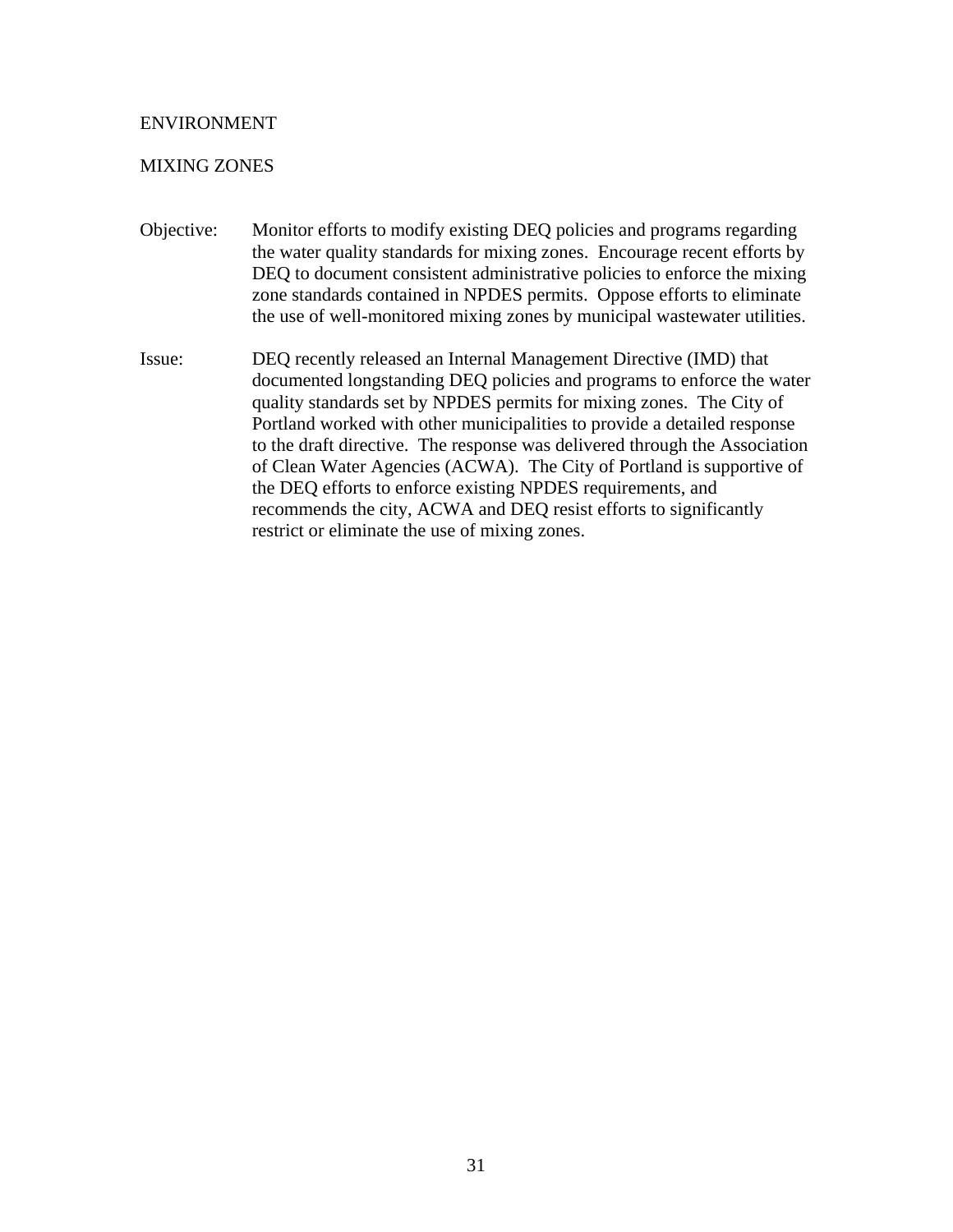### ENVIRONMENT

# PESTICIDE TRACKING

- Objective: Monitor legislation dealing with pesticide use, tracking, data compilation, and potential funding sources for tracking programs. Support pesticide use tracking targeted at development and implementation of plans to improve water quality and the environment. Oppose legislation that would allow or promote use of the information as a tool to support frivolous litigation.
- Issue: Many pesticides are showing up in Oregon's rivers and streams. Research indicates that pesticides may pose a greater health hazard than previously recognized. In addition, the cost to clean up a one-mile stretch of the Columbia Slough that contains PCB and pesticide contaminated sediments is estimated to exceed one million dollars. There is a lack of data to track the cause and effect relationship between pesticide use and transport to rivers and streams. The lack of data makes it very difficult to accurately perform watershed-planning activities, allocate Total Maximum Daily Loads, or respond to ESA requirements if all pollution sources within a watershed are not known and understood.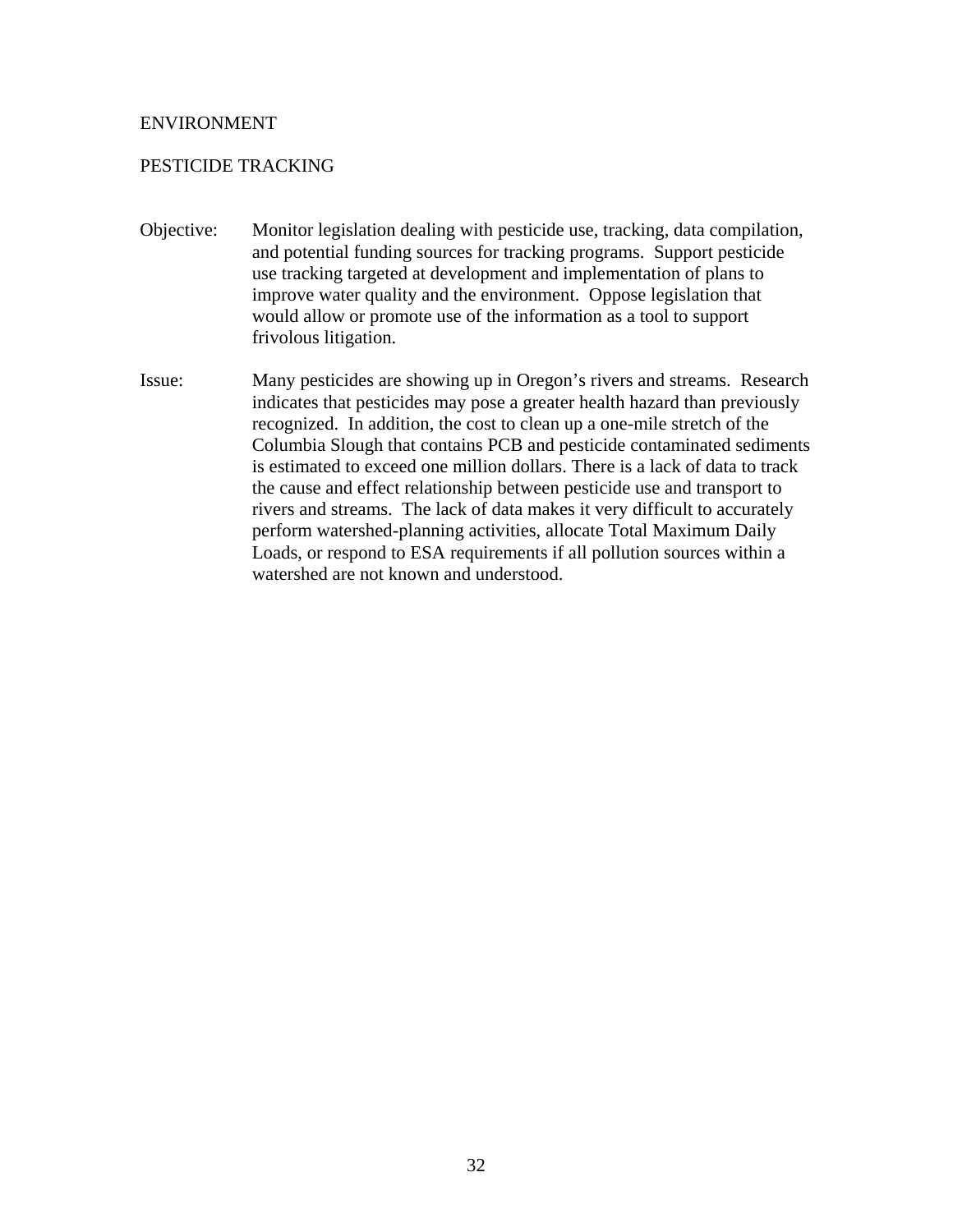#### ENVIRONMENT

#### WATERSHED HEALTH

- Objective: Support stable funding and innovative proposals for watershed planning, water quality improvements, and riparian restoration activities in the Lower Willamette Watershed and the tributaries that drain to the Willamette River. These activities are included among the high priority actions identified in the Governor's Willamette River Legacy Program to repair, restore, and provide recreational opportunities in the Willamette River basin. Monitor, and support or oppose as appropriate, concepts related to water quality (TMDL, NPDES, CWA, etc.), water quantity, mixing zones, stormwater flow control requirements, ESA, and Superfund cleanup. Monitor appropriations process for state agencies, including the Water Resources Department, Department of Environmental Quality, the Public Health Division of the Department of Human Services, the Oregon Watershed Enhancement Board, and other natural resources agencies as applicable.
- Issue: The Portland Metropolitan area, along with the rest of the State of Oregon, is facing severe water quality and watershed health problems. This is evident from a number of regulatory actions, including streams on the 303(d) list, ESA listings, orders to control combined sewer overflows, compliance requirements for federal stormwater permits, and the Superfund listing of Portland Harbor. Equally important is the public's increasing concern about the declining condition of rivers and streams.

The solutions to these problems are complicated and expensive, often requiring multiple stakeholder efforts to implement a comprehensive watershed approach. Over the past several years, state agencies including the Water Resources Department, the Department of Environmental Quality, and the Department of Human Services, have been chronically under funded resulting in resources constraints that have created an environment where the agencies are less able to respond effectively and proactively to the spectrum of environmental issues. These agencies perform functions that are important for the city. State agencies that manage watershed resources and protect public health need program funding restored and need new funds to address emerging environmental issues and regulatory requirements. Ideally, new funding sources should be identified that would generate revenue from action that degrade water quality and the environment.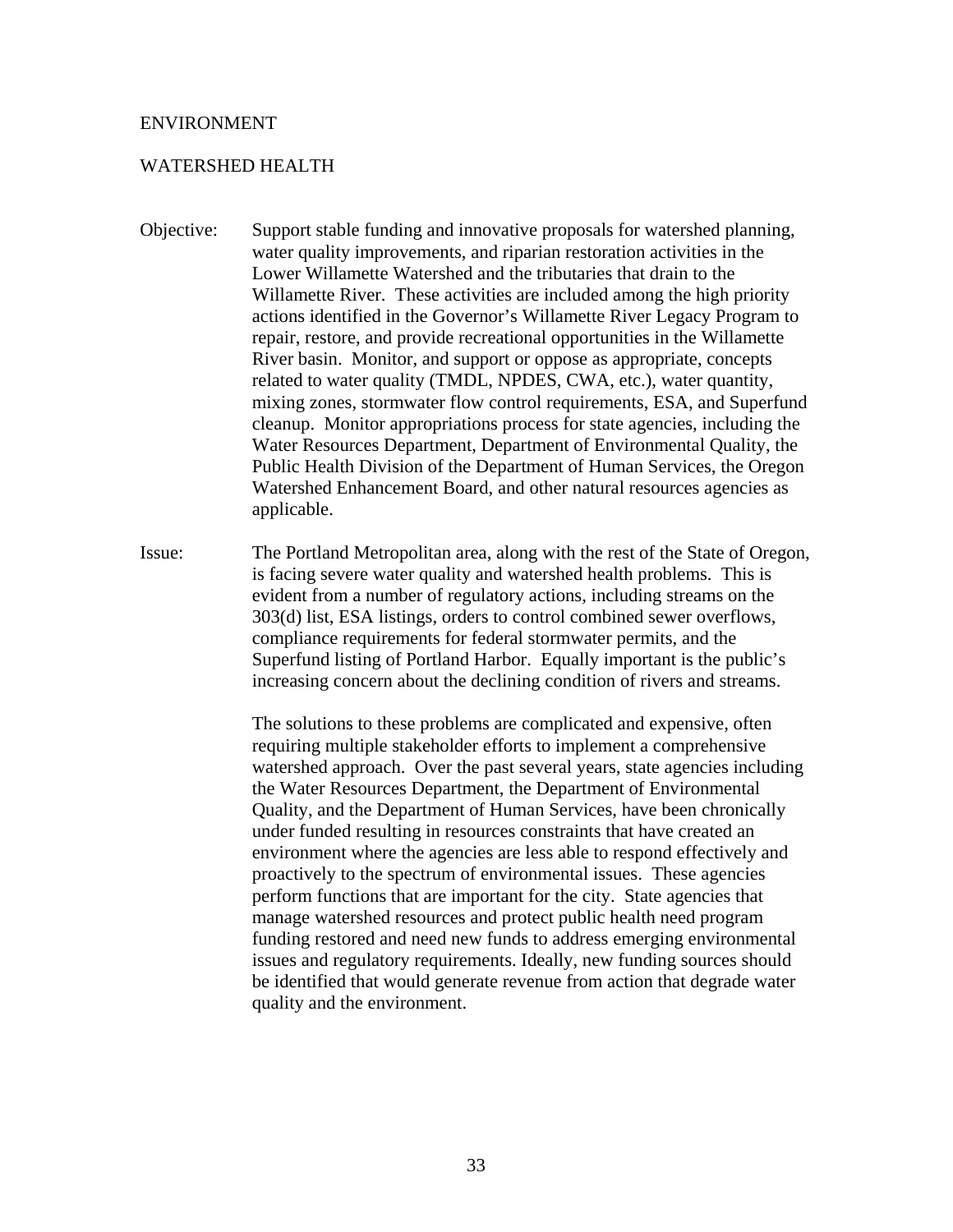# FIRE

# FIRE SAFE CIGARETTES

- Objective: Support legislation that will require all cigarettes sold in Oregon to be self extinguishing and "fire safe."
- Issue: Cigarettes are a leading cause of fire related deaths, injuries and property loss in Oregon. From 1999 through 2005, cigarettes caused: 8,824 fires, 37 deaths, 185 injuries and \$32.2 million in direct property losses. It is expected that legislation will be introduced requiring cigarettes sold in Oregon be manufactured to self-extinguish. It has been shown that selfextinguishing cigarettes significantly reduces the likelihood of fire deaths, injuries, and property losses from unintentional fires. The standards that would be adopted by Oregon will mirror those adopted by Canada and seven states including California, New York, and Illinois. The requirement of "fire-safe" cigarettes in New York has reduced cigarette fire deaths by 50 percent.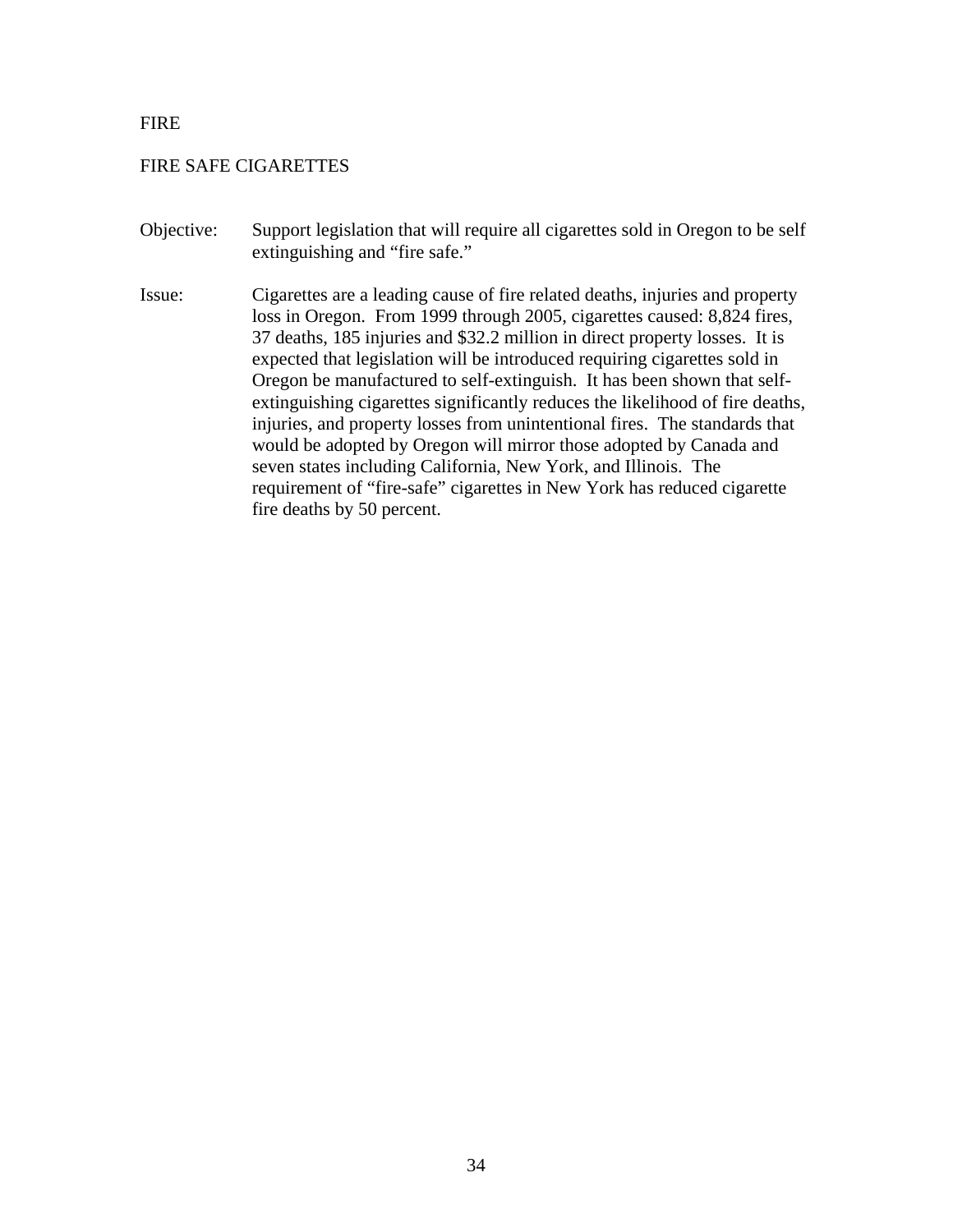# CITY COUNCIL BUDGET AUTHORITY FOR THE PDC

- Objective: Introduce/support legislation that would give the Portland City Council the statutory authority to have budgetary oversight and be the governing body of the Portland Development Commission.
- Issue: As a part of Portland's charter review committee, one topic that has been discussed has been the idea of allowing the Portland City Council more budgetary oversight of the Portland Development Commission. In the event that the council decides to refer this matter to the voters or Council approves such a change, the City of Portland believes that it is necessary to modify current statute. The proposed language would allow the City Council to review and approve PDC's budget, not require it. Further, the proposed language would only apply to cities with a population in excess of 400,000.

The proposed change would be the following:

## **ORS 294.305(19)**

(19) "Governing body" means the city council, board of commissioners, board of directors, county court or other managing body of a municipal corporation including a board managing a municipally owned public utility or a dock commission, provided however, that the city council of a city with a population of more than 400,000 may by ordinance determine that, for purposes of ORS 294.305 to 294.565, the city council shall be the governing body of an urban renewal agency created by the city, irrespective of whether the city has appointed a board or commission under ORS 457.045.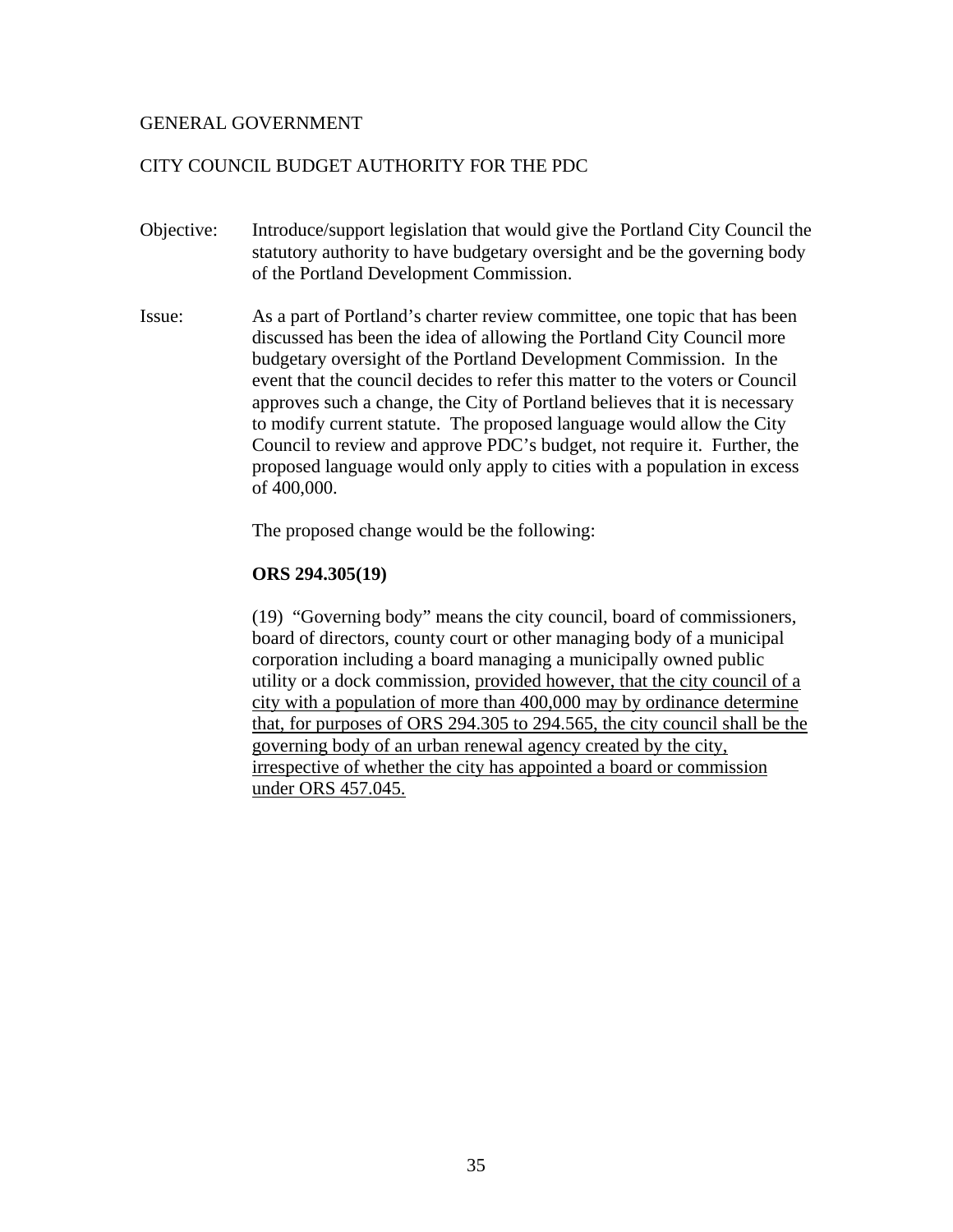# CREATIVE OREGON INITIATIVE

- Objective: Support the Creative Oregon Initiative proposal by the Arts Commission and Oregon Economic and Community Development Department (OECDD) to increase support for and capacity of Oregon's arts, cultural and creative sector.
- Issue: The City of Portland values the diverse array of arts organizations in Portland and recognizes their contribution to the vitality of the city and the entire state. With proper investment in both public policy and funding, Oregon can fuel its creative assets. The Creative Oregon Initiative proposal outlines the opportunities that exist for the arts and creative sector and incorporates action steps to fortify and further develop Oregon's creative potential.

The initiative will stimulate increased activity in the creative sector, forprofit and non-profit, making Oregon more competitive, as creative activity contributes to the economy through the development of creative products within the traded sector. In addition, creative activity spurs tourism in urban and rural areas of Oregon; promotes community and rural development; and contributes to innovation in other industries.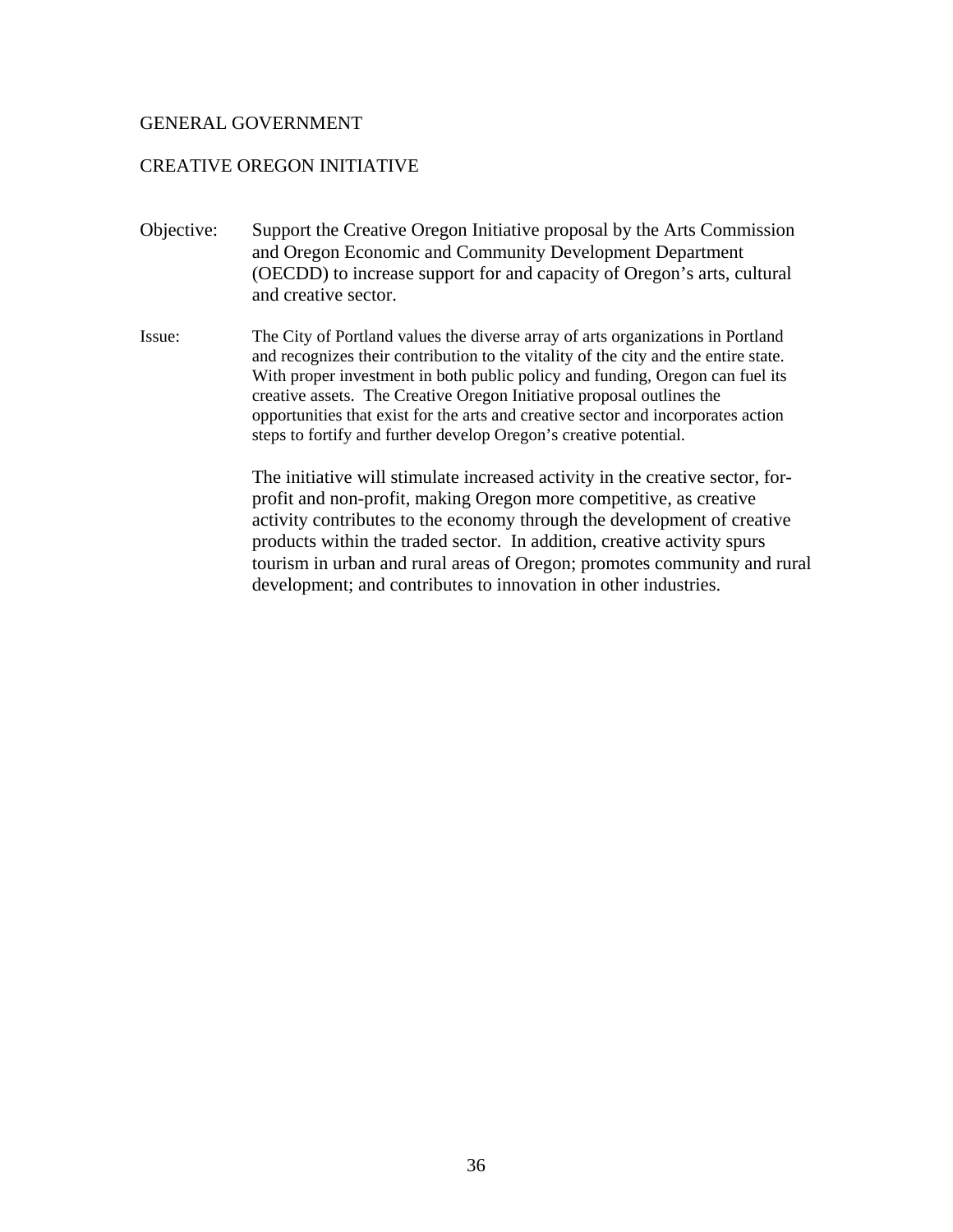### JUDICIAL REVIEW OF GOVERNMENT ACTIONS

- Objective: Oppose efforts to pass legislation establishing an exclusive means of judicial review for state and local government action unless such legislation is acceptable to local governments.
- Issue: The subject of judicial review of government actions has been introduced in the legislature for the last 17 years. When the legislature passed HB 3119 in 2001, which allowed improperly filed lawsuits against a public body to be transferred to the proper court, it was hoped that this approach would be sufficient for judicial review advocates. Nevertheless, a judicial review bill, HB 3027, was introduced in 2003 at the request of the Oregon Law Commission. No action was taken on this bill. It is anticipated that advocates will continue to press their case for judicial review.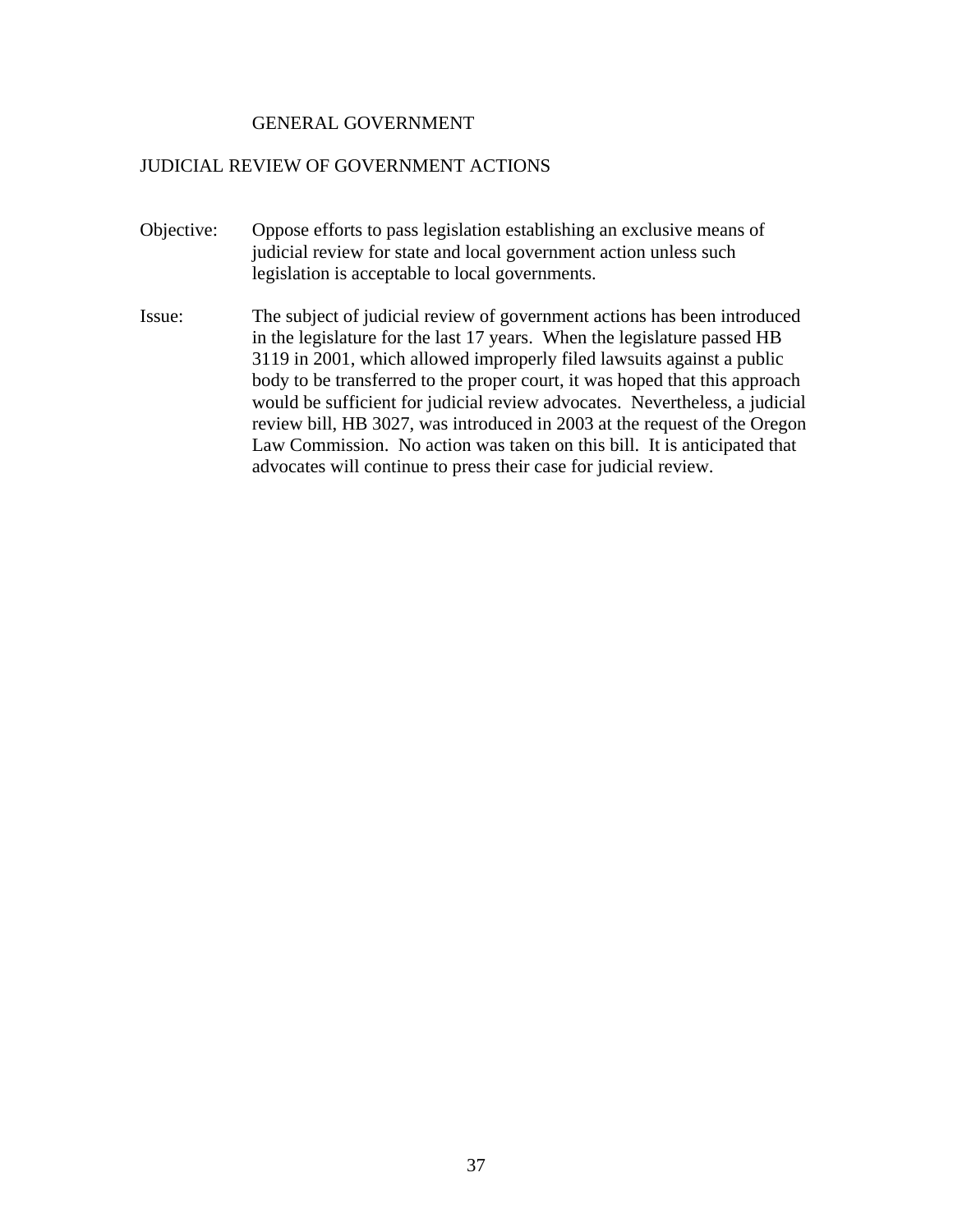# LIQUOR LICENSE ISSUANCE AND RENEWAL

- Objective: Oppose legislation that would allow both new and renewal liquor licenses to be valid for up to two years.
- Issue: New and renewal liquor licenses are now issued by the Oregon Liquor Control Commission for a period of one year. A two-year renewal process could possibly limit revenue for the city's Liquor License Notification program, which notifies and involves neighbors and businesses in addressing problem liquor outlets.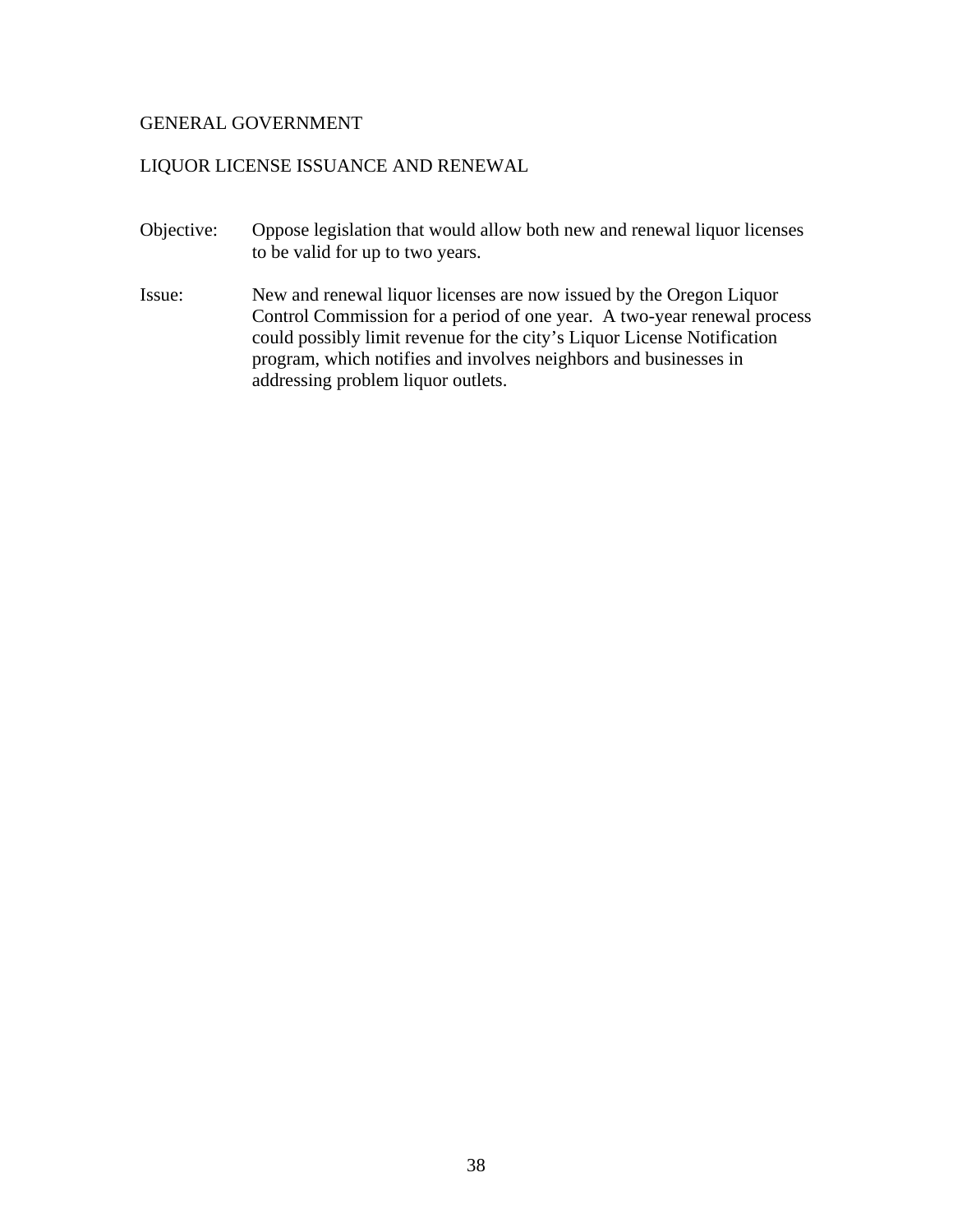# MINOR DECOY OPERATIONS

- Objective: Support legislation that gives the City of Portland more flexibility in conducting its minor decoy operations.
- Issue: Under ORS 471.346, the City of Portland currently has authority to conduct minor decoy operations, although these operations must be performed citywide. There is a legislative concept being proposed that would allow Portland to conduct operations within a geographic section of the city with a population of 20,000 or more. It would be helpful in allowing the city to focus its resources on a specified geographic area.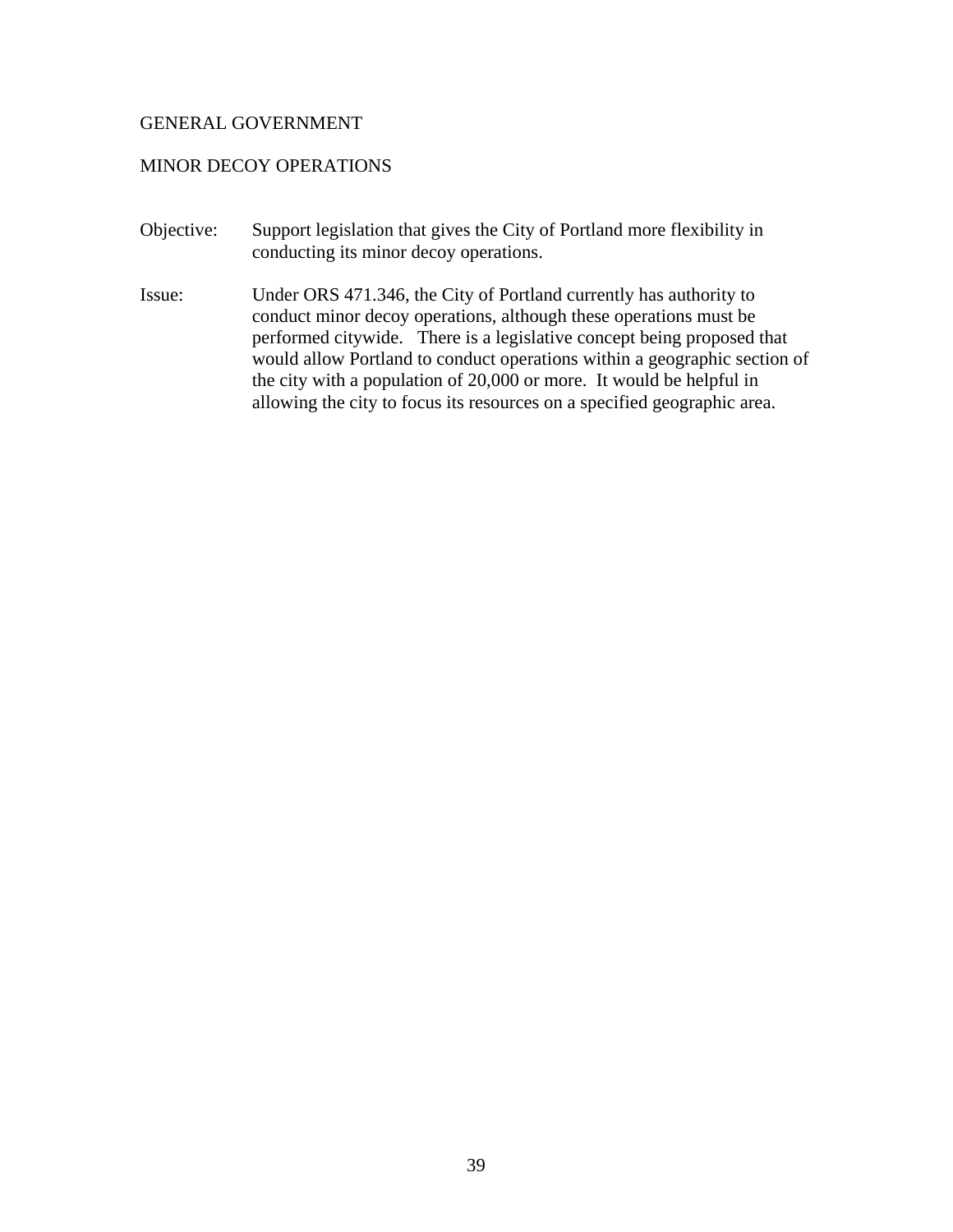# OMSI DEBT RELIEF

- Objective: Support efforts to provide debt relief to the Oregon Museum of Science and Industry (OMSI).
- Issue: The Portland City Council is supportive of OMSI's request to the state in order to pay down its debt to a manageable level.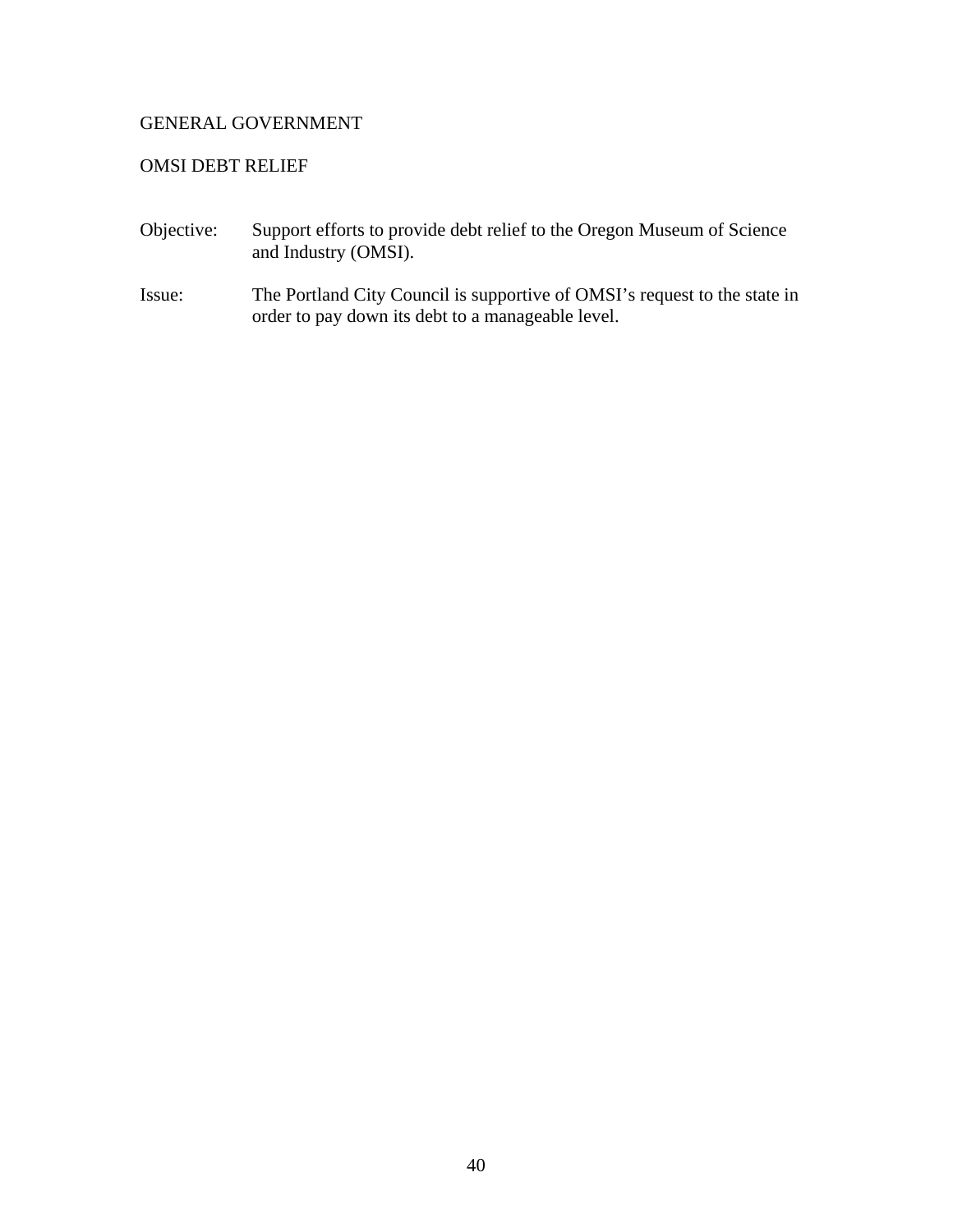# PAYDAY LOANS

Objective: Oppose any legislation which would preempt the City of Portland's payday loan ordinance. Issue: In February of 2006, City Council passed payday loan legislation, regulating certain aspects of payday lending transactions. Subsequently, during the 2006 Legislative Special Session, the Legislature passed statewide legislation regulating additional aspects of payday lending and not preempting the ability of local governments to enact additional legislation that is not in conflict with state law. However, the statewide legislation does not go into effect until July of 2007. It is expected there will be attempts to repeal the statewide legislation, and possibly preempt local ordinances. Cities that have passed legislation similar to Portland's include Gresham, Troutdale, Silverton, Bend, Eugene, and Beaverton.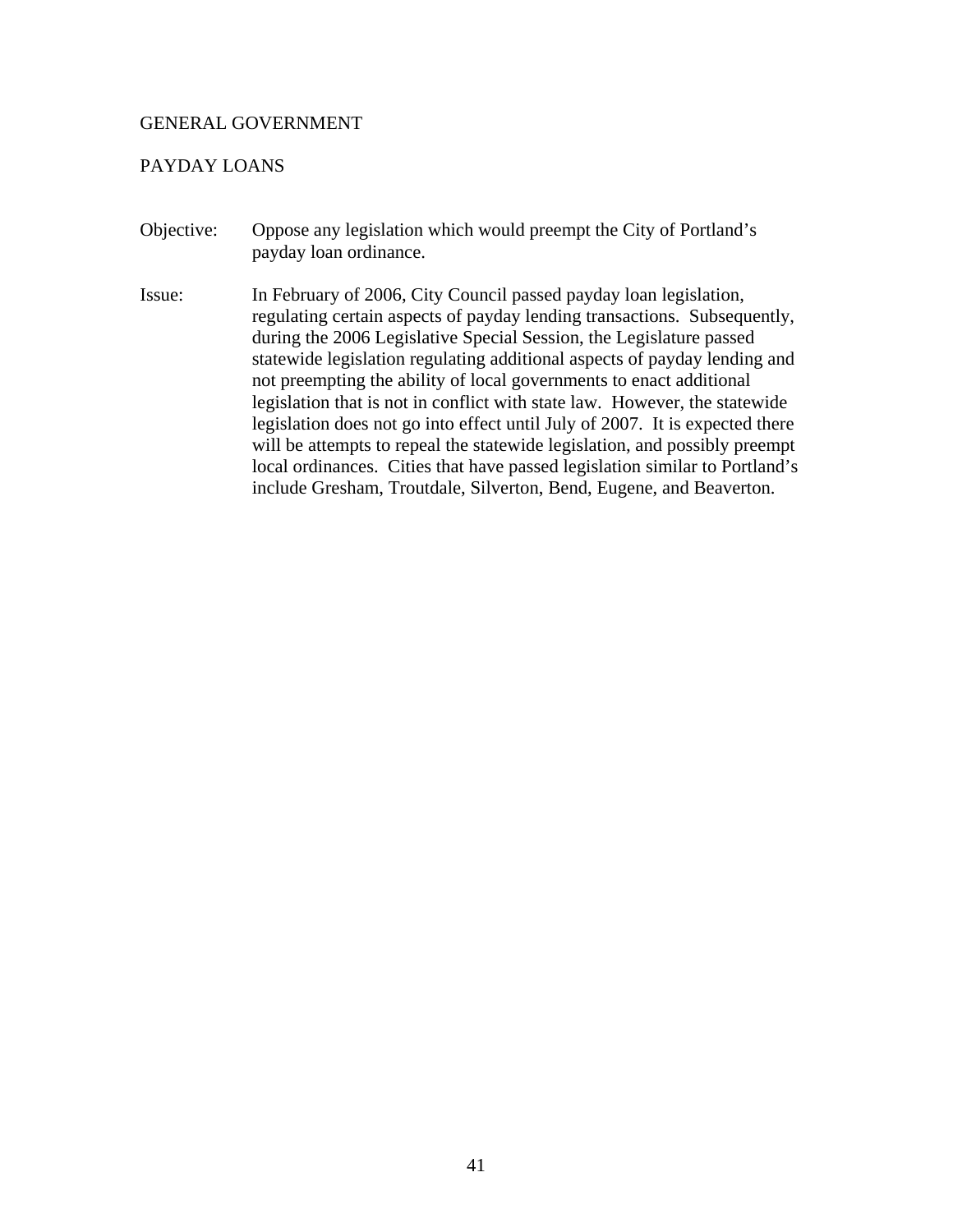# TIME PLACE AND MANNER REGULATIONS

- Objective: Oppose any efforts to preempt local ordinances that regulate reasonable time, place and manner operation of liquor establishments.
- Issue: In 2004 the City of Portland adopted an ordinance that put into place time, place and manner regulations of establishments that sell and serve alcoholic beverages. These regulations are designed to reduce or eliminate disruptive behavior that gives rise to nuisance complaints about certain problem establishments. ORS 471.164(1) allows cities and counties to adopt such regulations. Shortly after passage of the ordinance a suit was brought against the City in Multnomah County Circuit Court. The plaintiff argued that passage of the ordinance was an unlawful exercise of the City's authority under ORS 471.164 and the Liquor Control Act preempts City Code. After the case was heard, the judge found for the defendant City of Portland and rejected plaintiff's arguments. This ruling is on appeal.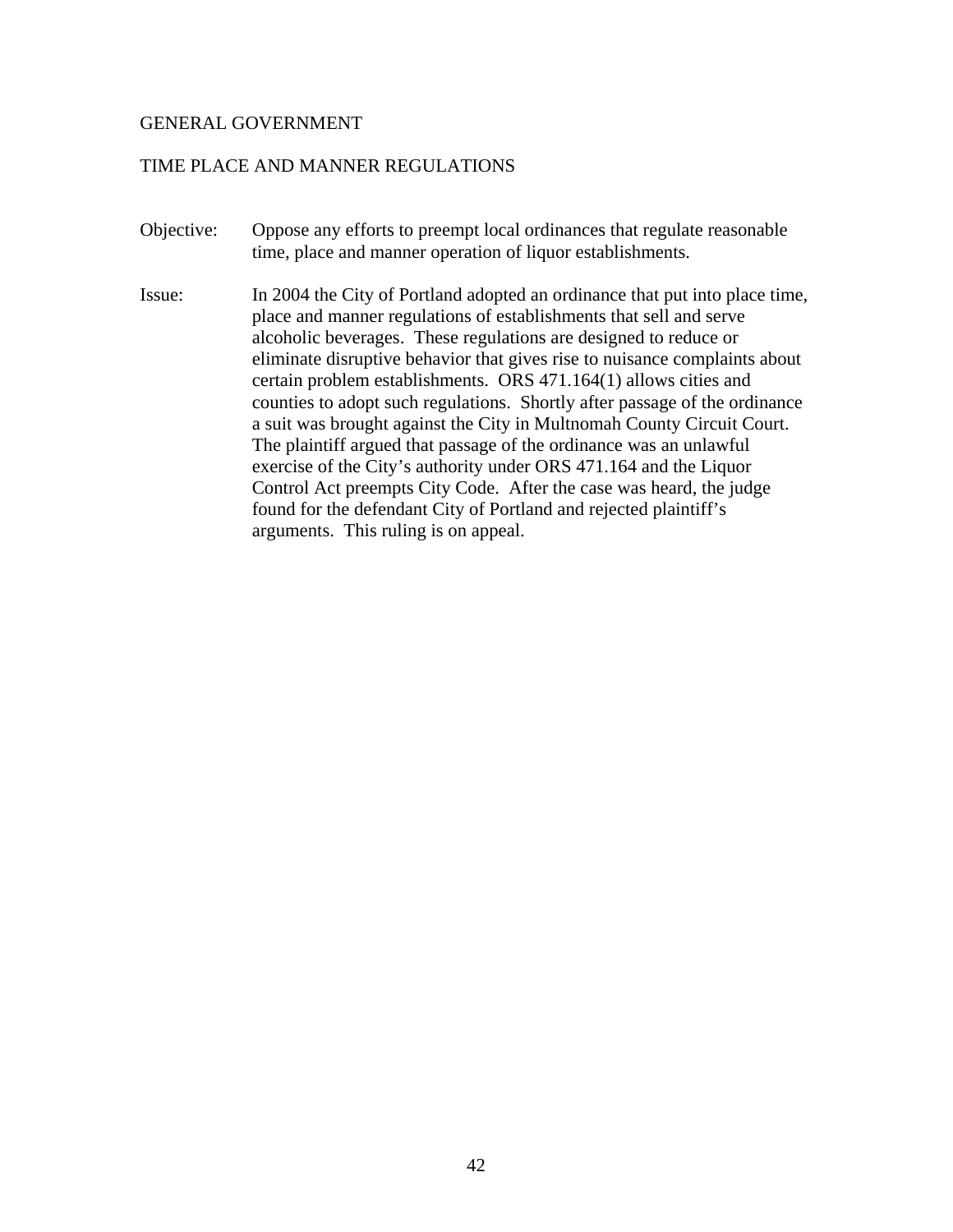# **HOUSING**

# OREGON IDENTIFICATION

- Objective: Support efforts to remove barriers that homeless people face when attempting to get Oregon Identification.
- Issue: The Real ID Act was enacted into law on May 11, 2005 as part of a larger defense appropriations bill, Public Law 109-13. Its effective date is May 11, 2008.

Starting in 2008, the Real ID Act will require State-issued driver's licenses and identification cards to meet specific standards before they may be accepted by federal agencies for any "official" purpose, including entering federal facilities and boarding airplanes.

Licenses and ID cards must include the following information and features: The person's full legal name, the person's date of birth, the person's gender, the person's driver's license or identification card number, a digital photograph of the person, the person's address of principal residence, the person's signature, physical security features designed to prevent tampering, counterfeiting, or duplication of the document for fraudulent purposes, and a common machine-readable technology, with defined minimum data elements.

To issue a license or ID card, States must require the following information:

- A photo identity document, except that a non-photo identity document is acceptable if it includes both the person's full legal name and date of birth. [The term "photo identity document" is not defined further.]
- Documentation showing the person's date of birth.
- Proof of the person's social security account number or verification that the person is not eligible for a social security account number.
- Documentation showing the person's name and address of principal residence.
- Valid documentary evidence that the person falls into one of nine categories of citizenship, including temporary authorized stay and application for lawful residence. If a person's authorized stay in the United States is temporary, the State may only issue a temporary license or ID card.

The lack of having a valid ID is a tremendous barrier to individuals seeking housing, employment, and services. The reasons for not being able to obtain valid ID can vary from not being able to afford the \$26 fee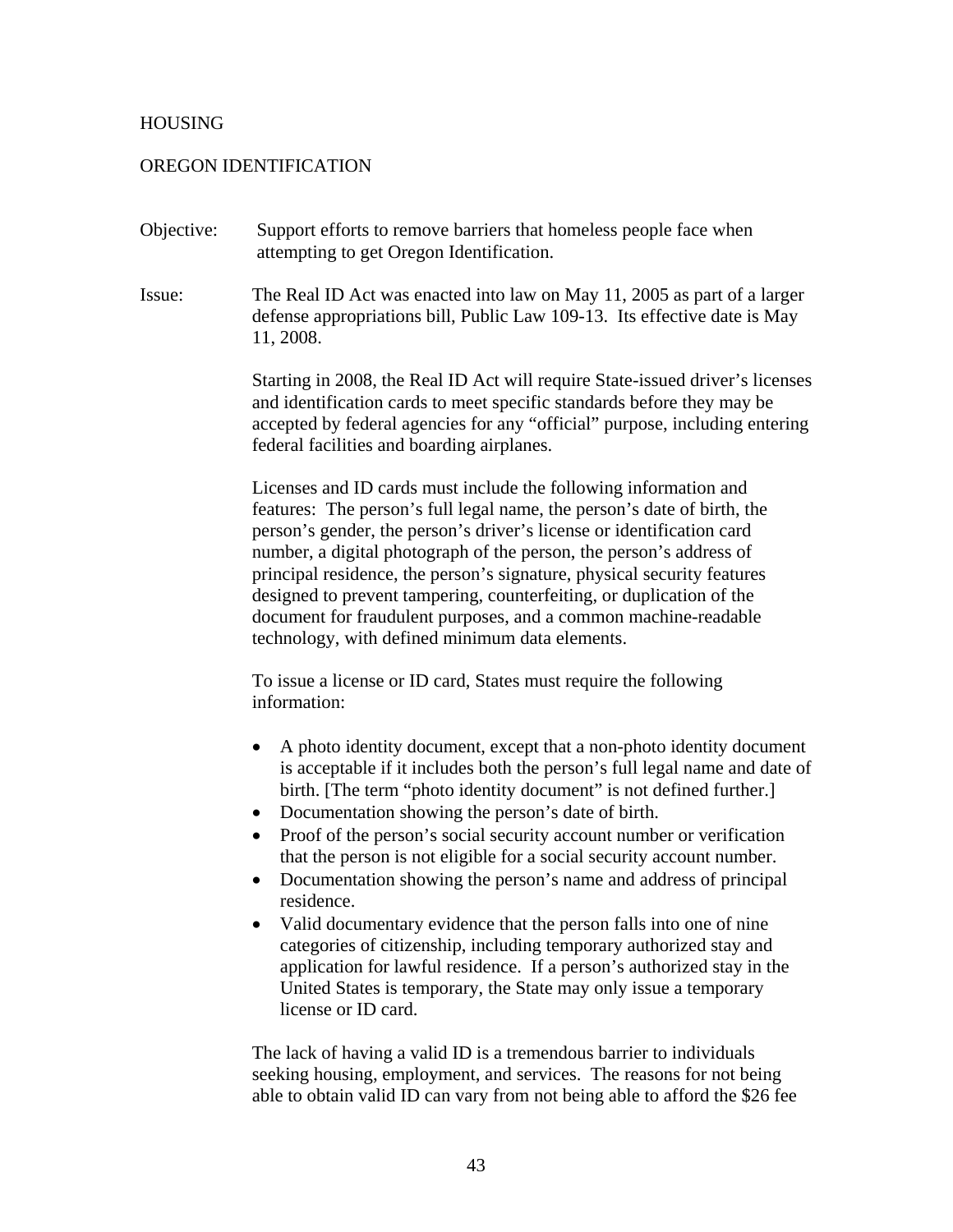to not having the necessary documentation that is required to obtain an ID. The reasons for not having the necessary documentation can vary from their personal belonging having been stolen, lost, discarded and a myriad of other reasons. Because the lack of valid ID presents a barrier to selfsufficiency, the city supports efforts to create a clear path for these individuals to obtain identification.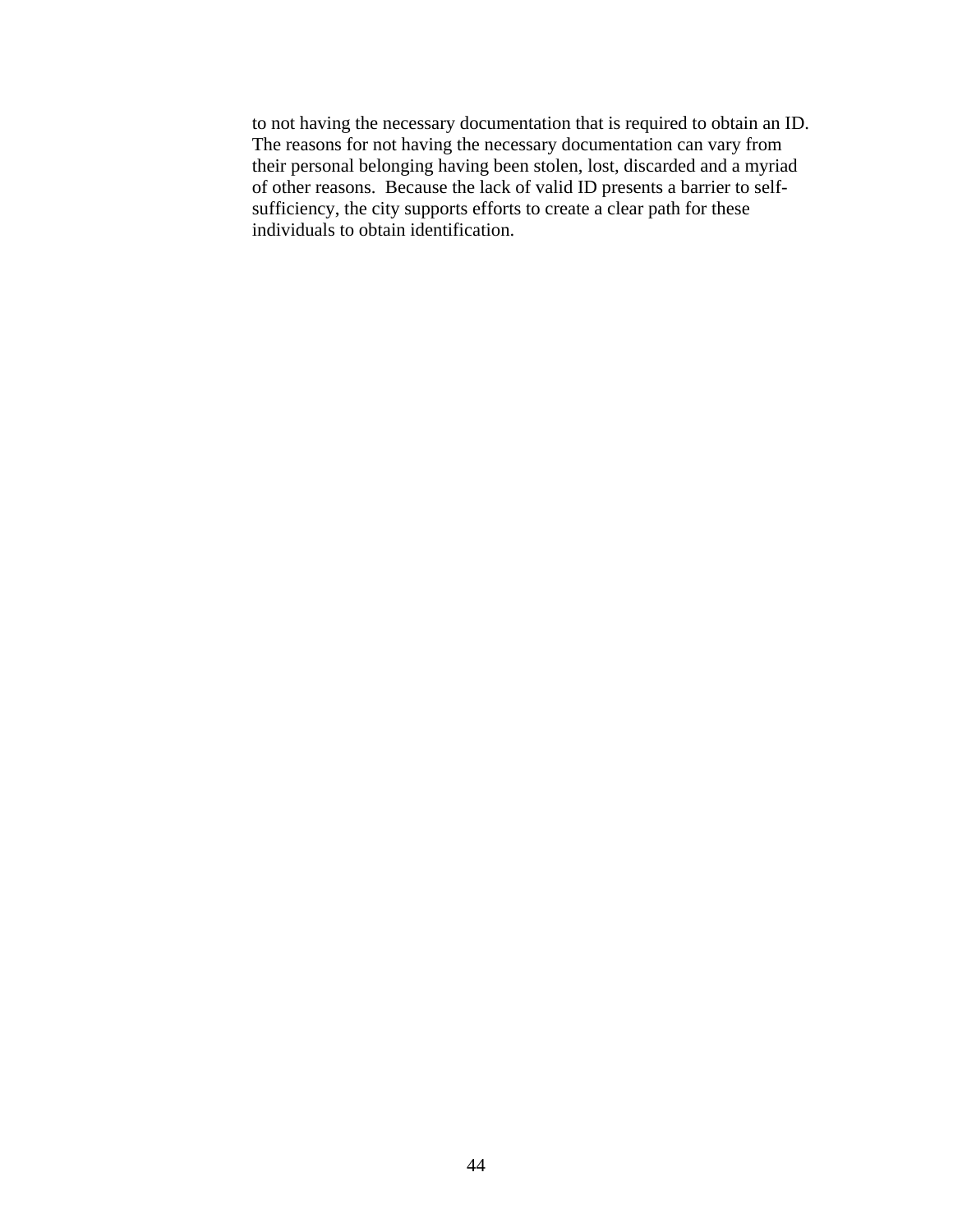## HOUSING

## REGIONAL HOUSING TRUST - REAL ESTATE TRANSFER FEE

Objective: Support legislation that would lift the current preemption that prohibits local real estate transfer fees.

Issue: Affordable housing is a significant problem in the metropolitan area and around the state. BHCD estimates that tens-of-thousands of units of affordable housing are needed in the Portland Metropolitan area. Analysis shows that households with the least income have the most difficulty finding housing they can afford. Rising home prices are putting homeownership out of reach for most first time home-buyers and making it more difficult to close the minority homeownership gap.

> Serving low-income residents requires subsidy. Because state and federal funding for affordable housing is inadequate to meet all the housing needs locally, alternatives need to be encouraged and pursued. However, some options to provide an infusion of predictable and stable investment in affordable housing, like a real estate transfer fee, have been removed from consideration by the state.

During the past legislative sessions efforts were made to allow local or regional housing funds to be capitalized by lifting the preemption of a real estate transfer tax. It is likely that another attempt will be made during the next legislative session to lift the preemption of real estate transfer taxes to be dedicated for affordable housing.

Alternatively, a RETF could be pursued for other uses. In the event that this occurs, the City will advocate that a large portion of those proceeds should be dedicated to affordable housing purposes because it has a strong nexus to the affordable housing issue, would provide a stable, flexible and significant source of funding, and would not compete with funding of other public services like schools, public safety and parks.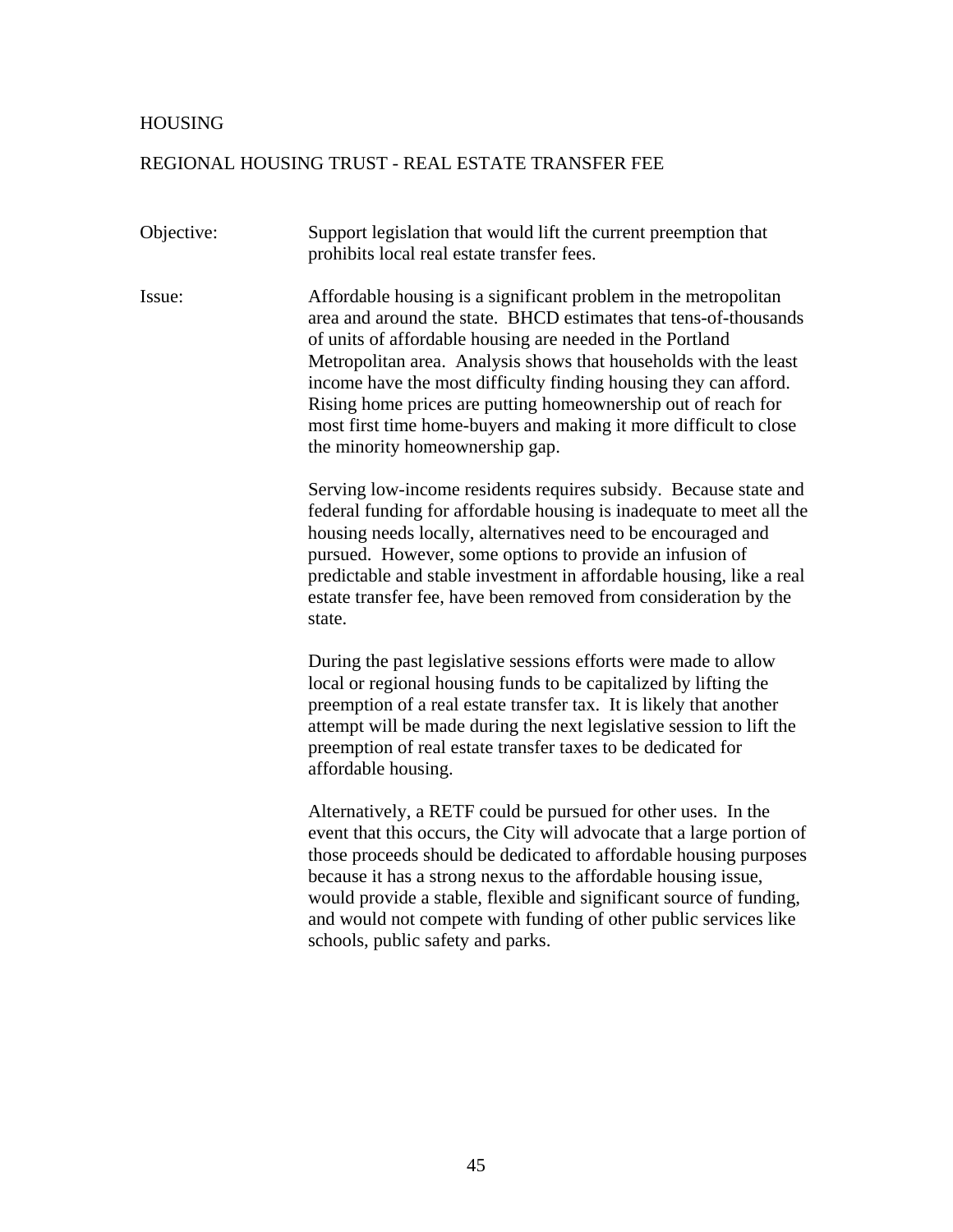## **HOUSING**

# REHABILITATED RESIDENTIAL PROPERTY TAX ABATEMENT PROGRAM

- Objective: Extend the current sunset of the rehabilitated residential property tax abatement program to 2018.
- Issue: The purpose of the Rehabilitated Residential Property Tax Abatement program is to "encourage the rehabilitation of existing units in substandard condition in order to make them sound additions to the housing stock of the state." (ORS 308.453)

The present date of expiration for this program is January 1, 2008. The City has owner-occupied and rental housing rehab tax exemption programs that are administered by the Portland Development Commission. Only properties in "homebuyer opportunity" areas (formerly "distressed" areas) are eligible for the program. These areas are currently located in North, Northeast and East Portland.

During Fiscal Year 2006, 297 home-buyers, and 1 owner of rental property, received the abatement. Over the last five years, a total of 1,203 home-buyers and five owners of rental property have received the abatement. The home-buyer program assists low to moderate income families afford necessary improvements to residential properties. The rental program helps owners of rental properties rehab the property, improving the unit's health and safety for its occupants. Further, the owner applying for a tax exemption must enter into an affordability agreement with the PDC for the period of the 10-year exemption.

This tax exemption is authorized under ORS 308.450-308.481.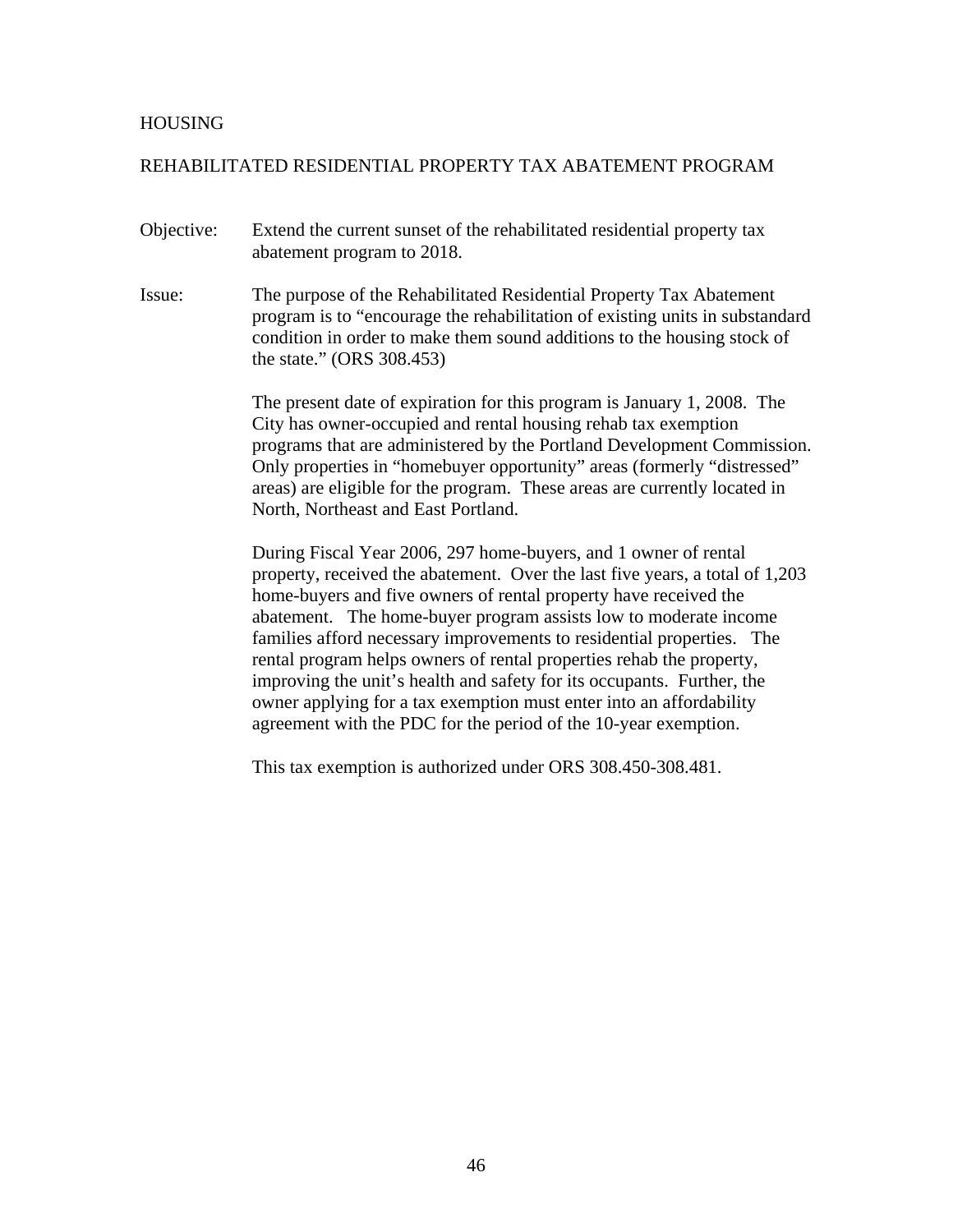## HUMAN RESOURCES

## CIVIL UNIONS / NON-DISCRIMINATION

- Objective: Support legislation to create civil unions for same-sex couples and add sexual orientation and gender identity to Oregon's non-discrimination laws.
- Issue: The City of Portland offers a domestic partnership registry and prohibits discrimination based on sexual orientation and gender identity in housing, employment, and public accommodation. Currently, there is no statewide statutory protection against discrimination for gays and lesbians in Oregon. The city supports equal treatment for Oregon's gay, lesbian, bisexual and transgender citizens and supports protections for children and families that would be afforded by a statewide civil unions law.

In the 2005 session, the Senate passed SB 1000 (civil unions and nondiscrimination) with bi-partisan support, but due to procedural blocks, the bill never received consideration in the House.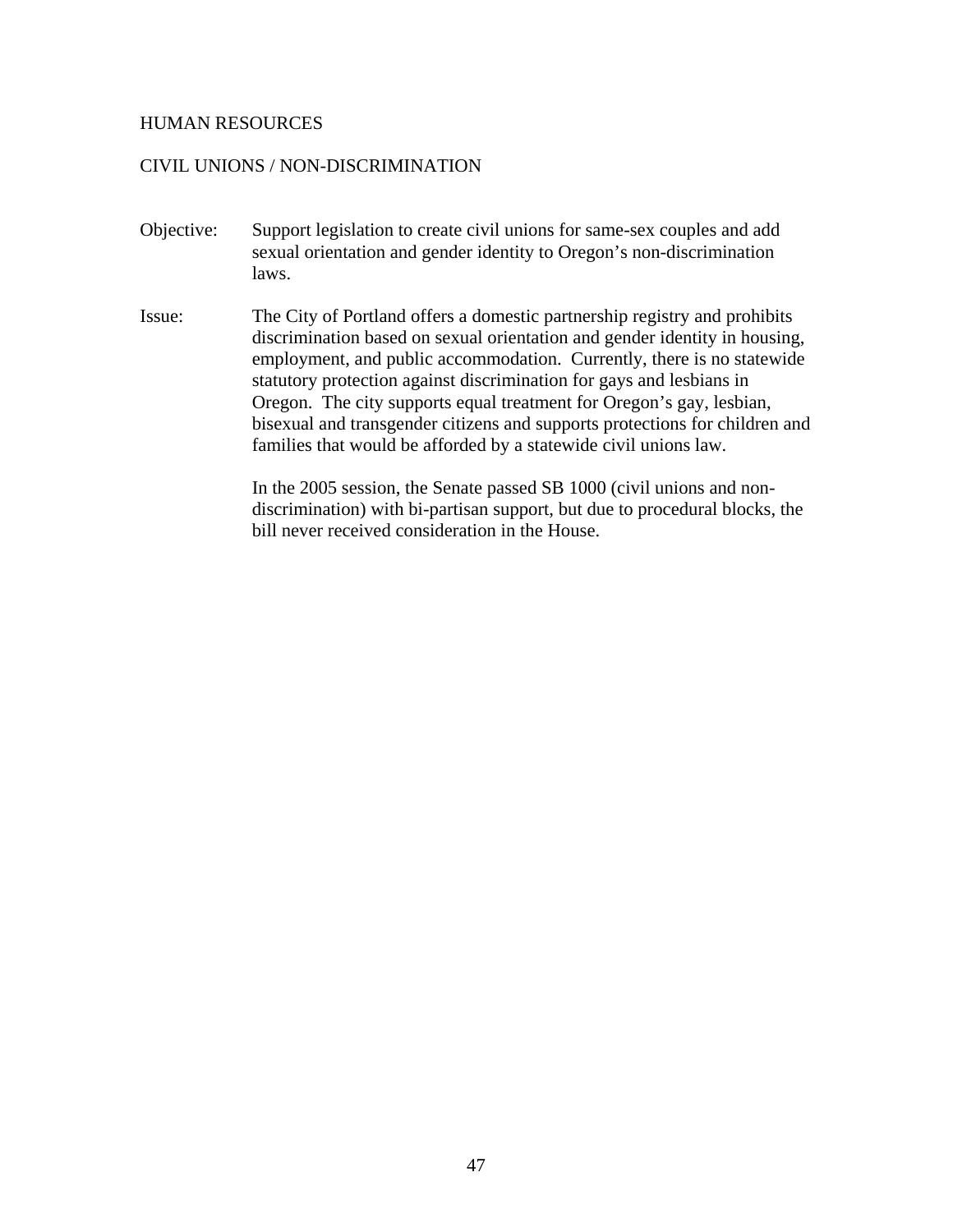### HUMAN RESOURCES

# COLLECTIVE BARGAINING

- Objective: Oppose legislation that would modify state law as it relates to collective bargaining for public safety personnel in ways that place local government at a disadvantage.
- Issue: During past legislative sessions, bills have been introduced that would have made significant changes to the state's collective bargaining statutes as they relate to public safety personnel and that are disadvantageous to local government. Although those bills did not pass, it is expected that they will be reintroduced during the upcoming session.

One of the bills would have changed the criteria interest arbitrators use to award either the labor or management last best offer package. Specifically, the bill reduced the importance of taking into account the interest and welfare of the public in deciding which last best offer to award, which under the current statute must be given first priority. The proposed bill also deleted the reference to giving consideration and weight to the other services and priorities of local government when looking at government's ability to pay for the union's proposal. The bill would have expanded the definition of comparable community beyond communities of the same or nearest population range. Finally, the bill would have limited comparable jurisdictions for cities with a population in excess of 325,000 and counties with a population in excess of 400,000 to cities on the West Coast of the United States.

A second bill would have provided public safety officers the opportunity for representation in a bargaining unit unless they had the authority to *impose economic discipline*. The state collective bargaining law currently defines supervisors, who do not have the right to representation, as having the authority to impose discipline or effectively recommend such action.

The last bill would have modified the definition of employment relations to include certain staffing levels and safety issues for public safety personnel who are prohibited from striking. Current law requires bargaining over staffing levels and safety issues that have a direct and substantial effect on the on-the-job safety of employees. This measure would have required government entities to bargain over staffing levels and safety issues that had the *potential* to impact on-the-job safety and the workload of employees who are strike prohibited. Under the bill, if labor and management could not reach an agreement, an outside interest arbitrator would determine staffing levels and safety standards and equipment for the public jurisdiction.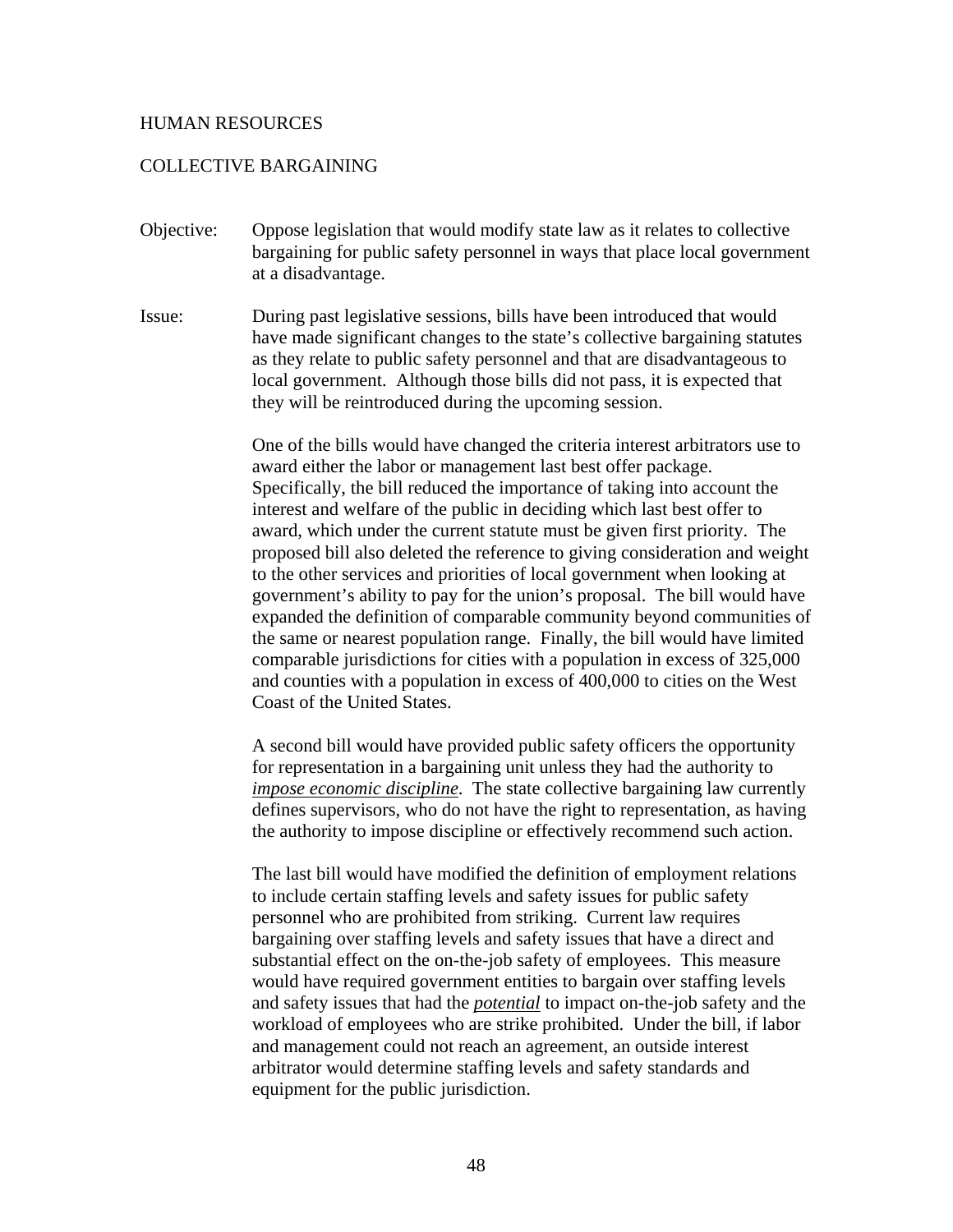## HUMAN RESOURCES

# POLYGRAPHS FOR APPLICANTS TO LAW ENFORCEMENT AGENCIES

- Objective: Support legislation that would modify current statute to allow the use of polygraphs as a hiring tool for certified reserve officers and peace officers.
- Issue: Current law, ORS 659A.300 makes it an unlawful employment practice for any employer to subject any employee or prospective employee to a polygraph examination. Those who work in law enforcement agencies are often times in the possession of or have access to very sensitive information. They are expected to have a high degree of ethical conduct, have enormous power in being able to utilize their arrest authority and have the ability to use force on people under limited circumstances. The City of Portland uses a variety of tools in the hiring process to determine whether applicants are suitable for law enforcement work including the necessary qualifications, background, temperament and competence to become an employee of the police bureau. This process is exhaustive and time consuming. It is believed that incorporating the use of polygraphs in the screening process will help expedite the completion of many of these tests and will allow our human resources personnel to really focus their resources more efficiently.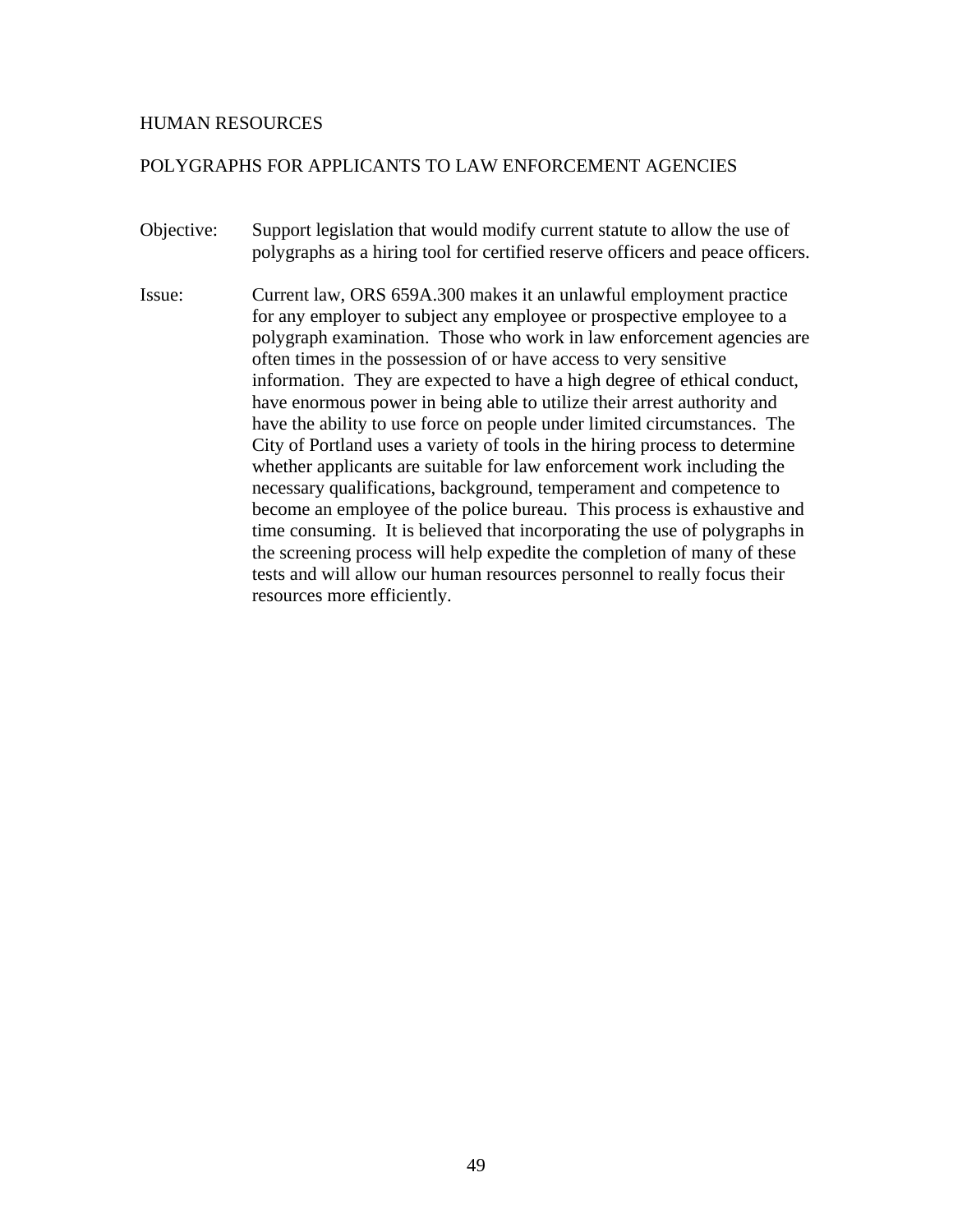# LAND USE

# 20 YEAR UGB LAND SUPPLY

- Objective: Support efforts to modify or repeal the 20-year land supply requirement in ORS 197.296 and 197.299. Oppose any methodologies for determining additional land requirements that preclude aspirational planning objectives or that proscribe types or segments of commercial development.
- Issue: Legislation which passed in 1997 required Metro to conduct a buildable lands inventory within the urban growth boundary to determine whether the boundary contains sufficient land to accommodate needed housing for 20 years at the actual developed density that has occurred since the last periodic review. If not, Metro must either expand the boundary or require increased densities or both. After years of experience with these statutory requirements, Metro believes that the 20-year supply requirement is inflexible and excessive. The city supports Metro's efforts to remove or relax this requirement.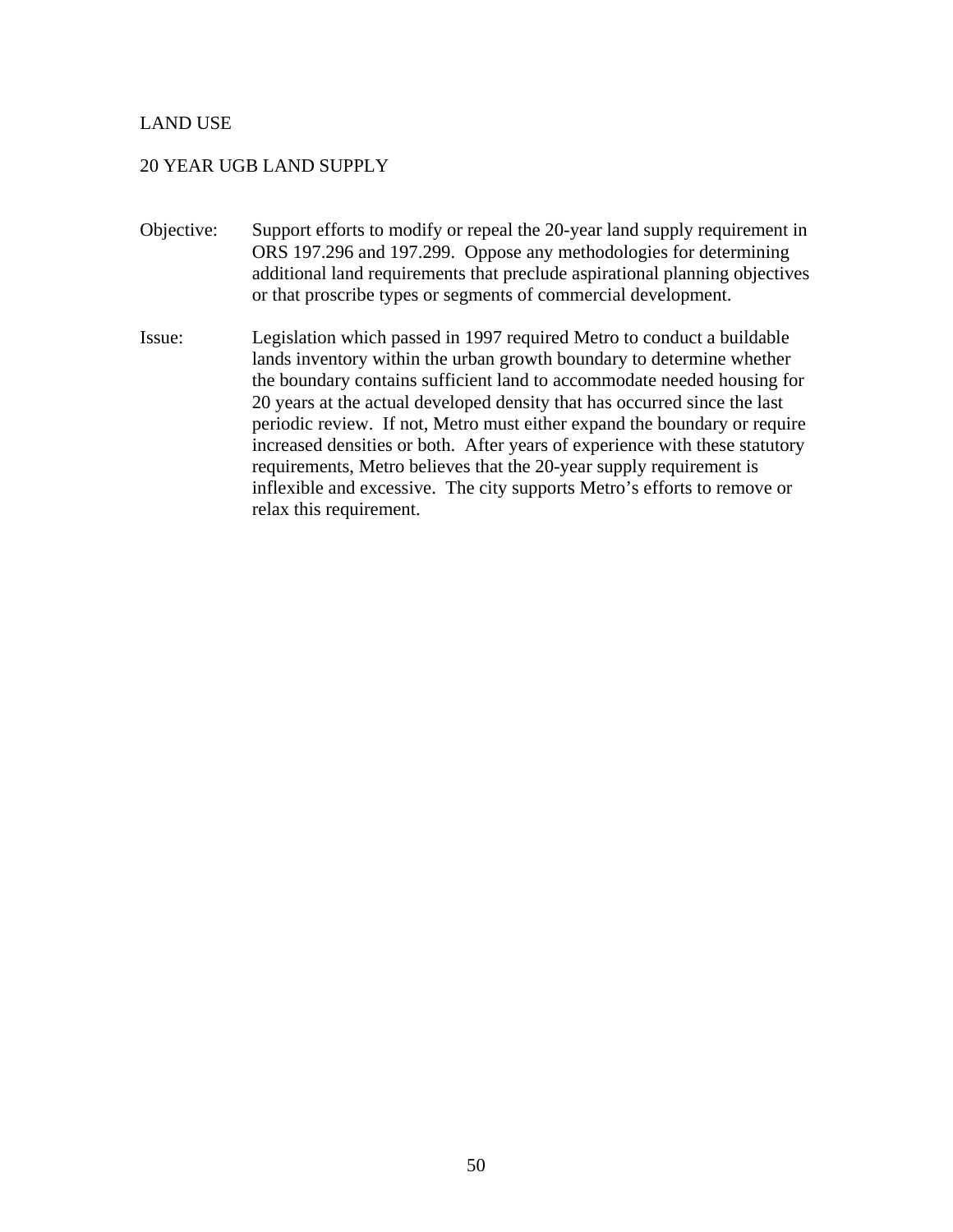## LAND USE

#### DISCRETIONARY DESIGN REVIEW FOR HIGHER DENSITY HOUSING

- Objective: Introduce legislation to amend ORS 197.307(3)c to allow the use of discretionary design guidelines for areas with higher density housing.
- Issue: Current State land use statutes (ORS 197.307), known as the "Needed Housing Statute", limit Portland's authority on where it may apply "discretionary only" design review for any building with residential units. Current State law allows Portland, and only Portland (i.e, "…. cities of over 500,000 …"), an exemption to apply discretionary design review in three instances: 1. the *Central City Plan* boundary, 2. the *Gateway Regional Center Plan District* boundary, and, 3. historic districts. In all other instances, the city is required by statute to offer development applicants their choice of a two-track application review process: one process requires developers to use a set of "clear and objective standards" and the other option is for developers to voluntarily undergo design review.

Under Metro's Region 2040 Plan, the Central City and Gateway are targeted to be among the city and region's most dense and intensively developed areas. The city unsuccessfully sought the ability to use this local discretionary design review in other Region 2040 town centers, main streets and light rail stations in 2001 (HB 2933) and 2003 (HB 2643). This tool is needed as a result of the present and forecasted pace and intensity of development over the next 20 years. Emerging examples of poor quality of design and building orientation experienced in some fast growing areas signals the need for discretionary design review. The city can use this review to preserve and maximize capital facility investments.

Clear and objective standards-only based regulations fail on medium and high density residential or mixed use projects because of complexities of scale, size, design and orientation to the streetscape and the context of surrounding buildings.

The change would further the objectives of the Mayor's Design Initiative to encourage high quality design in the built environment.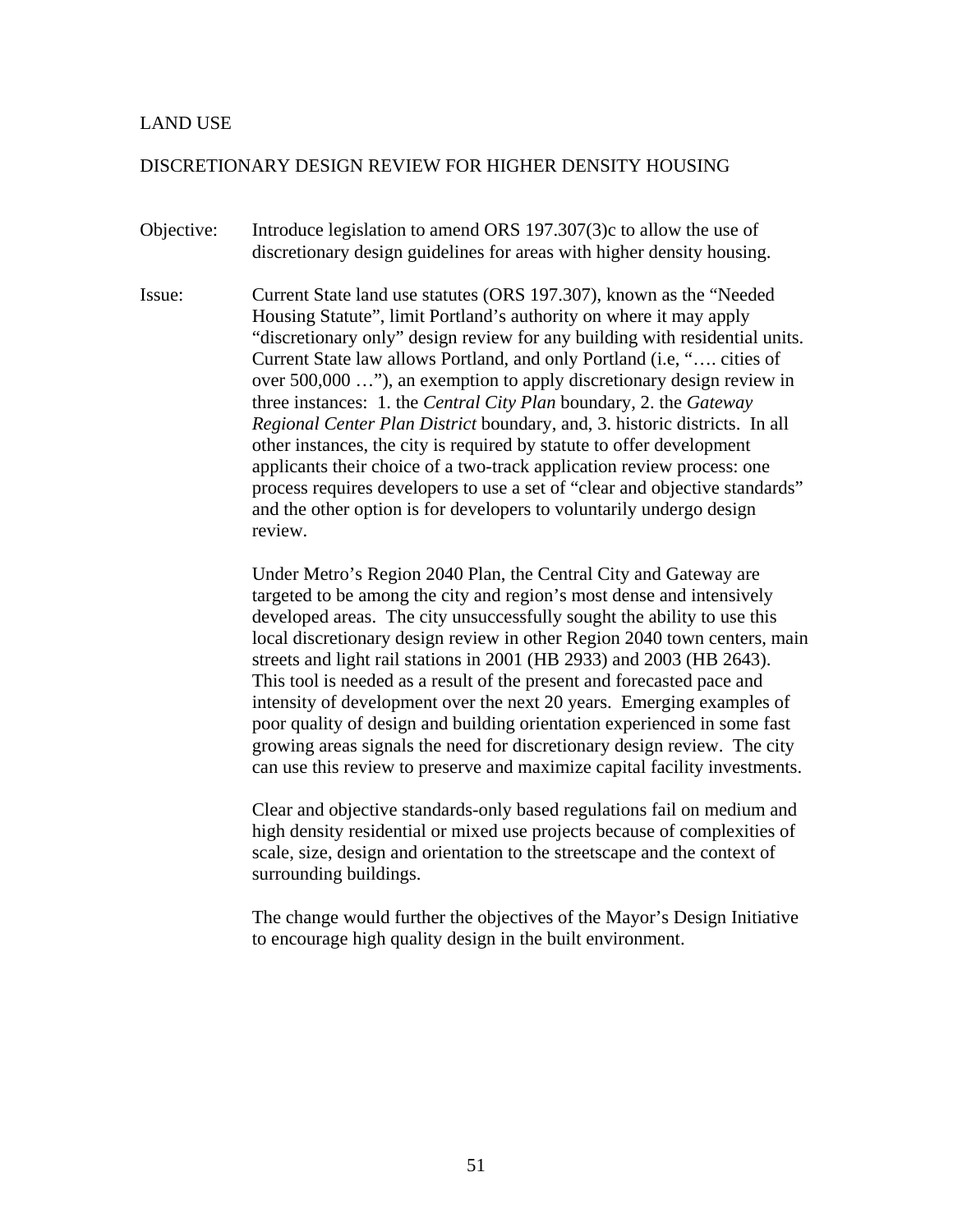# LAND USE

## METRO REGIONAL PERIODIC REVIEW EXTENSION

- Objective: Support METRO in seeking a statutory amendment that allows METRO to conduct UGB expansions under periodic review at least every 7 years or preferably longer.
- Issue: METRO must review and consider expanding the Urban Growth Boundary (UGB) every 5 years. Past experience by city planning staff has found that this time frame is too short. City and METRO experience alike has demonstrated that the time frame for making large and complex growth management decisions is impractical, highly controversial, and litigious when made on a 5 year cycle. No sooner is the analysis and decision-making cycle concluded than multiple appeals are filed and the process begins anew leaving stakeholders adversarial and worn out. Further, the current 5-year cycle also leaves little room for considering the long term consequences of making short term incremental growth management decisions driven by HB 2709 – the 20-year urban land supply statute that passed in 1997.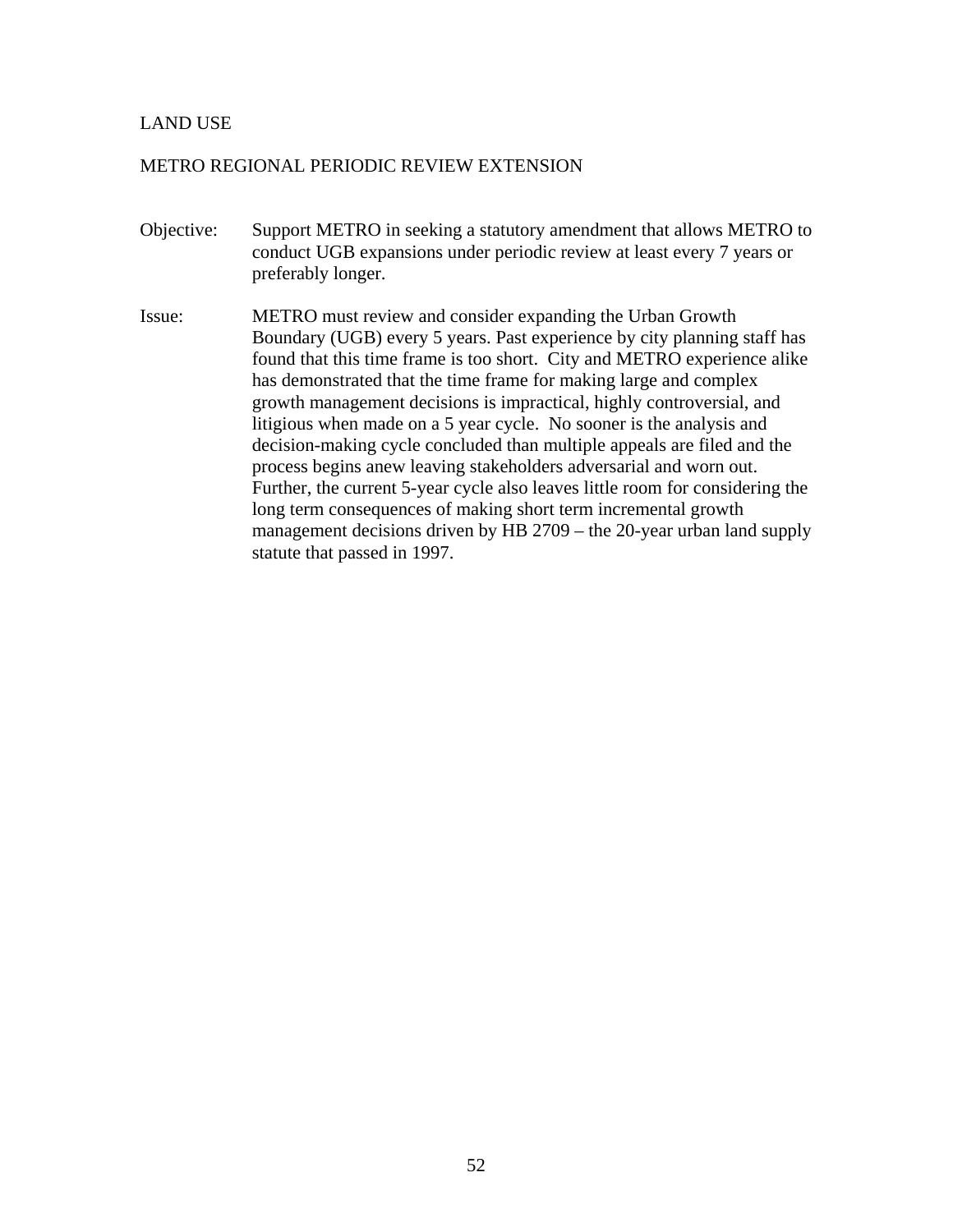# PUBLIC CONTRACTING

# PUBLIC IMPROVEMENT CONSTRUCTION CONTRACTS

- Objective: Oppose legislation imposing certain cost accounting requirements upon public agencies making "least cost" determinations for public improvements.
- Issue: In years past, legislation has been introduced to require public agencies to include indirect costs not directly attributable to the public improvement in their bids. Furthermore, the bills would have required that a project be administered by a part of the public agency that was independent from the part of the agency that performed the work. The bill would have also created penalties for a public agency that performed the work and exceeded its bid. For example, if an agency went over its bid, it would have been prohibited from any more work for six months and the agency would have been required to include its previous overage in its next bid.

The City of Portland, and others, opposed this legislation for several reasons including: the penalties were so punitive that the result would have been to discourage public agencies from ever bidding on any projects which would work against the overall state policy of constructing public improvements at least cost. Public agencies would have incurred needless costs in project administration and efforts to become more efficient would have been hampered.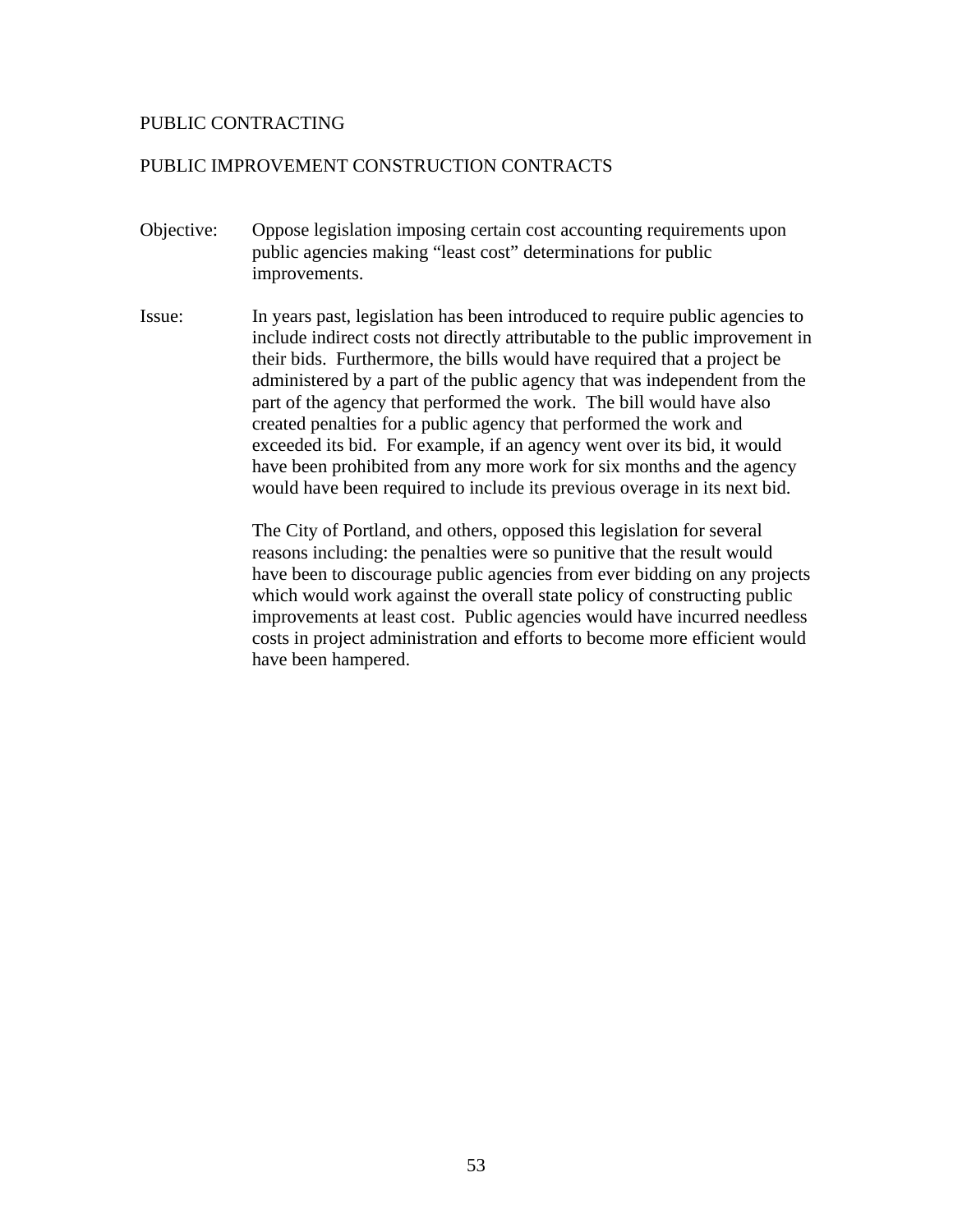### PUBLIC CONTRACTING

#### QUALIFICATION BASED SELECTION

- Objective: Oppose legislation that would make further modifications to the existing public contracting statute as it relates to qualification based selection.
- Issue: Qualifications Based Selection ("QBS") is a nationally-promoted method for choosing a contractor or consultant. Under a mandatory QBS system, a contractor must be chosen from a list of applicants by reviewing only the "qualifications." Only after the initial "qualifications-based" selection is made can the government negotiate the price and scope of the project. If the agency and the consultant cannot negotiate reasonable compensation, the contracting agency must then go through the lengthy process of terminating the contract and selecting other consultants using the same process. Many smaller cities and government bodies find this process cumbersome and needlessly expensive.

In 1997, due to a lobby effort from national professional engineering and architect groups, the Legislature required state agencies to use QBS for architectural, engineering, and land surveying services. This mandate did not extend to local governments. The 2001 Legislature expanded the mandatory QBS requirement to local governments for projects over \$400,000 that had at least 35 percent of their funding from the state.

Last session, HB 3272 represented a negotiated agreement between some QBS proponents and local governments. This new law more than doubled the project cost threshold for QBS to \$900,000, and lowered the state-participation level to 10 percent. Thus, if locally contracted projects are over \$900,000 and contain at least 10 percent state-funded monies, local governments must follow the QBS process for architect, land surveyor, and engineering services.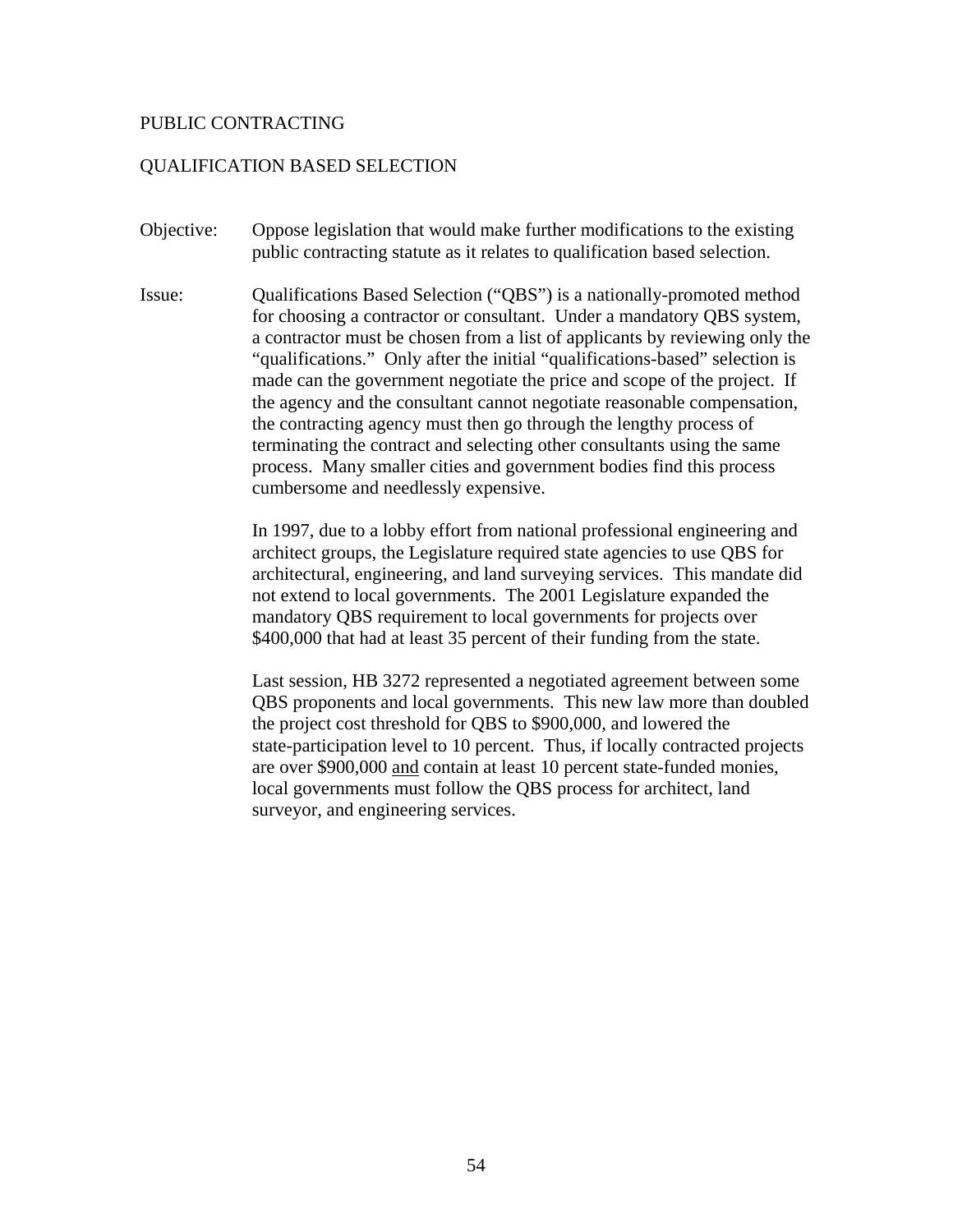## PUBLIC EMPLOYEE RETIREMENT

## AUTO ENROLLMENT IN DEFERRED COMPENSATION PLANS

- Objective: Support legislation to modify Oregon state wage law to allow employers to withhold contributions to a Government Deferred Compensation Plan and other non-ERISA plans without the employee's written consent.
- Issue: In an effort to assist employees to save more for their retirement, many employers are considering as a potential solution, the use of automatic enrollment in their defined contribution plans. Under automatic enrollment, employers would enroll employees in the plan and an automatic escalation would annually increase the amount of the deferral into the plan. This means that some of an employee's compensation would be sent to a retirement account for investment purposes without the employee's written permission. The employer would make the decision where to invest these automatic deferrals. However, the employee would have a period of time after hire to opt out of participation in the plan or to change investment funds.

The Pension Protection Act (PPA) of 2006 does not address contribution arrangements for Section 457 Government Deferred Compensation Plans and other non-ERISA plans. The PPA did give ERISA plan sponsors the choice to adopt qualified automatic contribution arrangements and provides for the preemption of state wage laws that currently prohibit employers from automatically enrolling eligible employees in ERISA covered defined contribution plans. To enable automatic contribution arrangements for government plans, Oregon state wage laws that restrict employers from withholding wages without the employee's written consent need to be modified.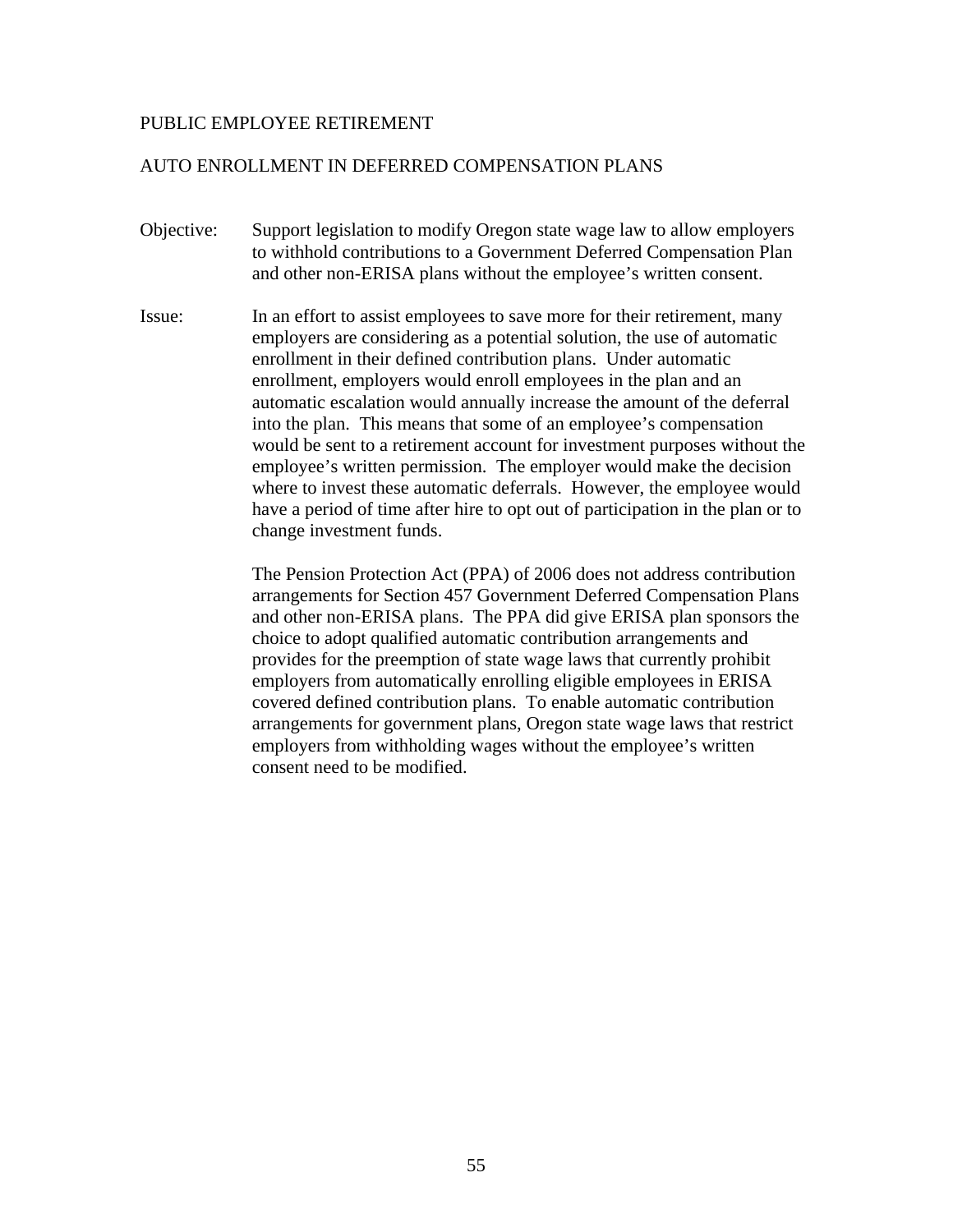#### PUBLIC EMPLOYEE RETIREMENT

#### PERS REFORM

- Objective: Work with other public employers to sustain reforms to the Public Employee Retirement System that were passed by the 2003 Legislature.
- Issue: The State Public Employee Retirement System has been the subject of intense scrutiny since 1998, when many public employers were informed of dramatic increases to employer contribution rates because of unexpected increases in the fund's actuarial unfunded liability. In 1999, the city's liability totaled \$257 million. The City elected at that time to issue debt to pay down its \$257 million assessment.

The 2003 Legislature passed a series of bills designed to reform the system and reduce and contain costs. Measures included Tier One account crediting limits, revised mortality tables, changes to the PERS Board, and the establishment of a new "successor plan," the Oregon Public Service Retirement Plan, for new employees hired after August 29, 2003. Many of these reforms have been challenged in Court. The Supreme Court rendered its decisions on the challenges in City of *Eugene et. al v. PERB* and *Strunk v. PERB*. The Court upheld most of the reforms, but ordered PERS to continue to pay the guaranteed interest crediting to Tier I members and to provide a COLA for all members.

Even with these reforms, employer costs are expected to increase in coming years. Public employers are committed to providing reasonable retirement benefits to their employees but will resist legislative efforts to increase those costs.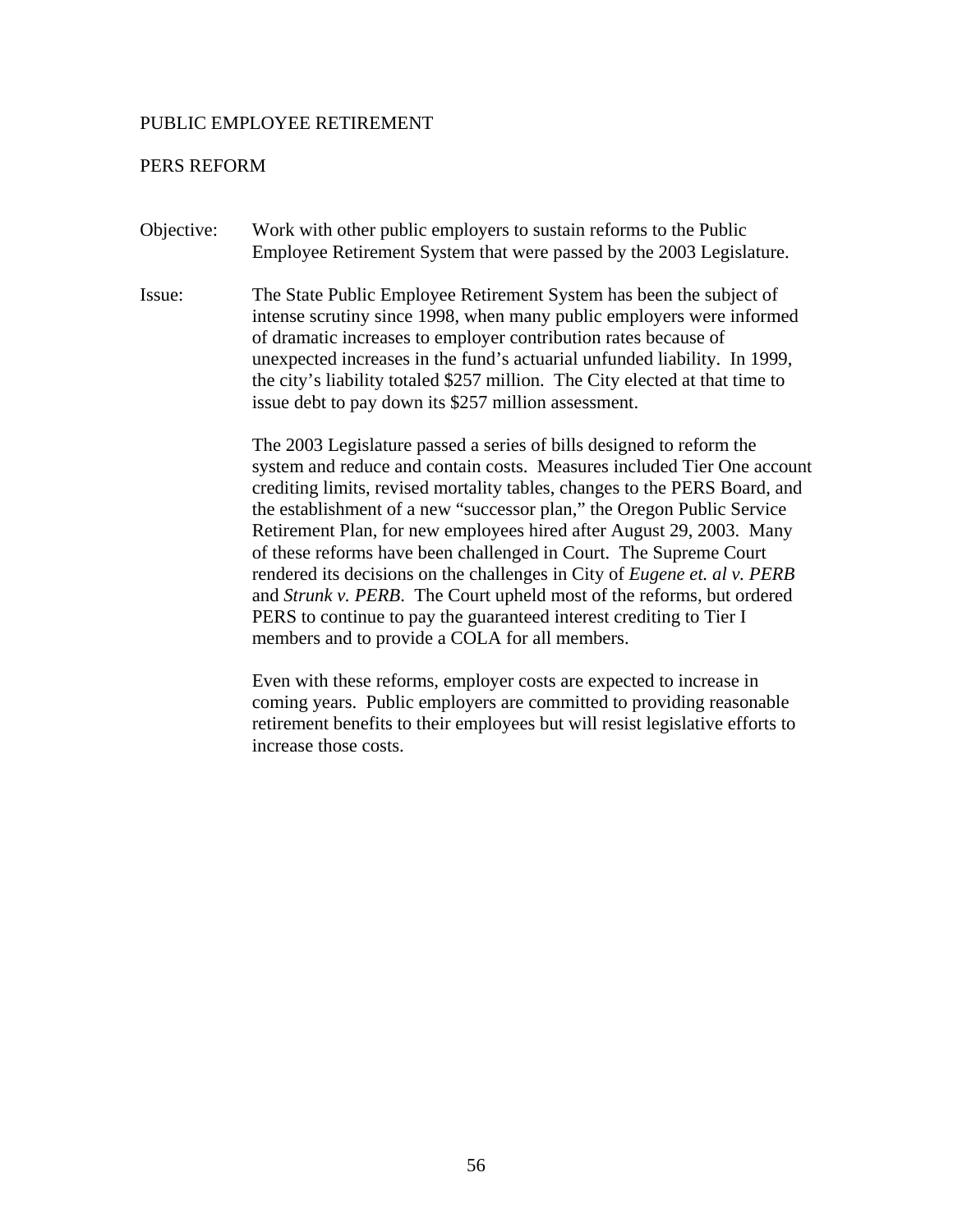## AUDIO RECORDING

- Objective: Support legislation that would decriminalize the recordation of conversations between a uniformed police officer and another person when that person has not been informed that the conversation is being recorded.
- Issue: ORS 165.540(d) makes it a Class A misdemeanor when a person obtains or attempts to obtain the conversation by means of any device… if not all participants in the conversation are specifically informed that their conversation is being recorded. Law enforcement currently utilizes in-car cameras that also have the ability to make audio recordings. Typically, these cameras are used while an officer is conducting a traffic stop. They may also capture other crimes in progress such as an assault in progress on the street or other public places. If an officer, in good faith fails to inform a motorist who has been stopped that the conversation is being recorded the officer has committed a Class A misdemeanor. The lack of notification can be as simple as forgetting to inform a person because the officer was more attuned to watching for traffic as he/she is standing/walking in the roadway, or in more serious situations, when the person is an imminent threat or is non-compliant to the directions of the officer. As in-car camera video/audio systems are rapidly increasing in numbers by police agencies, changing this statute is necessary in order to avoid officers from inadvertently committing a criminal act during the course of their duty.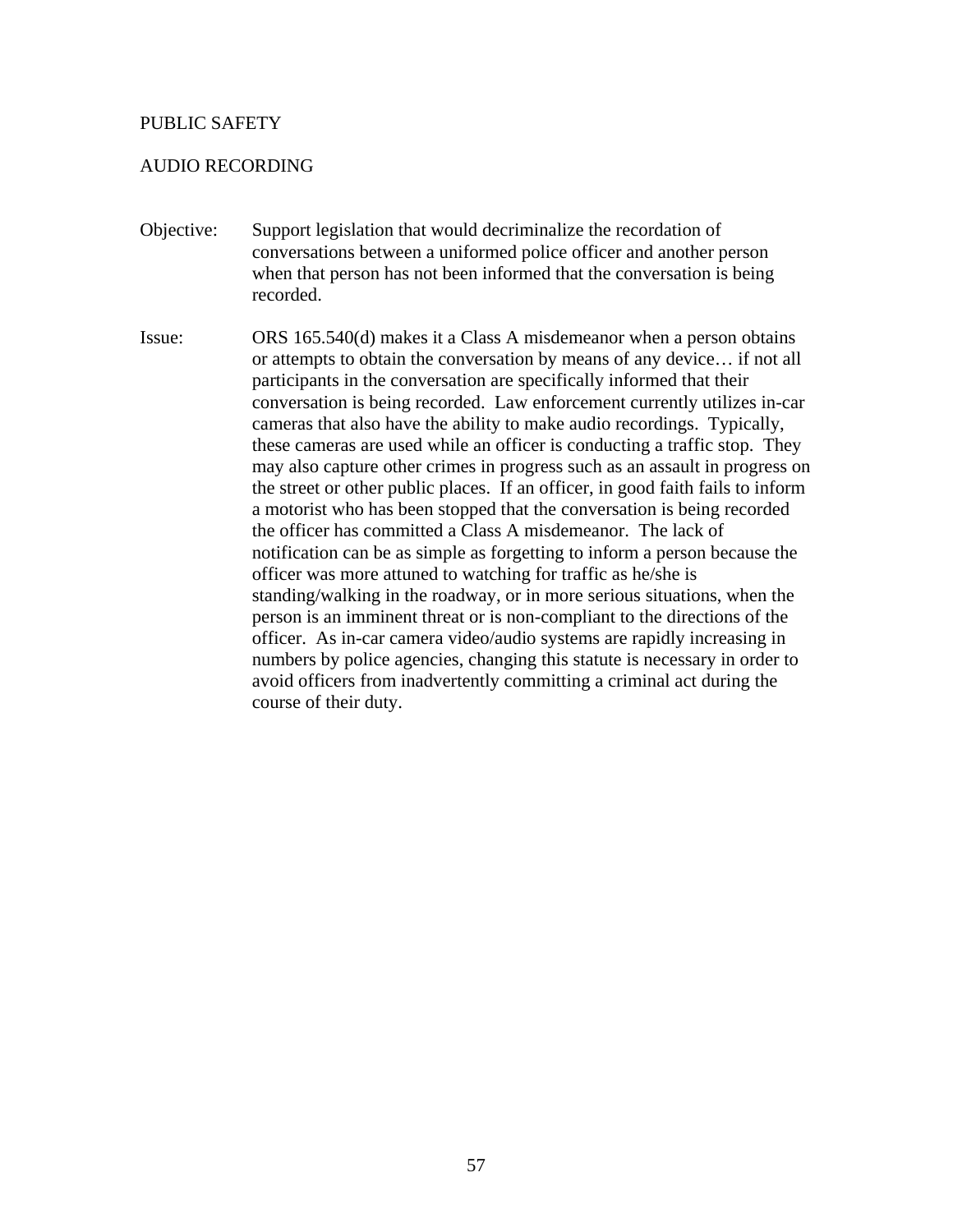## CIVIL FORFEITURE

- Objective: Support efforts to refer the provisions of House Bill 3457 (passed in 2005) to the voters in order to allow civil forfeiture as an effective tool for law enforcement in the State of Oregon.
- Issue: Forfeiture laws authorize and outline a process for a government to take property from someone who gained it or used it illegally. In 2000, voters approved Ballot Measure 3 (BM 3), which amended the Constitution (section 10, Article XV of the Oregon Constitution) by proscribing procedures governing all civil forfeitures resulting in drastic changes to Oregon's asset forfeiture laws. As a result of its passage, the legislature, in 2001, had to make significant changes to the state's civil forfeiture statute ORS 475A, and these changes severely limited a government's use of this important tool.

The statute passed by the legislature in 2001 limited civil forfeiture to property that constituted instrumentalities or proceeds of a crime. A forfeiting agency had to prove that the claimant had been convicted of a crime and the property constituted proceeds or was instrumental in committing or facilitating the crime by clear and convincing evidence. Proceeds from any forfeiture were applied as follows: up to 25% for expenses incurred in forfeiture proceedings and the balance to be deposited in a Forfeiture Account. Funds deposited in the Forfeiture Account could not be used for law enforcement purposes but could be used for drug treatment unless law or ordinances specifically provided for another use. Seizing agencies, forfeiting agencies and forfeiture counsel were granted civil immunity as long as reasonable suspicion existed that the property was subject to seizure and forfeiture. The legislation also restricted transfers of proceedings to the federal government for civil forfeiture. These statutory requirements were due to sunset on July 31, 2005.

In the meantime, Ballot Measure 3's constitutionality was challenged based on Separate Vote Requirement and the Single Subject Rule. The Court of Appeals, in July of 2003 overturned a lower court's decision and ruled that BM 3 violated the Separate Vote Requirement.

During 2005, the Legislature had to make a choice: wait for the Supreme Court to decide the constitutionality and risk reverting to the pre-BM 3 forfeiture standards or forge a compromise before the case was decided and before the existing laws expired.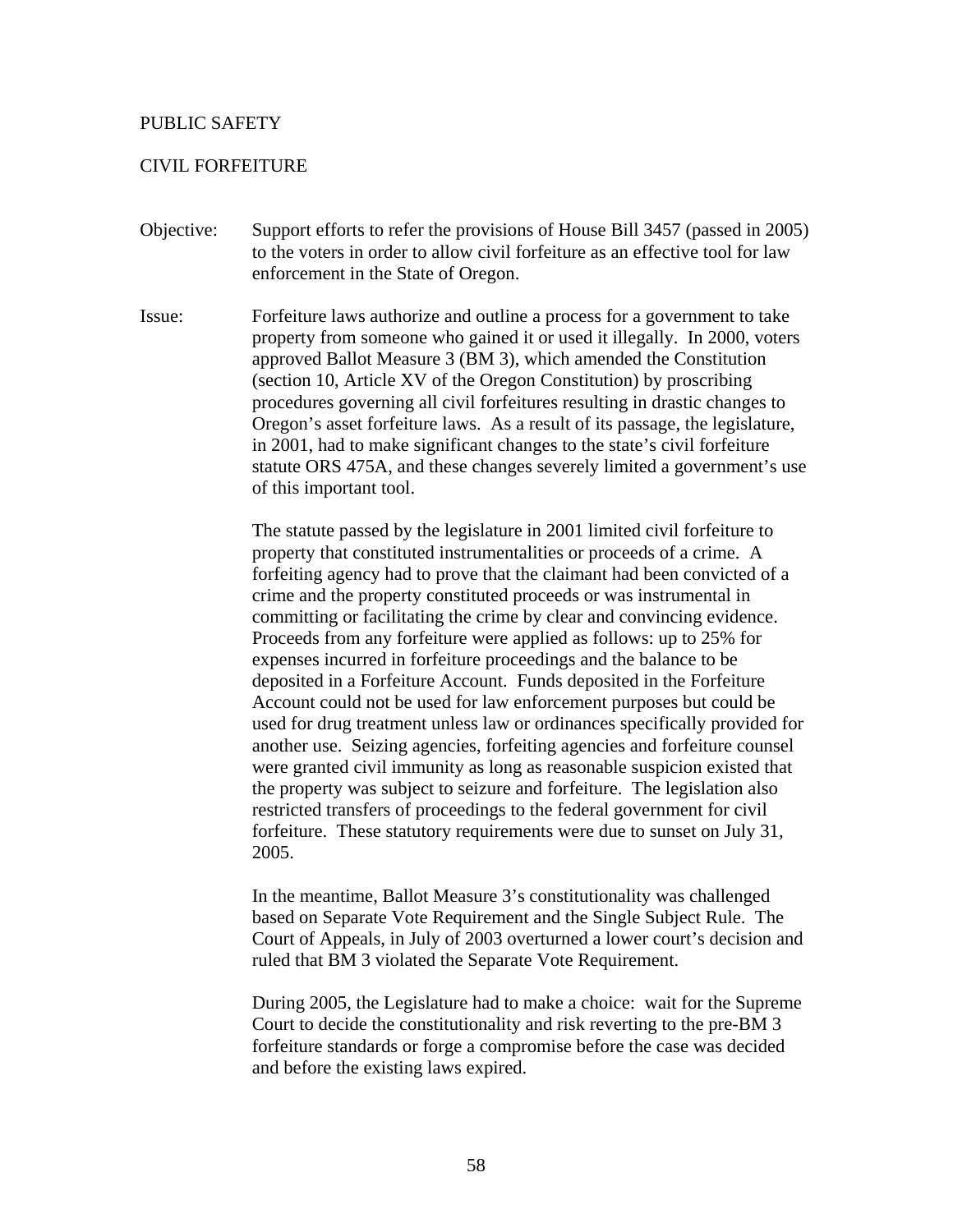HB 3457 represented a hard-fought but successful compromise. It reenacted the criminal forfeiture statutes and struck a balance between BM 3 supporters and public safety needs. Specifically, it provided that in civil forfeiture cases, the burden would be on the government to prove that the property was the proceeds of illegal conduct. Additionally, the state had to prove that the property was owned by a person who was convicted, and that the property was a proceed of some crime the owner committed. It established that the burden of proof for personal property (money, vehicles, etc) was a "preponderance of evidence," while the burden of proof for real property (i.e. land or homes) would be the stronger "clear and convincing" standard. The bill also stated that if the property was owned by a person other than the one who had been convicted, the burden would be on the state to show that the person took the property when they knew or should have known that it was the proceeds of a crime. Further, the measure created a rebuttable presumption of illegality if the property was found in close proximity to controlled substances. HB 3457 also gave the court discretion to enter a default judgment upon findings that the owner had fled the jurisdiction to avoid prosecution.

Recently, the Supreme Court overruled the Appeals Court, finding BM 3 to be constitutional. As a result of this ruling the current civil forfeiture statute is unconstitutional. It is likely that the stakeholders will ask the Legislature to refer the concepts contained in HB 3457 to the voters for their inclusion to the State's Constitution.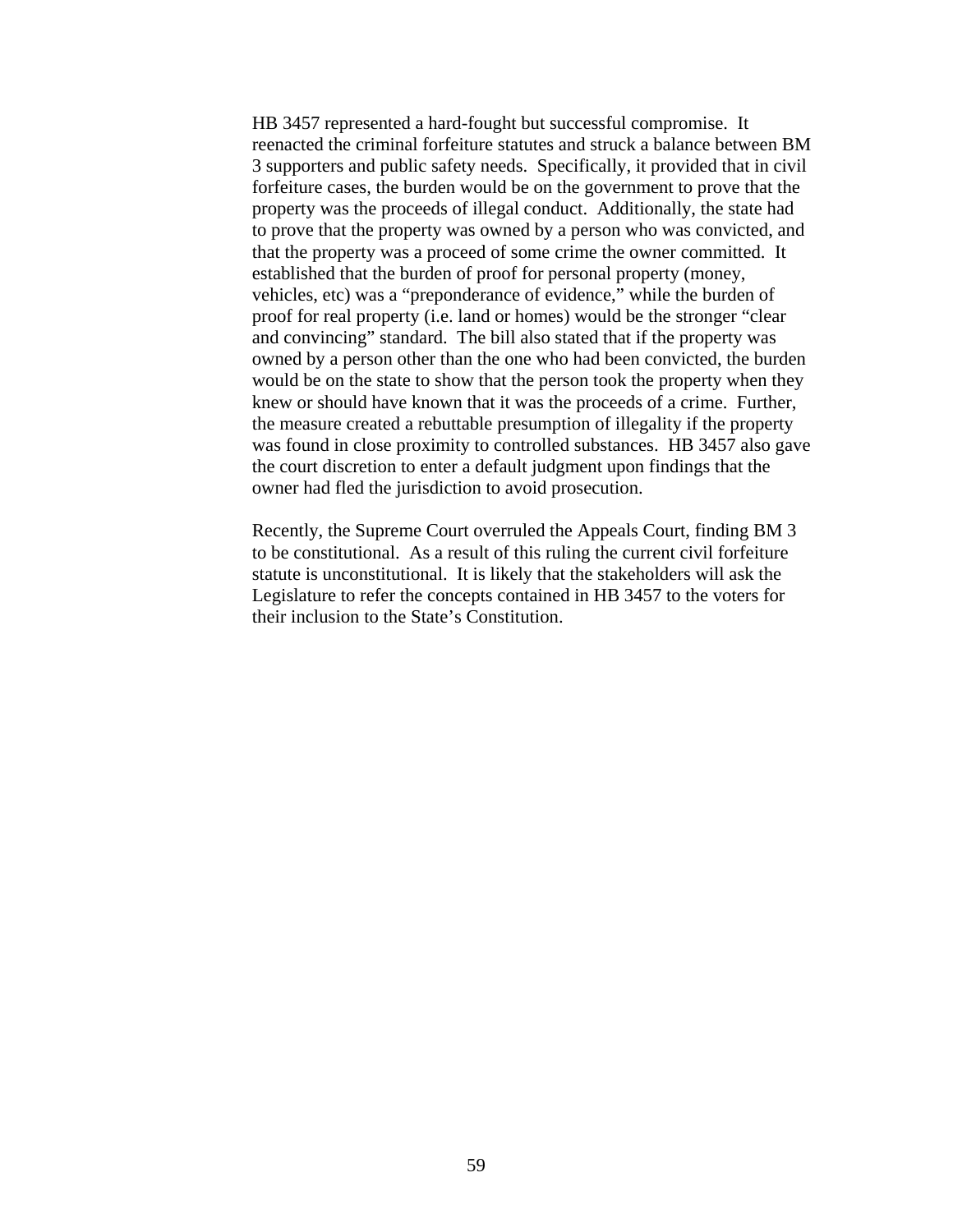### DISTRACTED DRIVING

- Objective: Support legislation that would create new restrictions for people who use cell phones while driving.
- Issue: Distracted driving is an all-to-common occurrence on city streets and highways. This type of behavior can lead to serious injury and even death of the driver, occupants of the vehicle and the injury or death of innocent motorists, bicyclists and pedestrians.

In the United States over 212 million people used cell phones as of April 2006, compared with approximately 4.3 million in 1990, according to the Cellular Telecommunications & Internet Association. A study by the Virginia Tech Transportation Institute and the National Highway Traffic Safety Administration (NHTSA), entitled The 100-Car Naturalistic Driving Study, released in April 2006 found that almost 80 percent of crashes and 65 percent of near-crashes involved some form of driver inattention within three seconds of the event. Furthermore, studies show that young, inexperienced drivers are more likely to be involved in traffic accidents than other drivers.

Legislation will likely be introduced creating new restrictions on the use of cell phones by young drivers. As a result of these glaring statistics, the City of Portland will support legislation that will address distracted driving with the intention of reducing the occurrence of this type of behavior. It is hoped that by prohibiting young, inexperienced drivers from talking on cell phones while operating motor vehicles will result in fewer motor vehicle accidents and the resulting bodily injuries, deaths and property damage.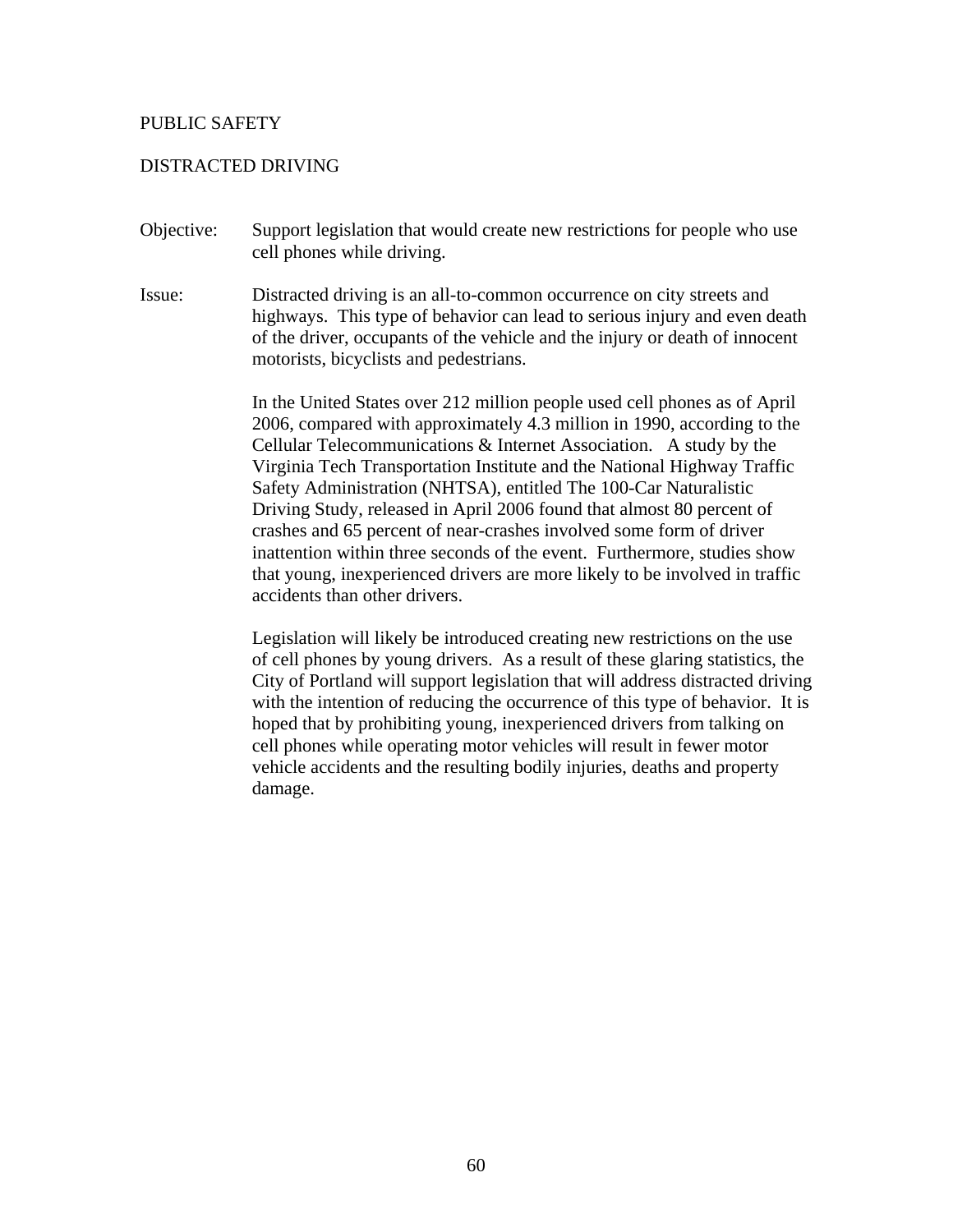# DPSST BOARD COMPOSITION

- Objective: Oppose legislation that would remove the Portland Fire and Police Chiefs from the Board on Public Safety Standards and Training or would otherwise reconstitute the make-up of the Board and policy committees.
- Issue: Both the Portland Fire Chief and the Portland Police Chief under statute (ORS 181.620) are members of the state's Board of Public Safety Standards and Training. This board exists to develop talented individuals into public safety providers, adopts and approves all policies, standards and minimum requirements for public safety certifications and training. The board and its policy committees are primarily made up of management representatives.

It is anticipated that legislation will be introduced that would remove the statutory positions of both the Portland Fire Chief and Portland Police Chief from this important board. Additionally, attempts to reconstitute this board with more members from non-management positions are expected. The board and its policy committees were never intended to serve as a management labor committee. Rather, the board and its policy committee exist to determine the minimum qualifications and training standards for those pursuing a career as a firefighter, police officer, or 9-1-1 operator, among others.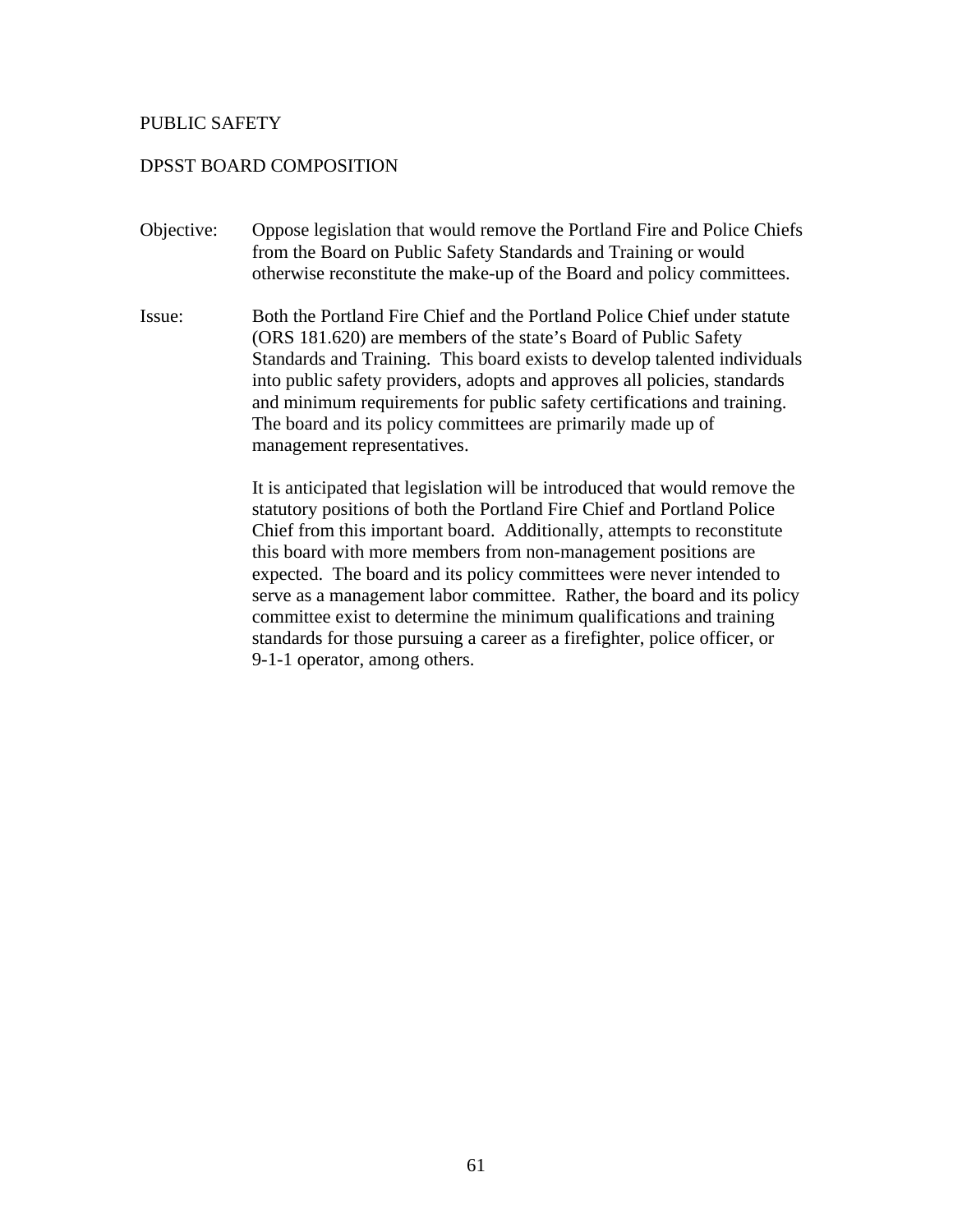# ENHANCED PENALTIES FOR CRIMINAL STREET GANG MEMBERS

- Objective: Monitor legislation that would enhance the penalties for certain crimes if the offender is a member of an organized street gang.
- Issue: Last session House Bill 2313 eventually was amended from its original version. The final product, as passed by the House would have enhanced jail time for members of criminal street gangs requiring an additional 24 months above the presumptive prison sentence for person felony crimes (as defined by the Oregon Criminal Justice Commission), unlawful use of a weapon and felon in possession of a firearm. It would have further required a 24-month prison sentence where the presumptive sentence is probation.

The city opposed the original measure for several reasons: It provided no due process for challenging a designation of being a criminal street gang member; that the designation criteria were overly broad, that there were adequate laws on the books to deal with the identified behavior for enhanced penalties like Measure 11 and RICO, and that the bill would adversely impact minority populations within the community.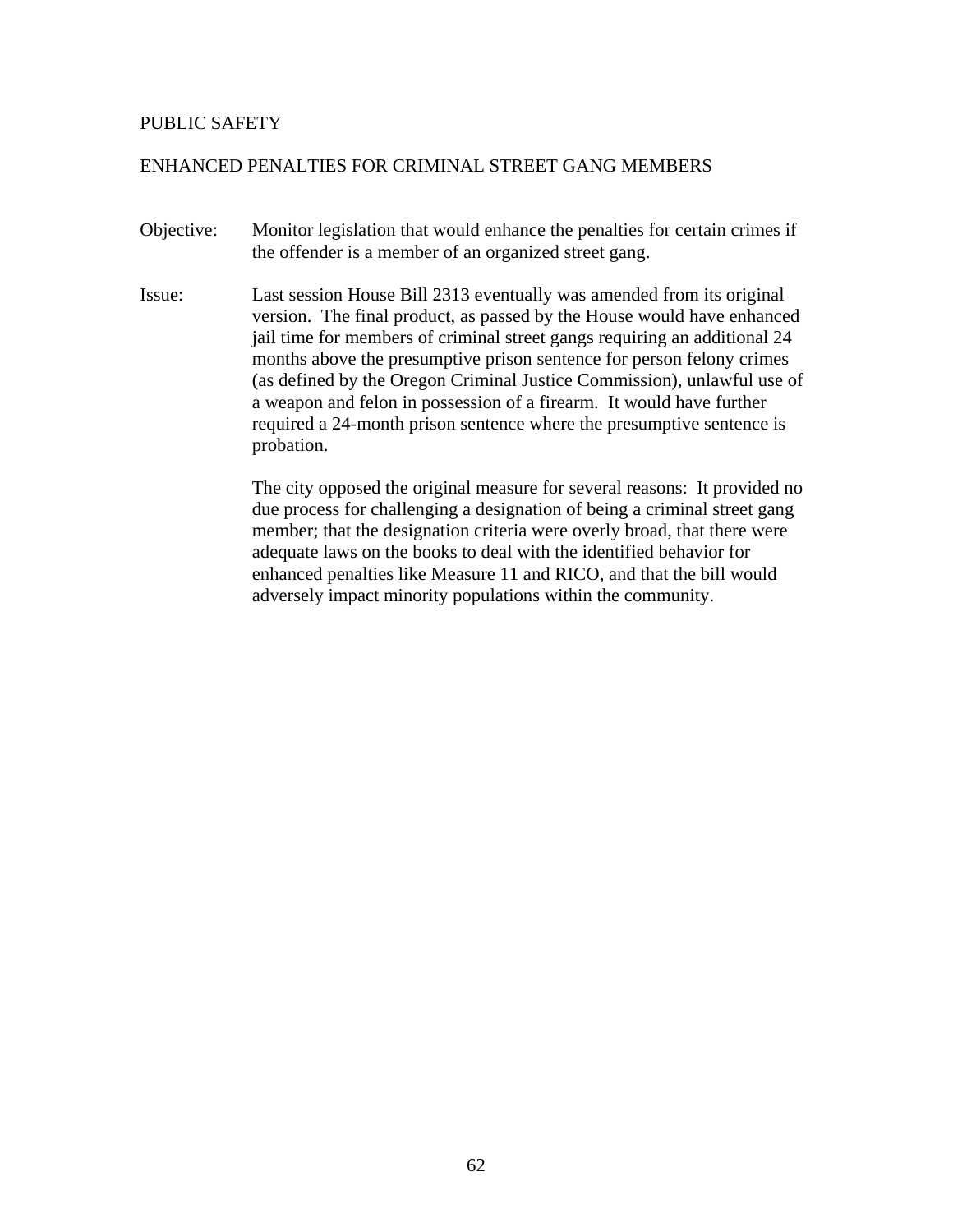# INTERFERING WITH A PEACE OFFICER

- Objective: Oppose legislation that would modify ORS 162.247 that creates the crime of interfering with a peace officer.
- Issue: In addition to their authority to enforce the criminal laws, Oregon peace officers are authorized to exercise many other important police powers. Police power includes the authority to enforce the criminal laws, but it extends well beyond law enforcement and is meant to serve the very general goals of public safety, health and welfare. Peace officers are typically called on to exercise the broader form of police power in response to acute threats to public safety, health and welfare posed by civil disorder, criminal acts, emergency or disaster, and they must often confront, and control, for the public good, people who are inclined to be uncooperative. Peace officers have three tools to obtain compliance in these difficult situations: persuasion, the threat or use of arrest, and the threat or use of force.

Recently, the Supreme Court reversed a circuit court ruling and the Court of Appeals ruling and affirmed the constitutionality of ORS 162.247. There may be attempts to circumvent this ruling.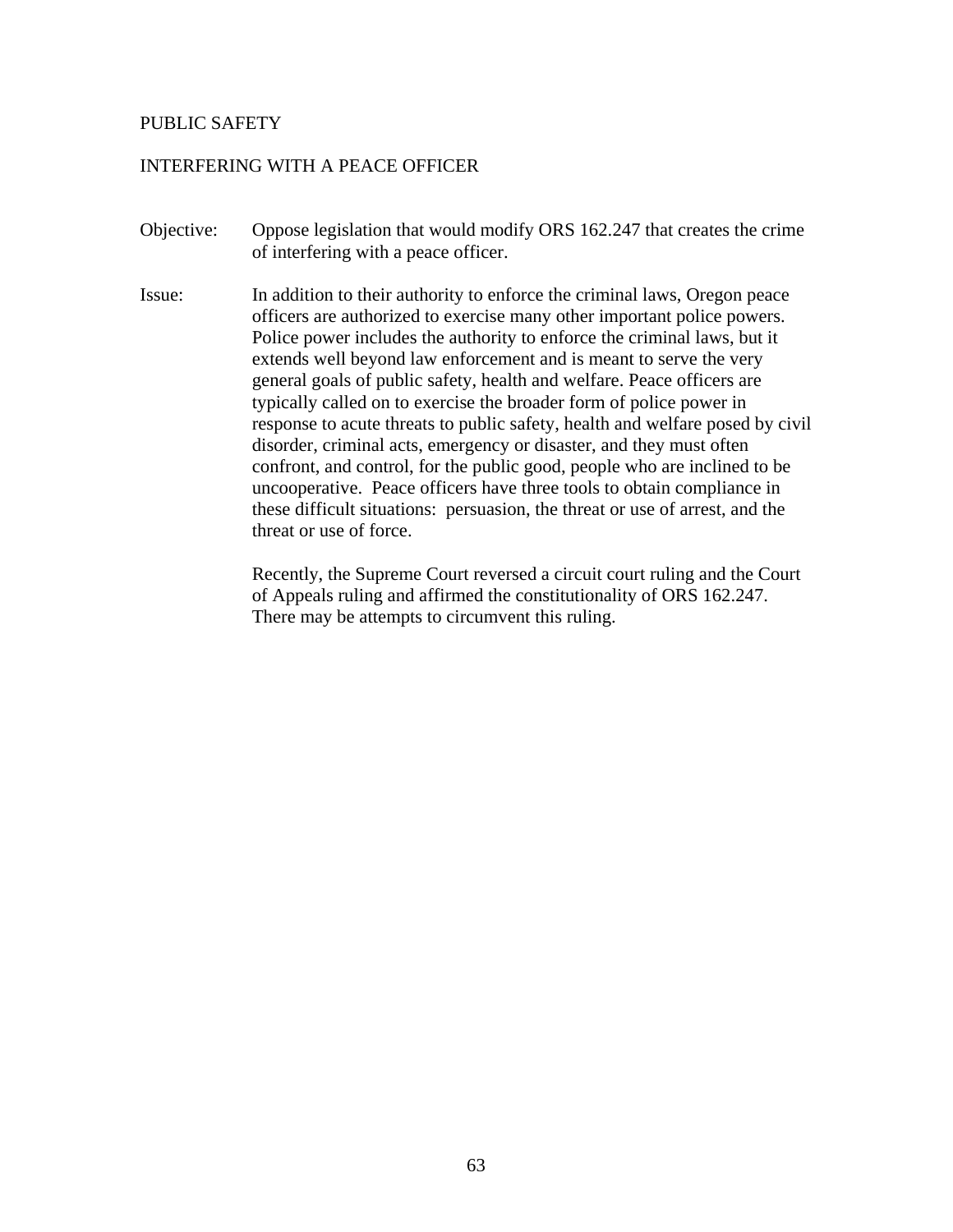# METAL THEFT

Objective: Support efforts to reduce the occurrence of metal theft in Oregon.

Issue: It is anticipated that legislation will be introduced that will clarify the standards in charging someone for stealing metal and/or proposals that will reduce the incentives to sell stolen metal to scrappers. For example, present case law requires that a person must know that the metal's value exceeds \$750 before they can be charged with theft in the first degree. With world demand for metal increasing, the price of scrap metal has also increased, creating an incentive for people to steal this material from the private as well as public sectors. For example, the theft of irrigation equipment is increasingly becoming a problem for farmers across the state of Oregon. Furthermore, guard rails on bridges and roads are disappearing from the public right-of-way. Attempts by the legislature to impose 10 day holding periods, require photo ID upon the sale of scrap metal, elimination of cash payments, and centralized reporting could reduce the theft of metal in Oregon.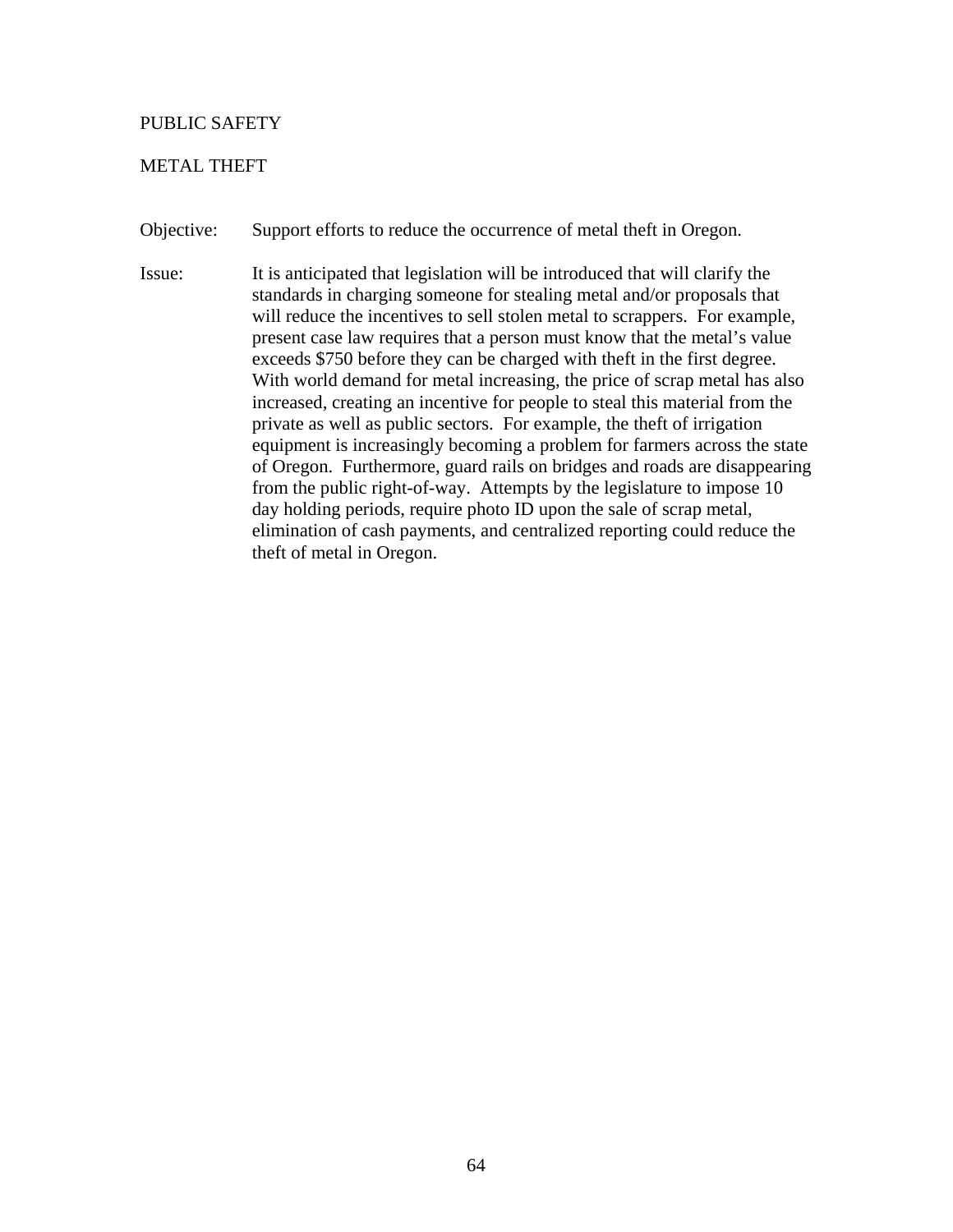# PARKING AND PARK ENFORCEMENT PERSONNEL PROTECTION

- Objective: Introduce legislation that will increase the penalty for intentionally, knowingly or recklessly causing physical injury to a parking enforcement officer and park security personnel while on the job.
- Issue: Parking enforcement officers and park security personnel frequently encounter hostile individuals who try to interfere with their ability to fulfill their job responsibilities. Occasionally, some of these individuals resort to physical violence, placing parking enforcement officers and park security personnel in jeopardy of physical harm simply because they are fulfilling their duty.

Currently, if a person intentionally, knowingly or recklessly causes physical injury to a parking enforcement officer or a member of park security, that individual can be charged with Assault in the fourth degree – a Class A misdemeanor. This bill would add parking enforcement officers and park security personnel as two new classes of protected individuals under Assault in the third degree – a Class C felony. Existing protected classes under Assault in the third degree include bus and tax drivers, youth correction facility staff, and paramedics.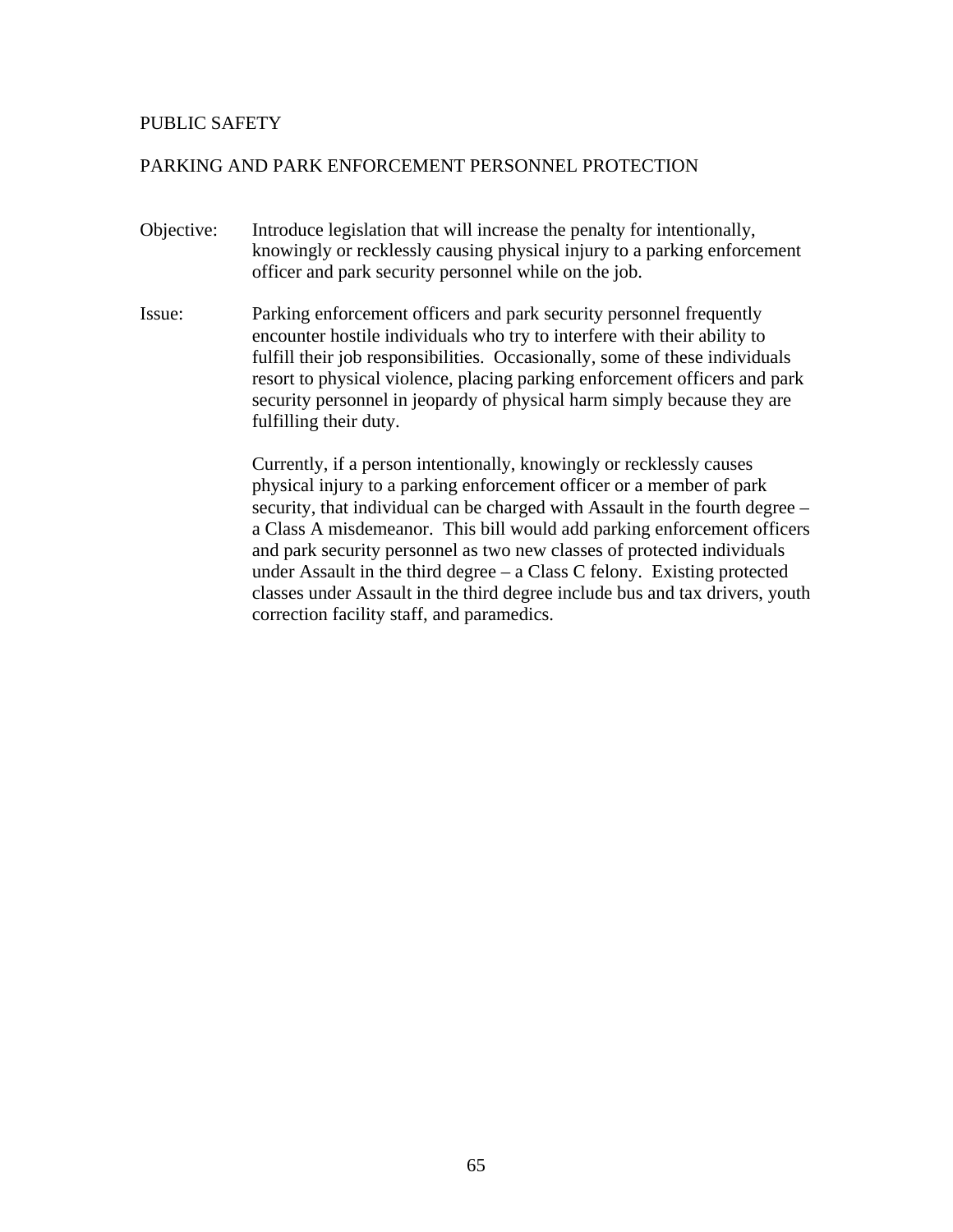# PHOTO RADAR/RED LIGHT CAMERA ENFORCEMENT

- Objective: Oppose legislation that would create additional restrictions or reporting requirements on those entities that utilize this photo technology to enforce speed or traffic control devices. Seek opportunities to increase the number of intersection that can be monitored under photo red light and create new efficiencies in the program.
- Issue: The City of Portland was initially allowed to conduct a demonstration of the effectiveness of photo radar by the legislature during the 1995 session. Additionally, the city has had the authority to operate photo red light cameras at a limited number of intersections since 1999. Since that time the number of cities allowed to use this technology has increased. Furthermore, the number of intersections where the City is allowed to utilize this type of technology increased during the 2003 legislative session.

Although this technology has been in use for some time now in the City of Portland, running red lights at the intersections where this technology has been deployed has seen marked reductions in the violation. For example, between October 2001 and August 2002 where cameras and signage had been installed at five intersections, the observed drop in violations at those intersections was between 60% and 87%. The City has made a significant investment to deploy this technology in order to try to alter dangerous driver behavior. Enforcing this type of traffic violation places the police officer, and at times, the general motoring public at risk, the use of this technology has proven to be effective, safe and has gained general acceptance by the motoring public.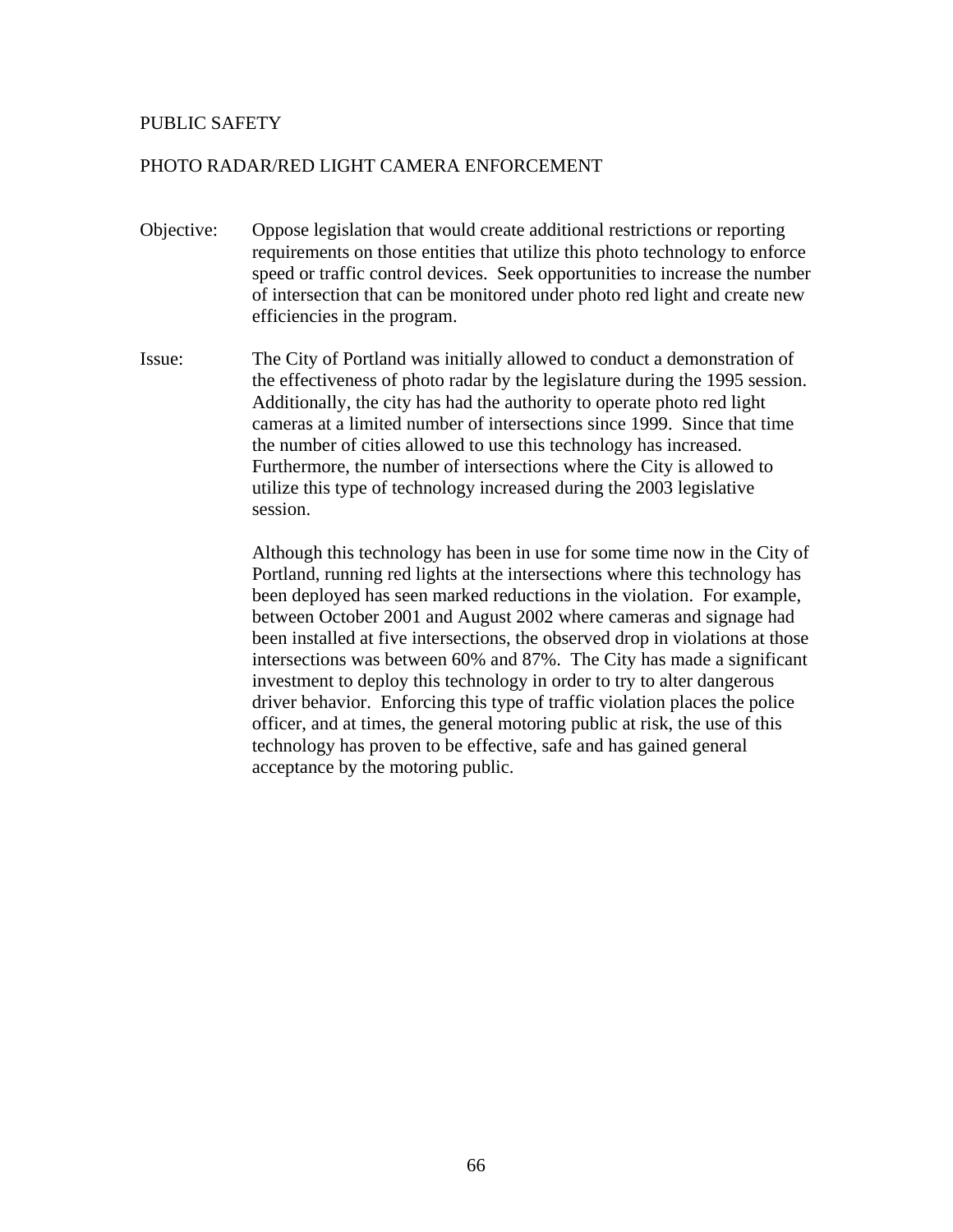# REDUCE THE BLOOD ALCOHOL CONTENT (BAC) FROM .08 TO .05 FOR REPEAT OFFENDERS

- Objective: Support legislation that would increases penalties for habitual repeat DUII drivers.
- Issue: The Governor's Advisory Committee on Driving Under the Influence of Intoxicants (DUII) will be introducing legislation that will reduce the BAC from 0.08 to 0.05 percent for offenders who have had a previous diversion or conviction, anywhere in the United States within the last 15 years prior to the date of the occurrence. Almost 27 percent of DUII convictions each year are for repeat offenders. Further, it is expected that legislation will be introduced that will extend the allowable qualifying time for a second or subsequent diversion agreement for repeat DUII offenders from 10 to 15 years. Lowering the BAC and extending the qualifying time for diversion for repeat offenders will send a strong message that repeated poor choices will not be tolerated and that because these individuals have a demonstrated history of making poor choices they will be held to a higher level of accountability.

According to the National Safety Council, between 1996 and 2005, alcohol was involved in 38% of fatalities on Portland's roadway. The same study estimated that the cost of alcohol related crashes in Portland for the same period of nearly \$250 million dollars based on wage and productivity losses, medical expenses, administrative expenses, motor vehicle damage, and employer's uninsured costs.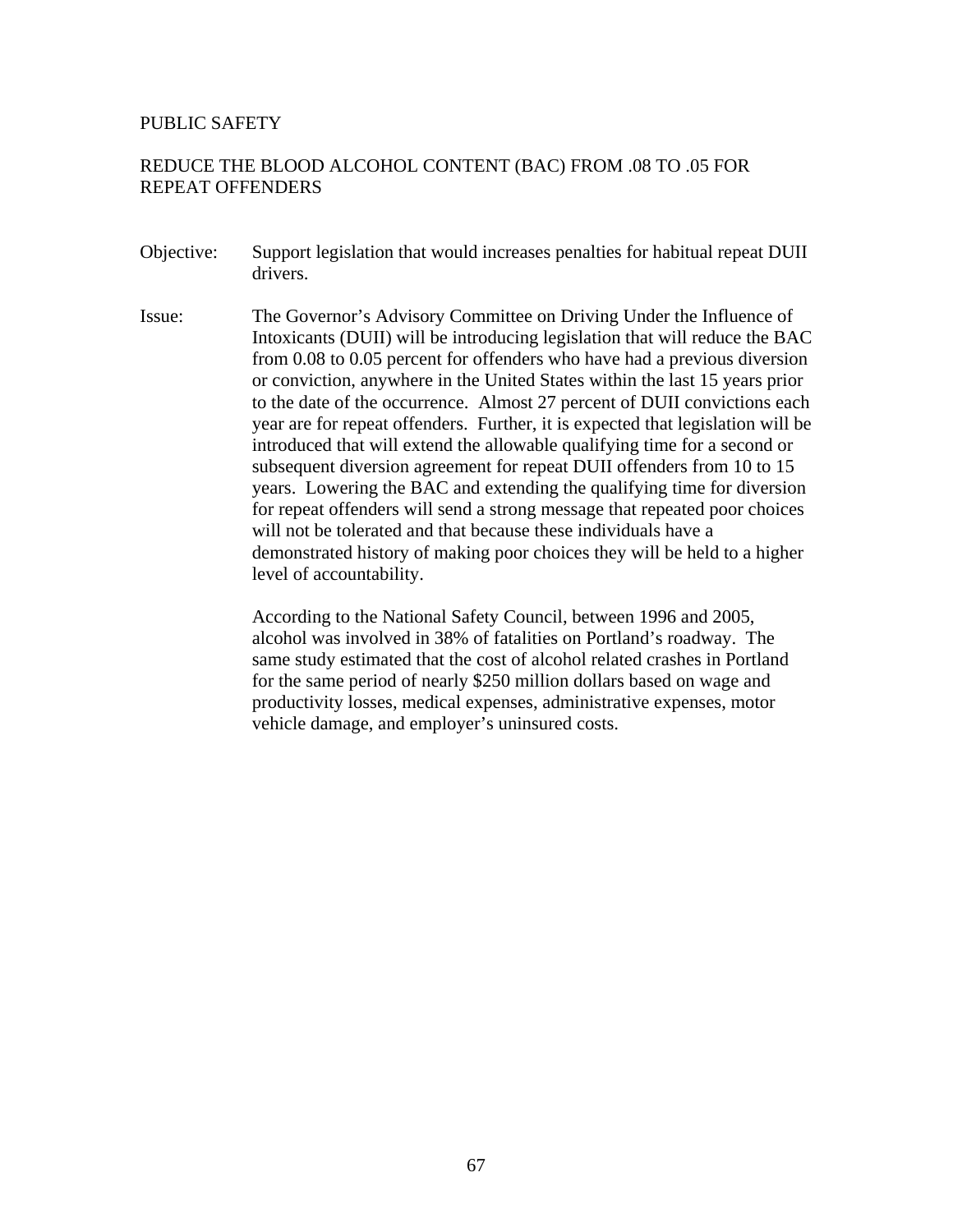## REDUCTION IN TRAFFIC FINES

- Objective: Monitor legislation that would give traffic judges more discretion in reducing traffic fines.
- Issue: Last session, Senate bill 581, introduced at the request of the Municipal Judges' Association, would have expanded the court's discretion to reduce fines for traffic violations. The city opposed this bill because poor behavior behind the wheel can result in serious injury and even death to other drivers, bicyclists, and pedestrians. Ensuring that violators receive stiff penalties oftentimes serves as a deterrent to engaging in dangerous behavior on our public roads.

Some law enforcement officials and members of the judicial branch have expressed concerns about the lack of flexibility that judges have in handing down fines for minor traffic violations and first-time offenders. In fact, some jurisdictions have reported that police officers are issuing fewer citations due their concerns about the financial hardship that the existing fines can create. As a result, it is likely that another effort to either increase judicial discretion on fines or to lower the base fine amount will be attempted. If these attempts are successful, the city will see a reduction in citation revenue that could have an impact on our ability to pay for traffic safety enforcement, engineering and education programs.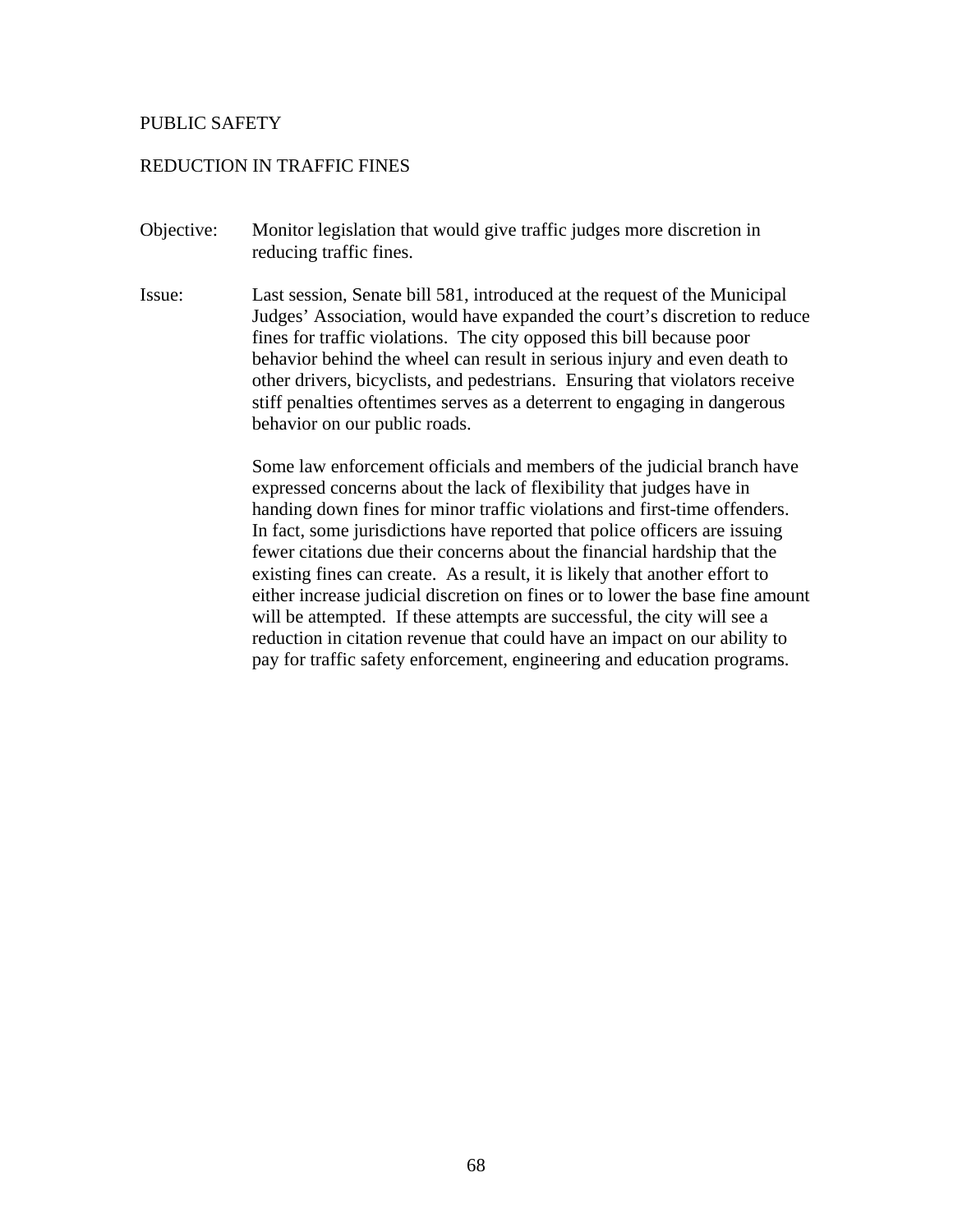#### REGULATING SECOND-HAND SHOPS

Objective: Support legislation that would require reporting, on a statewide basis, certain transactions that occur at second hand shops.

Issue The City of Portland has chosen to strictly regulate second hand store business activities that present a risk of being used to conceal criminal behavior including the theft of property.

> In an effort to reduce this type of criminal activity the city regulates this industry by requiring these businesses within city limits to provide timely reporting to the Portland Police Bureau of property transactions and by regulating the conduct of persons engaged in this business activity. However, because other second hand stores in the region and state are not regulated in a similar manner, stolen goods can be simply carried across city limits and sold to second hand dealers in other jurisdictions. The creation of a statewide system of copying the identification of the seller and reporting certain goods to a central clearinghouse that can cross-check these goods with police reports about stolen goods has the potential of reducing property crime in Oregon.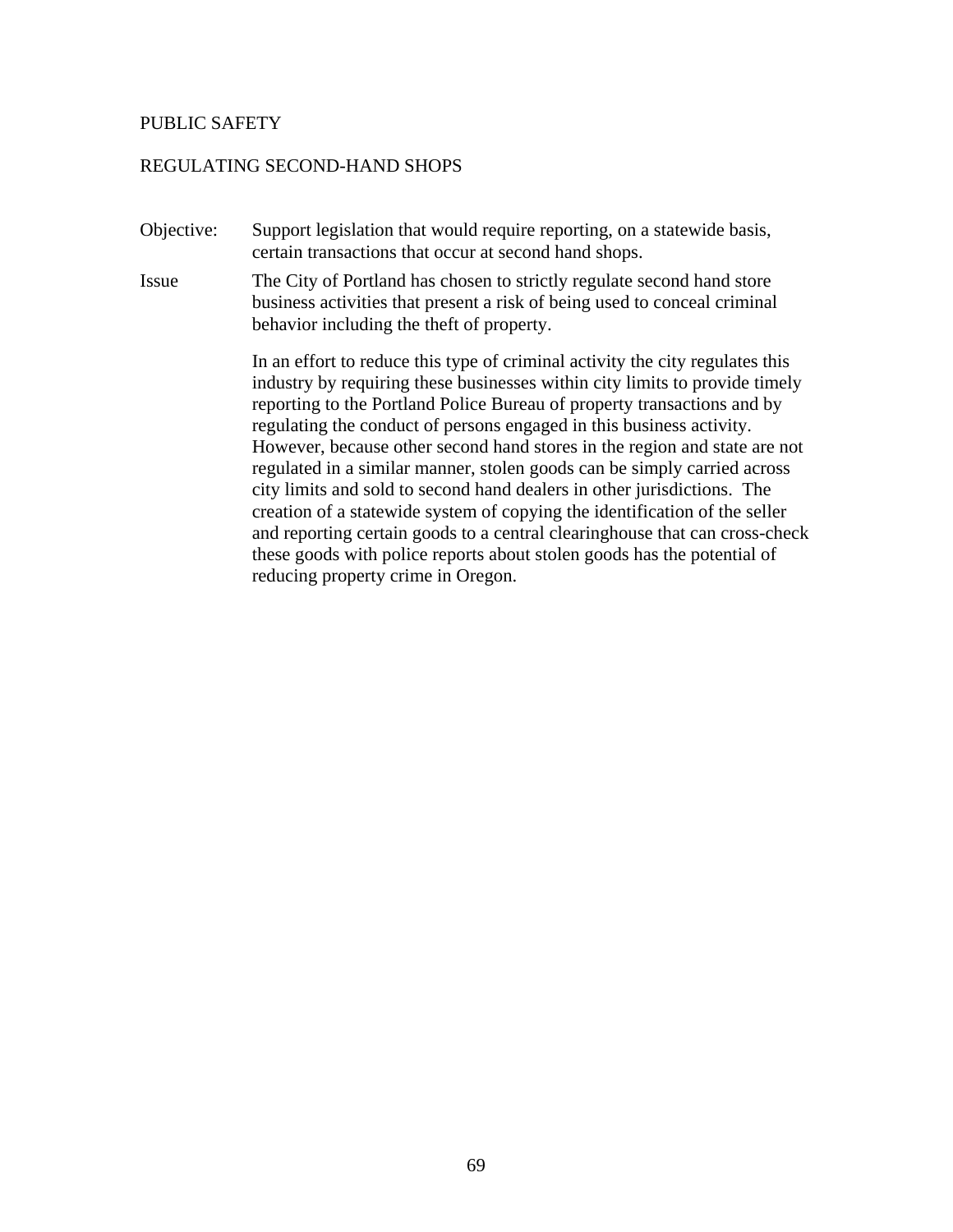## USE OF DEADLY FORCE

- Objective: Support legislation that would establish standards for the use of deadly force and the release of grand jury testimony when the use of deadly force results in the death of an individual.
- Issue: It is expected that legislation will be introduced similar to a bill that was introduced last session, Senate Bill 301. That bill contained several provisions regarding police officer use of deadly force (UDF) and grand jury proceedings. Specifically that bill required the creation of county-wide intergovernmental agencies charged with the duty to develop county-wide standards regarding city, county, and state police use of deadly force; the creation of a mandated minimum 72 hour leave time for officers directly involved in the use of deadly force; and the directive to release grand jury testimony to the public in instances where deadly force resulted in the death of an individual.

The City of Portland supports UDF legislation that ensures cities will have several options open to them regarding the UDF plans. The legislation must protect city home rule authority and limit potential liability, and would have required the Planning Authority to: consist of at least one city police representative; submit the UDF plan to a vote of each governmental body with a law enforcement agency within the county; and receive approval of at least two-thirds of all governmental bodies with law enforcement agencies within the county. Further, the legislation must provide that a governing body within the planning authority jurisdiction is not subject to the UDF plan if the plan conflicts with the government's charter or ordinances.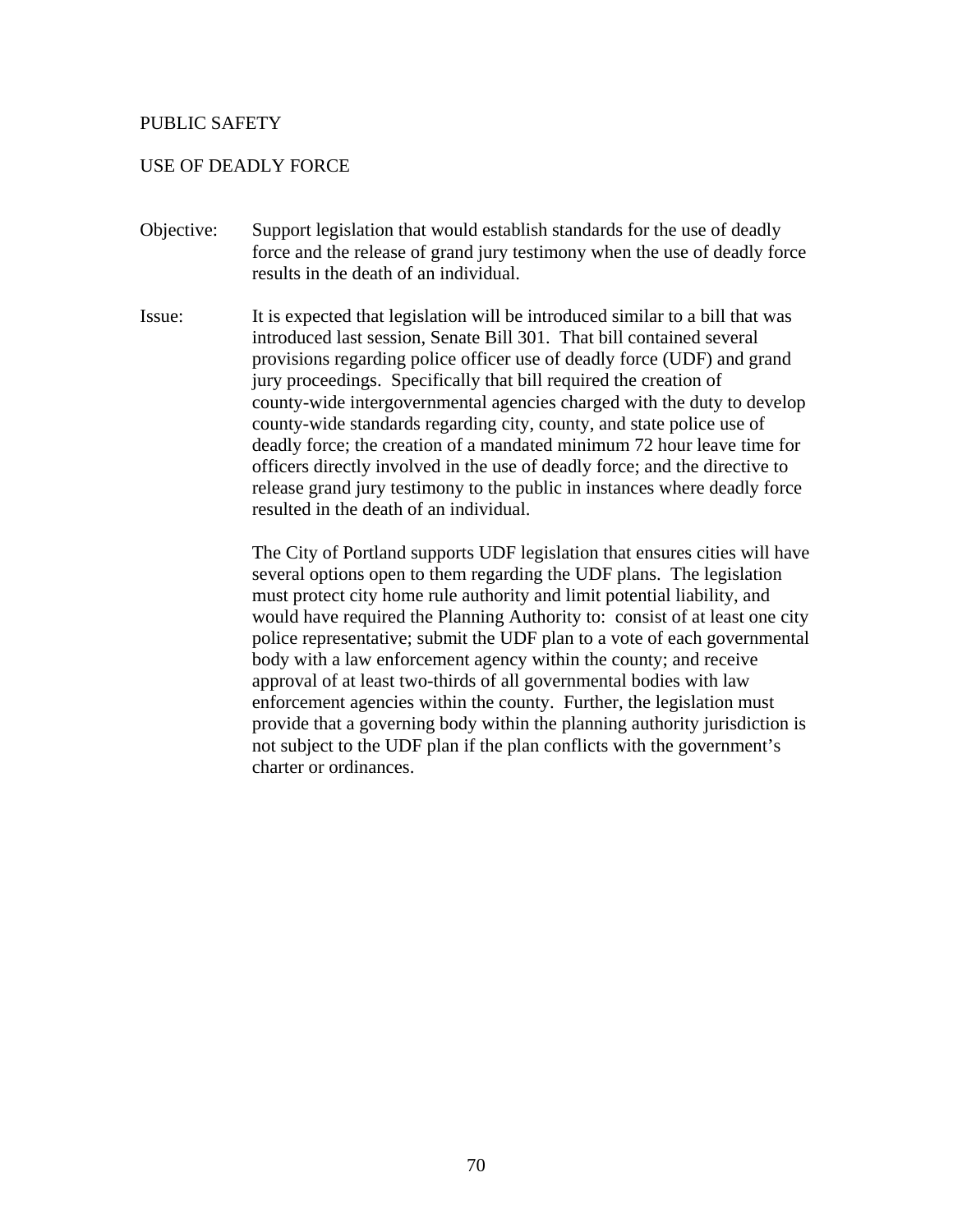### BUSINESS LICENSE FEES

- Objective: Oppose any legislation that dictates or otherwise limits the ability of a local governing body to impose and administer a local business tax.
- Issue: The City's business license tax is the City's third-largest local revenue source, providing nearly \$40 million in 2004, and an estimated \$58.0 million for FY 2005-2006. The tax is extremely elastic and is an accurate reflection of business earnings as a whole.

The Portland City Council has expressed continued interest in additional increases to the amount owners can deduct from taxes owed due to "owner's compensation." In 1998, the "owner's compensation" deduction went from \$50,000 to \$61,500 in 2006. It is expected that the City will continue to work on ways to further increase owner's compensation and to consider a variety of possibilities to substantially reduce the tax, currently set at 2.2% of net adjusted income. The City's business license fee is purely a local matter.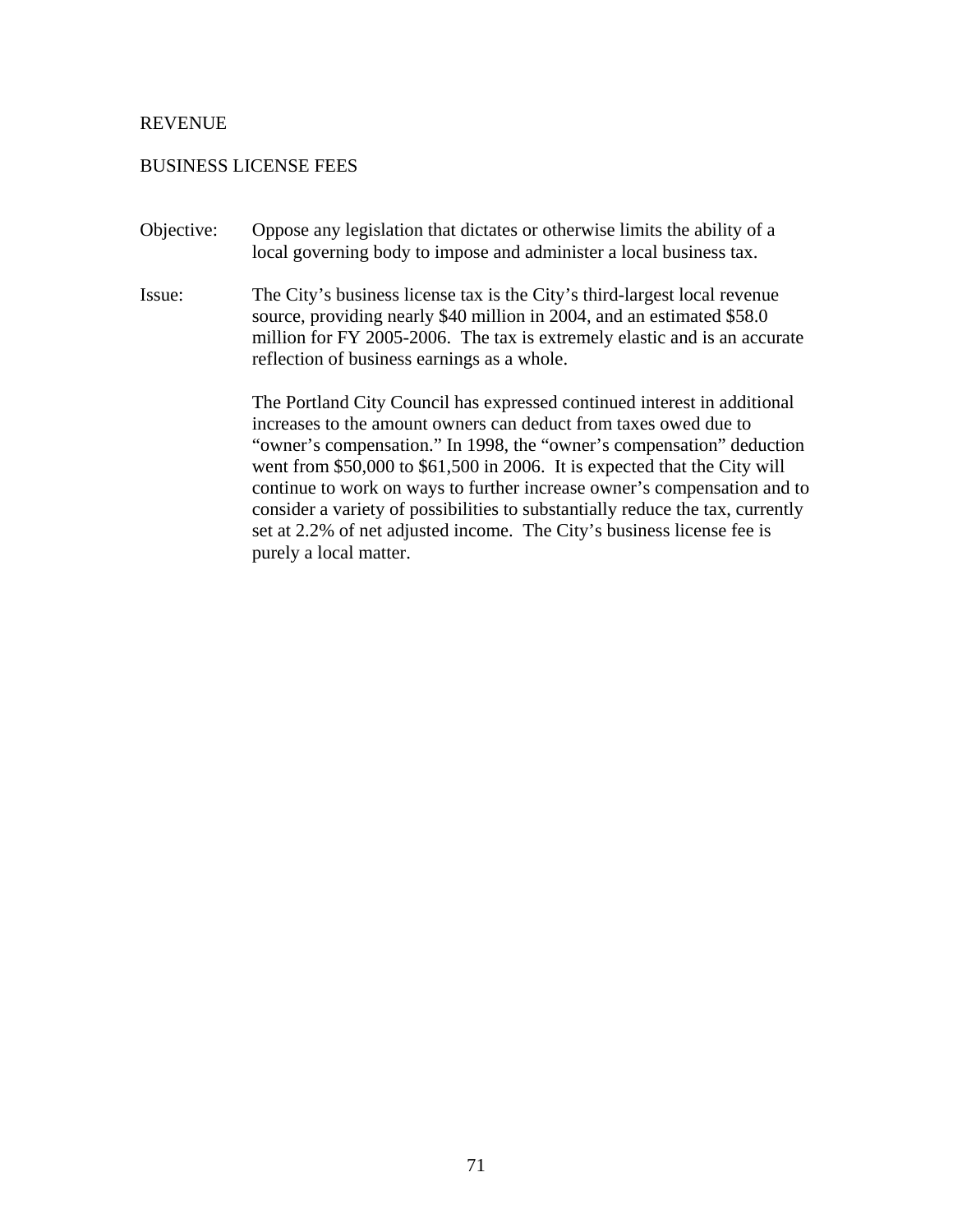## STATE SHARED REVENUES

- Objective: Maintain existing state shared revenue programs.
- Issue: State shared revenues from liquor and cigarette excise taxes are an important part of city budgets and are a key aspect of the state-local partnership. Because of recent state general fund revenue woes, there may be attempts to divert some or all of these funds to the State during the 2007 session. The receipt of these revenues are critical to the City of Portland in providing important services to its citizens like police, fire and parks.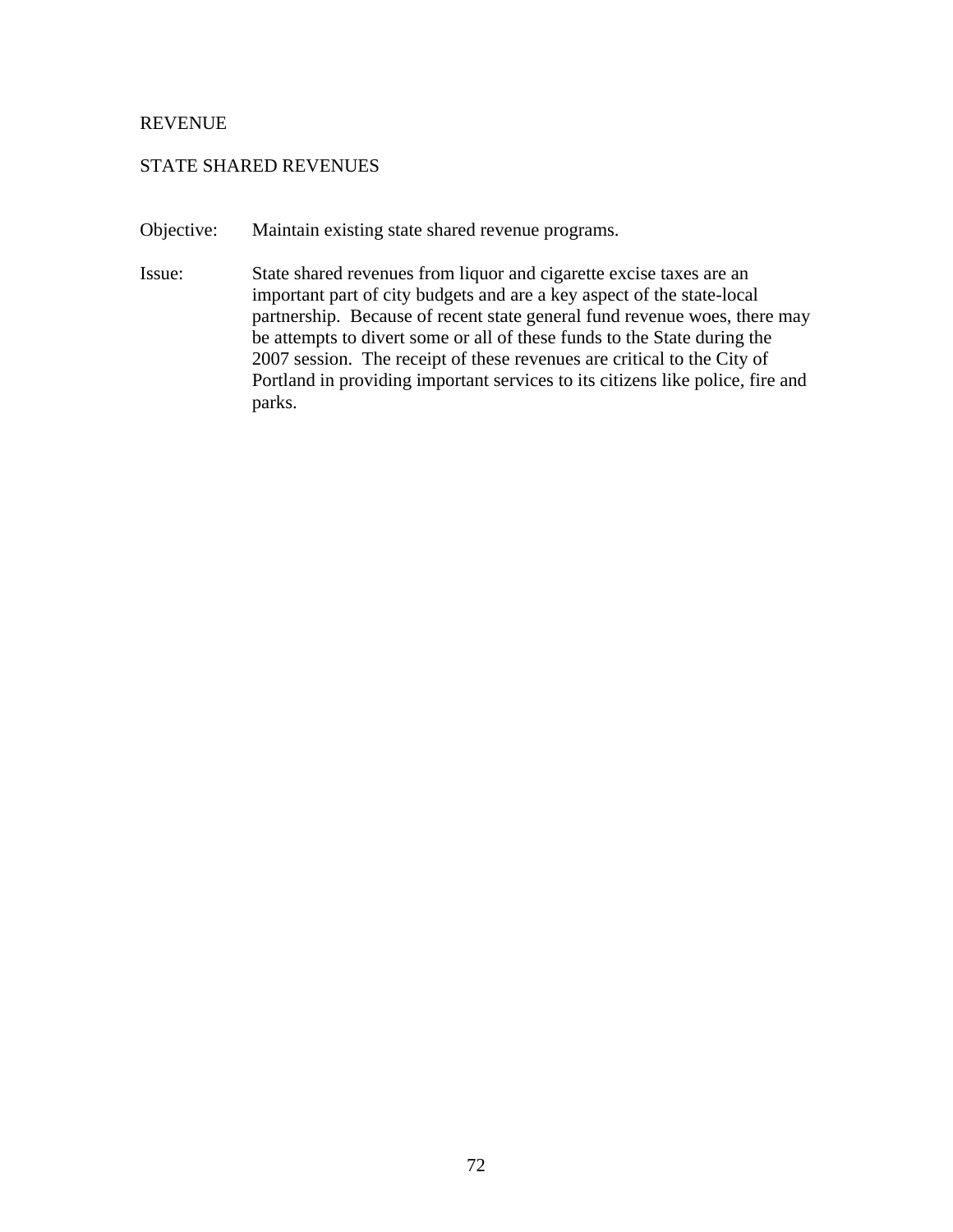## SYSTEM DEVELOPMENT CHARGES – TRANSPORTATION SAFETY

- Objective: Support a legislative change that would permit the use of SDC revenue for transportation safety improvement projects. Monitor other efforts that would substantially alter the system development charge framework that has been in place since 1989. Oppose efforts that would combine and/or cap existing SDCs with new SDCs.
- Issue: System development charges are an effective mechanism for providing revenue to help pay for infrastructure required to serve new growth. Currently the City imposes system development charges for water, sewer, transportation expansion and parks infrastructure. The City of Portland would like to also allow transportation SDCs to be used for transportation safety improvement projects.

 Although some transportation safety related improvements can be made in conjunction with capacity expansion to the system, other improvements can not. Local governments are having a difficult time paying for necessary safety improvements while also trying to preserve and maintain the existing system. As an example, from 2001-2004, just 40 intersections within city limits accounted for 3,721 crashes, 10 fatalities, and 1,425 injuries. The economic cost of these crashes was over \$46 million. We know many of the solutions to these safety challenges but do not have the resources to address them. Simple improvements like pedestrian islands, signalization and re-engineering can have a dramatic impact on the safety of the road network – thereby reducing accidents that cause congestion and constrict capacity.

Last session, several bills were introduced related to SDCs. One would have added schools, public safety and library capital costs to the list of facilities for which SDCs could be charged. Another bill would have permitted school districts to impose a school impact fee on new residential development for school capital improvements or construction.

SDCs are a critical source of revenue that allow local government to pay, in part, for the infrastructure demands of new development. The city supports this minor modification and will carefully evaluate further modifications to SDCs.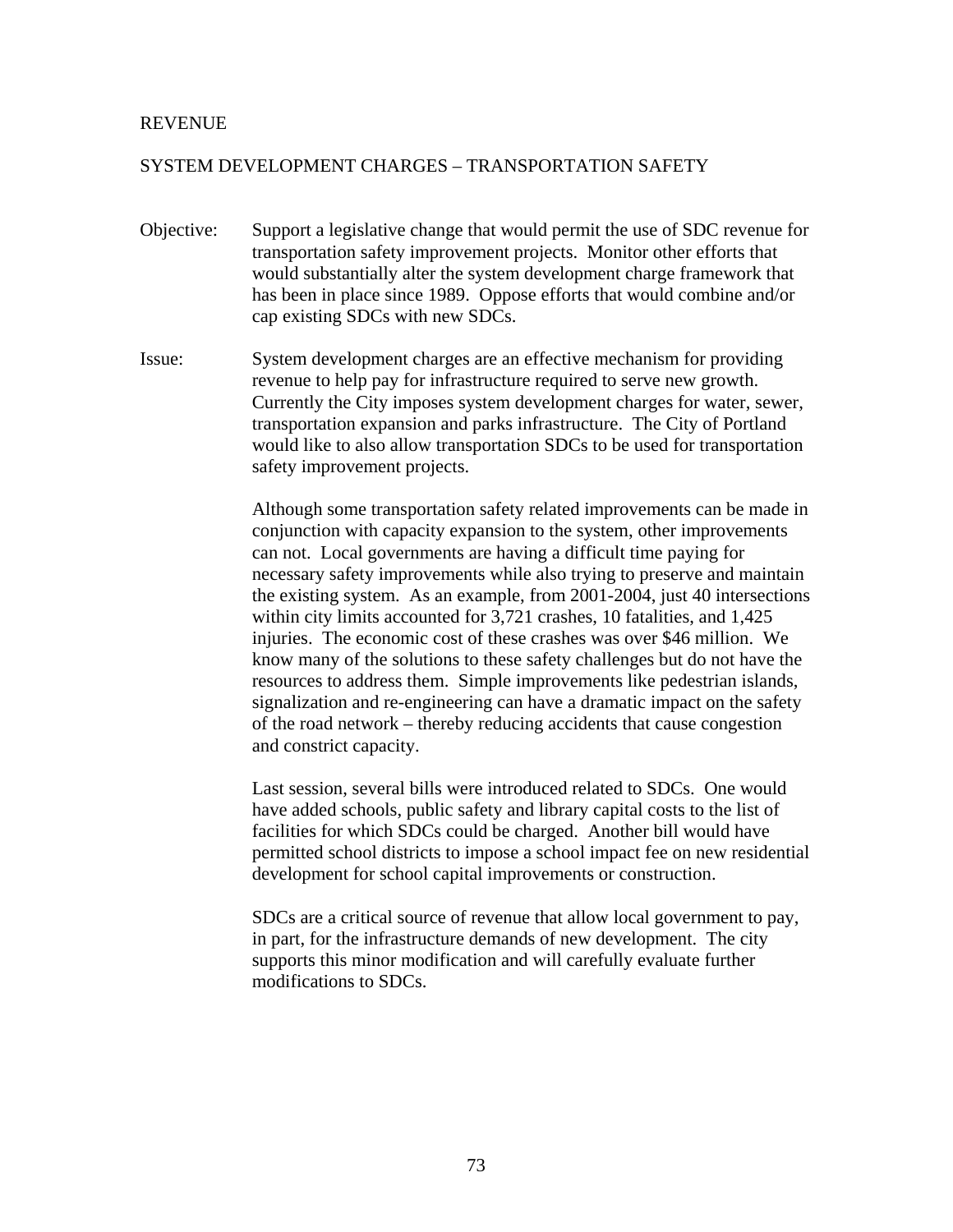# TRANSIENT LODGING TAXES

- Objective: Oppose any efforts to preempt local authority to impose, collect or establish rates for transient lodging taxes; or to dedicate local taxes to state-defined purposes.
- Issue: For a number of sessions the Oregon Lodging Association introduced legislation to preempt the ability of local governments to increase lodging taxes and to reduce the ability of local jurisdictions to collaborate with their local tourism offices on how to spend these revenues. HB 2934, which was passed by the 2001 legislature, required that when a local government imposes a new or increased transient lodging tax, it must provide a reimbursement to lodging providers of "at least" 5% of the amount of the tax. In 2003, the industry succeeded in passing HB 2267, which imposed new limits on local governments that assess transient lodging taxes. Cities will actively resist any further attempts to erode local authority for this revenue source.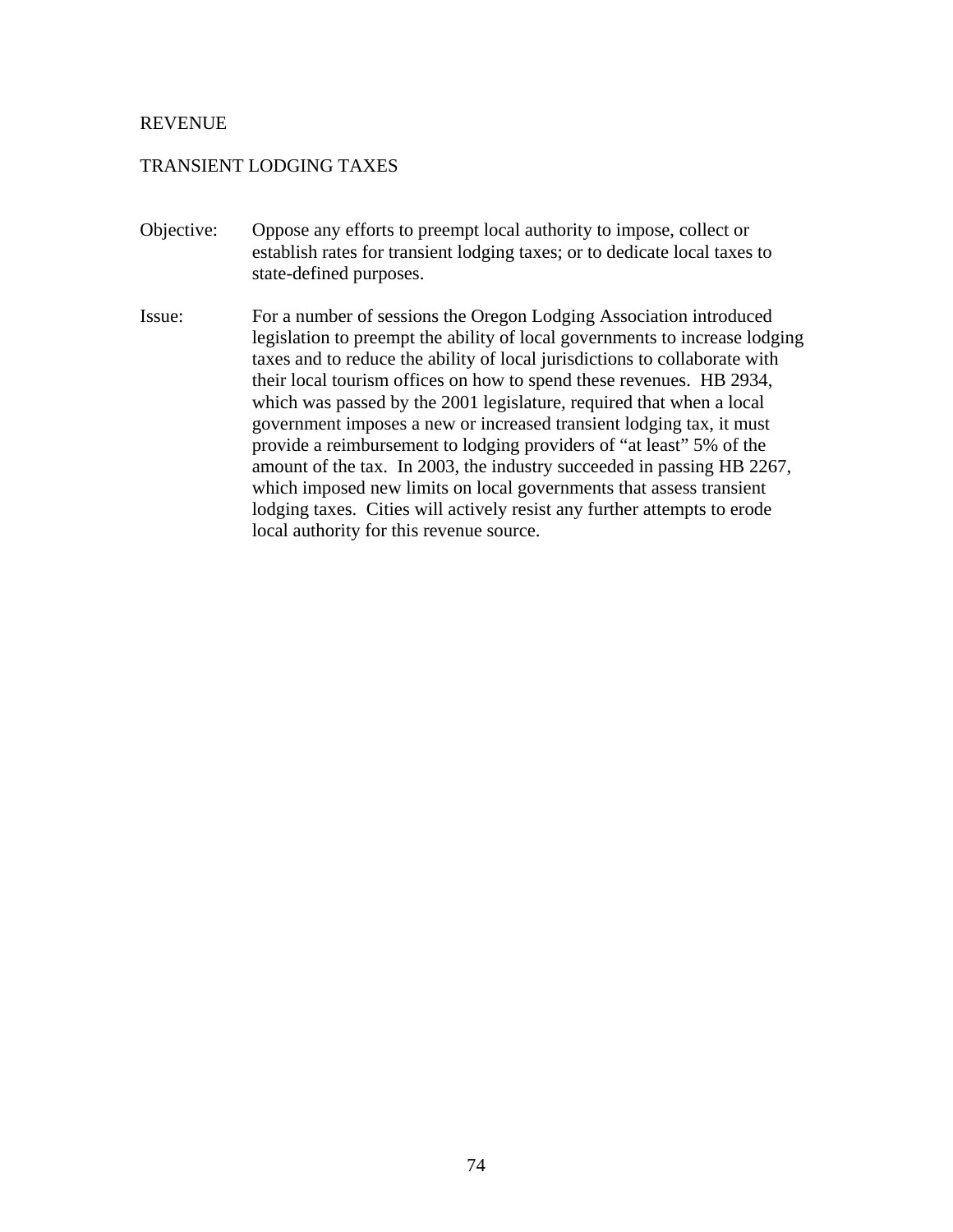## SUSTAINABLE DEVELOPMENT

### BOTTLE BILL

- Objective: Support efforts to expand the Bottle Bill that would increase amount of recycling; reduce litter; and improve quality of recycled materials.
- Issue: The Beverage Container Act (ORS 459A.700 to 459A.740) was passed in 1971 and implemented in 1972. There have been unsuccessful attempts to expand the scope of the bill via referendum and the legislature.

In the interim, the issue of a modernized Oregon Bottle Bill (container deposit law designed to increase recycling or reuse) has gained momentum. Changes to the original law have been minor, but changes in consumption, disposal and recycling in Oregon are significant. New legislation should consider:

- Including new types of containers. Juice drinks, ready-to-drink teas, sports drinks, and bottled water packaged in PET plastic have surged in popularity in the last decade.
- Reclaiming unclaimed deposits. The Department of Environmental Quality estimates that about 220 to 270 million deposit beverage containers, with deposits worth \$11-13.5 million, are discarded in Oregon's landfills each year. This is roughly 17% of the containers sold with deposits in Oregon. There is no process by which Oregon recovers this money. Most other Bottle Bill states have a mechanism to recover unredeemed deposits.
- Raising the deposit. If deposits had kept up with inflation, the deposit on a single container would be about 25 cents rather than 5 cents. Michigan's 10 cent deposit is the highest in the country and the state has a 96% return rate on bottles.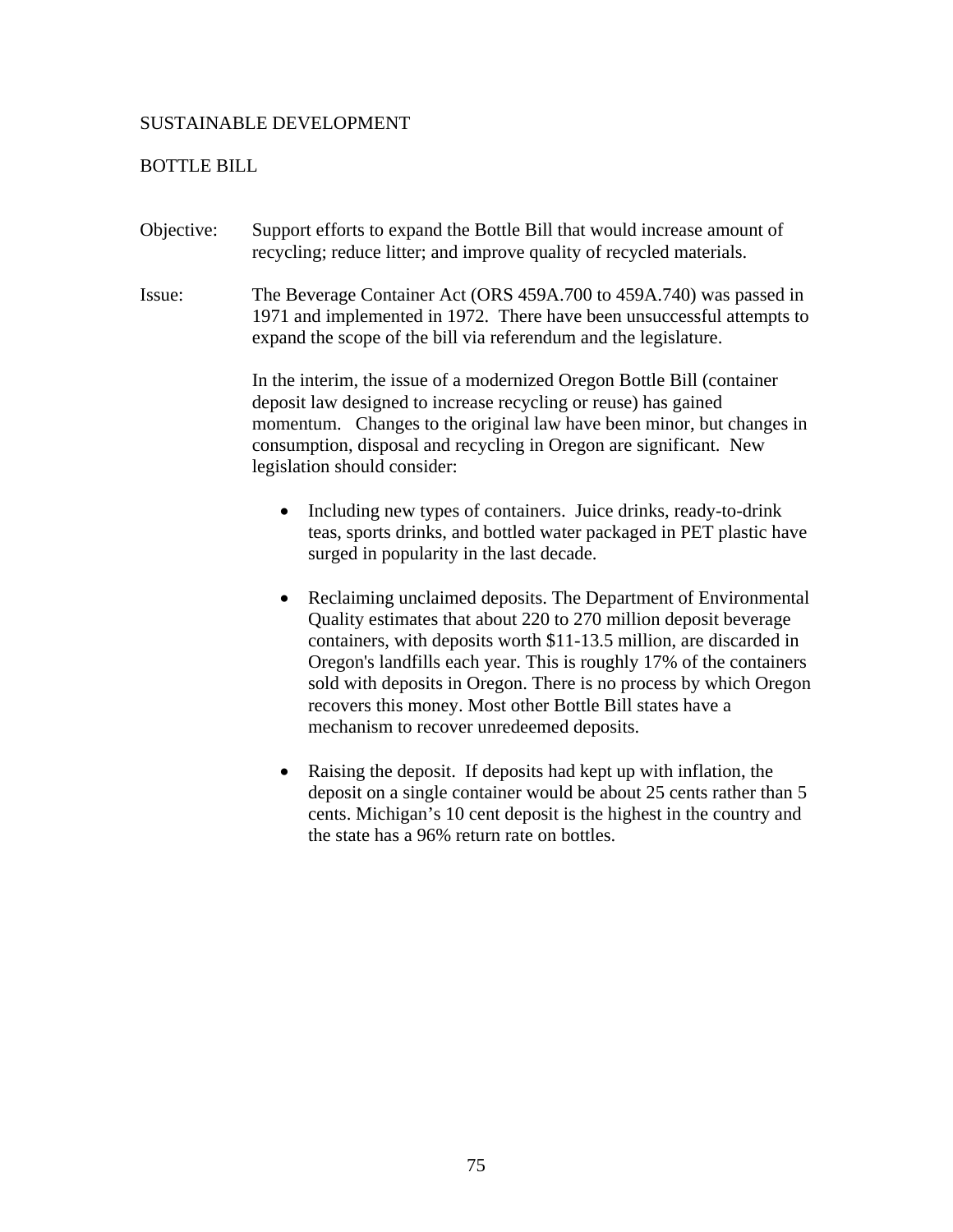#### SUSTAINABLE DEVELOPMENT

### E-WASTE

Objective: Support legislation that would increase recycling of electronic equipment.

Issue: Growing stockpiles of obsolete electronic equipment (computers, laptops, printers, TV's, etc) represent a significant disposal problem. Toxic materials used in their manufacture pose a serious risk to the environment if handled improperly. There is also value in recovering many of the components and imbedded materials. While these items currently comprise a small portion of what is actually in the trash, rapid product redesign and innovation have increased the pace of obsolescence and the rate at which discarded items are piling up in basements and attics. A convenient, inexpensive option for reuse and recycling of these goods is needed so encourage consumers to dispose of their unwanted items responsibly. Sporadic collection events have been held in the region and state by Best Buy and Staples but no ongoing, convenient system is in place to handle the full range of materials in question.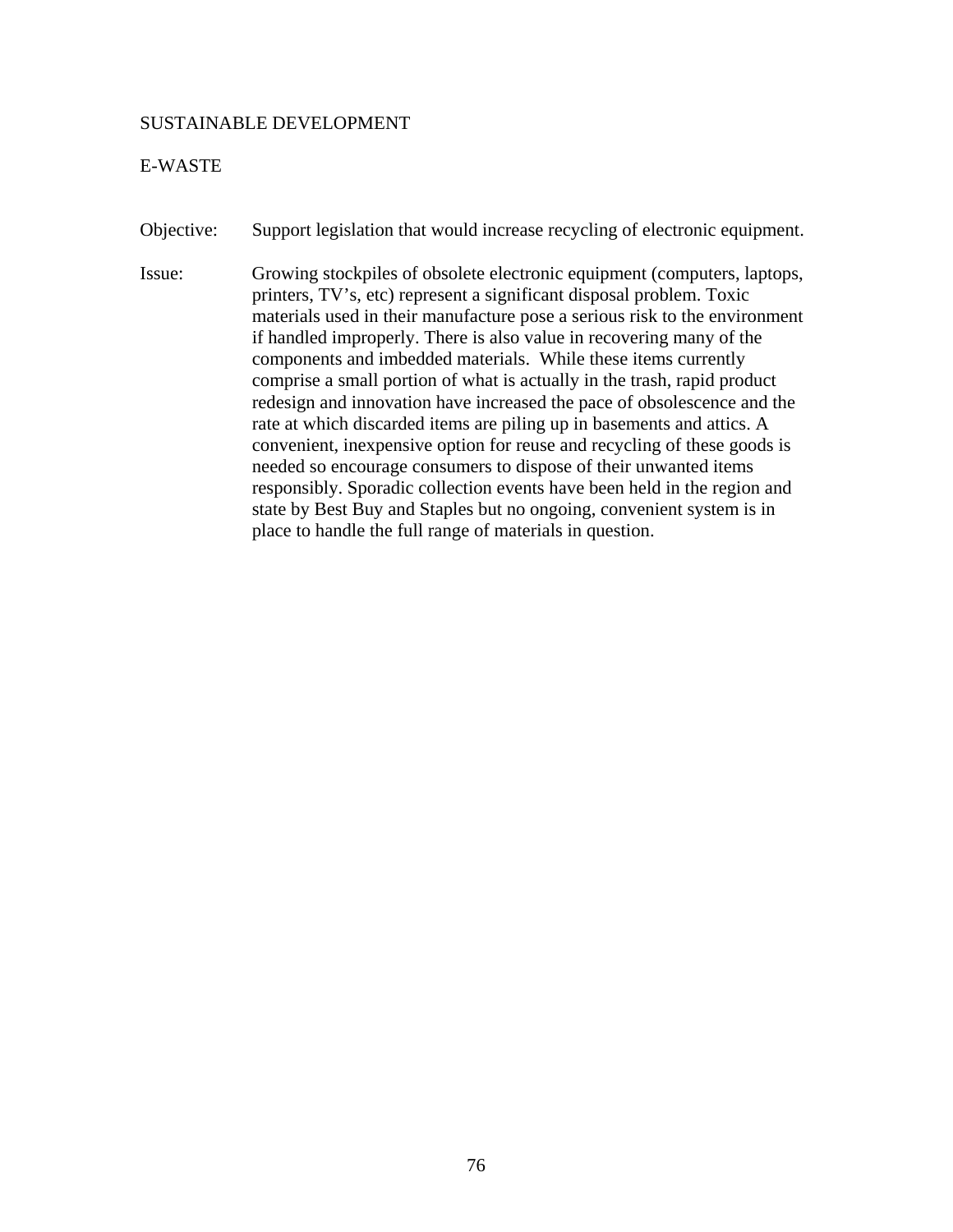#### TAKINGS

#### BALLOT MEASURE 37

- Objective: Monitor legislation regarding any statutory changes to Measure 37. Protect the City of Portland's Measure 37 implementation ordinance.
- Issue: Ballot Measure 37, passed by the voters in the November 2004 election, requires that government financially compensate a landowner if a regulation which restricts the uses of that property results in a reduction in value of that property. The measure further provides that a government may choose to waive the regulation instead of paying the required compensation in specific circumstances. Many questions have been raised since the measure passed regarding the specific applicability of the measure, including whether claims can originate with statutes prohibiting subdivision and whether decisions to waive land use regulations are specific to the current owner or are transferable. Additional questions include how to calculate the reduction of value (or if an accurate calculation is even necessary) which occurs as a consequence of a regulation, to give a governmental entity a basis on which to make a determination to compensate or waive a regulation; and whether or not a state agency has the authority to waive a regulation (rather than the legislature).

The Portland Council implemented Measure 37 through an ordinance that included a section establishing a private right of action in state circuit court for neighbors of a successful Measure 37 claimant who can show that development pursuant to a Measure 37 waiver has reduced the value of their property. In addition, Council has made it clear in past Measure 37 orders that waivers of regulations do not eliminate the need to obtain relevant permits, licenses, or other forms of authorization or consent required by the City. These requirements may include, but are not limited to, building permits, a land use decisions, other permits or authorizations from local, state or federal agencies, and restrictions on the use of the property posed by private parties.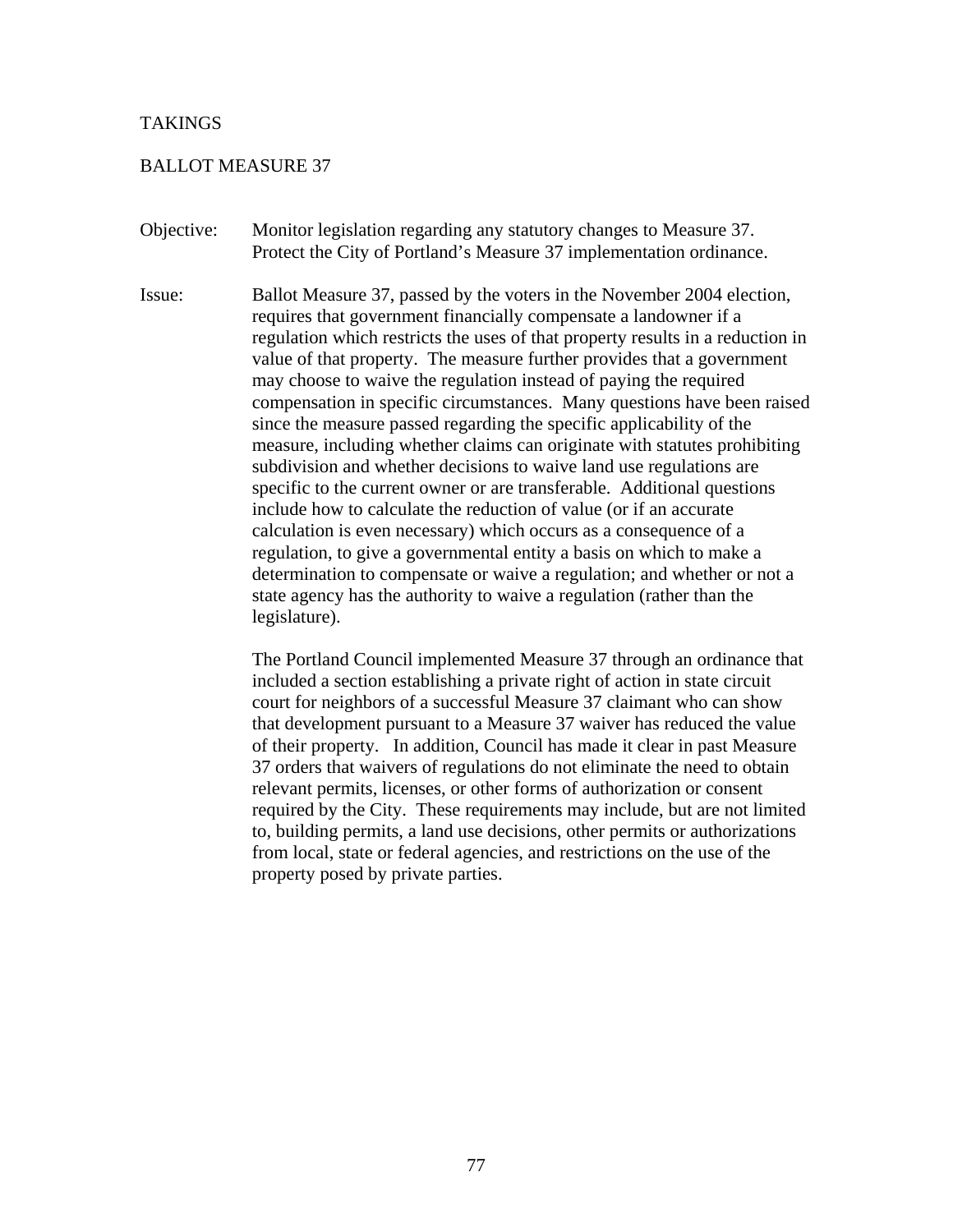## DOUBLE MAJORITY ELECTIONS

- Objective: Support efforts to eliminate the double majority requirement for local property tax measures.
- Issue: Subject to Article XI, Section 11(8) of the Oregon Constitution, successful property tax measures submitted to the voters, except in a general election in an even-numbered year must have both a majority of affirmative votes and at least fifty percent of registered eligible voters casting ballots. According to a League of Oregon Cities study, the turn-out requirement has resulted in non-votes becoming the determining factor in many local elections. Furthermore, even measures approved by the majority of participating voters are failing, costing taxpayers additional time and money to mount new efforts to pass local measures.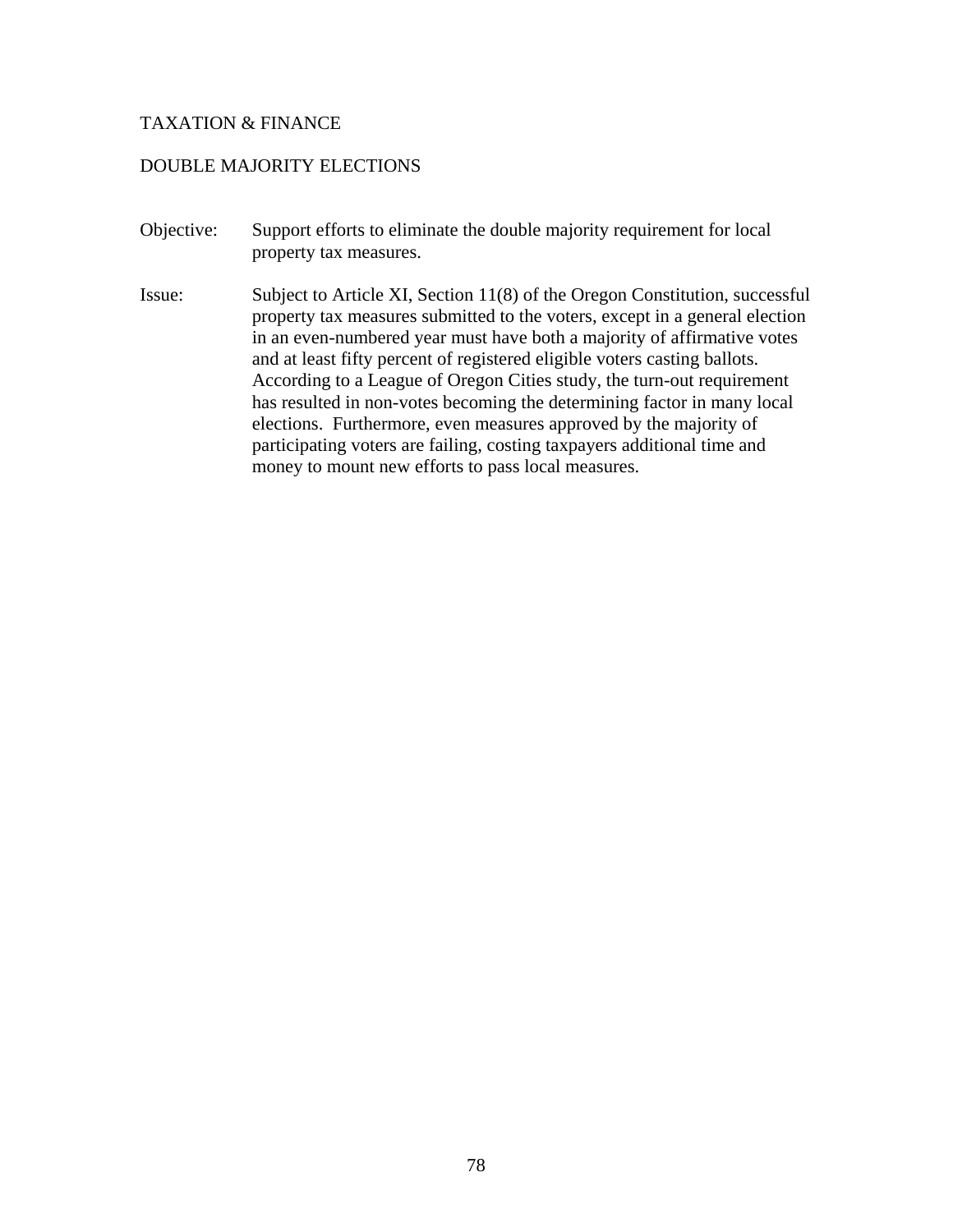## BEER AND WINE TAX

- Objective: Support legislation that will increase beer and wine taxes in Oregon. Also support efforts to dedicate at least a portion of any new proceeds from an increase to mental health and addiction treatment services.
- Issue: The last time the beer tax in Oregon was raised was in 1976 to \$2.60 a barrel which is about a penny a pint. Meanwhile, the wine tax is below the national average.

 Funding for mental health and addiction treatment services has been inadequate over the years. Providing these critical services will result in fewer people seeking emergency care, being incarcerated, as well as yield savings in many other areas.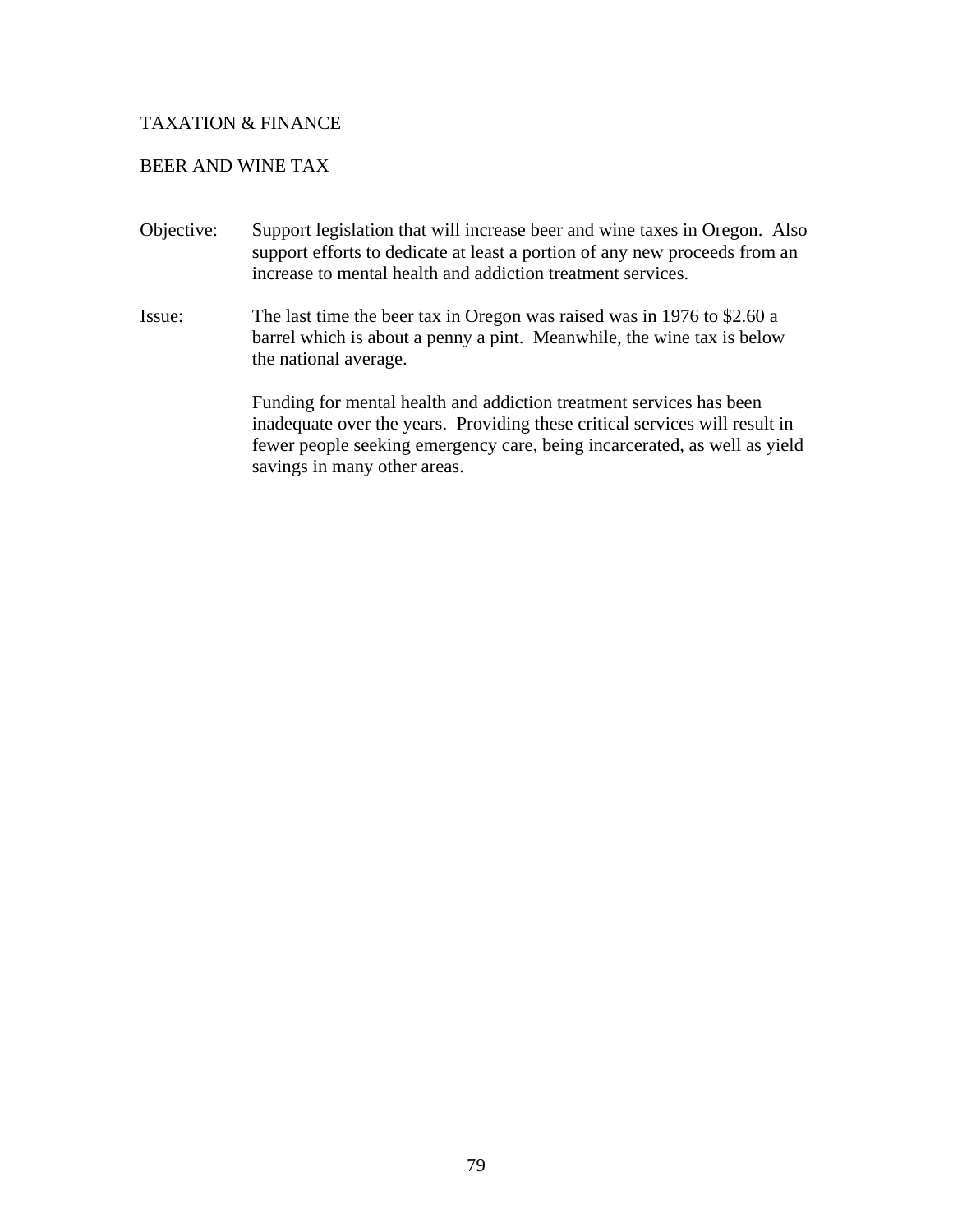### HISTORIC PROPERTY SPECIAL ASSESSMENT

- Objective: Oppose any legislation that would provide new or increased special assessment benefits to currently ineligible properties; minimize requirements to qualify for public benefits; or extend special assessment benefits beyond their current statutory expiration periods without local approval.
- Issue: During previous sessions, individuals or their representatives sought to extend special assessments for certain properties that are nearing an end of their special assessment. Extending special assessments without consideration of the assessment in local communities is poor policy, and results in a reduction of revenue to pay for critical services. The goal of many of these special assessments has been to preserve historically significant properties that are expensive to redevelop or maintain. As a result, many local governments have permitted special assessments to assist in defraying the initial costs or restoration and preservation – as long as those properties serve a public goal or benefit. Local governments are uniquely situated to make these decisions.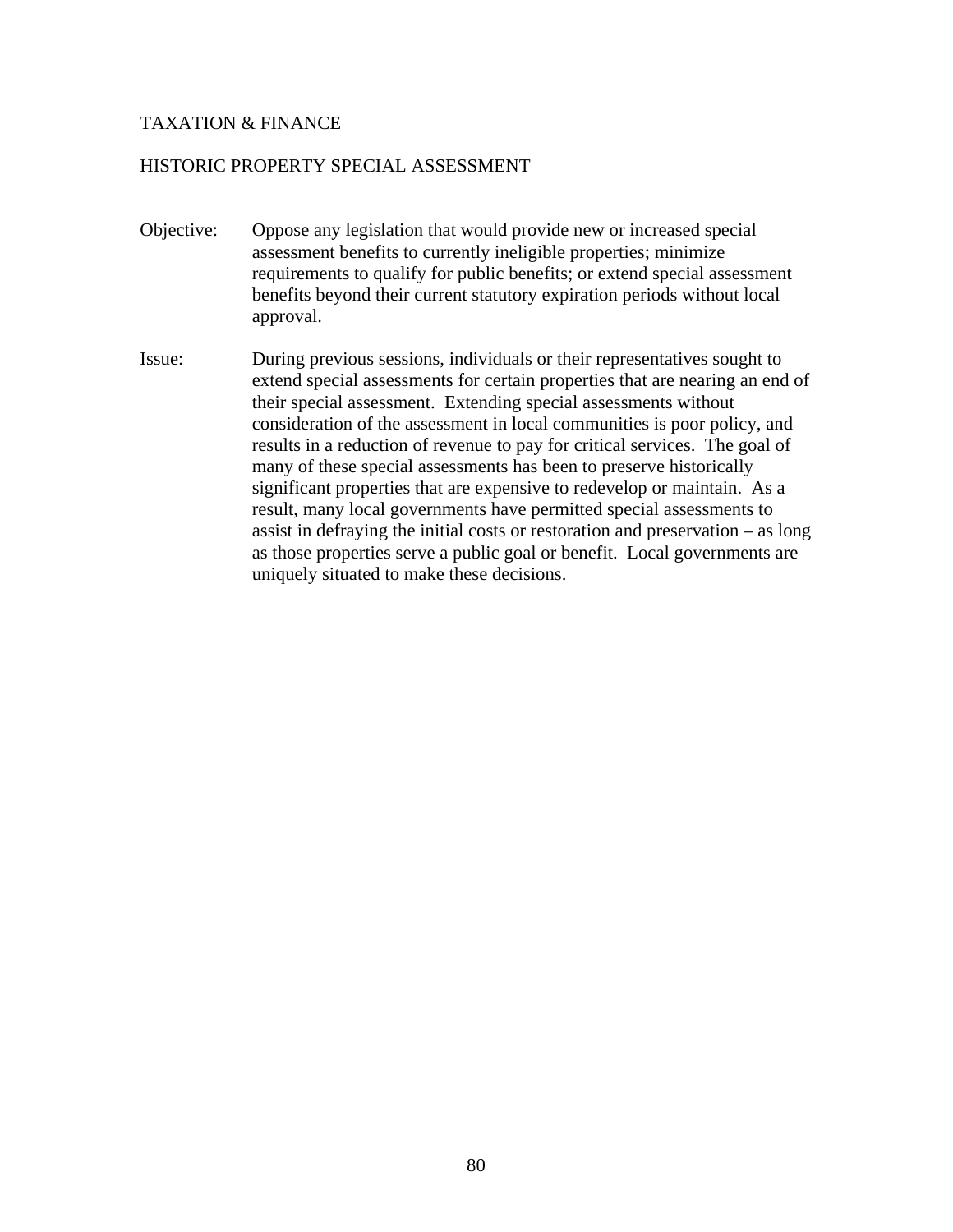## INTANGIBLE PERSONAL PROPERTY

- Objective: Oppose efforts of centrally assessed utilities to reduce their tax burden at the expense of other taxpayers and of public services.
- Issue: Centrally assessed companies in Oregon have sought over the last several years to exempt their intangible assets from property taxation. In both 1997 and 1999, legislation cleared both houses but was vetoed by the Governor. In the 2001 legislative session, the industry proposed HB 2931 which was nearly identical to the previously vetoed bills. Another measure, HB 2778, provided a narrow exemption for the value of FCC licenses from the valuation of centrally assessed wireless utilities. This bill corrected the problem that licenses obtained at auction were subject to taxation as intangible assets while licenses granted by lottery were not. It is anticipated that the industry will once again press its case during the 2007 session for repeal of the intangible tax.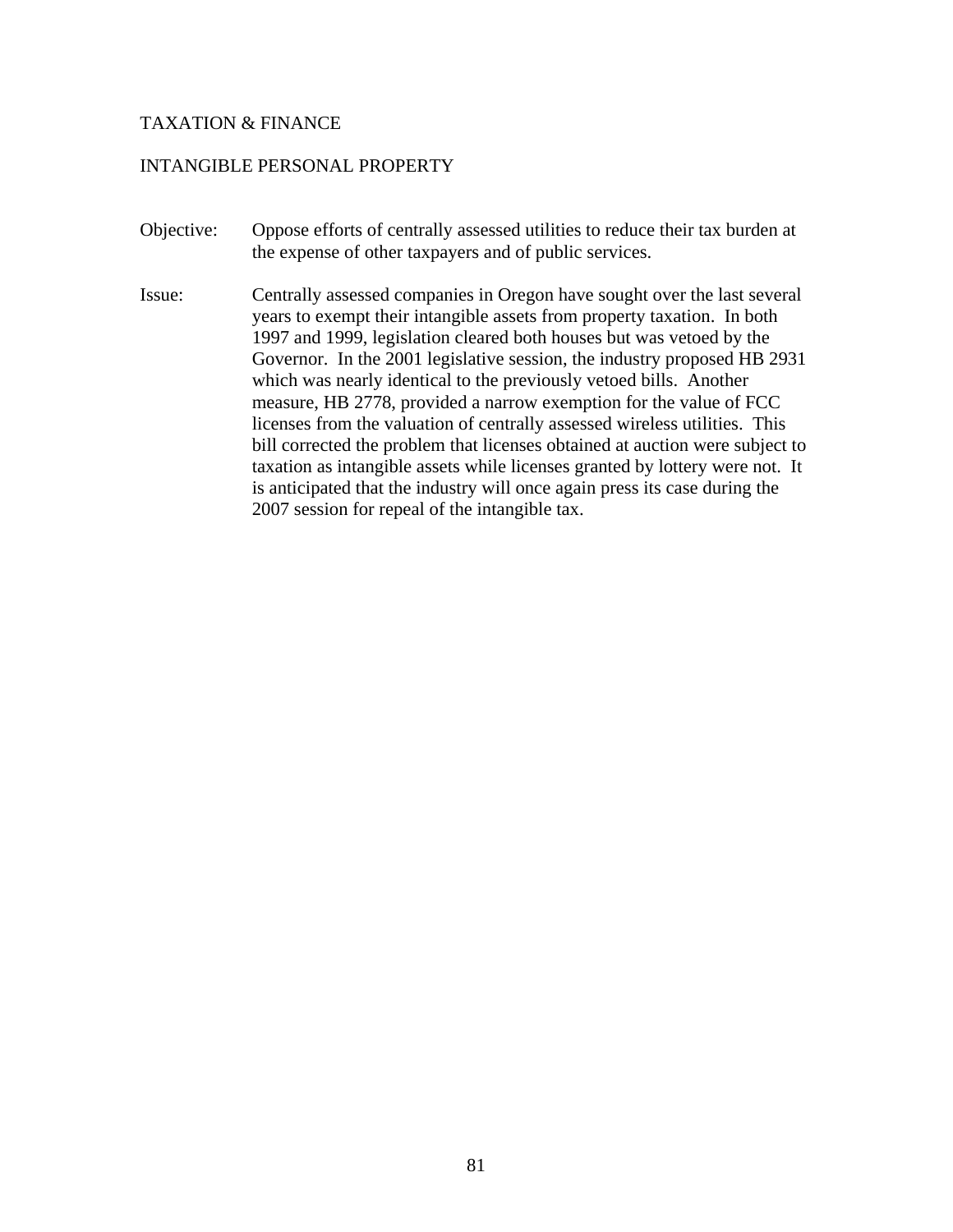## LOCAL REVENUE RAISING AUTHORITY

- Objective: Support local decision-making flexibility and authority on raising local revenues and oppose efforts that would limit or preempt local revenue authority.
- Issue: The City of Portland relies on a mix of funding streams to pay for the multitude of services that are demanded by our citizens and are required by the state or federal government. Because each community is unique and the service level and demands are different, providing the widest latitude to funding options is vital to meet the demands of the public. Preemption of local revenue raising authority are often proposed by special interests that want to prohibit taxes or fees on a particular activity or group, regardless of the impact on all other taxpayers or city services. Preempting city decisions about raising revenue limits a local government's ability to address problems in the community or demands by its citizens.

Furthermore, providing greater flexibility to local government in providing services would be a welcome relief. Due to escalating employee benefit costs and assessed values that are not keeping up with inflation or populations, local government is finding it more challenging to meet service needs. With the passage of Measure 5 & 50, the ability of communities across the state to meet existing demands and address emerging challenges has diminished over time. Elimination of the double majority requirement on property tax levies, revisiting the existing property tax limitations, recalculation of the assessed value to the market value when property changes ownership and assessing new construction on its true market value are examples of things that would allow local government to meet the declining purchasing power facing local government.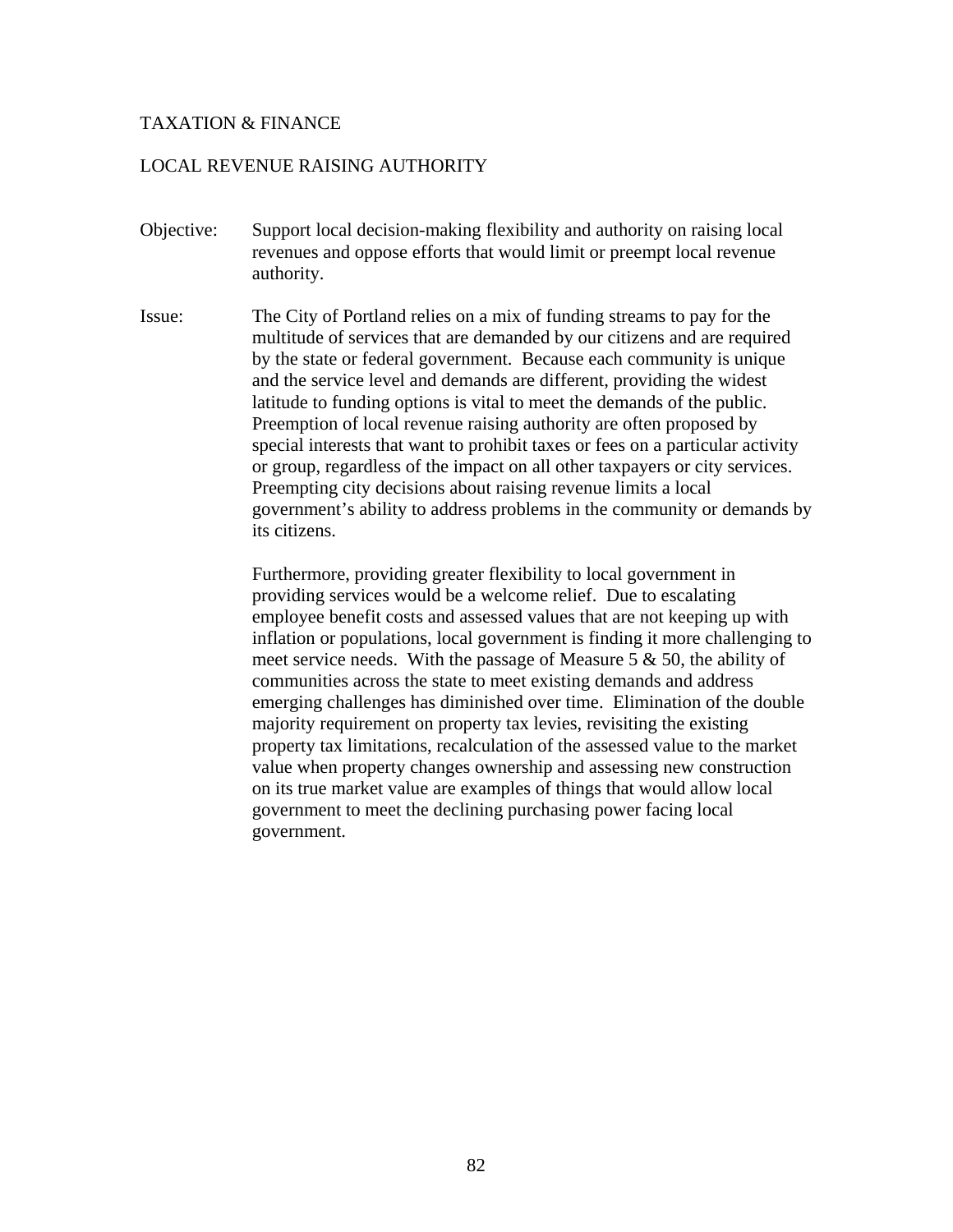# PROPERTY TAX EXEMPTIONS

- Objective: Support legislation allowing local governments, rather than the state legislature, to grant property tax exemptions or other reductions. Oppose legislation that grants property tax exemptions or abatements not sought by local government.
- Issue: There are occasions when the city supports property tax exemptions or deferrals because they help advance important city objectives. However, it has often been the case that the legislature has granted property tax exemptions over the objection of cities. Tax expenditures represent a direct revenue loss to cities under the state's rate-based system. Because of this the state legislature should refrain from unilaterally granting new property tax exemptions without replacing the resulting revenue losses.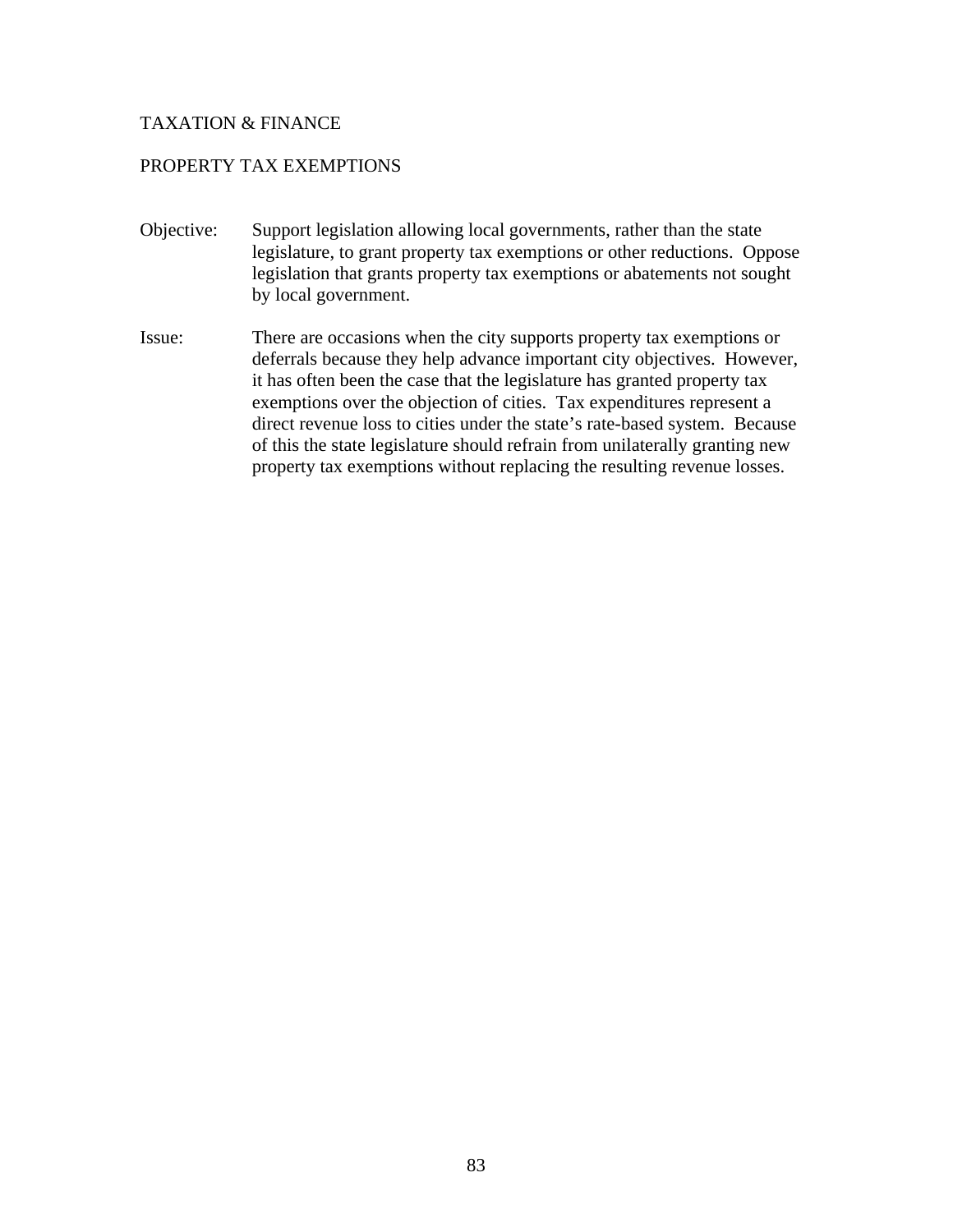### REFORM OR DIVERSION OF KICKER

- Objective: Support efforts to create a rainy day fund through reform or diversion of the kicker law.
- Issue: The State of Oregon presently does not have a Rainy Day Fund that can be used as a means to taper the budgetary impacts to programs and services in recessionary times. With the recent economic forecasts predicting over one billion dollars to be returned to individual and corporate taxpayers, now is the time to place some of these unanticipated funds into an account that will dilute or prevent some of the draconian cuts that have been necessary in the past.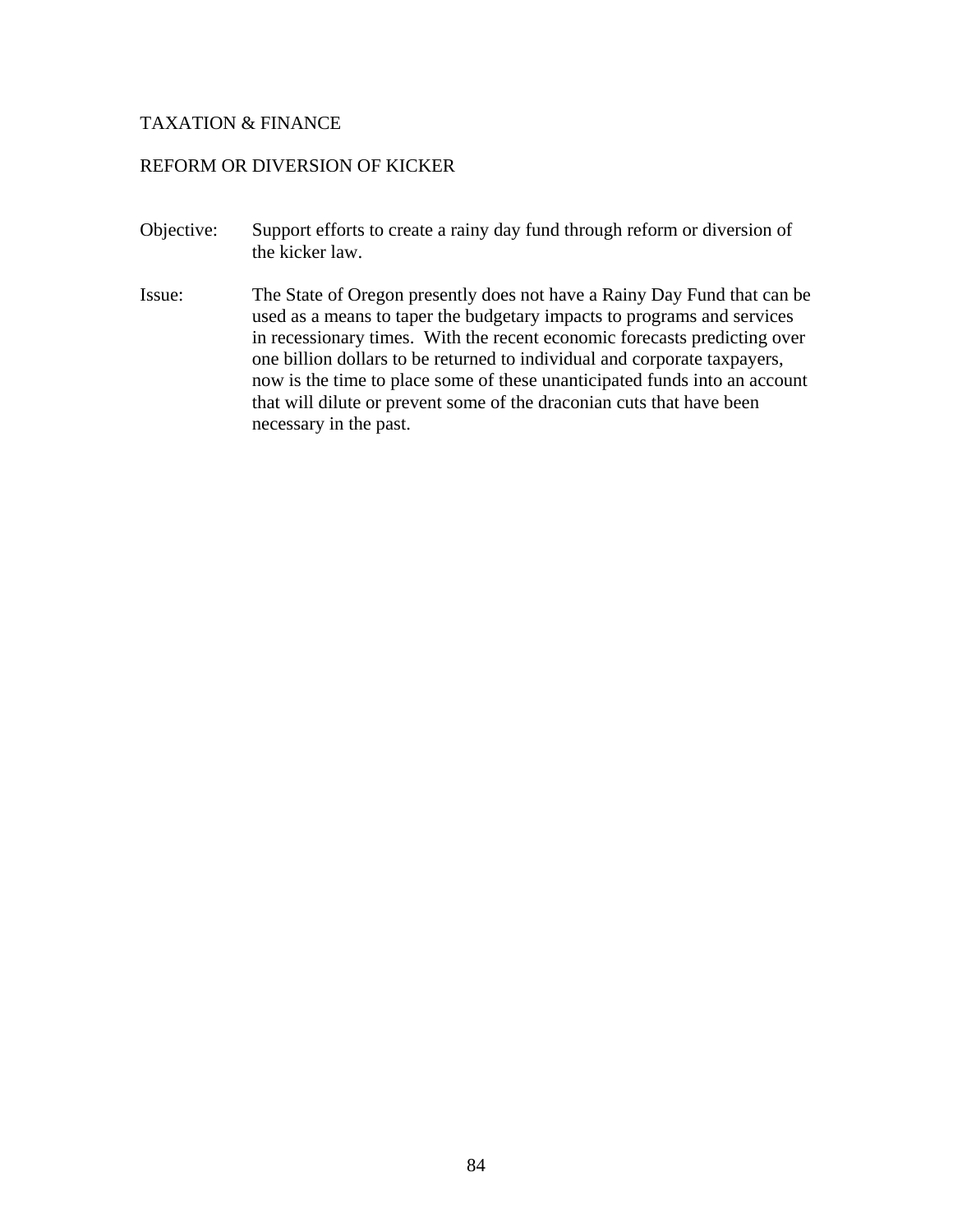### ALL MODES

- Objective: Support efforts to maintain and expand funding for all modes of transportation including automobile, transit, rail, ports, pedestrian and bicycles. Support efforts for OregonConnect 2 and seek to maintain eligibility for transit under the bill.
- Issue: Auto, transit, rail, bike and pedestrian facilities, airports and ports are all vital components of Portland's transportation system. All modes are especially important to citizens who do not have cars or the ability to drive. Furthermore, by providing effective and efficient alternative modes, goods and services can be delivered in a timely and cost efficient manner, and thus, these modes contribute to the city's and state's economic competitiveness.

By maintaining and investing in all modes, including transit, Oregon can provide a more efficient alternative to single occupancy trips on our freeways, highways and roads, thereby reducing our reliance on fossil fuels, reducing air pollution and congestion, and increasing service delivery to the elderly and disabled. Furthermore, these investments can leverage significant federal funds to the state.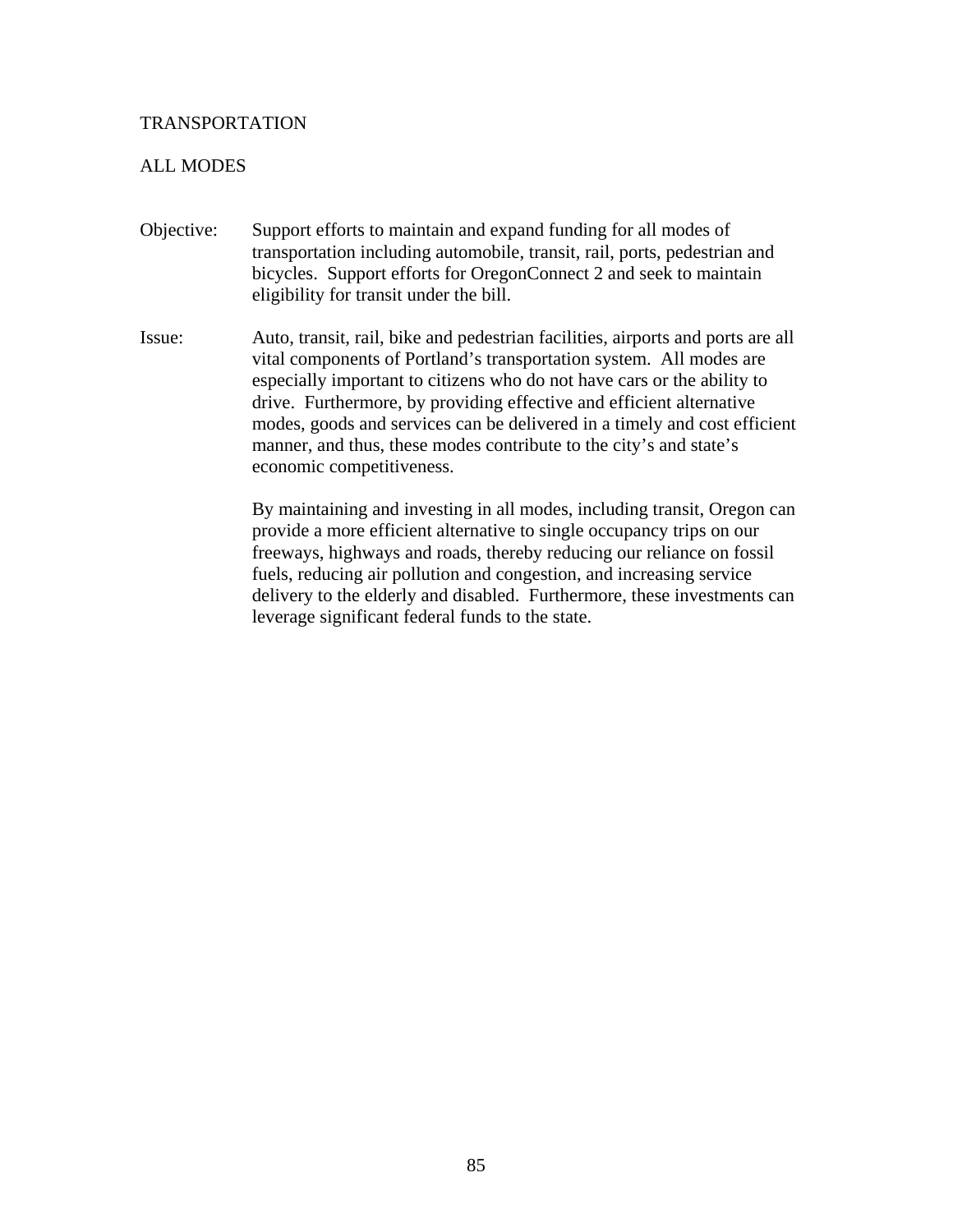### LOCAL CONTROL OF SPEED LIMITS

- Objective: Introduce/support legislation that would grant local governments to set the speed limits within their own boundaries.
- Issue: Current law permits ODOT to allow local road authorities to set speed limits on low volume or gravel roads within its jurisdiction only if ODOT determines that the city or county will exercise the authority according to criteria adopted by the department. Further, the statute permits a road authority to temporarily designate a speed limit if it is necessary to protect any portion of the roadway from damage or to protect the safety of the public or workers when temporary conditions constitute a danger. In most other cases, the statute (ORS 810.180(5)) vests the authority to set permanent speed limits with the state. Local road authorities may petition the state in writing to increase or reduce the speed limits of roads within its jurisdiction. ODOT can establish a different speed limit only if an engineering and traffic investigation indicates that the statutory speed for the highway is greater or less than is reasonable or safe under conditions the department finds to exist.

The City of Portland would like to have greater control in determining the speed limits set within its jurisdiction. The city is responsible for the costs associated with maintenance, preservation, operations. It is also responsible for maintaining traffic flow and safety. In order to better coordinate traffic flow, mitigate hazards and enhance safety, the City would like the authority to determine what the local speed limits ought to be.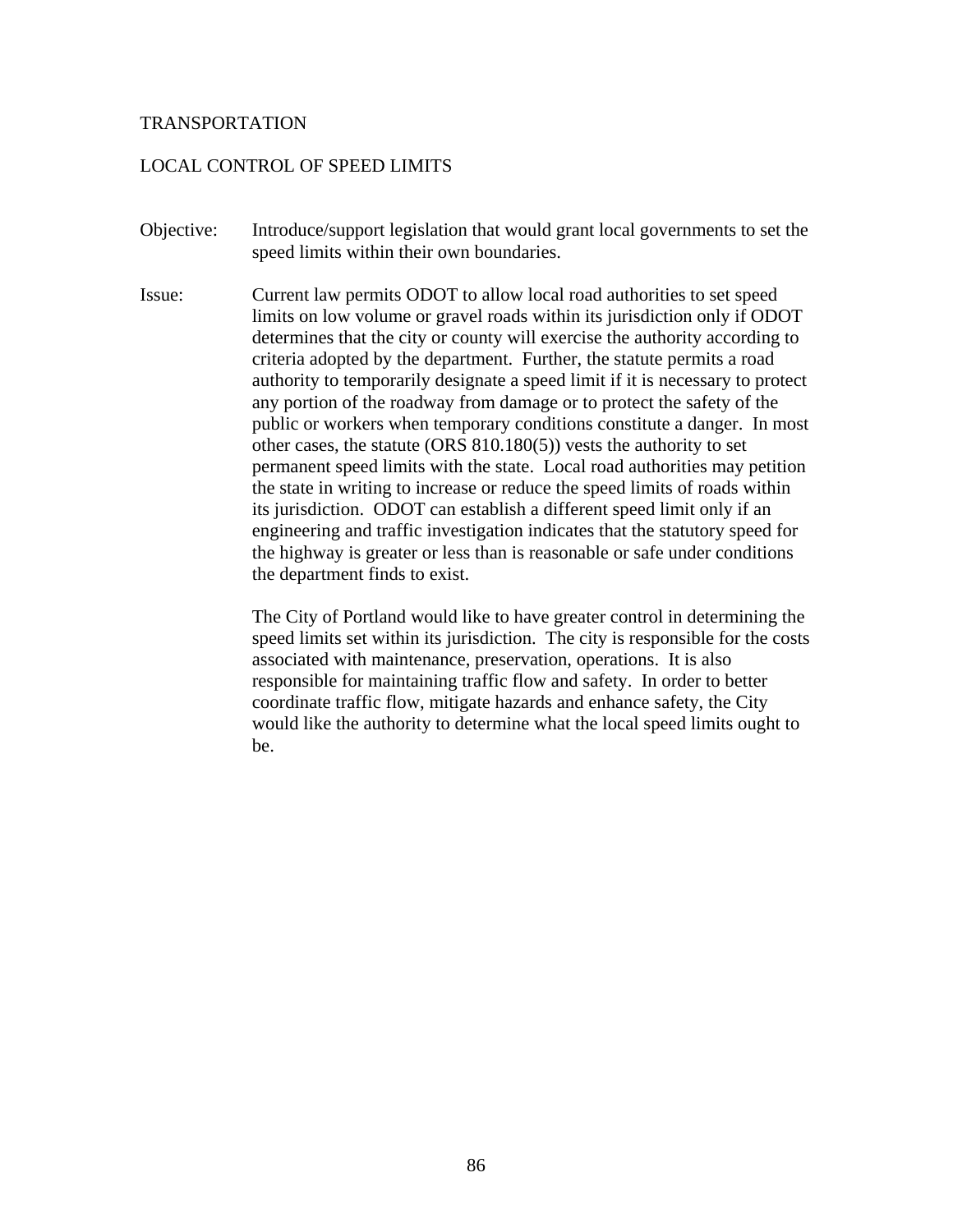### POLE ATTACHMENTS

- Objective: Oppose legislation that would have the impact of making local government licensees, thus potentially subjecting governments to pole attachment fees and sanctions.
- Issue: Pole attachments are any wire or cable for the transmission of communication or electricity installed upon any pole in a right of way, duct, conduit or similar facility owned or controlled by a public utility, telecommunication utility or consumer-owned utility. Utilities pay attachment fees to pole owners. Furthermore, those who attach facilities must comply with a number of requirements including proper engineering, getting permission to attach, code compliant construction, maintenance and paying costs and fees. Local government use these facilities for a variety of reasons including: public safety communications, traffic signalization, and traffic monitoring. The city tries to work closely with pole-owning utilities and comply with required safety codes. Because attaching facilities to utility poles is faster and cheaper than going underground or building poles, these facilities are becoming crowded due to the increasing infrastructure of utilities. Joint use of poles also reduces the number of poles in the public right of way. The City of Portland is entitled to attach its facilities at no cost, usually as a result of our franchise agreements with the utilities. If we are defined as a "licensee" under state law, it could lead to the imposition of penalties and, eventually fees.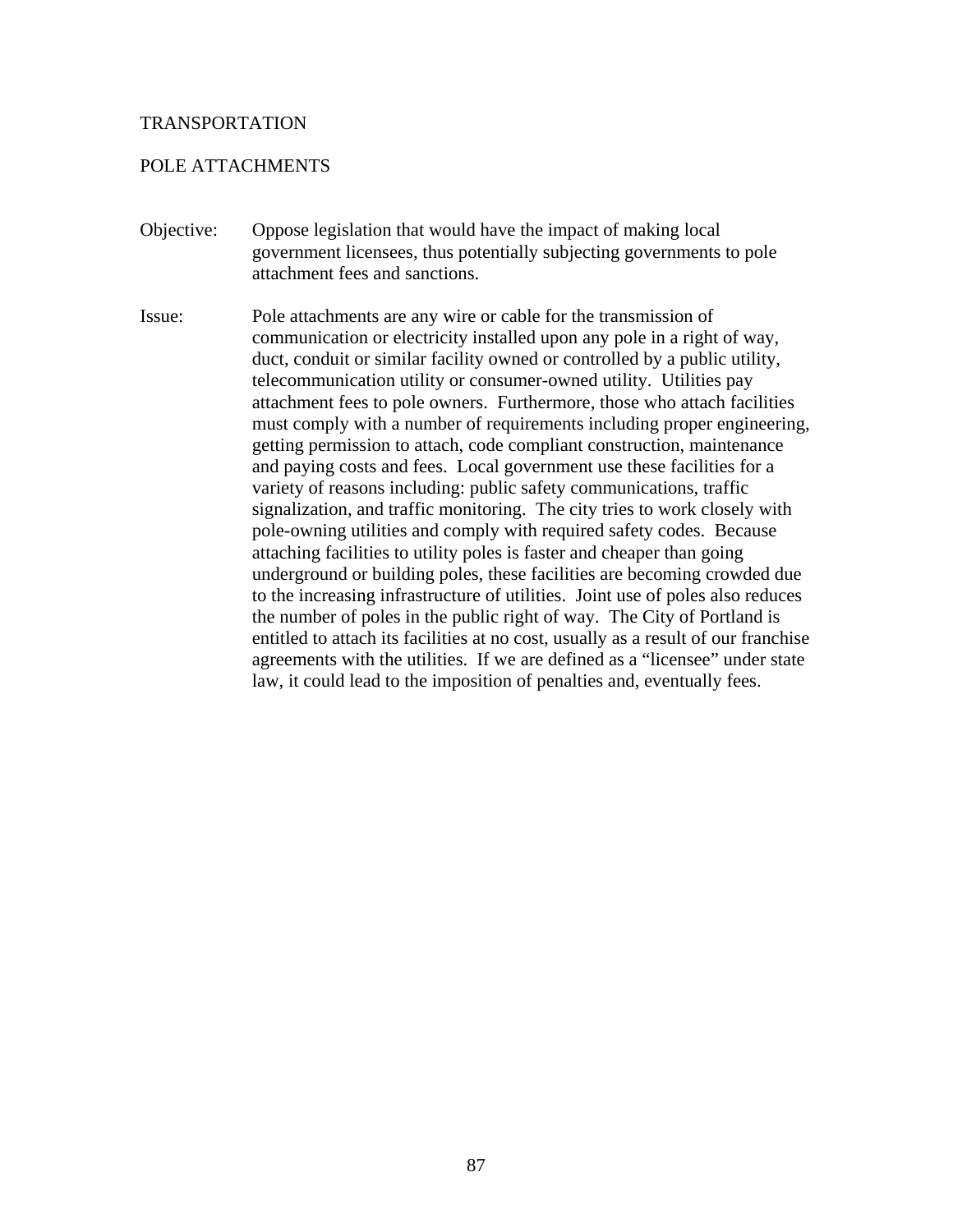## REDUCE CONGESTION RESULTING FROM NON-INJURY ACCIDENTS

- Objective: Pursue legislative and/or administrative remedies that will result in more expeditious removal of vehicles involved in non-injury accidents.
- Issue: Recently, the City of Portland, with the assistance of Portland State University, issued an analysis, entitled "Autopsy of a Crash." The report outlines the analysis of a two car collision on I-5 NB near the Skidmore exit that occurred on June 12, 2006. The report showed that it took 72 minutes to clear the two left lanes of a non-injury accident at the height of rush hour and an additional half-hour for the built up queue of vehicles to clear to normal traffic flow. One of the conclusions of the analysis is that the economic cost to freeway users as result of this single accident was \$150,000 with truck delays representing \$40,000 of total and auto delay costs representing the remaining amount. It was also determined that had this incident been cleared 10 or 20 minutes earlier, the cost savings would have been \$25,000 and \$50,000 respectively.

Currently a group of transportation operators in Portland, including PDOT and ODOT are conducting an extensive review of the current practices of highway accidents in order to identify ways that we can collectively improve detection, communications, dispatch, response, and recovery in order to reduce the time it takes to clear non-injury accidents. Some of the recommendations from this group will likely be internal procedures, however, there also may be statutory or administrative barriers that will need to be addressed in order to clear these accidents more quickly, resulting in reduced congestion, better air quality, and reducing the costs to our economy.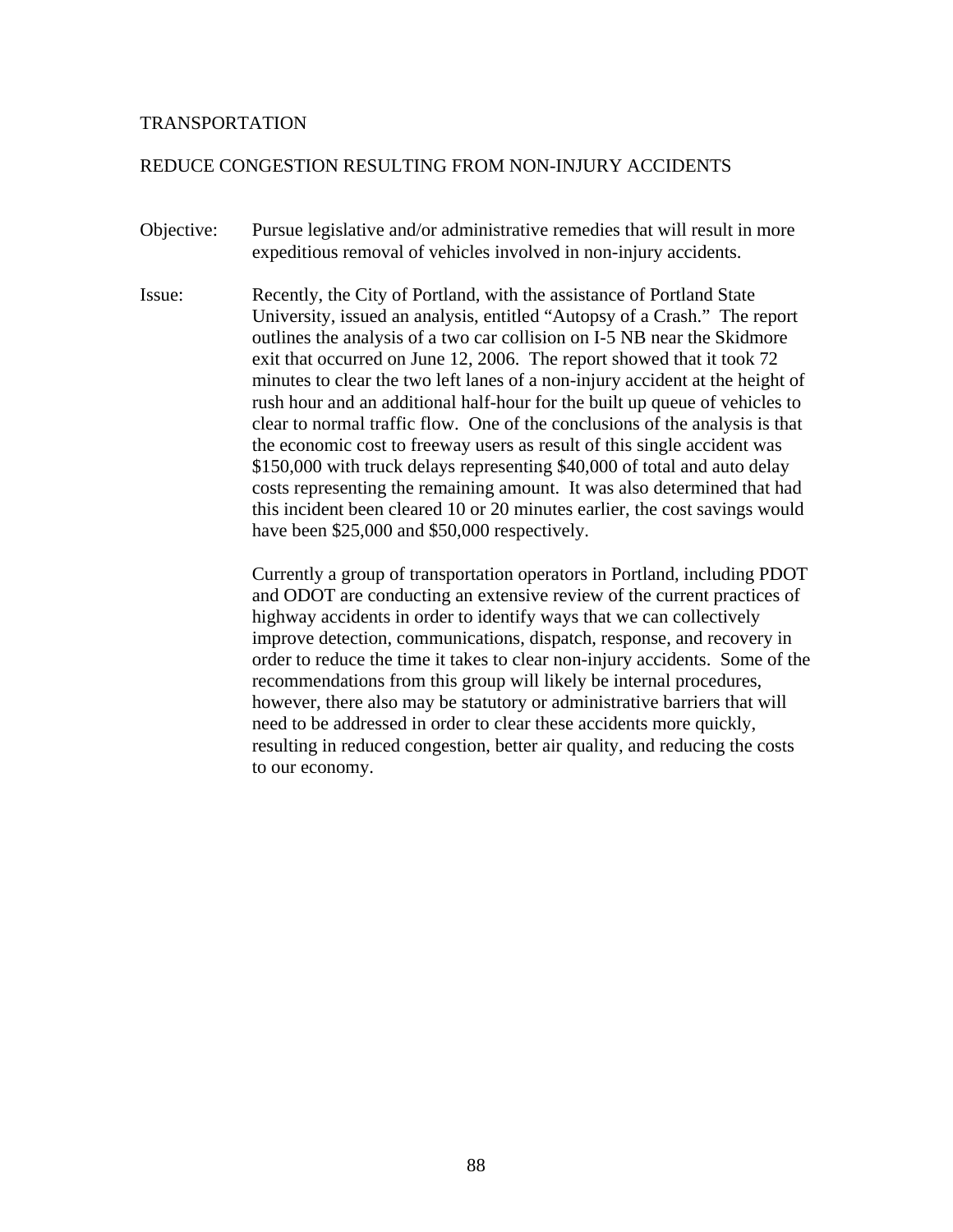### REGIONAL BRIDGE AUTHORITY

- Objective: Explore opportunities with coalition partners to determine the feasibility of the creation of a regional bridge authority.
- Issue: Many bridges in Multnomah, Washington and Clackamas Counties are a regional resource, serving not only the residents the city in which they are located but of the adjacent cities and counties. Their maintenance, while reserved to individual counties in which they are located, is vital to the health and welfare of the transportation system of the entire region. As a result, exploring the creation of a Regional Bridge Authority comprised of Multnomah, Washington, and Clackamas Counties that addresses the maintenance needs of the region's bridges with regional significance could be in everyone's interest.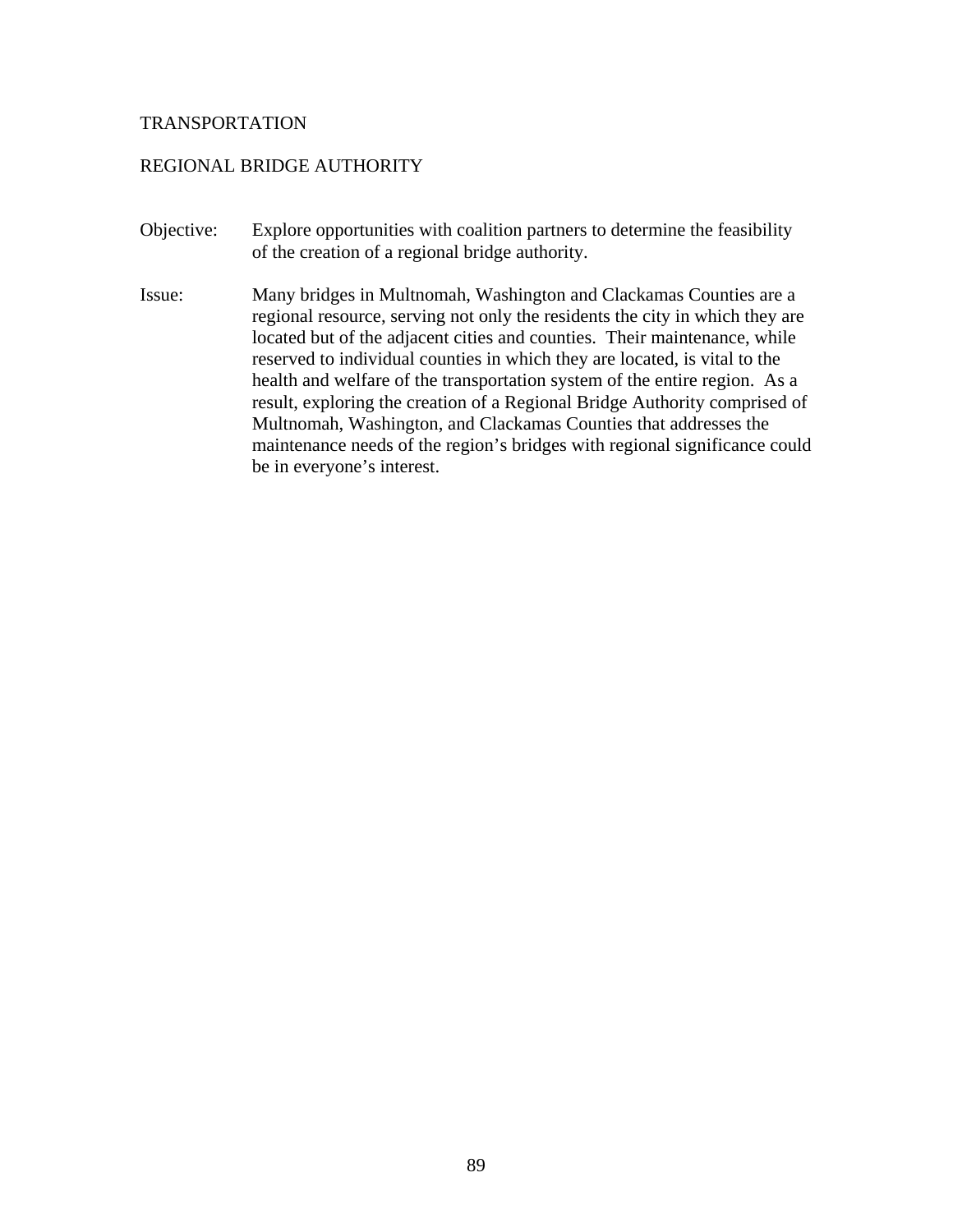## STREET USER FEES AND OTHER LOCAL REVENUES

- Objective: Oppose any legislation that would ban or restrict Street User Fees. Oppose any legislation that would preempt local transportation revenues such as gas taxes or registration fees.
- Issue: Many local governments already rely on SUFs to fund local street maintenance and repair. Removing this important authority from cities to address their local transportation challenges goes to the heart of local control and home rule.

State and Federal funding have not kept pace with the safety, preservation, maintenance, and operational transportation needs of local government. Cities ability to respond to and be proactive in addressing local challenges must be retained in order to build, repair, and operate the local system upon which our community and economy depends.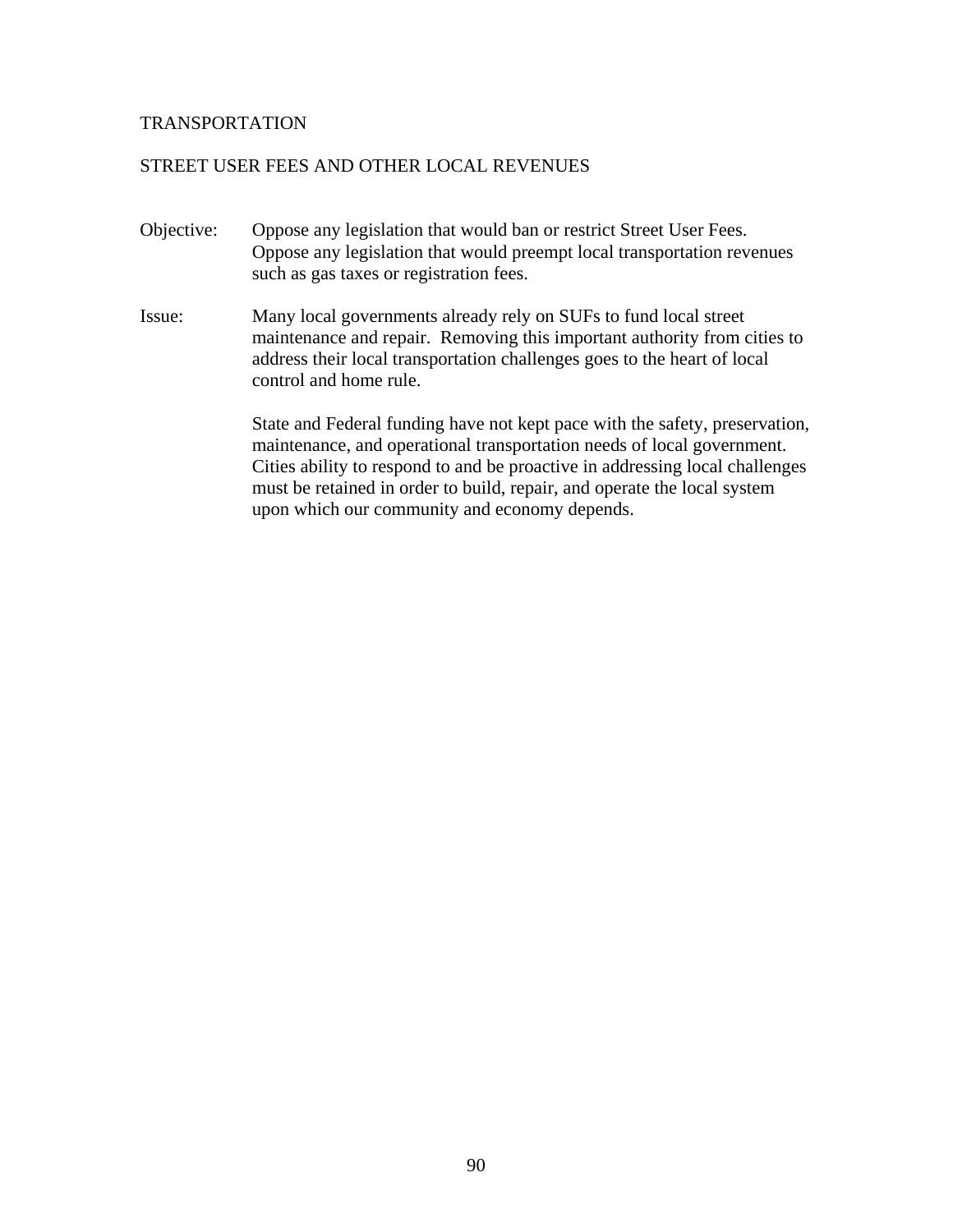# TRAFFIC SAFETY FUNDING

- Objective: Propose legislation to add a surcharge to moving violations, to be allocated to the issuing jurisdiction for traffic safety efforts with an emphasis on improving neighborhood traffic safety. The surcharge would be added to the existing fine amount, and would be returned to the issuing jurisdiction.
- Issue: Current transportation revenue has been insufficient to fund proven education, enforcement and engineering programs that are needed to ensure neighborhood traffic safety. Struggling to stretch limited resources, Oregon cities prioritize their transportation resources on maintaining roads and bridges – significantly reducing funding available for operational and safety improvements.

Generating additional revenue from a surcharge to a moving violation would ensure that those who are causing many of the problems help pay for solutions. It also avoids diverting other resources from schools, parks, or other transportation and public safety services.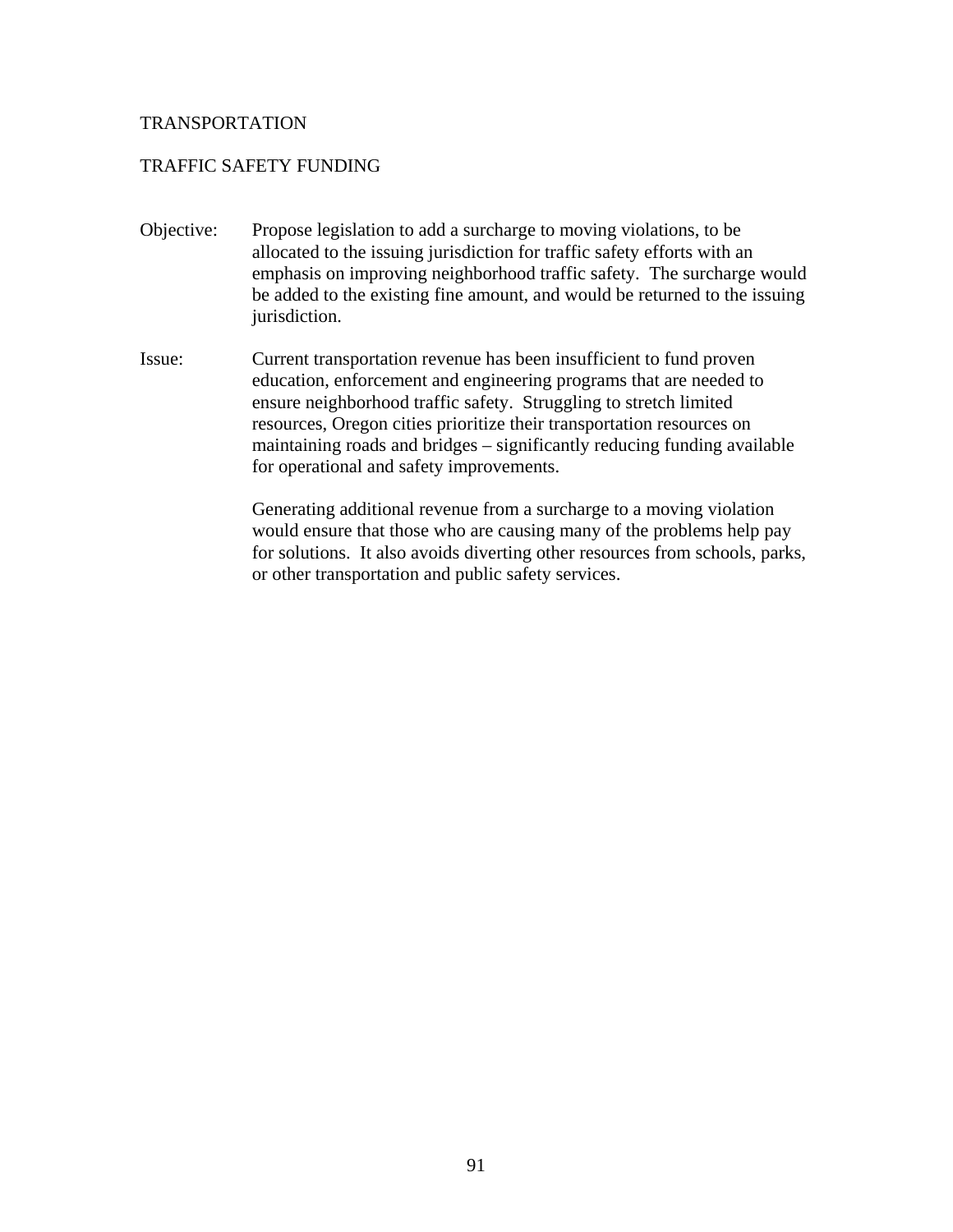#### TRANSIT, ELDERLY AND DISABLED PROGRAM

Objective: Support Tri-Met's recommendation for the creation of a High Capacity Transit (HCT) Extension Project for the metropolitan region which includes all of the linkages in the development of the regional HCT network. Support increased funding for the Oregon Elderly and Disabled Transportation Program.

> The HCT project is anticipated to provide a package of key network projects that establish the foundation for the next twenty years of extensions to the Portland region's transit network. The package of improvements may incorporate HCT extensions to the east or southeast sectors of Portland and the region, potentially including a priority transit river crossing for frequent bus, light rail and streetcar service. The project planning has begun on several HCT extensions anticipated to be ready for federal matching funds by 2009 when the current I-205/Portland Mall LRT and Commuter rail projects are complete.

> Another opportunity where the state can leverage transportation money is through The Oregon Elderly and Disabled Transportation Program which is over 20 years old and now operates in all 36 counties. Today, one of every 10 people is 60 years or older; in 25 years that figure will be one of every five. Transportation is vital to maintaining independence and productivity and the demand for E&D transportation services will grow. While elderly and disabled persons make up 10% of all rides on Tri-Met's fixed-route system, over one million rides are provided each year using Tri-Met's LIFT paratransit service, an expensive service provided and governed by the Americans with Disabilities Act. Today, Tri-Met spends \$24 million a year on LIFT operations. If growth in LIFT service continues at the rates of the recent past the cost will impact Tri-Met's longterm ability to provide and expand fixed-route service. Regional stakeholders such as Elders in Action, Ride Connection and others have been working on innovative ways to increase fixed-route ridership by elderly and disabled persons (travel training programs, free community shuttles, more low-floor buses, more bus shelters, sidewalks, etc.). However, state support for E&D transportation has not kept up with the need.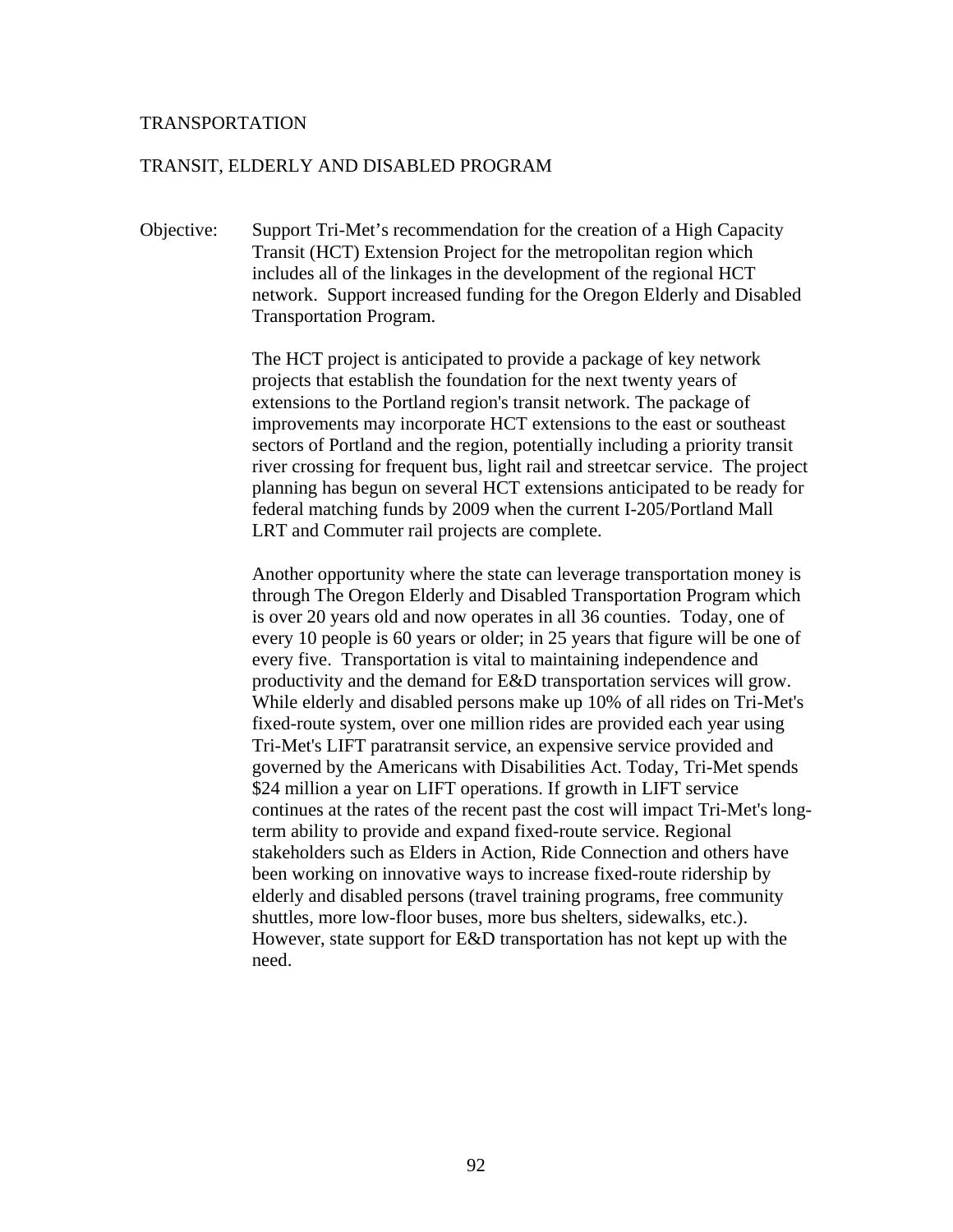### UNION STATION DEFICIENCIES

- Objective: Seek state funding for Union Station to address seismic deficiencies and the maintenance backlog of this historically significant building.
- Issue: Built in the 1890's, and listed on the National Register of Historic Places, Union station is in significant need of repair. In 2001 the City of Portland, the station's manager, engaged Degenkolb Engineers to perform a Facility Assessment and Seismic Work Plan. A multi phase plan was developed to address the significant architectural, structural, geologic, mechanical, electrical and safety deficits of the station. At the time of the assessment, the repairs were estimated between \$ 9,878,000 and \$ 11,000,000.

Union Station serves as an important transportation, architectural, and historical asset to Portland, Oregon and the NW region. The significance of this asset can not be overstated and is demonstrated by the link to our regional neighbors. Without immediate attention, the delayed maintenance of this building puts this asset at significant risk.